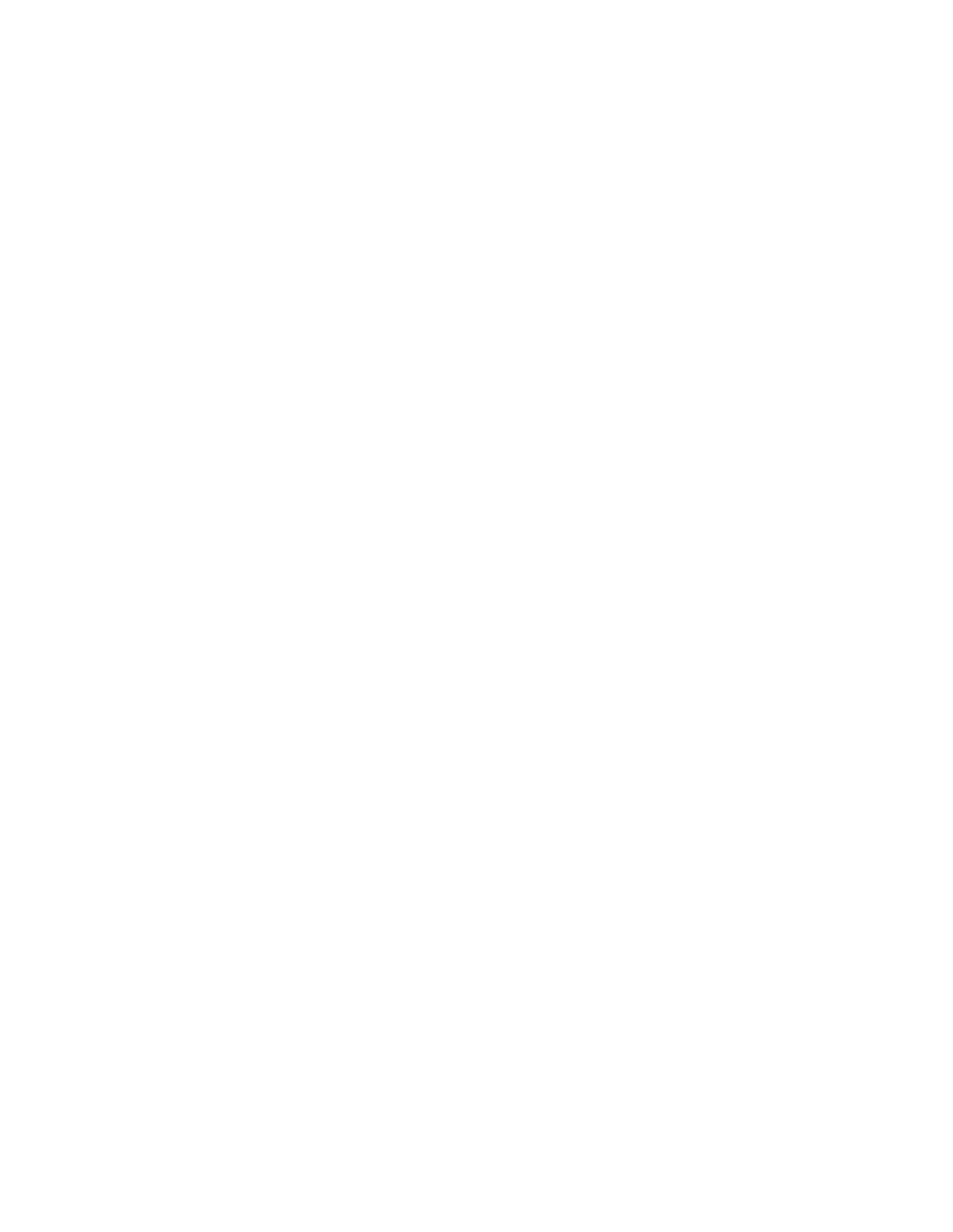| Federal-State Unemployment Insurance (UI) System (administered by ETA) 9                                                                                  |  |
|-----------------------------------------------------------------------------------------------------------------------------------------------------------|--|
|                                                                                                                                                           |  |
|                                                                                                                                                           |  |
|                                                                                                                                                           |  |
|                                                                                                                                                           |  |
|                                                                                                                                                           |  |
| Strategic Objective 1.1 - Advance employment opportunities for US workers in 21st                                                                         |  |
| century demand sectors and occupations using proven training models through                                                                               |  |
|                                                                                                                                                           |  |
| Strategic Objective 1.2 - Provide marketable skills and knowledge to increase workers'                                                                    |  |
| incomes and help them overcome barriers to the middle class through partnerships                                                                          |  |
| among business, education, labor, community organizations and the workforce system                                                                        |  |
|                                                                                                                                                           |  |
| Strategic Objective 1.3 - Advance workers' rights, acceptable work conditions, and                                                                        |  |
|                                                                                                                                                           |  |
|                                                                                                                                                           |  |
|                                                                                                                                                           |  |
| Strategic Objective 2.1 - Secure safe and healthy workplaces, particularly in high-risk                                                                   |  |
|                                                                                                                                                           |  |
|                                                                                                                                                           |  |
| Strategic Goal 3 - Promote fair and high-quality work environments 49<br>Strategic Objective 3.1 - Break down barriers to fair and diverse workplaces and |  |
|                                                                                                                                                           |  |
|                                                                                                                                                           |  |

### **TABLE OF CONTENTS**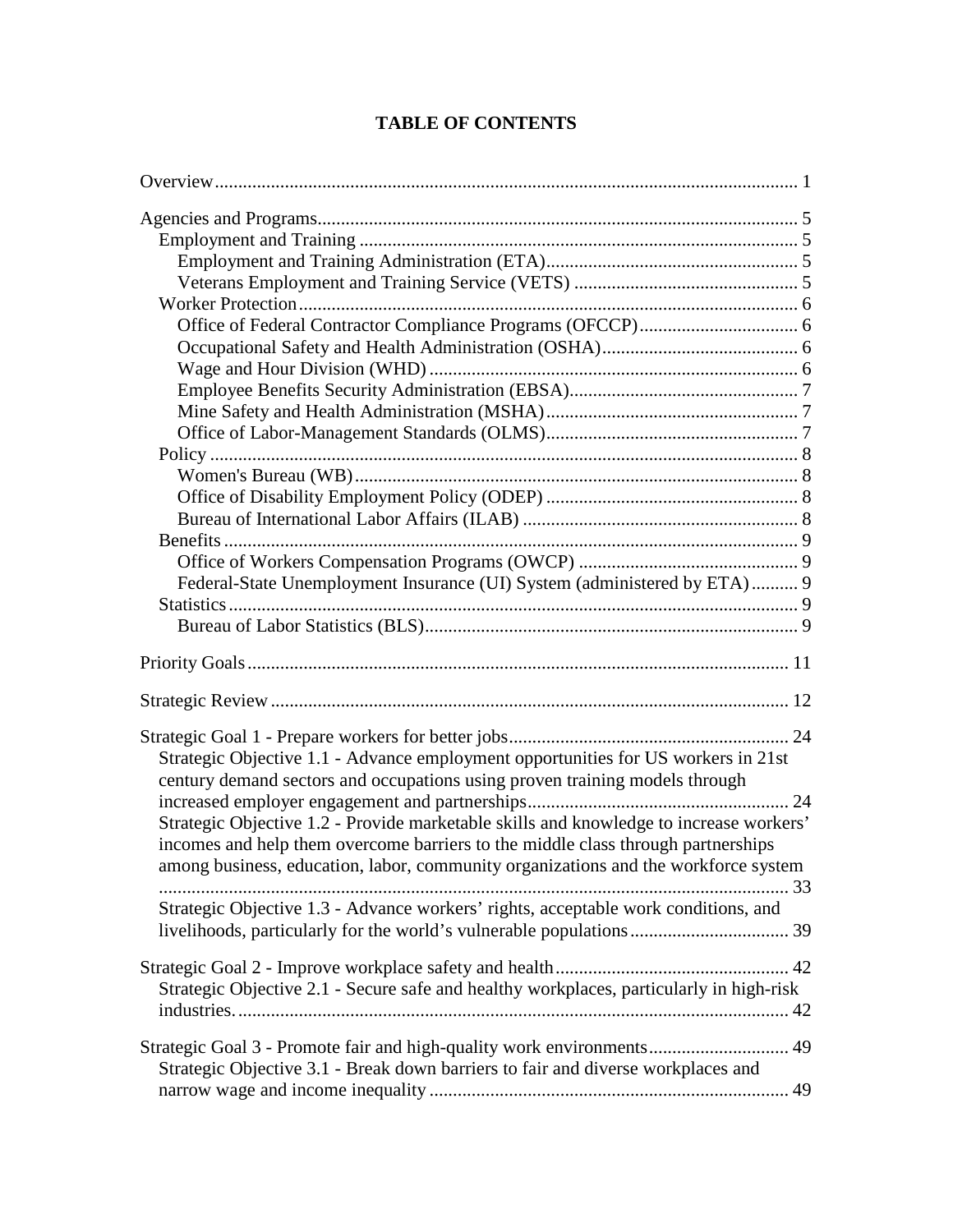| Strategic Goal 4 - Secure retirement, health, and other employee benefits and, for those |  |
|------------------------------------------------------------------------------------------|--|
|                                                                                          |  |
| Strategic Objective 4.1 - Provide income support when work is impossible or              |  |
|                                                                                          |  |
| Strategic Objective 4.2 - Improve health benefits and retirement security for all        |  |
|                                                                                          |  |
| Strategic Goal 5 - Produce timely and accurate data on the economic conditions of        |  |
|                                                                                          |  |
| Strategic Objective 5.1 - Provide sound and impartial information on labor market        |  |
| activity, working conditions, and price changes in the economy for decision making,      |  |
| including support for the formulation of economic and social policy affecting virtually  |  |
|                                                                                          |  |
|                                                                                          |  |
|                                                                                          |  |
|                                                                                          |  |
|                                                                                          |  |

This report, as well as the FY 2015 Agency Financial Report and the FY 2015 Summary of Performance and Financial Information, can be found at [http://www.dol.gov/dol/aboutdol/.](http://www.dol.gov/dol/aboutdol/)

If you have questions or comments regarding this report, contact:

Performance Management Center U.S. Department of Labor 200 Constitution Avenue, NW, Room S-3317 Washington, DC 20210 202-693-7120

All references to non-governmental companies or organizations, their services, products or resources in this report are offered for informational purposes and should not be construed as an endorsement by the Department of Labor of any of the companies or organizations, or their services, products or resources. The Department of Labor does not endorse, takes no responsibility for, and exercises no control over non-governmental organizations' Web sites mentioned in this report, or their views or contents; nor does it vouch for the accuracy of the information contained on other organizations' Web sites.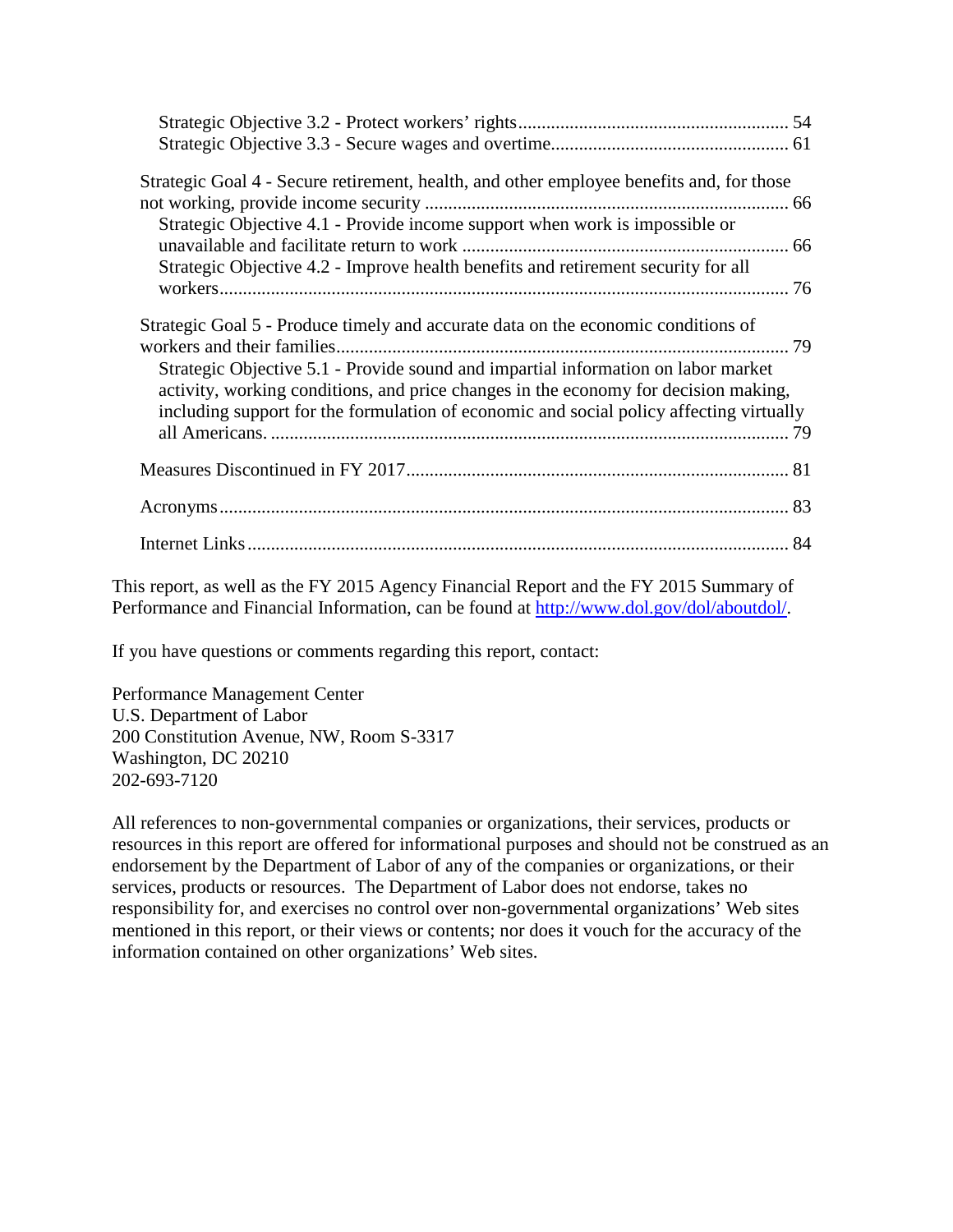**Overview** 

# **Overview**

<span id="page-4-0"></span>Mission: *To foster, promote, and develop the welfare of the wage earners, job seekers, and retirees of the United States; improve working conditions; advance opportunities for profitable employment; and assure work-related benefits and rights.*



Agencies that directly support Departmental goals and objectives in this report are grouped by program type in the following table. The column on the right indicates, for each agency, which Strategic Objectives include performance measures in this report. Brief descriptions of each agency and the programs they administer, organized by program type, follow this Overview.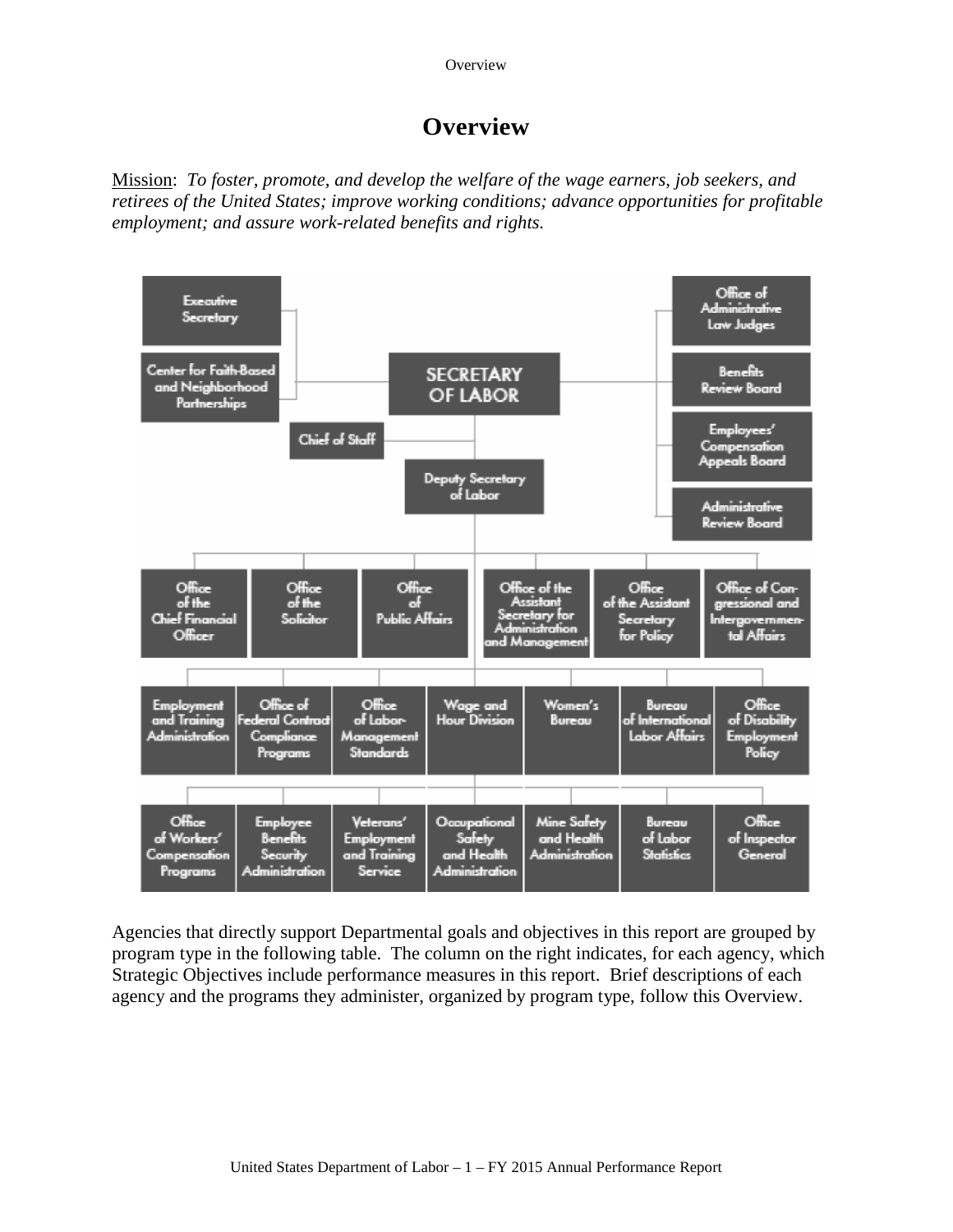#### **Overview**

| <b>Employment and Training</b>                                            |                                        |  |  |  |  |  |  |  |  |  |  |
|---------------------------------------------------------------------------|----------------------------------------|--|--|--|--|--|--|--|--|--|--|
| <b>Employment and Training Administration (ETA)</b>                       | Strategic Objectives 1.1, 1.2, and 3.3 |  |  |  |  |  |  |  |  |  |  |
| Veterans' Employment and Training Service (VETS)                          | Strategic Objective 1.1                |  |  |  |  |  |  |  |  |  |  |
| <b>Worker Protection</b>                                                  |                                        |  |  |  |  |  |  |  |  |  |  |
| Office of Federal Contract Compliance Programs (OFCCP)                    | Strategic Objective 3.1                |  |  |  |  |  |  |  |  |  |  |
| Occupational Safety and Health Administration (OSHA)                      | Strategic Objectives 2.1 and 3.2       |  |  |  |  |  |  |  |  |  |  |
| Wage and Hour Division (WHD)                                              | Strategic Objectives 3.2 and 3.3       |  |  |  |  |  |  |  |  |  |  |
| Employee Benefits Security Administration (EBSA)                          | Strategic Objective 4.2                |  |  |  |  |  |  |  |  |  |  |
| Mine Safety and Health Administration (MSHA)                              | Strategic Objectives 2.1 and 3.2       |  |  |  |  |  |  |  |  |  |  |
| Office of Labor-Management Standards (OLMS)                               | Strategic Objective 3.2                |  |  |  |  |  |  |  |  |  |  |
| <b>Policy</b>                                                             |                                        |  |  |  |  |  |  |  |  |  |  |
| Women's Bureau (WB)                                                       | Strategic Objective 3.1                |  |  |  |  |  |  |  |  |  |  |
| Office of Disability Employment Policy (ODEP)                             | Strategic Objective 3.1                |  |  |  |  |  |  |  |  |  |  |
| Bureau of International Labor Affairs (ILAB)                              | Strategic Objective 1.3                |  |  |  |  |  |  |  |  |  |  |
| <b>Benefits</b>                                                           |                                        |  |  |  |  |  |  |  |  |  |  |
| Office of Workers' Compensation Programs (OWCP)                           | Strategic Objective 4.1                |  |  |  |  |  |  |  |  |  |  |
| Federal-State Unemployment Insurance (UI) System<br>(administered by ETA) | Strategic Objective 4.1                |  |  |  |  |  |  |  |  |  |  |
| <b>Statistics</b>                                                         |                                        |  |  |  |  |  |  |  |  |  |  |
| Bureau of Labor Statistics (BLS)                                          | Strategic Objective 5.1                |  |  |  |  |  |  |  |  |  |  |

### **Performance Report Outline**

This report explains how DOL improves the lives of American workers through the management of its agencies and programs. It also satisfies the requirement of GPRMA to provide information on actual performance and progress in achieving goals identified in the Annual Performance Plan (APP). Measures and targets for FY 2015 were updated in the FY 2014 Annual Performance Report (APR), which was the Department's FY 2016 Annual Performance Plan. The FY 2015 APR serves as the FY 2017 APP, updates measures and targets for FY 2016, and establishes targets consistent with the FY 2017 Congressional Budget Justification.

Some measures are dropped or changed between reports. To present the most current information, the APR provides complete information for the budget year measures only – in this case, those retained or added in FY 2017 – including actual performance for the five preceding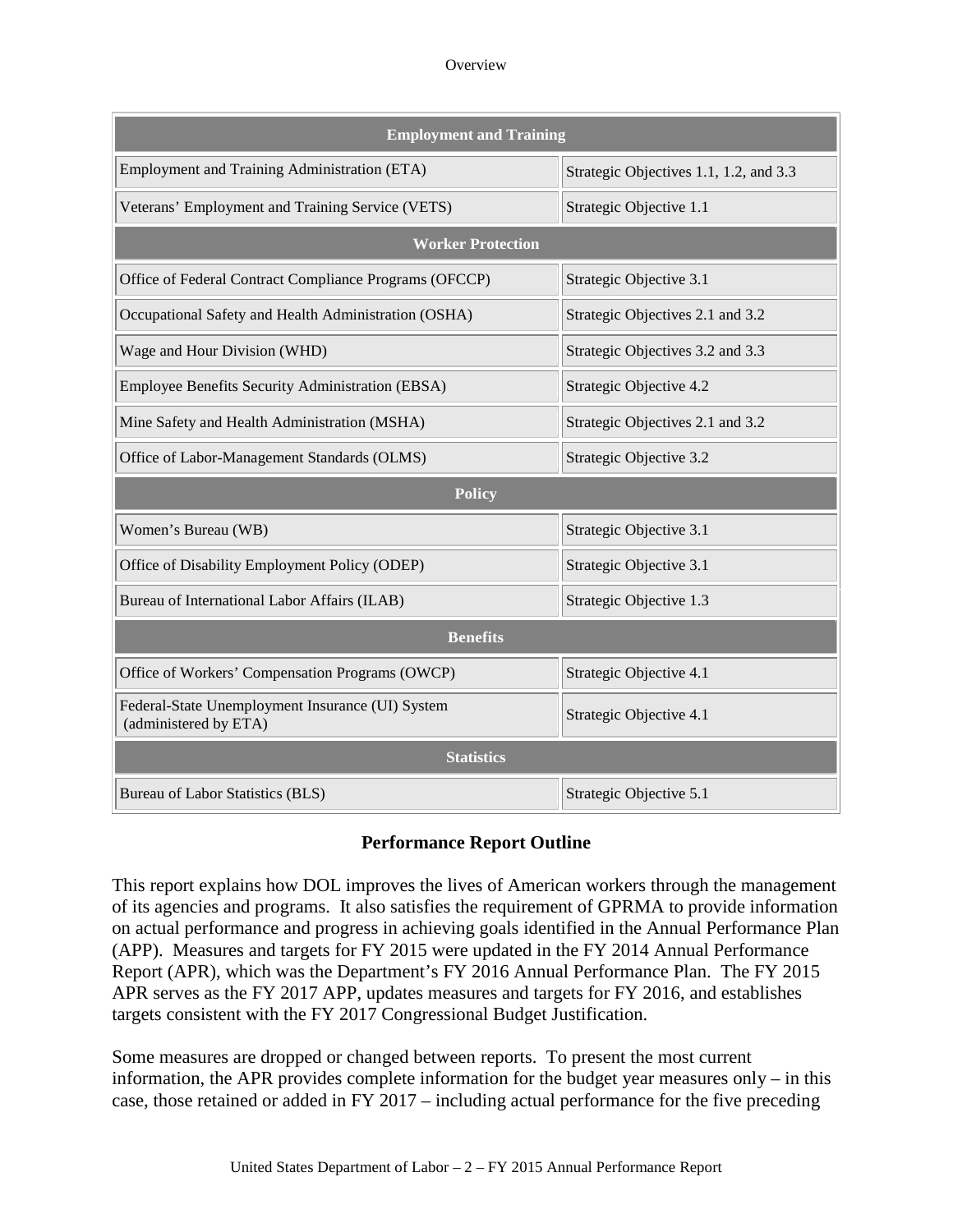#### **Overview**

years, if available, plus targets for the most recent year, the current year, and the budget year. Targets and results for measures dropped or changed are in the Measures Discontinued section.

The Strategic Goals sections present results and plans organized by the structure laid out in the DOL FY 2014-2018 Strategic Plan (see [http://www.dol.gov/dol/aboutdol/\)](http://www.dol.gov/dol/aboutdol/). The plan includes five strategic goals (general outcomes clearly linked to the Department's mission), ten strategic objectives that articulate more specific goals associated with one or more programs and DOL agencies, and 19 performance goals that outline agency contributions to the objectives.

Within each strategic objective section, narratives for each contributing agency explain the data, summarize the analyses, provide plans, and provide important context and details as needed to interpret the data and brief summary analyses that follow in tabular form.

These performance goal summary tables list each applicable agency goal, its key indicators, and applicable targets, results, and status (whether or not results reach or exceed the target, indicated by Y or N). Where "baseline" appears in the target cell for new indicators, no data were available for establishing a numerical target. If results improve over the prior year but do not reach the target, "I" appears in the status cell. The last three columns identify what worked, what didn't work, and plans to improve results. $<sup>1</sup>$  $<sup>1</sup>$  $<sup>1</sup>$ </sup>

### **Management Issues**

### Quarterly Operating Plan Reviews

Budget uncertainties and cuts bring pressure to prioritize and to be more efficient. To address these challenges and continually improve its programs, DOL uses results-based, data-driven management techniques. DOL frequently assesses whether efforts are successful, and why – and seeks ways to improve.

Each DOL agency prepares an annual Operating Plan that details the strategies and resources it will apply to reach goals and objectives at all levels of the organization. These operating plans seek to balance quantity with quality, establish ambitious targets for continuous improvement of program performance, demonstrate prioritization of resource allocation, and identify evidence supporting DOL's strategies. Departmental leaders review performance against those operating plans each quarter to monitor progress and hold agencies accountable for implementing the plans, achieving milestones, and making adjustments as needed.

Agency heads and senior staff meet each quarter with the Deputy Secretary and the Performance Improvement Officer. Agencies submit narrative explanations and analysis of quarter and yearto-date data – prepared with Department staff assistance – for discussion at the meeting. Discussions focus on implications of the data for strategies around what is and what is not working. Agencies usually leave the meeting with action items for the next quarter.

<span id="page-6-0"></span><sup>&</sup>lt;sup>1</sup> Some measures are "contextual," i.e., they are important for management purposes but not for judging Agency performance. Contextual measures do not have targets, but they may have projections, which are marked in the target cell as [p]. Status (Y, N, or I) does not apply.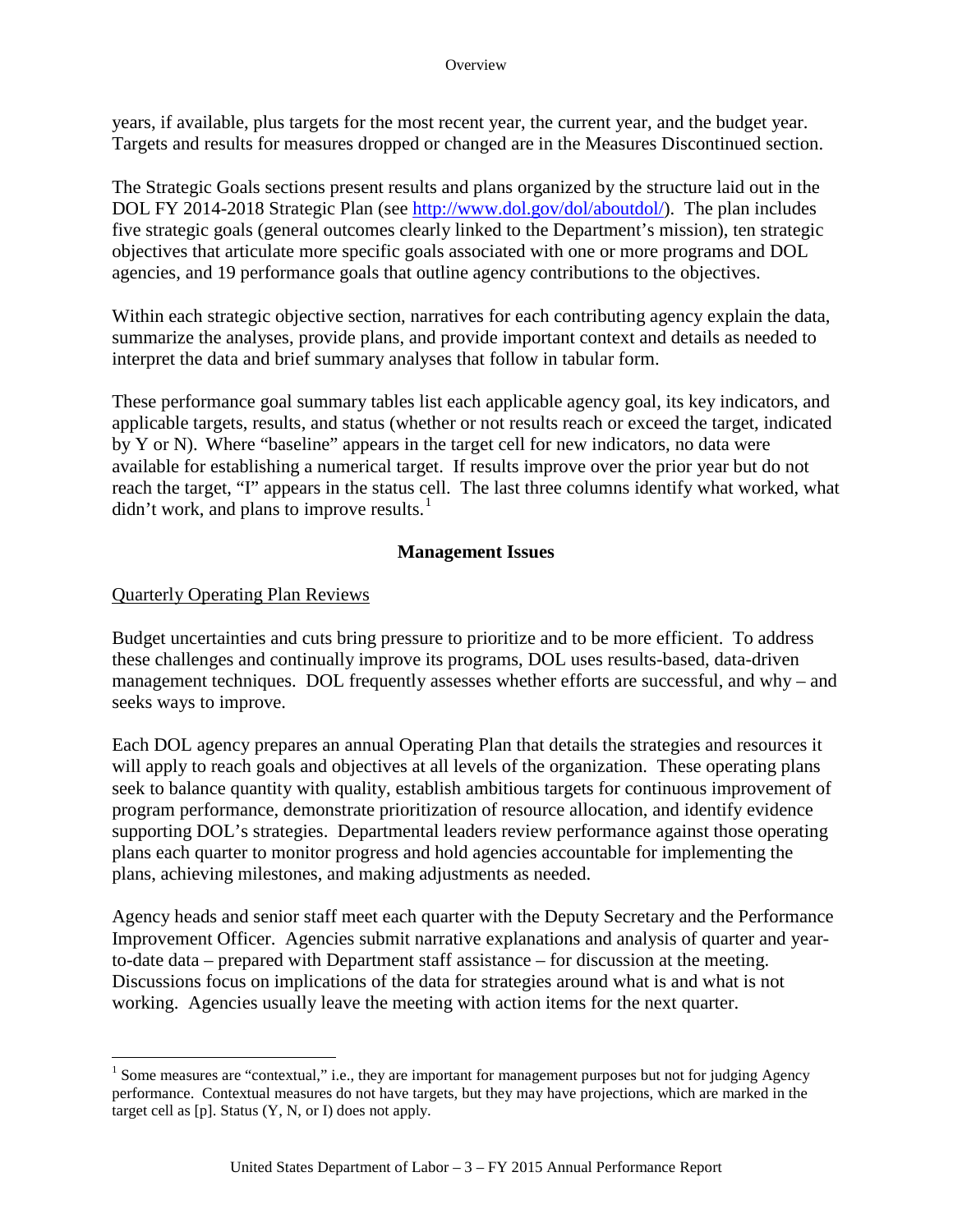This review process has focused Departmental leadership on strategic management of core functions through the use of program performance and budget data. Identification and discussion of key measures; annual and seasonal targets; and how budgets, workload, and strategies affect results have helped clarify priorities and improve performance against benchmarks.

#### Top Management and Performance Challenges

For 2015, the Office of the Inspector General (OIG) identified the following as the most serious management and performance challenges facing the Department:

- Providing a Safe Learning Environment at Job Corps Centers
- Protecting the Safety and Health of Workers
- Helping Adults, Youth and Veterans Obtain the Education, Training, and Support Services Needed to Succeed in the Labor Market
- Protecting Retirement, Health, and Other Benefit Plans for Workers, Retirees, and Their Families
- Securing and Managing Information Systems
- Reducing Improper Payments

Descriptions of each challenge, progress to date and what remains to be done are summarized in the FY 2015 Agency Financial Report [\(www.dol.gov/dol/aboutdol/\)](http://www.dol.gov/dol/aboutdol/).

#### Program Evaluations

The Chief Evaluation Office (CEO) in the Office of the Assistant Secretary for Policy works closely with agency staff to design, fund, and implement program evaluations. The results from evaluations inform policy and improve DOL's performance-based management initiatives in support of the Government Performance and Results Modernization Act of 2010 (GPRMA). For more information see [http://www.dol.gov/asp/evaluation/.](http://www.dol.gov/asp/evaluation/)

#### Data Completeness and Reliability

The *FY 2015 Summary of Performance and Financial Information* includes an assessment by the Secretary of the reliability and completeness of DOL performance data reported under the GPRMA. The Department satisfies this with Agency Head level attestations that the data do not contain significant limitations that can lead to inaccurate assessments of results.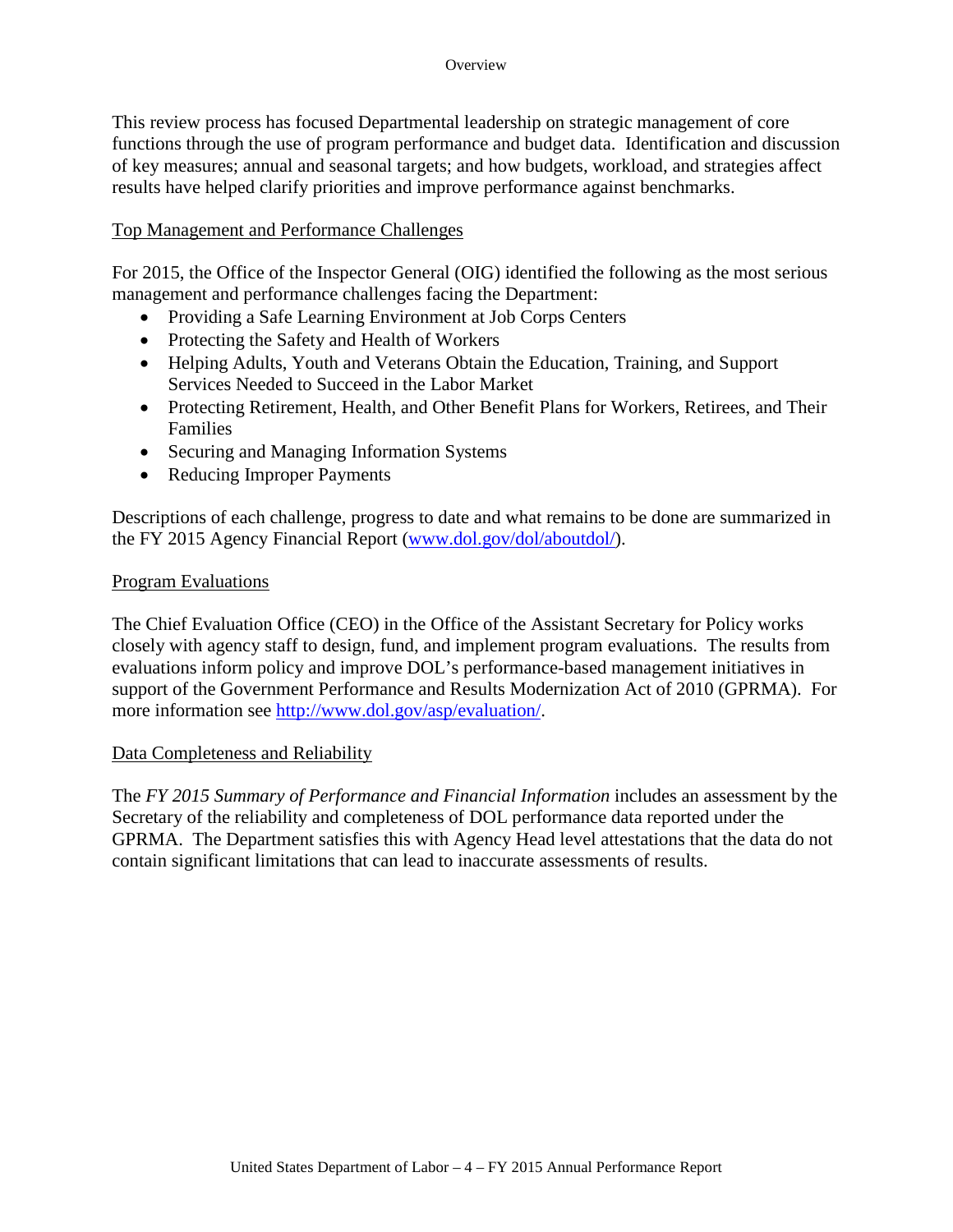# **Agencies and Programs**

# Employment and Training

### Employment and Training Administration

<span id="page-8-0"></span>The Employment and Training Administration (ETA) provides employment assistance, labor market information, and job training through the administration of the following programs: programs authorized by the Workforce Innovation and Opportunity Act of 2014 (WIOA) for adults, dislocated workers, youth (including Job Corps), and targeted populations; Trade Adjustment Assistance (TAA) authorized by the Trade Act of 1974, as amended; Employment Services authorized under the Wagner-Peyser Act; Foreign Labor Certification activities authorized by the Immigration and Nationality Act; the Senior Community Service Employment Program authorized by the Older Americans Act; Apprenticeship programs authorized by the National Apprenticeship Act; and Competitive Grants for Worker Training and Placement in High Growth and Emerging Industry Sectors authorized under the American Recovery and Reinvestment Act of 2009 (Recovery Act).

The public workforce system has a vital role to play in our knowledge-based economy, directly contributing to our nation's global competitiveness and economic productivity by providing lifelong learning opportunities and a broad array of employment services. The economy's downturn in 2008 posed substantial economic and workforce challenges to our nation, but the workforce system has responded to these challenges. It has become more flexible and innovative in order to get workers back to work quickly and support the workforce needs of employers in the recovering economy, particularly in high demand sectors and emerging industries. The workforce system provides critical services to a broad array of customers at all skill levels. These services include career counseling and case management and assessments that identify transferable skills. By testing and rigorously evaluating new ideas and approaches, ETA and the workforce system are committed to continuous improvement.

### Veterans' Employment and Training Service

The Veterans' Employment and Training Service (VETS) serves America's veterans and transitioning service members and their eligible spouses by preparing them for meaningful careers, providing employment resources and expertise, and protecting their employment rights.

VETS helps veterans and transitioning service members obtain positive employment outcomes through services provided at American Job Centers and the Transition Assistance Program (TAP) DOL Employment Workshop at military installations. Grants are provided to State Workforce Agencies (SWA) to support staff dedicated to serving veterans, specifically those who require special assistance due to disabilities or other significant barriers to employment. VETS coordinates with the Department of Defense to provide workshops at military installations worldwide to prepare service members for transition to meaningful civilian employment. VETS also provides funding, through the Homeless Veterans' Reintegration Program (HVRP), to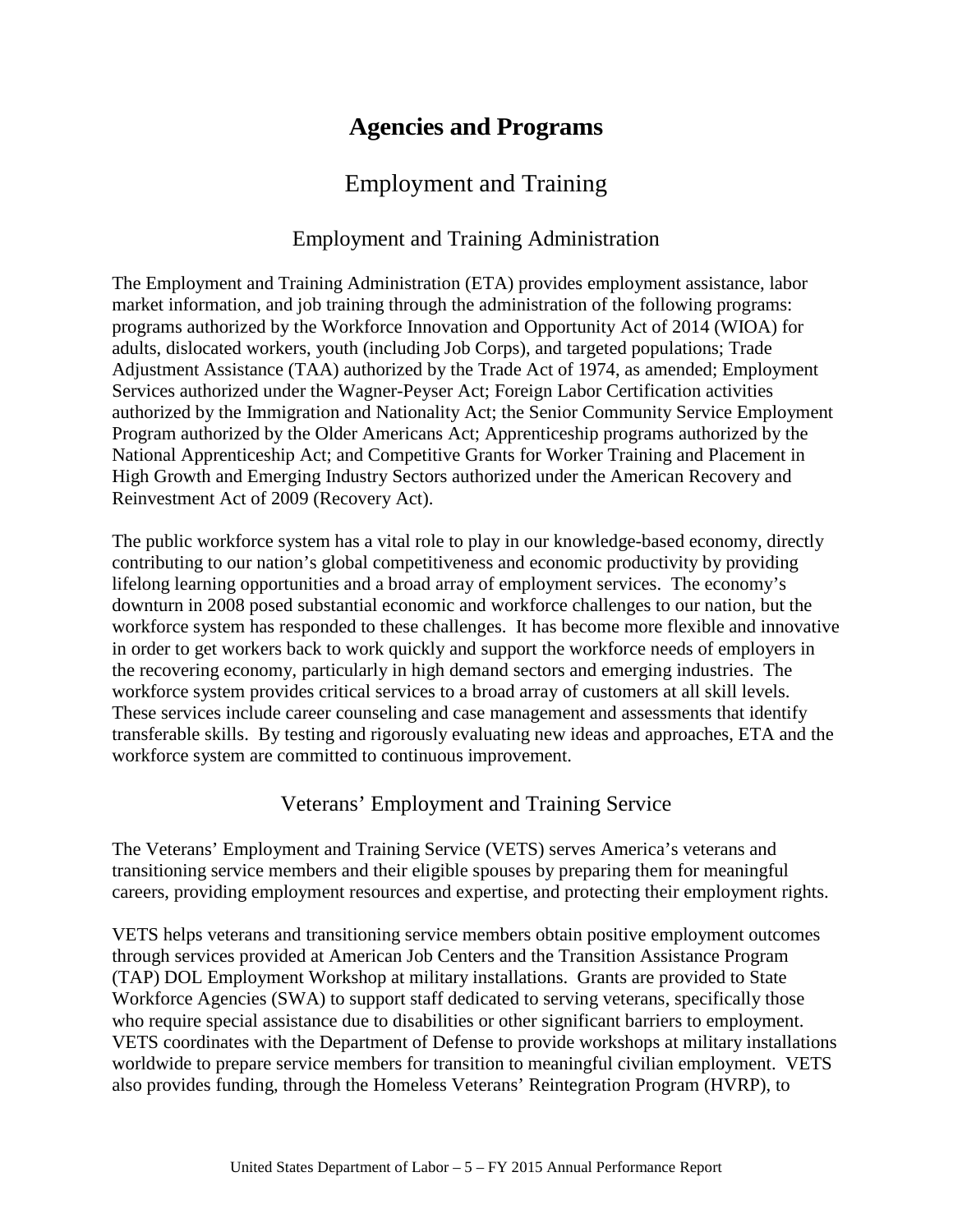<span id="page-9-0"></span>organizations that serve veterans experiencing homelessness, who warrant more comprehensive services.

VETS protects the employment and reemployment rights of veterans and members of the National Guard and Reserve forces under the Uniformed Services Employment and Reemployment Rights Act (USERRA) in order that they can serve on active duty without harm to their employment status. VETS also enforces preferences that apply to Federal employment of veterans.

# Worker Protection

# Office of Federal Contract Compliance Programs

The Office of Federal Contract Compliance Programs (OFCCP) requires that employers doing business with the Federal Government comply with the laws and regulations requiring a fair and diverse workplace, free of discrimination and harassment. OFCCP also requires that federal contractors meet contractual equal employment opportunity and affirmative action requirements.

### Occupational Safety and Health Administration

The Occupational Safety and Health Administration (OSHA) was established by the Occupational Safety and Health Act of 1970 with the mission to assure, so far as possible, that every American worker has safe and healthful working conditions. OSHA ensures the safety and health of America's workers by setting and enforcing workplace safety and health standards; delivering effective enforcement; providing training, outreach, and education; and encouraging continual improvement in workplace safety and health. Through these efforts, OSHA aims to reduce the number of worker illnesses, injuries, and fatalities and contribute to DOL's broader goals of promoting economic recovery and the competitiveness of our nation's workforce.

# Wage and Hour Division

The Wage and Hour Division (WHD) is responsible for administering and enforcing a number of federal laws that establish the minimum standards for wages and working conditions in the United States.

These labor statutes provide basic protections for all workers and while they differ in scope, all of the statutes enforced by WHD are intended to protect and to promote the welfare of the nation's workforce, to provide opportunities for advancement, and to promote fair compensation for work performed. The Fair Labor Standards Act (FLSA) minimum wage provisions and the prevailing wage laws provide a floor for the payment of fair wages, while the FLSA overtime provisions are intended to broaden work opportunities and promote employment. The Migrant and Seasonal Agricultural Worker Protection Act and the immigration programs establish working conditions intended both to protect the wages and the safety and health of vulnerable workers and to provide that the labor force is not displaced by lower-paid foreign or migrant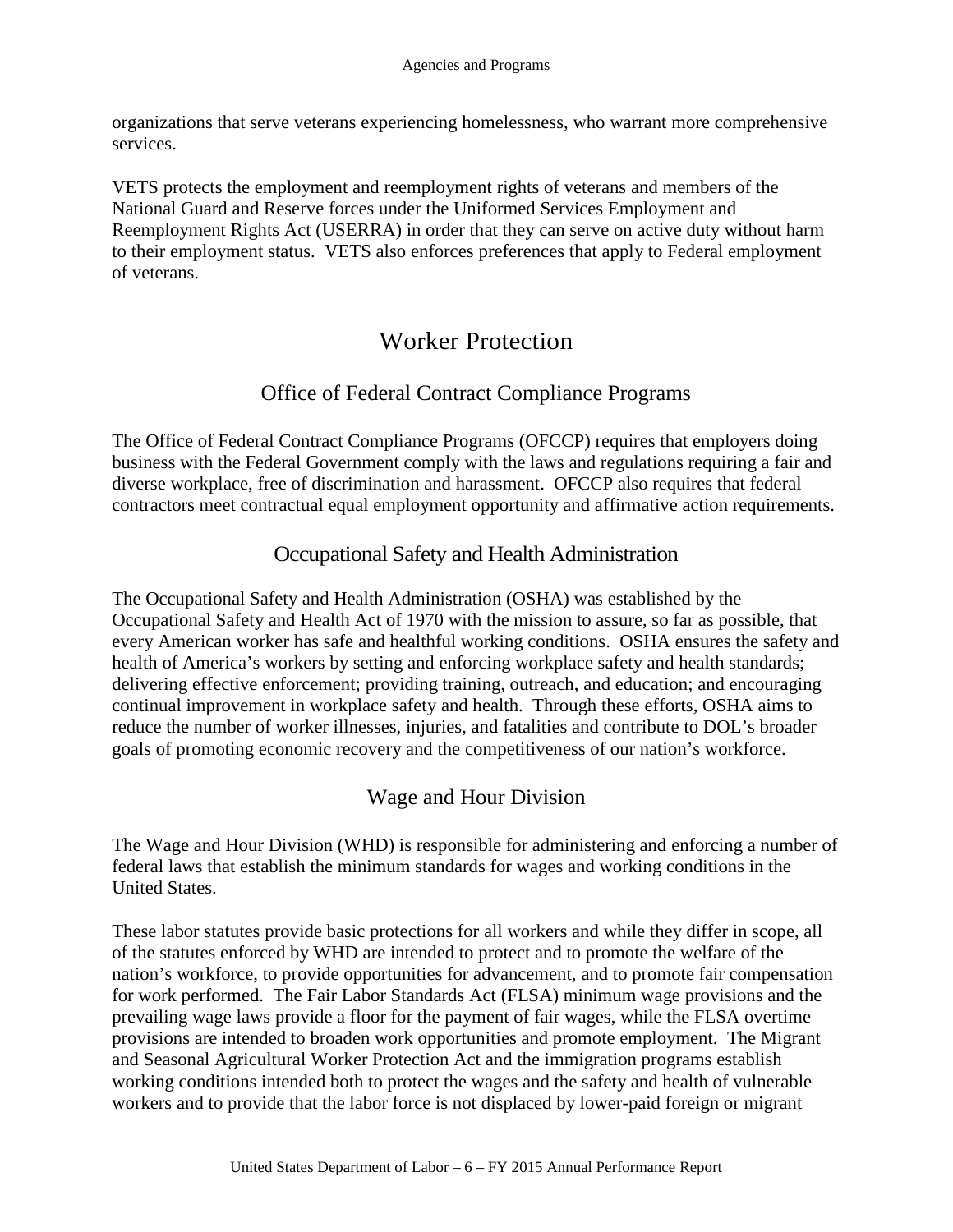<span id="page-10-0"></span>labor. The prevailing wage programs provide protection to local middle class workers who may be disadvantaged by competition from outside labor who offer their services at wages lower than those in the locality. The Family and Medical Leave Act (FMLA) was enacted to enable eligible workers to take job-protected family or medical leave from work, and the child labor provisions of the FLSA promote the safe employment of young workers, encourage their educational endeavors, and provide a path to future employment.

### Employee Benefits Security Administration

The Employee Benefits Security Administration (EBSA) has a single outcome goal to improve health benefits and retirement security for all workers. EBSA is charged with protecting more than 143 million workers, retirees and their families who are covered by nearly 677,000 private retirement plans, 2.3 million health plans, and similar numbers of other welfare benefit plans. Together, these plans hold estimated assets of \$8.7 trillion.

The retirement and health benefits security of workers, retirees, and their families continue to be significant factors in the overall financial security of the American public. EBSA's mission and programs are pivotal in providing benefit security to the public and increasing confidence that workers' retirement, health and other benefits will be available when needed. EBSA's mission is carried out in a complex and evolving economic and regulatory environment. In order to enhance benefit security and maintain public confidence in our private benefits system, EBSA administers an integrated program of regulation; compliance assistance and education; civil and criminal enforcement; and research and analysis.

# Mine Safety and Health Administration

The Mine Safety and Health Administration (MSHA) protects the safety and health of the nation's miners through enforcement of the Federal Mine Safety and Health Act of 1977 (Mine Act), as amended by the Mine Improvement and New Emergency Response Act of 2006 (MINER Act). The mission of MSHA is to prevent death, disease, and injury from mining and to promote safe and healthful workplaces for the nation's miners. MSHA's mission is carried out through the enactment and enforcement of mandatory safety and health standards; mandated inspections which require four complete inspections annually at active underground mines and two complete inspections annually at active surface mines; and miner training and compliance assistance to operators.

### Office of Labor-Management Standards

The Office of Labor-Management Standards (OLMS) administers the Labor-Management Reporting and Disclosure Act of 1959, as amended (LMRDA), and related laws. These laws primarily establish safeguards for union democracy and union financial integrity and require public disclosure reporting by unions, union officers, union employees, employers, labor consultants and surety companies.

OLMS also administers employee protections under various federally-sponsored transportation programs that require fair, equitable, and protective arrangements for transit employees when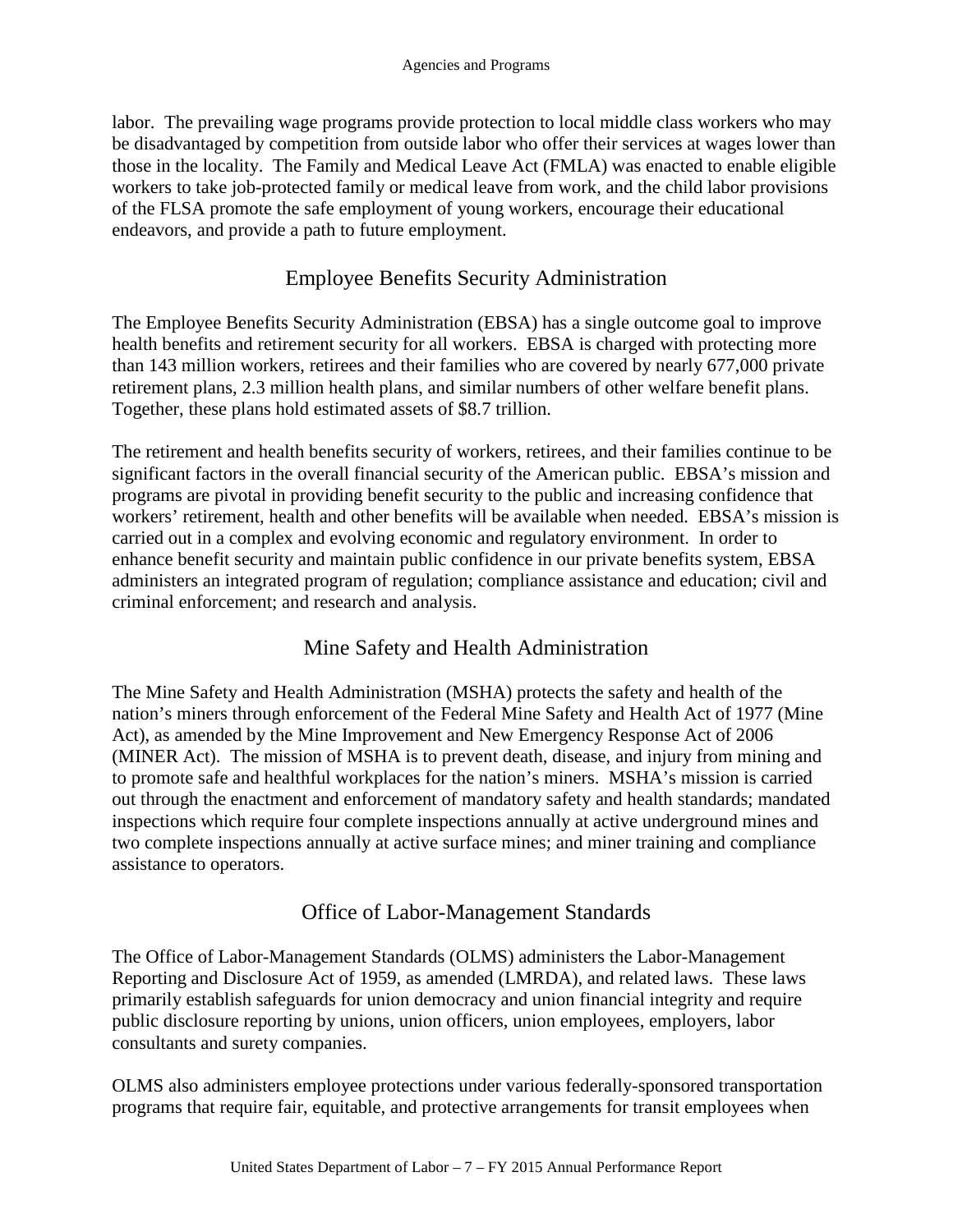<span id="page-11-0"></span>federal funds are used to acquire, improve, or operate a transit system. These arrangements must be approved by DOL before Federal funds may be released to grantees.

# **Policy**

### Women's Bureau

The Women's Bureau (WB) provides collaborative leadership on policies and activities that impact the 73 million women in the labor force who also comprise nearly 50 percent of the workforce. For over 95 years, WB has been the only Federal office exclusively concerned with serving and promoting the interests of women in the workforce. The Bureau works to create parity for women in the labor force by conducting cutting-edge research and policy analysis; informing and promoting policy change; and increasing public awareness and education.

The Bureau's goals are to advance and improve women's earning power by increasing training opportunities for women in high-growth and in-demand careers; advocating for fair and equal wages; and promoting and advancing workplace policies that reflect a 21st century workplace for working women and families. These include paid leave and workplace flexibility policies that enable more women with family caregiving responsibilities to remain in the labor force, as well as policies to increase women's participation in non-traditional occupations and close the gender pay gap.

The Bureau collaborates with national, state, and local organizations, governments, and employers, providing technical assistance, resources, and education to assist in the implementation of public policy, programs, initiatives, and workplace practices and solutions.

### Office of Disability Employment Policy

Although many American workers with disabilities are educated, trained, willing, and able to work, their labor force participation rate is significantly lower than their similarly qualified counterparts without disabilities. The Office of Disability Employment Policy (ODEP)'s goal is to increase the number and quality of employment opportunities for people with disabilities. Through its national leadership, ODEP impacts the systems that influence the employment outcomes of people with disabilities by developing and improving public and private policies and practices.

To realize its systems change goal, ODEP undertakes research to create and validate promising policy strategies and effective practices; collaborates with Federal agencies, private and public sector employers, labor organizations, and other stakeholders to expand physical and programmatic access to American Job Centers and the workforce system in general; improves employer organizational practices and makes workplaces more inclusive; and increases access to the employment supports that are crucial to every worker's success throughout the employment process, and especially to a job seeker or worker with a disability.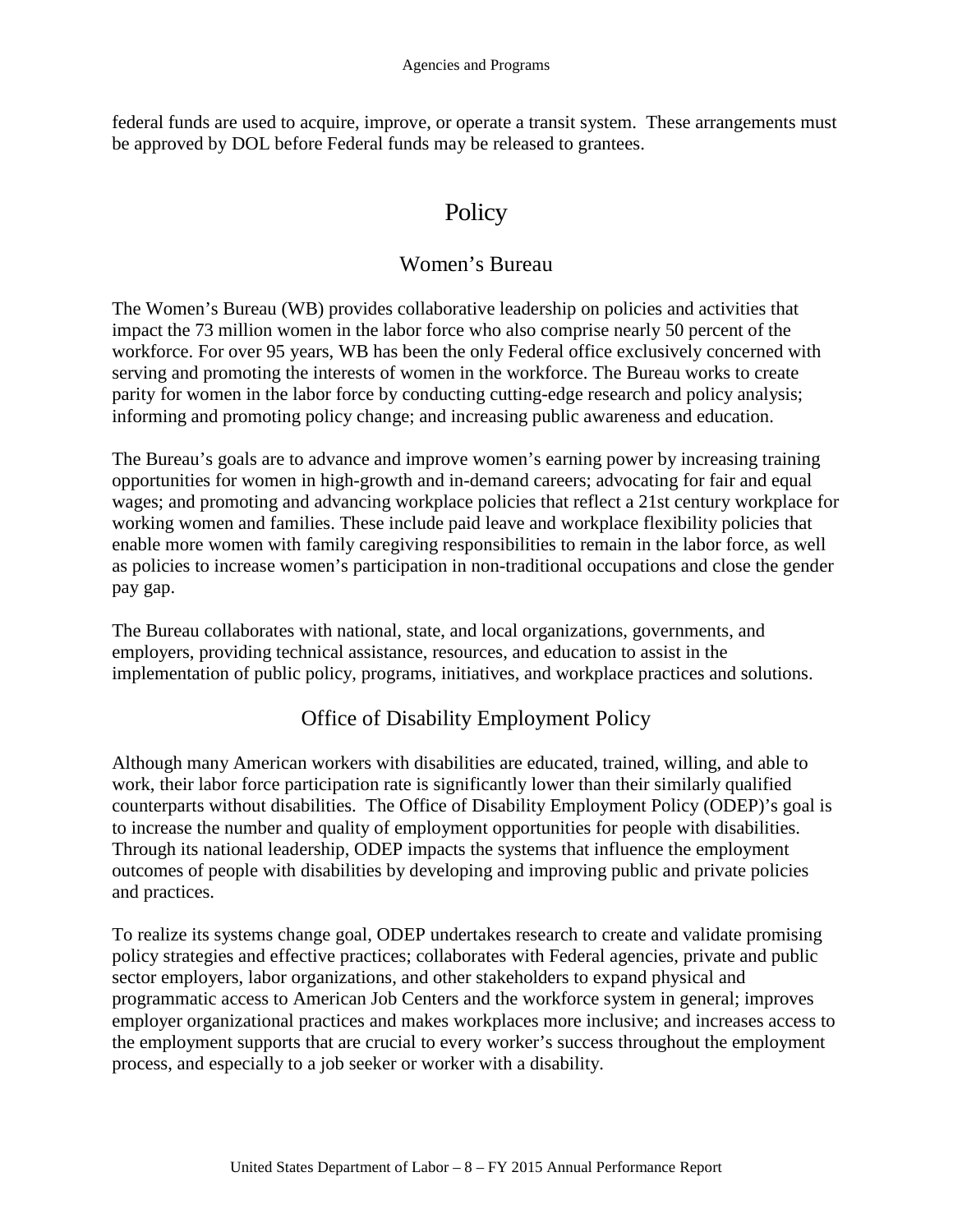### Bureau of International Labor Affairs (ILAB)

<span id="page-12-0"></span>The Bureau of International Labor Affairs (ILAB)'s mission is to improve global working conditions, raise living standards, protect workers' ability to exercise their rights, and address workplace exploitation of children and other vulnerable populations. ILAB leads the U.S. Government's representation on labor and employment issues in bilateral, regional and multilateral engagements and works closely with other agencies to develop and implement economic, trade and labor policies. ILAB's mission also advances DOL's domestic priorities by supporting the creation and retention of good jobs at home by leveling the global playing field through promotion and protection of workers' rights around the world. To these ends, ILAB provides critical technical assistance grants and research to promote labor standards and acceptable conditions of work, eliminating of the worst forms of child labor; and reporting on international labor issues.

# **Benefits**

# Office of Workers' Compensation Programs

The mission of the Office of Workers' Compensation Programs (OWCP) is to protect the interests of workers who are injured or become ill on the job, as well as their families and their employers, by making timely, appropriate, and accurate decisions on claims, providing prompt payment of benefits, and helping injured workers return to gainful work as early as is feasible. OWCP implements four federal workers' compensation statutes providing monetary, medical, and return-to-work benefits for work-related injuries and illnesses to federal employees, coal mine workers, nuclear weapons workers, longshore and harbor workers, contractors serving overseas and certain other designated employee groups. The agency adjudicates claims and administers the benefit funds authorized for these purpose.

Federal-State Unemployment Insurance (UI) System (administered by ETA)

The federal-state UI program, authorized under the Federal Unemployment Tax Act and Title III of the Social Security Act, provides temporary, partial wage replacement for unemployed workers, providing them with income support when suitable work is unavailable. To be eligible for benefits, unemployed workers must meet eligibility requirements established by state laws that conform to federal law, including that they have worked recently, are involuntarily unemployed, and are able and are available for work.

# **Statistics**

### Bureau of Labor Statistics

The Bureau of Labor Statistics (BLS) is the principal federal statistical agency responsible for measuring labor market activity, working conditions, and price changes in the economy. Its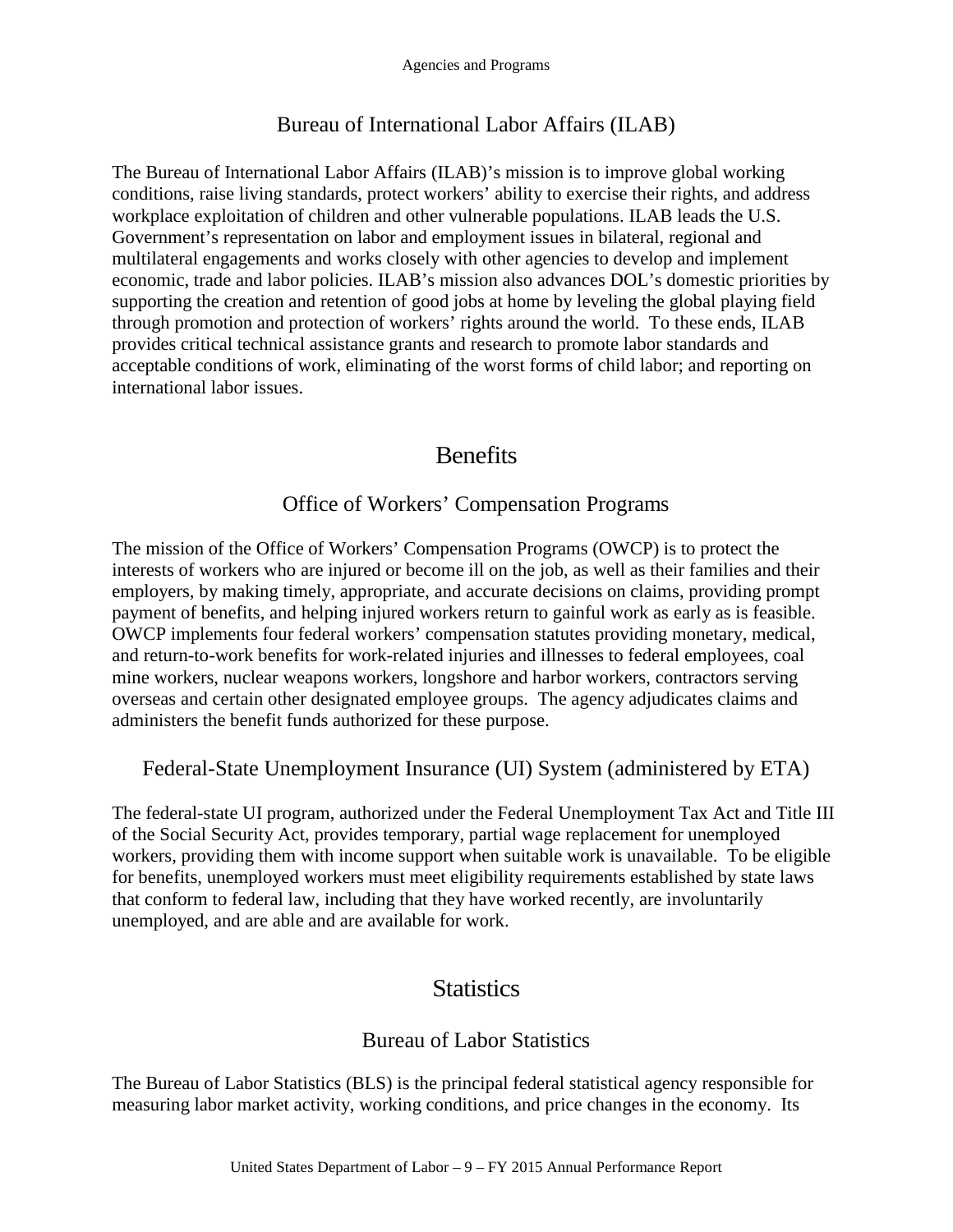mission is to collect, analyze, and disseminate essential economic information to support the public and private decision-making that forms the basis of our democratic, free-enterprise system. Like all federal statistical agencies, BLS executes its statistical mission with independence, serving its users by providing products and services that are accurate, objective, relevant, timely, and accessible. Policies and decisions based on BLS data affect virtually all Americans, and the wide range of BLS data products is necessary to fulfill the diverse needs of a broad customer base.

BLS serves the general public, the U.S. Congress, other federal agencies, state and local governments, business, and labor by providing up-to-date, high-quality statistical information. It produces some of the nation's most timely, sensitive and important economic data and measures of economic conditions.

BLS conforms to the conceptual framework of the Interagency Council on Statistical Policy's (ICSP) Guidelines for Reporting Performance by Statistical Agencies and the "Strengthening Federal Statistics" chapter of the Analytical Perspectives volume in the President's Budget. BLS reports the full cost to produce its data products. BLS also measures accuracy, timeliness, relevance, dissemination, and mission achievement. These six criteria are common among statistical agencies because they represent critical aspects of a statistical program's performance. Using these common concepts as a basis for measuring and reporting on statistical agency outcomes helps inform decision-makers more consistently about the performance of statistical agencies.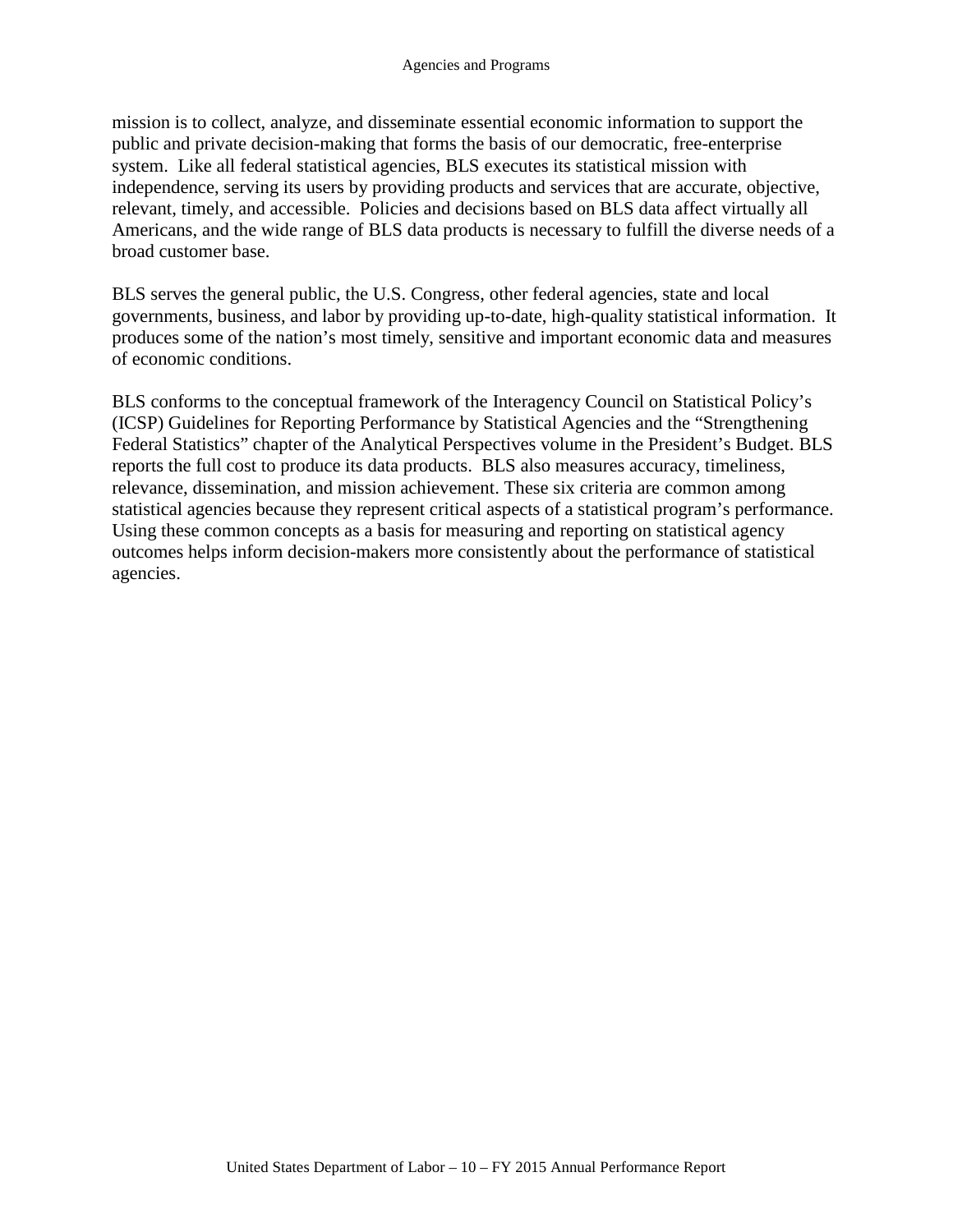# **Priority Goals**

<span id="page-14-0"></span>The Department of Labor has identified three performance goals for particular focus in FY 2016- 17. These goals are a subset of those used to regularly monitor and report performance. Detailed information on measures and progress for these goals is available at [Performance.gov.](http://www.performance.gov/) This report includes measure data for these goals, as well, but the information is organized by contributing agencies' performance goals under the DOL Strategic Plan structure. At the end of each goal statement is an italicized reference to the relevant goal numbers in this document.

### **Secure safe and healthy workplaces, particularly in high-risk industries**

- By September 30, 2017, increase the number of abated workplace hazards associated with falls by 0.5 percent per year compared to FY 2015 through inspections at workplaces covered by the Occupational Safety and Health Administration.
- By September 30, 2017, reduce worker fatalities in mining by five percent per year based on a rolling five-year average.

*OSHA 2.1 and MSHA 2.1*

### **Improve employment outcomes for veterans**

• Maintain 90 percent of veteran and service member American Job Center participants receiving intensive services from Disabled Veterans' Outreach Program (DVOP) specialists through September 30, 2017.

*VETS 1.1*

### **Expand opportunities for workers to start new careers with good wages, and provide gateways to the middle class by increasing the number of registered apprentices**

• By September 30, 2017, increase the number of registered apprentices from 430,000 as of June, 2015, to 600,000.

*ETA 1.2*

DOL is piloting performance data quality self-assessments with agencies that support our Agency Priority Goals (APGs) for FY 2016-17. Agencies' responses and feedback during the pilot will inform assessment and reporting plans in FY 2016, not just for APGs but for all measures in the DOL FY 2016 Annual Performance Report. APG data quality information will also be available on Performance.gov.

DOL also contributed to the Job Training and Veteran Career Readiness Cross-Agency Priority (CAP) Goals. Please refer to [www.Performance.gov](http://www.performance.gov/) for more information.

The Cuts, Consolidations and Savings volume of the President's Budget identifies lowerpriority program activities, as required under the GPRA Modernization Act, 31 U.S.C. 1115(b)(10). The public can access the volume at: [http://www.whitehouse.gov/omb/budget.](http://www.whitehouse.gov/omb/budget)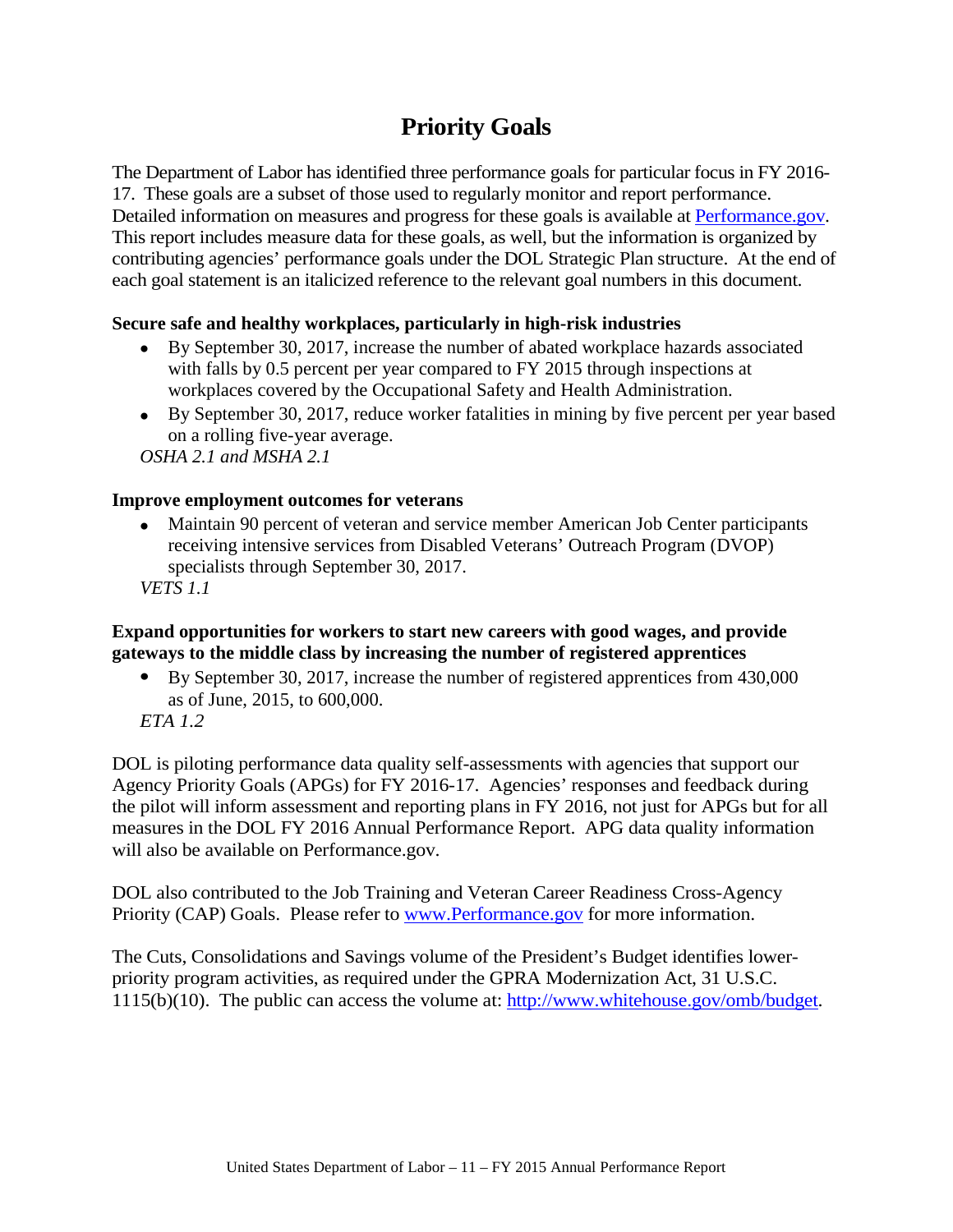# **Strategic Review Progress Update**

<span id="page-15-0"></span>The Government Performance and Results Act Modernization Act requires that federal agencies report to Congress on "unmet goals" annually. The Office of Management and Budget's Circular A-11, Part 6 mandates that agencies meet this requirement through a Strategic Review:

Annually, agency leaders should review progress on each of the agency's strategic objectives established by the agency Strategic Plans and updated annually in the Annual Performance Plan. These reviews should inform strategic decision-making, budget formulation, and near-term agency actions, as well as preparation of the Annual Performance Plan and Annual Performance Report.

This document summarizes findings of the Department of Labor's first Strategic Review of our ten Strategic Objectives.

Strategic Objective 1.1 Advance employment opportunities for US workers in 21st century demand sectors and occupations using proven training models through increased employer engagement and partnerships. **(Area for Improvement)[2](#page-15-1)**

The Workforce Innovation and Opportunity Act (WIOA) was signed into law on July 22, 2014. WIOA supersedes titles I and II of the Workforce Investment Act of 1998 (WIA), and amends the Wagner-Peyser Act and the Rehabilitation Act of 1973. WIOA is designed to help job seekers access employment, education, training, and support services to succeed in the labor market and to match employers with the skilled workers they need to compete in the global economy. The six required core programs under WIOA are Adult, Dislocated Worker, and Youth activities, Adult Education, Wagner-Peyser Employment Service, and Vocational Rehabilitation.

Employment and Training Administration and Veterans' Employment and Training Services programs that support this objective include the Adult, Dislocated Worker, National Emergency Grants, Migrant and Seasonal Farmworker, Indian and Native American, Trade Adjustment Assistance, Community Service Employment for Older Americans, Jobs for Veterans State Grants (JVSG), and Homeless Veterans' Reintegration Program (HVRP).

The Department's funding for the above programs goes to a range of states, localities, and other entities, with varying employment and training delivery strategies designed to meet the needs of the target group being served. DOL provides leadership for those programs through technical assistance, policy guidance, and grants administration. Evaluations have indicated positive impact of the WIA Adult and Dislocated Worker programs on participants' employment and earnings.<sup>[3](#page-15-2)</sup> With few exceptions, DOL employment and training program participants' entered

<span id="page-15-1"></span> $2$  The Department of Labor, in consultation with the Office of Management and Budget, has highlighted this objective as a focus area for improvement.

<span id="page-15-2"></span><sup>3</sup> Heinrich, Carolyn J., Peter R. Mueser, and Kenneth R. Troske (2009). *Workforce Investment Act Non-Experimental Net Impact Evaluation*. Columbia, MD: IMPAQ International, LLC [\(http://wdr.doleta.gov/research/keyword.cfm?fuseaction=dsp\\_puListingDetails&pub\\_id=2419&mp=y&start=41&so](http://wdr.doleta.gov/research/keyword.cfm?fuseaction=dsp_puListingDetails&pub_id=2419&mp=y&start=41&sort=7)  $rt=7$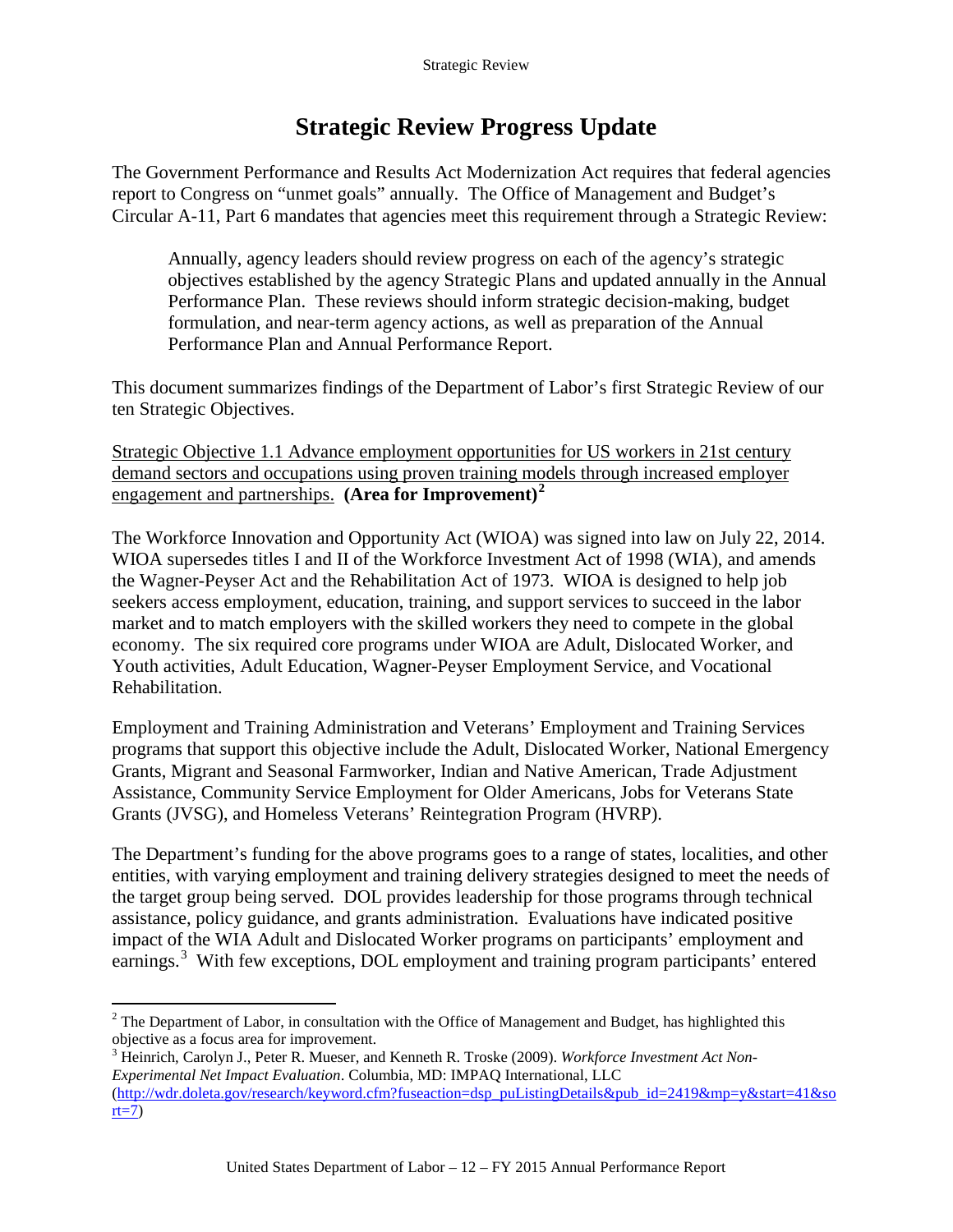employment rate, employment retention rate, and average earnings improved over the past four years. One noteworthy achievement is an increase in the share of veterans who received intensive services from JVSG specialists – from 25 percent in FY 2011 to 76 percent in FY 2015.

The decentralized nature of the workforce system creates challenges in program implementation, as it is more difficult to ensure the uniform adoption of evidence-based and best practices and employer engagement. In addition, the Department has faced issues with the reliability of the performance data it collects under WIA regarding training related employment. [4](#page-16-0)

Another barrier to addressing this objective is limited training funds relative to the number of job seekers. As a result, only a small fraction of those served by these programs receive training (as opposed to less expensive core and intensive services). To address this, the FY 2017 President's Budget funds the DOL WIOA formula grants at their full authorized levels (a \$138 million increase). Another budget proposal will provide \$2 billion over 5 years to fund Career Navigators and establish a WIOA Workforce Data Science and Innovation Fund to assist unemployed and underemployed Americans get into better jobs using best-in-class data and tools to inform their recommendations.

WIOA requires the development of common indicators of performance and a unified or combined State Plan – changes that led to unprecedented cross-agency collaboration aiming to improve performance on this strategic objective. However, reduced funding for Workforce Data Quality Initiative grants poses a challenge for supporting state efforts to develop and build integrated data infrastructure for case management and other purposes.

In order to identify and expand the use of proven models that engage employers, the Department has continued to pursue evaluation and research projects that have strong employer components. Conclusive information from such research will be widely disseminated as it becomes available. In addition, the Department has made a commitment to provide technical assistance to states as they conduct their own evaluations and research projects, as required under WIOA. Where evidence supports a particular approach, states and grantees are encouraged – and for some competitive grant programs, required – to adopt it. The Administration is also seeking to expand the use of models that have been shown to produce positive employment outcomes—such as apprenticeship and Reemployment Services and Eligibility Assessments, for which the Budget provides additional resources.

<span id="page-16-0"></span> <sup>4</sup> The DOL Office of Inspector General (OIG) identifies as a top management and performance challenge for the Department "Helping Adults, Youth and Veterans Obtain the Education, Training, and Support Services Needed to Succeed in the Labor Market" [\(http://www.dol.gov/\\_sec/media/reports/annual2015/2015annualreport.pdf\)](http://www.dol.gov/_sec/media/reports/annual2015/2015annualreport.pdf). Additionally, the Government Accountability Office (GAO) found ETA grantees' training-related employment data unreliable primarily because a significant portion of the data was missing (*WIA: Strategies Needed to Improve Certain Training Outcome Data,* GAO-14-137).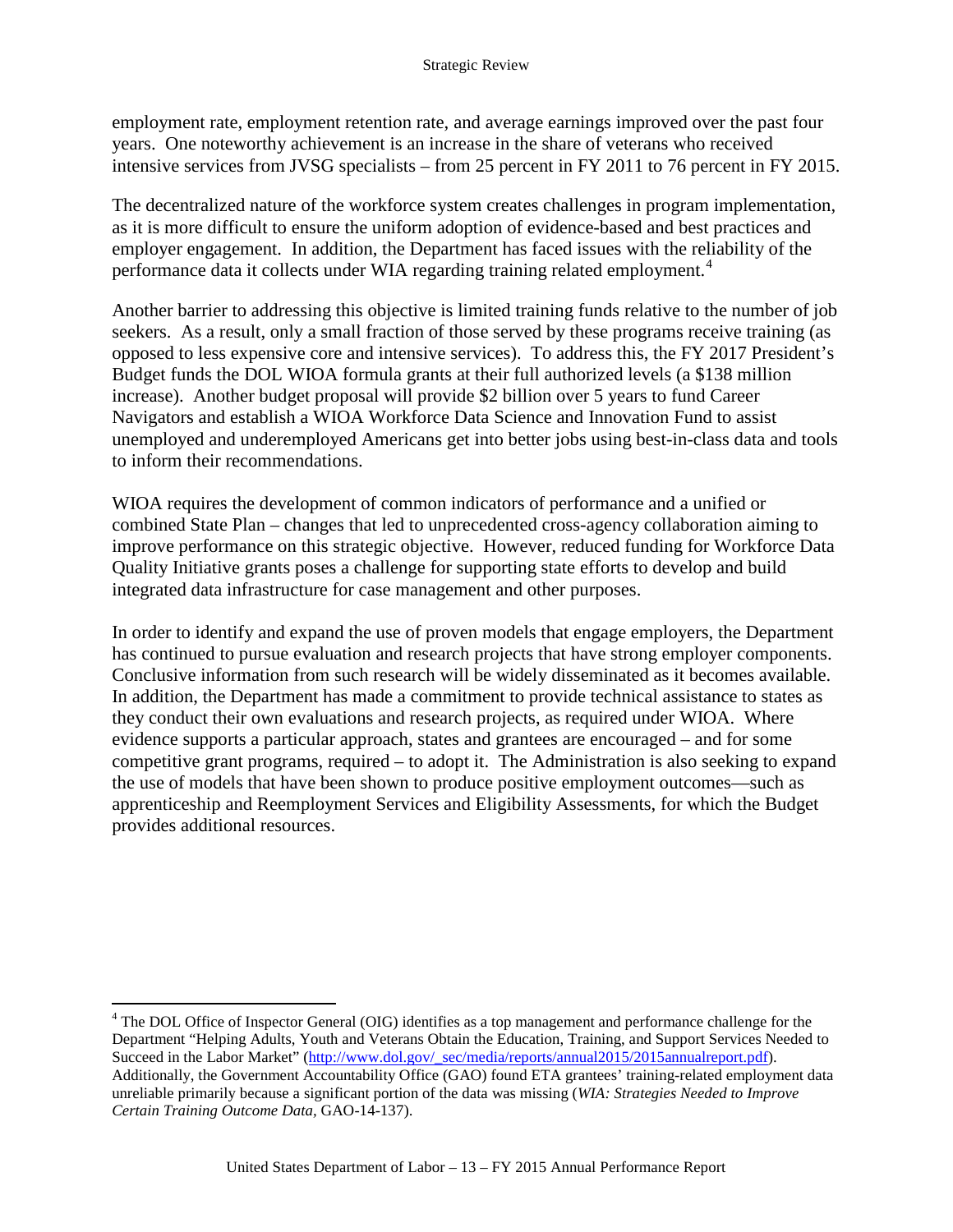Strategic Objective 1.2 – Provide marketable skills and knowledge to increase workers' income and help them overcome barriers to the middle class through partnerships among business, education, labor, community organizations, and the workforce system. **(Adequate Progress)**

Employment and Training Administration programs that support this objective include Registered Apprenticeship, WIA Youth, Job Corps, YouthBuild, and Reintegration of Ex-Offenders.

A recent study of the Registered Apprenticeship program found that those who complete the program earn \$240,000 more than non-participants over their careers, with net social benefits of over \$[5](#page-17-0)0,000 per completing participant.<sup>5</sup> And in FY 2015, the six month average earnings for completers of apprenticeship programs were \$31,124. ETA is leveraging Registered Apprenticeship's success by promoting partnerships with WIA and now WIOA programs. In FY 2014, ETA formed a Registered Apprenticeship College Consortium (RACC) to provide college credit for completion of a Registered Apprenticeship program. In September 2015, ETA awarded \$175 million to grantees that competed for assistance to train and hire more than 34,000 new apprentices over the next five years in industries as diverse as healthcare, IT, and advanced manufacturing. The FY 2016 budget appropriation enacted \$90 million for ApprenticeshipUSA program activities, the first-ever appropriation to support wide-scale apprenticeship expansion across the United States. Funding is aimed at supporting innovative, job-driven approaches that result in the Department's goal to double and diversify Registered Apprenticeships that train workers with 21st century skills to meet employer and industry workforce needs. The FY 2017 budget requests continuation of this new funding, and supplements it with a \$2 billion mandatory Apprenticeship Training Fund.

Other ETA programs also demonstrated success in increasing workers' skills and knowledge through partnerships, particularly through targeted technical assistance efforts. In the WIA Youth program, the share of participants entering employment or enrolling in post-secondary education, the military or advanced training/occupational skills training in the first quarter after exit increased from 59 percent in PY 2011 to [6](#page-17-1)7 percent in PY 2014.<sup>6</sup>

Due to the program's residential structure and highly individualized services, Job Corps students continue to outperform WIA Youth program participants by most measures. For example, in PY 2014 79 percent of its students were placed in employment or education and 63 percent had significant literacy or numeracy gains – compared to 67 percent and 51 percent, respectively, for WIA Youth. However, some Job Corps centers continue to face challenges with safety and security.<sup>[7](#page-17-2)</sup> To address those challenges, Job Corps has begun conducting unannounced visits to centers with an elevated risk profile. Job Corps conducted 30 such visits between September and December 2015. During these visits, federal staff from Job Corps' national and regional Offices

<span id="page-17-0"></span> <sup>5</sup> Reed, Debbie, et al. (2012). *An Effectiveness Assessment and Cost-Benefit Analysis of Registered Apprenticeship in 10 States.* Oakland, CA: Mathematica Policy Research.

<span id="page-17-1"></span> $\overline{\text{Most}}$  DOL training and employment programs are forward-funded and report performance on a Program Year (PY) that lags the Federal fiscal year by nine months (e.g., PY 2014 – July 1, 2014 to June 30, 2015). Exceptions

<span id="page-17-2"></span>that report on a standard fiscal year are the Apprenticeship program and the Trade Adjustment Assistance program. <sup>7</sup> The DOL OIG identifies this as a top management and performance challenge for the Department. [\(http://www.dol.gov/\\_sec/media/reports/annual2015/2015annualreport.pdf\)](http://www.dol.gov/_sec/media/reports/annual2015/2015annualreport.pdf).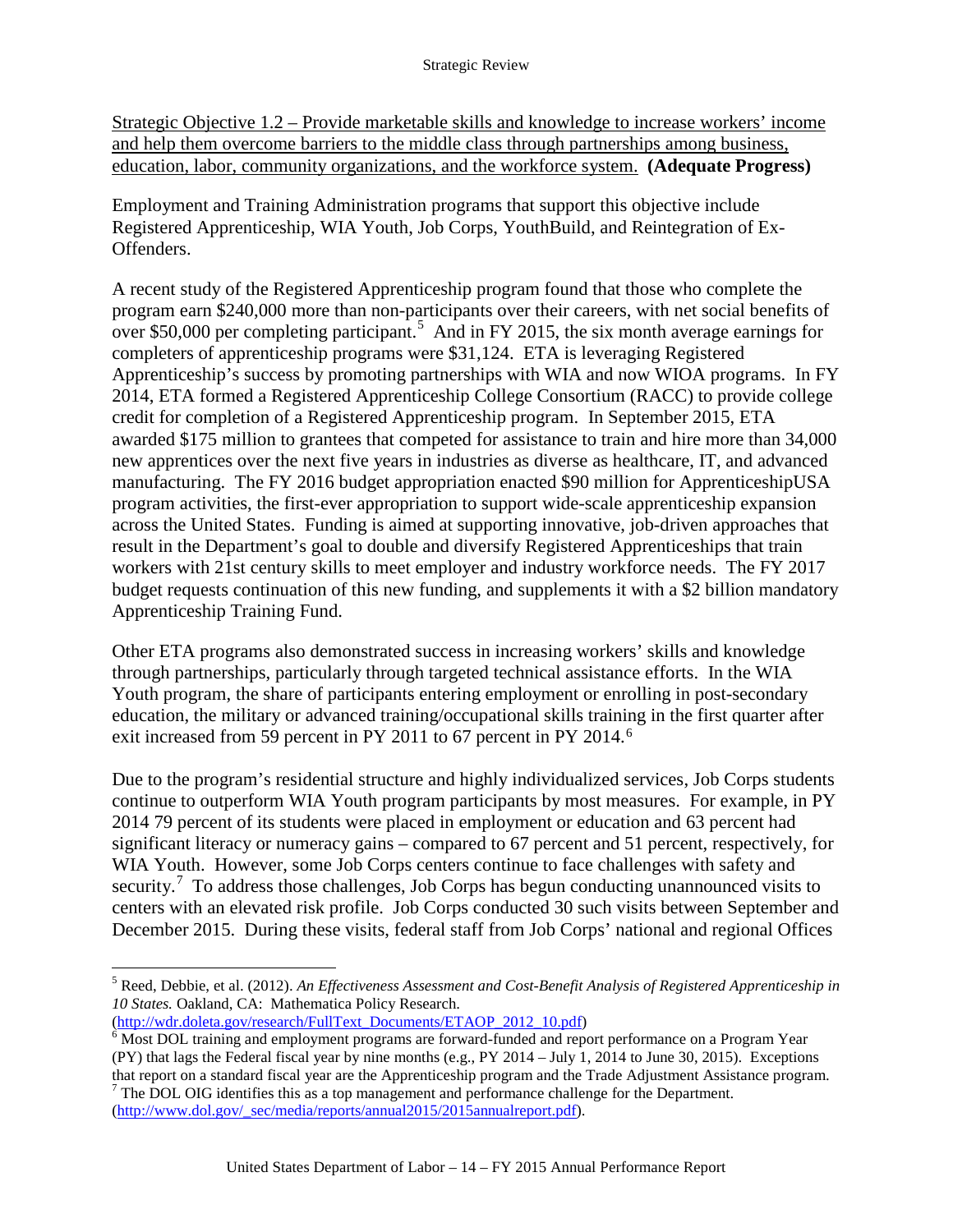assess each selected center's compliance with established policy covering center safety and security; disciplinary and behavior management systems; significant incident reporting; residential and recreational programing; student attendance and accountability; and counseling and evaluation of student progress. Each visit also included focus groups with randomly selected students and line staff.

Many job seekers continue to face challenges in finding employment opportunities because jobs now require a higher level of education and credential attainment, pointing to the need for different training strategies that focus on the attainment of industry-recognized credentials.<sup>[8](#page-18-0)</sup> For this reason, the Department is emphasizing the importance of such credentials in its training programs, as well as the involvement of employers in the design of training programs to ensure programs confer skills employers value.

As noted above, resources for training are limited. Even in this challenging climate, ETA achieved the target for the credential attainment priority goal by increasing the percentage of training program<sup>[9](#page-18-1)</sup> exiters who earn an industry recognized credential from 64 percent in FY 2014 to 67 percent in FY 2015. ETA incentivized state formula grantees to place greater emphasis on credentials by designing grant competitions, where applicable, to specifically promote credential attainment. ETA also provides technical assistance and training to grantees on resources and strategies for increasing the attainment of industry recognized credentials. For example, ETA updated its electronic tools to include information on credentials related to each occupation – from short-term certificates to apprenticeship to licensure and certifications – and the quality or value of specific certifications. WIOA continues the focus on credentials and includes credential attainment as one of the primary indicators of performance. The law also emphasizes employer engagement in the development of this measure to better connect employers with jobseekers that have the credential necessary to be marketable in high-demand industries.

To address the serious needs of low-income youth, the FY 2017 President's Budget includes an increase for the Youth formula grant program. It also proposes \$5.5 billion over 4 years to Make a Commitment to a First Job and a Degree for Every Young American, which would provide year-round and summer paid opportunities to create educational and workforce pathways to get more than 1 million disconnected young Americans on the path to a successful career.

### Strategic Objective 1.3 Advance workers' rights, acceptable work conditions, and livelihoods, particularly for the world's vulnerable populations. **(Adequate Progress)**

The Bureau of International Labor Affairs (ILAB) supports this objective.

In FY 2015, working through grantees in 60 countries, ILAB provided education or vocational services to 48,491 children engaged in or at high risk of entering child labor (exceeding its target of 28,538 by 70 percent); helped increase capacity to address child labor in 29 countries; and

<span id="page-18-0"></span> <sup>8</sup> Table 7 in the Bureau of Labor Statistics (BLS) *Employment Projections, 2012-2022* indicates employment in occupations that require some post-secondary education for entry are projected to grow by 14% by 2022 while those without this requirement are projected to grow just 9%. (http://www.bls.gov/news.release/pdf/ecopro.pdf)

<span id="page-18-1"></span><sup>&</sup>lt;sup>9</sup> WIA Adult, WIA Dislocated Workers, WIA National Dislocated Worker Grants, WIA Youth, Trade Adjustment Assistance, Registered Apprenticeship, Reintegration of Ex-Offenders, Job Corps, YouthBuild, Green Jobs Innovation Fund, H-1B Innovation Accelerators, and H-1B Technical Skills Training.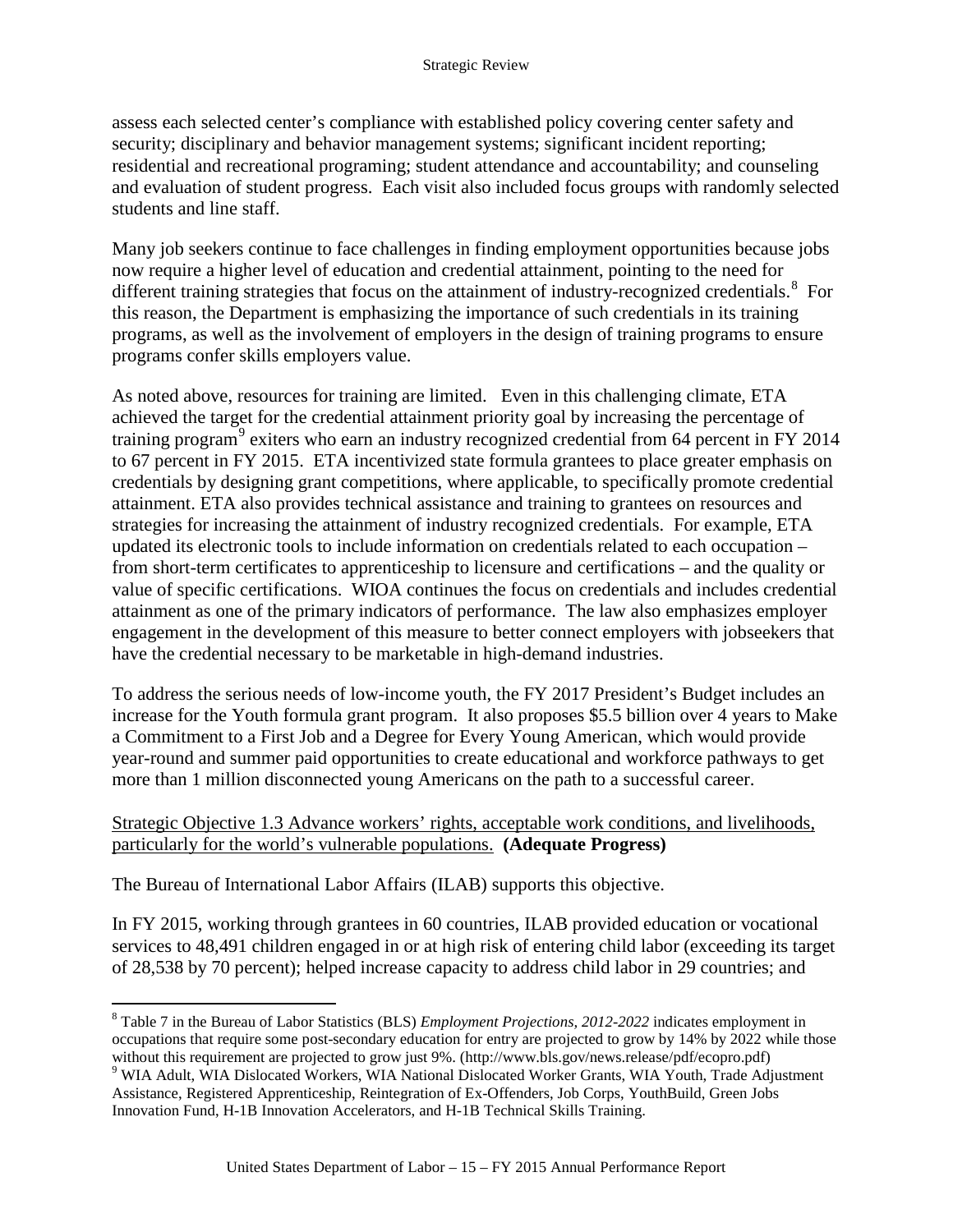provided livelihood services to over 30,000 families. In addition, ILAB funded model programs to address worker rights through technical assistance and provided support to improve business compliance and technical capacity of governments and to protect worker rights in 17 countries.

In FY 2016, ILAB will further refine its policy performance indicator to more accurately capture the effectiveness of its work.

Strategic Objective 2.1 Secure safe and healthy workplaces, particularly in high-risk industries. **(Noteworthy Progress)[10](#page-19-0)**

The Occupational Safety and Health Administration (OSHA) and Mine Safety and Health Administration (MSHA) support this objective.

In FY 2015, OSHA continued to focus on preventing fall hazards through inspection targeting. OSHA partnered with the National Institute for Occupational Safety and Health, , the Center for Protection of Workers' Rights (CPWR), and the Department of Defense on Safety Stand-Downs in 2014 and 2015. The National Campaign to Prevent Falls in Construction Final Report indicated that thousands of employers received certificates, and over 1 million workers and over 1.5 million military and civilian personnel participated in the Stand-Downs. Fall protection continues to be the number one violation cited by OSHA. Falls are the leading cause of death in the construction industry and account for 20 percent of all serious injuries. OSHA has national and local emphasis plans (NEPs and LEPs), as well as a Strategic Plan that directs Compliance Safety and Health Officers (CSHOs) to those establishments with the most significant risk of fall hazards. In FY 2015, preliminary data shows that OSHA conducted about 11,024 inspections of worksites as a result of these programs, and about 9,133 fall-related violations were abated in FY 2015. This level of attention and proactive enforcement will directly impact the workers at these establishments by requiring abatement. More generally, this enforcement activity will alert and educate other employers about fall hazards in the industries affected and in the local areas. It will also serve to incentivize employers to proactively assess and address fall hazards in order to avoid enforcement actions.

OSHA has tracked two measures to monitor its effect on federal employee safety. The federal agency total injury/illness case rate fell from 3.11 per 100 employees in FY 2010 to 1.68 in FY 2015 (as of 3rd quarter FY 2015), and the federal agency lost time injury/illness rate (also per 100 employees) fell from 1.46 to 1.13 over the same period. OSHA contributed to these improved results by providing compliance assistance to federal agencies and by inspecting federal establishments with high numbers of lost time cases.

OSHA issued a Notice of Proposed Rulemaking for crystalline silica on September 12, 2013 and continued work toward a final rule during FY 2014 by holding three weeks of public hearings and collecting post-hearing comments and briefs. During FY 2015, OSHA continued to analyze the public record and work on completing the final rule. OSHA anticipates publishing the final crystalline silica rule during the second quarter of FY 2016. OSHA estimates that the rule will save hundreds of lives per year once the full effects of the rule are realized.

<span id="page-19-0"></span> $10$  The Department of Labor, in consultation with the Office of Management and Budget, has determined that performance toward this objective is making noteworthy progress.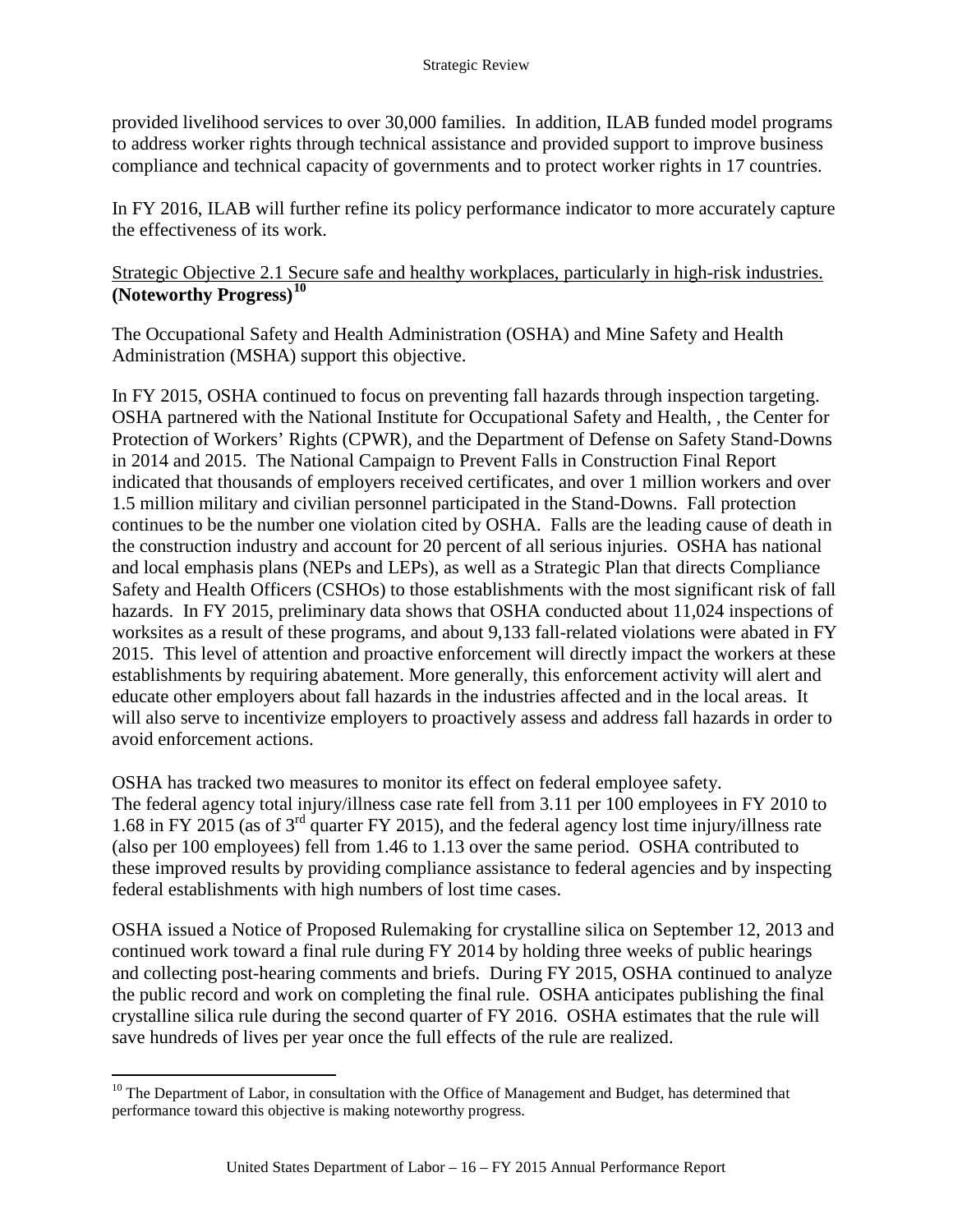OSHA has proposed to amend regulations to improve the quantity, quality, and accessibility of the data it uses to direct and perform its enforcement functions. The proposed regulation on improving tracking of workplace injuries and illnesses will require electronic submission of injury and illness information employers are already required to keep under OSHA's regulations. Combined with the expanded requirements for employers to report severe injuries to OSHA, these data will provide OSHA with a much larger database of information about injuries and illnesses in the workplace, helping OSHA use its resources more effectively by enabling OSHA to identify the workplaces where workers are at greatest risk.

In FY 2015, MSHA achieved its DOL Priority Goal to reduce mining fatalities. The five-year rolling average of fatal injuries per 200,000 hours worked exceeded the target with a result of 0.0125. This is a drop of 33 percent from the FY 2010 result of 0.0187. This reduction is attributed to a number of factors, including stronger enforcement and regulation, better technology, improvements in mining practices, and improved training.

In FY 2014, MSHA published a final rule on lowering miners' exposure to respirable coal dust. The first year under the new respirable dust rule also saw the yearly average respirable dust levels for the dustiest mining occupations drop to the lowest levels ever at 0.65 mg/m3. The rule is achieving the intended result of lowering miners' exposures to unhealthy dust.

Strategic Objective 3.1 Break down barriers to fair and diverse work places and narrow wage and income inequality. **(Adequate Progress)**

The Office of Federal Contract Compliance Programs (OFCCP), the Women's Bureau (WB), and the Office of Disability Employment Policy (ODEP) support this objective.

In FY 2015, OFCCP completed 2,718 compliance evaluations and complaint investigations of federal contractor and subcontractor establishments, uncovering violations of EEO requirements in nearly 20 percent of those reviews and, specifically, found evidence of discrimination at 46 establishments. The agency also negotiated \$5.9 million in back pay and 530 potential job opportunities on behalf of more than 16,000 workers affected by discrimination. These results include resolving 10 cases of pay discrimination and recovering approximately \$600,000 in back pay and salary adjustments for 458 workers. About one-third of OFCCP's settlements of discrimination cases now involve issues of pay discrimination, while in prior years the agency was addressing only a handful of such cases annually.

Also in FY 2015, OFCCP continued to focus on high-quality systemic, compensation-based evaluations that yield more results for workers. All of the pay discrimination notices of violations issued by OFCCP in FY 2015 were related to systemic pay findings. The agency also completed 81 construction evaluations associated with a Mega Construction Project (32 percent of the total of 257 construction compliance evaluations). Mega Construction Projects have the potential for better success in increasing the representation of minorities, women, people with disabilities, and protected veterans in skilled trades through effective recruitment and training, and OFCCP is committed to focusing resources in this area to ensure effective affirmative action and non-discrimination.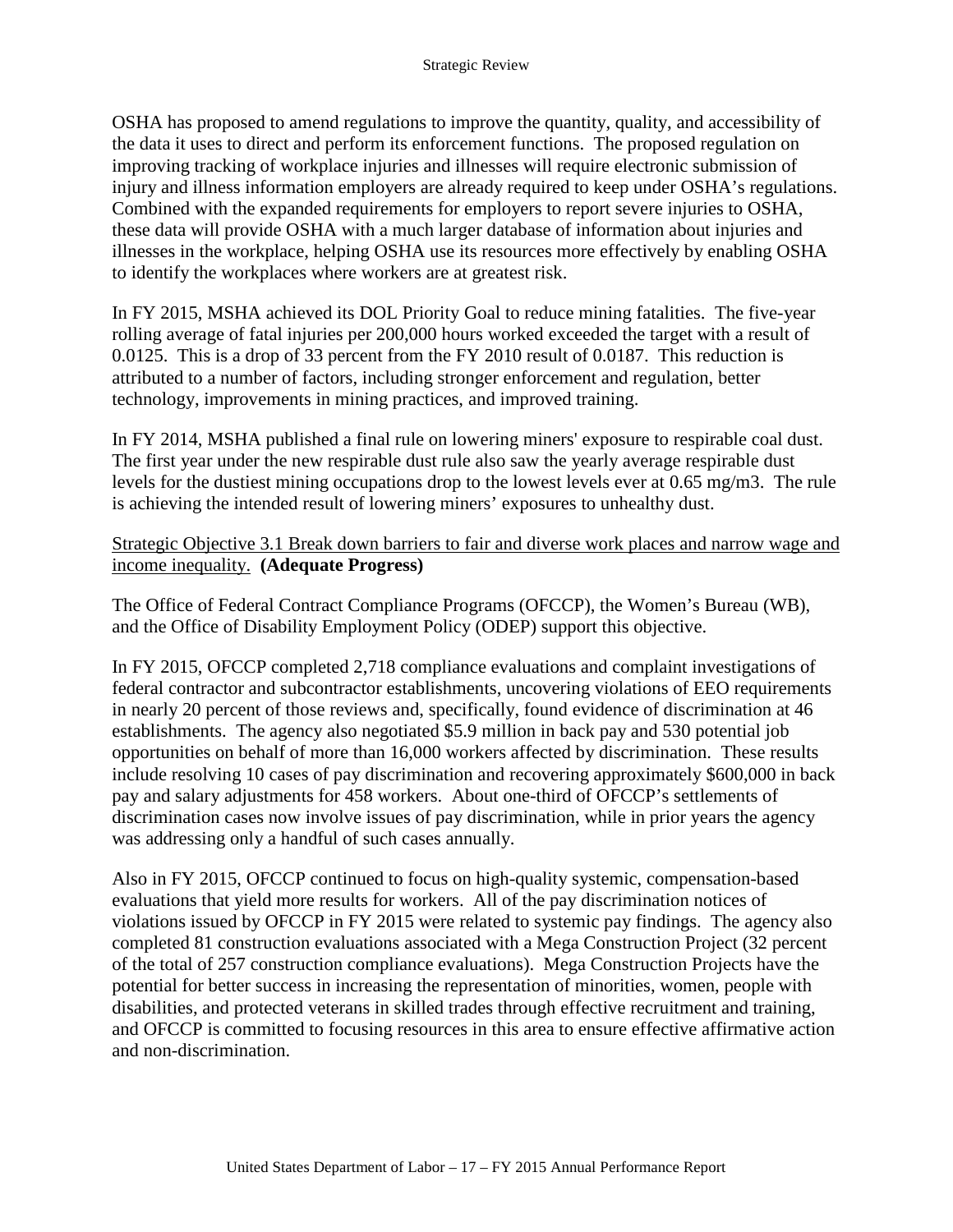The Women's Bureau has a strong record of advancing policies that support working women and their families, including workplace flexibility and paid leave, and working to close the gender pay gap by expanding opportunities for women in higher-paying, in-demand careers, including non-traditional occupations. In FY 2014 and FY 2015, the Bureau funded grants to support research and analysis needed to explore, develop, implement and/or improve paid family and medical leave programs at the State and municipal levels. The Bureau also advocated for equal pay and fair treatment in the workplace by conducting outreach and education and providing technical assistance to public and private sector leaders, employers, advocacy groups, service providers, and community-based organizations. In FY 2016, the Bureau will conduct a Working Women's Survey in order to identify women's current employment issues and how these challenges relate to job and career decisions. The survey will provide the Bureau with information on women's reasons for exiting the workforce, such as family care and household responsibilities, which will inform the Bureau's efforts to promote high-quality work environments that address the realities of women and working families in the 21st century.

Beginning in FY 2010, through the Disability Employment Initiative (DEI), ODEP and ETA developed strategies designed to increase access to, and the use of, American Job Centers' services by all customers, including adults and youth with disabilities. These strategies include promoting the Ticket to Work program through Employment Networks. In FY 2015, ODEP and ETA continued to test DEI models that include career pathways for youth and adults with disabilities, including those with significant disabilities. In addition, from FY 2012 to FY 2015, through its Employment First State Leadership Mentoring Program, ODEP has worked with 19 states to develop over 72 policy products and to implement/adopt 26 major policy changes to promote competitive integrated employment for individuals with disabilities. ODEP continues to work on measuring the success of its policies, recommendations, and technical assistance.

### Strategic Objective 3.2 Protect workers' rights. **(Adequate Progress)**

The Office of Labor-Management Standards (OLMS) and certain programs from the Occupational Safety and Health Administration (OSHA), Mine Safety and Health Administration (MSHA) and the Wage and Hour Division (WHD) support this objective.

OLMS continues to fine-tune its risk-based audit targeting model to more effectively identify unions where criminal activity may be present by detecting anomalies in union financial reports and by using and refining targeting strategies. The percentage of targeted audits that result in a criminal case rose from 14.76 percent in FY 2010 to a record 21.70 percent in FY 2014 and decreased slightly to 21.46 percent in FY 2015.

OSHA Whistleblower Investigations completed per year increased almost 60 percent over the past five years, from 1,904 in FY 2010 to 3,273 in FY 2015. Over the last 17 years, OSHA's whistleblower enforcement responsibilities have doubled, and the number of new whistleblower complaints filed with the agency has steadily increased each year, from about 1,900 new complaints filed in 1997, to 3,288 new complaints received and docketed in FY 2014. In response to the growing demand for whistleblower investigations, OSHA has recently made several changes to increase the effectiveness and efficiency of the whistleblower protection program, including elevating the program to a stand-alone directorate, establishing the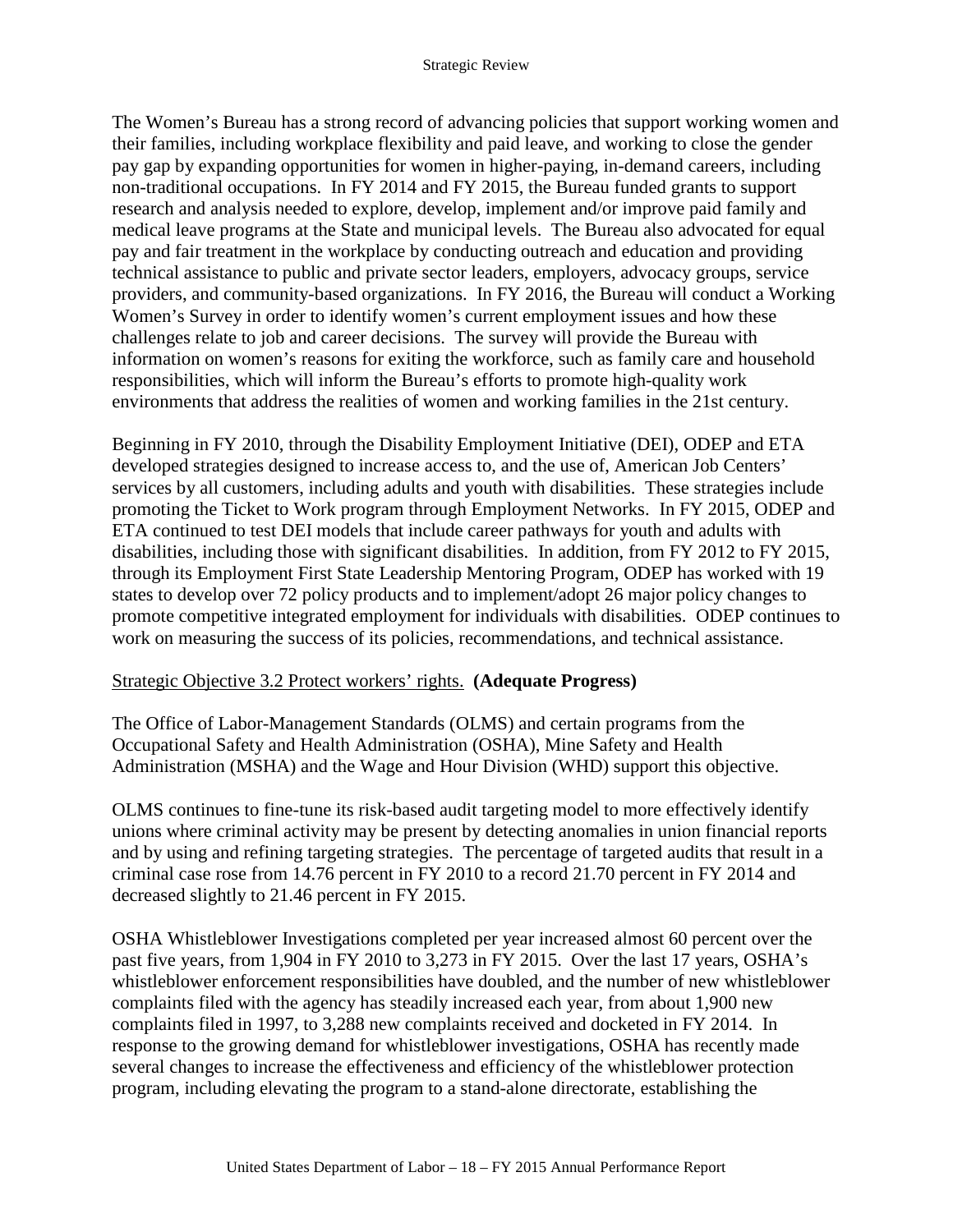Whistleblower Protection Advisory Committee, and implementing a new, successful management model in all regional offices. OSHA also launched the Alternative Dispute Resolution (ADR) Program in FY 2015, which allows for voluntary resolution of the complaint, and the Quality Review Tool (QRT), which is used to review the quality of whistleblower investigations.

MSHA has also taken a number of actions to give miners a stronger voice in the workplace on their own safety and health. In addition to swiftly responding to safety and health complaints by miners, MSHA filed 35 actions for temporary reinstatements of miners to their jobs – the second highest result since FY 2012, when MSHA filed 40 actions.

For 20 years, enforcement of the Family and Medical Leave Act (FMLA) has been primarily complaint-driven, i.e., compliance actions in many cases only applied to a single employee/situation. WHD has reengineered its approach in FMLA. In order to promote work and family balance, WHD is adapting its FMLA enforcement policies to promote a more comprehensive approach to compliance. Since FMLA compliance at the establishment level is often driven by corporate policies, WHD is developing strategies to provide a more in-depth review of the employer's business practices and leave policies with the objective of making a broader impact on compliance, rather than resolving one individual complaint. In FY 2015, WHD resolved 72 percent of its incoming complaints within the fiscal year (improved from 70 percent in FY 2014) – a result that speaks to the effectiveness of its renewed focus on customer service. In FY 2015, for the first time, every region conducted planned, directed investigations focused on a specific industry where FMLA violations were considered likely. Through the investigations, WHD will be developing strategies in FY 2016 to expand cases from situationspecific to corporate-wide compliance, which requires evaluating implementation of company policy.

### Strategic Objective 3.3 Secure wages and overtime. **(Adequate Progress)**

The Wage and Hour Division (WHD) and the ETA's Office of Foreign Labor Certification (OFLC) programs support this objective.

Since 2009, WHD has put nearly \$1.6 billion in back wages into the pockets of workers. Since FY 2010, WHD has undergone a significant change in how the agency carries out the mission. Fragmentation of employment relationships and the scope and complexity of industry structures combined with the growth of the contingent workforce present complex enforcement challenges that require new levels of coordination and strategy. In FY 2015, WHD's enforcement program continued its evolution from a complaint-based program to a strategic program where directed investigations are conducted in priority industries with an overall increase in the percent of directed investigations from 27 percent in FY 2010 to 42 percent in FY 2015. At the same time, WHD focused its investigations and resources better than ever on workplaces with violations. The percent of directed investigations with no violations fell to 21 percent, down from 30 percent in FY 2010, while the percent of complaint investigations with no violations fell to 18 percent, down from 26 percent in FY 2010. This suggests that directed investigations, despite the absence of on-the-ground information from complainants, are nearly as accurate as a complaint in finding employers with violations.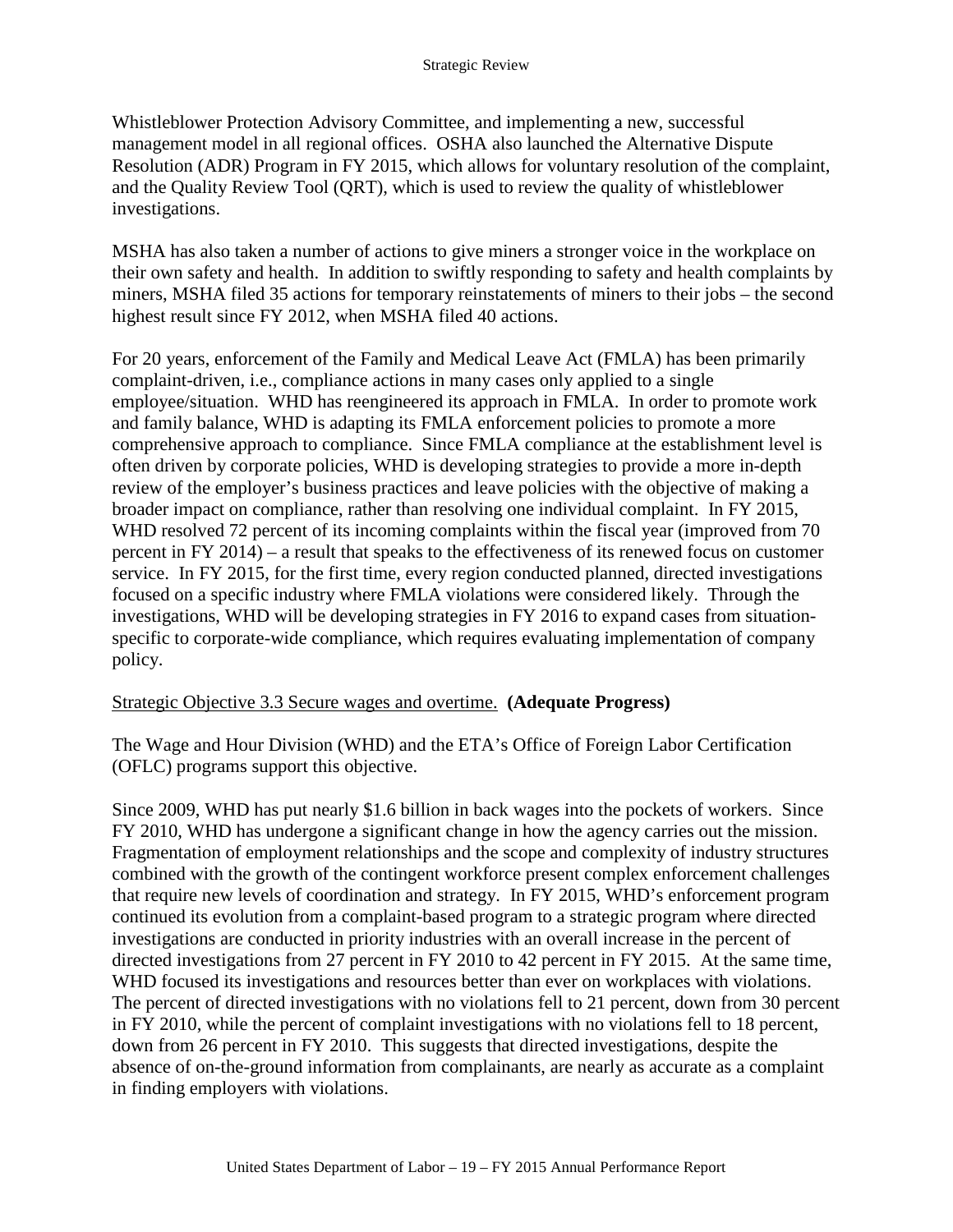WHD continues its commitment to focusing on those industries with a history of violations that employ vulnerable workers. Since FY 2010, the agency has maintained a high percent of overall investigations in priority industries. In FY 2008, WHD found back wages of \$57.5 million for 76,900 workers in certain low-wage industries. In FY 2015, WHD found more than \$74 million in those low wage industries for over 102,000 workers. The average amount of back wages per employee rose from \$785 in FY 2009 to \$890 in FY 2014 to \$1026 in FY 2015 – a significant increase for low wage workers. WHD prioritized low wage industries in both complaint and directed investigations while increasing the back wage recoveries per worker in those industries. By focusing on priority industries, along with providing more guidance around the "suffer or permit" standard of the FLSA, WHD also increases the likelihood of detecting instances of misclassification of employees as independent contractors.

The Office of the Solicitor of Labor (SOL) has pursued litigation to recover overtime on behalf of misclassified employees in industries ranging from cable installation to nurse staffing agencies, and has also filed amicus briefs to refocus the case law on the proper standard for determining employee status. And ETA's Office of Unemployment Insurance continues to create incentives for state unemployment compensation agencies to increase connections with reemployment services as well as identify and address misclassification, including updated audit standards and grant opportunities.

OFLC processes applications and prevailing wage requests from employers who wish to hire non-citizens for professional and specialty occupations, non-agriculture temporary work, and seasonal agriculture work. The certification process ensures US employer compliance with statutory requirements when they hire foreign workers, protecting US workers against adverse impact on wages and working conditions.

### Strategic Objective 4.1 Provide income support when work is impossible and facilitate return to work. **(Adequate Progress)**

The Office of Workers' Compensation Programs (OWCP) and ETA's Office of Unemployment Insurance (OUI), Trade Adjustment Assistance, and Employment Services programs support this objective.

The share of federal employees with work-related injuries or illnesses under the Federal Employee Compensation Act (FECA) program's Disability Management that were reemployed by non-postal federal agencies fell from 91.6 percent in FY 2011 to 89.7 percent in FY 2015. The percent of first payment of compensation issued within 30 days for Defense Base Act (Longshore) cases rose from 56 percent in FY 2011 to 67 percent in FY 2015. The average number of days to process Black Lung claims rose from 238 days in FY 2011 to 273 days in FY 2015. To improve decision quality for Black Lung claims, OWCP launched a pilot to develop supplemental medical evidence for a subset of claims and began conducting spot audits of all Black Lung proposed decisions. The Energy Employees Occupational Illness Compensation Program's average number of days between filing date and final decision for cases sent to NIOSH when a hearing is held fell from 619 in FY 2011 to 497 in FY 2015.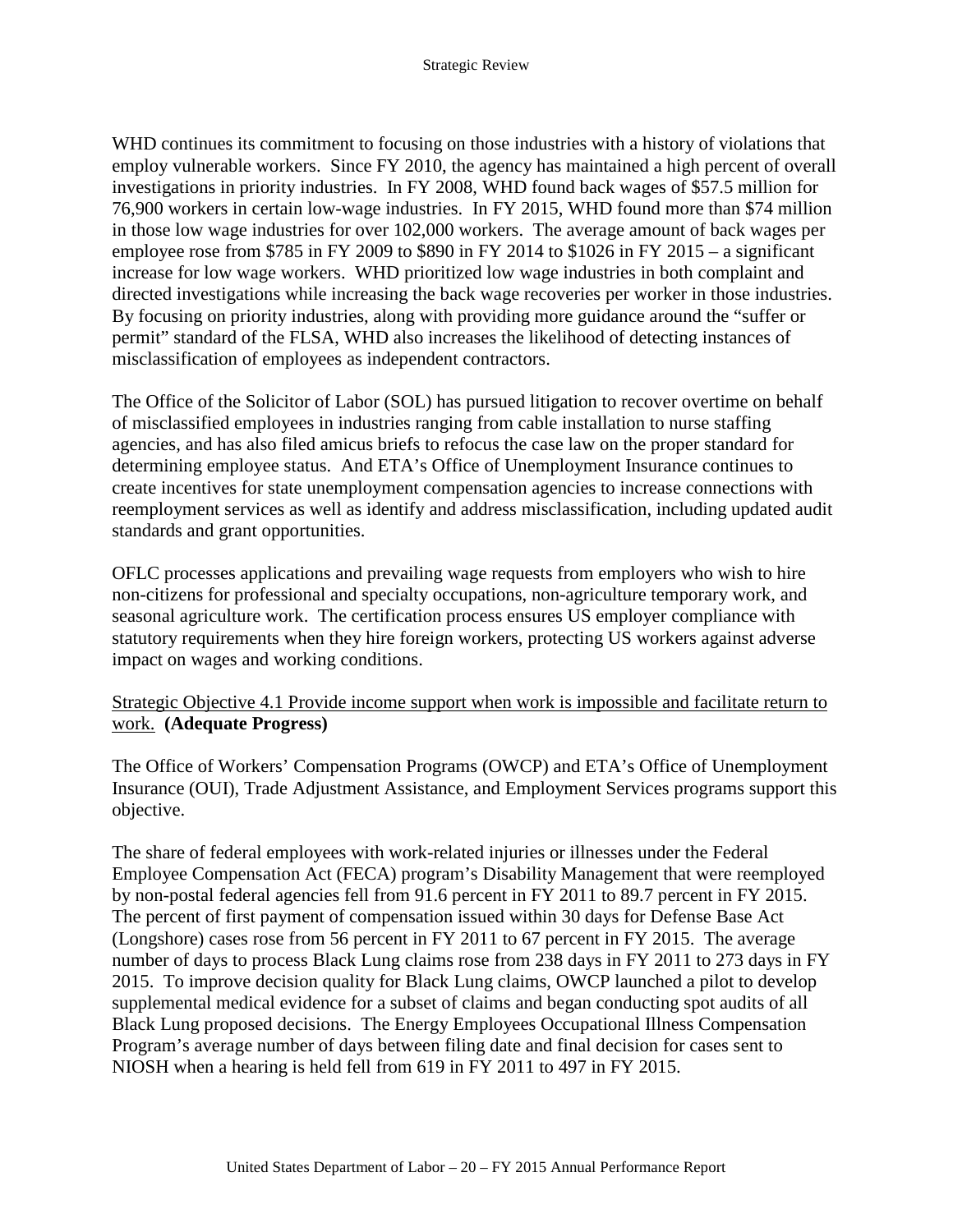OUI, in collaboration with the ETA Regional offices, has worked aggressively with states and provided significant technical assistance and resources to reduce the improper payment rate, ensure program integrity, and to improve program performance overall. Intrastate First Payments made within 21 days improved by over three percentage points to 83.5 percent in FY 2015. Although the first payment timeliness performance has improved when compared to FY 2013 and FY 2014, this performance is still below the FY 2015 target for this measure – 87.5 percent. Twenty-four states did not meet the Acceptable Level of Performance (ALP) for the overpayment detection measure in FY 2015, a slight decline in performance improvement over the 22 states not meeting the ALP in FY 2014. States failing to meet the 50 percent overpayment detection ALP were required to develop a corrective action plan as part of their FY 2016 State Quality Service Plan submission.

In FY 2014, ETA embarked on a major multi-year initiative to reengineer the processes to improve program oversight and manage accountability for state Unemployment Insurance (UI) benefit processes with significantly reduced resources. ETA developed a new framework to integrate peer/case review processes with new operational review processes. As part of this effort, ETA established new criteria for designating poorly performing states using a more comprehensive approach that integrates overall program performance, program integrity, and state operational policies and practices. FY 2016 is a pivotal year for the reengineering project with much of the work moving toward full implementation and key new accountability elements that focus more on program operations and business processes moving into pilot testing and refinement before full implementation in FY 2017.

Since 2005, ETA has offered supplemental funding to state UI workforce agencies to address the individual reemployment needs of UI claimants through the voluntary UI Reemployment and Eligibility Assessments (REA) program, and beginning in FY 2015, through the voluntary RESEA program. RESEA participants are active job seekers who are referred to reemployment services best suited to meet their individual needs. In FY 2015, a total of 48 states operated a RESEA program. The President's FY 2017 Budget includes \$150.9 million for a permanent Reemployment Services and Eligibility Assessments (RESEA) program targeting recipients of unemployment benefits identified as those most likely to exhaust their benefits as well as all transitioning veterans receiving Unemployment Compensation for Ex-service members (UCX). The budget also proposes comprehensive Unemployment Insurance (UI) reforms that will put the system on a stronger financial footing, make the program more responsive to future downturns, improve the program's connection to work and training, and expand eligibility for those who need it most.

Evidence suggests that wage insurance and supplements for dislocated workers may help them transition faster to new jobs.<sup>11</sup> Since 2009, the Trade Adjustment Assistance program (TAA) has included a wage supplement in the form of Reemployment Trade Adjustment Assistance (RTAA). This benefit encourages eligible workers age 50 and older to accept new jobs more

<span id="page-24-0"></span><sup>&</sup>lt;sup>11</sup> King, C., & Tingle, K. (2015). *Wage Insurance and Wage Supplements: Review of the Literature and Supporting Data*. Austin: Ray Marshall Center for the Study of Human Resources.

[<sup>\(</sup>http://sites.utexas.edu/raymarshallcenter/files/2016/01/Wage-Insurance-and-Wage-Supplements\\_Review-of-the-](http://sites.utexas.edu/raymarshallcenter/files/2016/01/Wage-Insurance-and-Wage-Supplements_Review-of-the-Literature-and-Supporting-Data.pdf)[Literature-and-Supporting-Data.pdf\)](http://sites.utexas.edu/raymarshallcenter/files/2016/01/Wage-Insurance-and-Wage-Supplements_Review-of-the-Literature-and-Supporting-Data.pdf) Also see Wandner, Steven (2016). "Wage Insurance as a Policy Option in the United States," W.E. Upjohn Institute [\(http://www.upjohn.org/sites/default/files/pdf/wage-insurance.pdf\)](http://www.upjohn.org/sites/default/files/pdf/wage-insurance.pdf)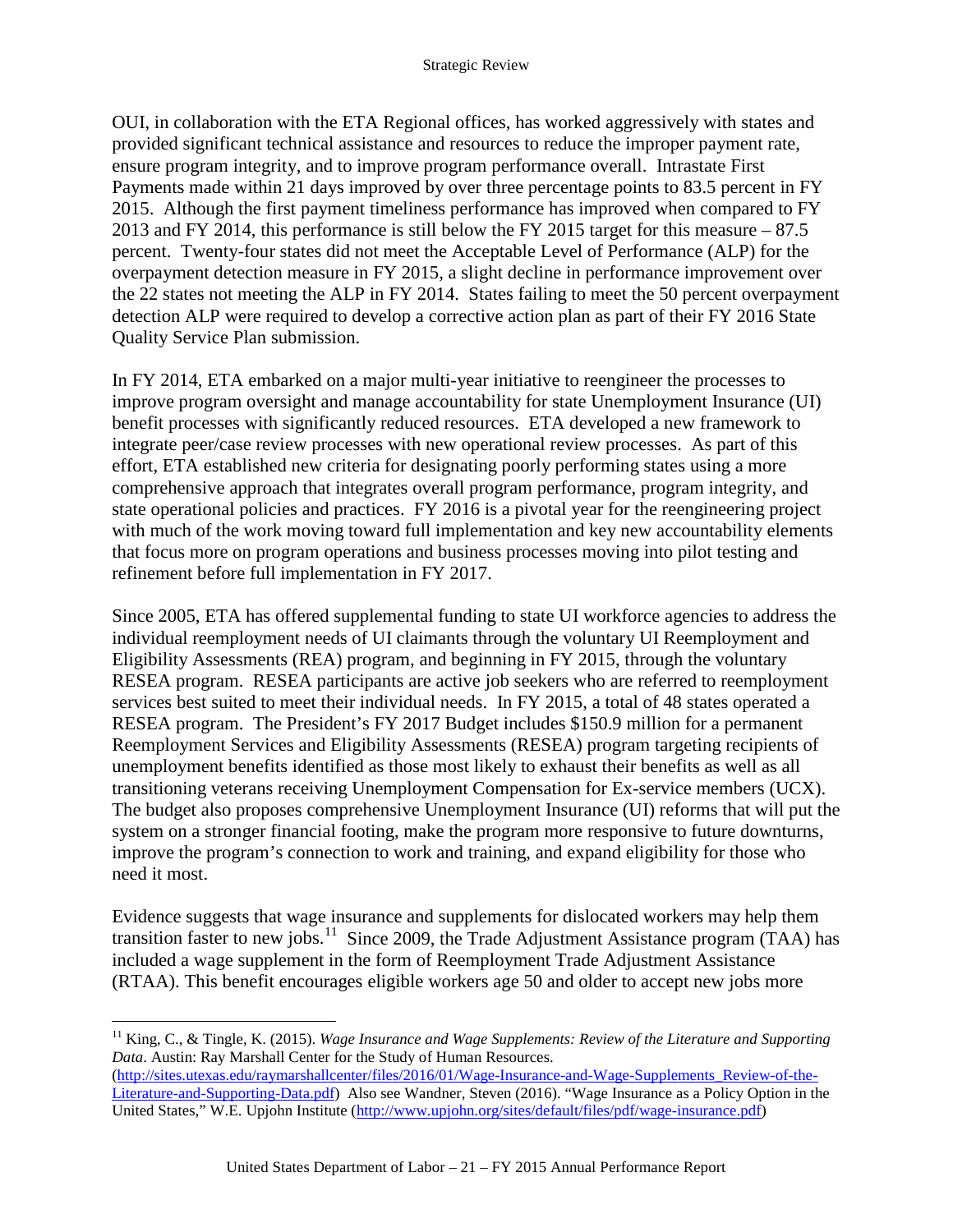rapidly by offsetting earnings losses after losing their previous jobs, providing up to \$10,000 in wage supplements to workers who find reemployment and earn less than \$50,000 a year. From FY 2011 to FY 2015, the proportion of trade participants who are receiving this benefit has increased from 3.3% to 13.1%. In FY 2015, approximately \$24.9 million in RTAA benefits were paid to 6,213 recipients.

Eligible adversely affected workers are also provided access to income support in the form of Trade Readjustment Allowances (TRA) during their participation in the TAA program. From FY 2011 to FY 2015, the proportion of trade participants receiving TRA increased from 30.9% to 56.2%. In FY 2015, approximately \$209.5 million in TRA benefits were paid to 26,595 participants to support their training and reemployment efforts.

### Strategic Objective 4.2 Improve health benefits and retirement security for all workers. **(Noteworthy Progress)[12](#page-25-0)**

The Employee Benefits Security Administration (EBSA) supports this objective by enforcing Title I of the Employee Retirement Income Security Act of 1974 (ERISA) and related laws. In FY 2015, EBSA implemented three timeliness measures designed to increase the effectiveness of the enforcement program while avoiding reliance on raw case numbers. EBSA focused its FY 2015 enforcement resources on National Projects and the Major Case Enforcement Priority. In increasing the investigative time spent on Major Cases, a significant portion of the agency's enforcement resources were concentrated on those cases likely to have the greatest impact on the protection of plan assets and participants' benefits. Major Cases that were closed in FY 2015 resulted in approximately \$186.8M in monetary results. Over the same period, the non-Major cases that were closed resulted in approximately \$78.4M in monetary results, and Benefit Advisor recoveries (through informal resolution) were \$402.9M.

Given the number of plans that the agency oversees relative to the number of its investigators, EBSA has to leverage its available resources by focusing on investigations that it believes will most likely result in the deterrence, detection, and correction of ERISA violations. To that end, EBSA created the Sample Investigation Program (SIP) to measure overall compliance with the civil provisions of ERISA and the impact of EBSA investigations on compliance rates of investigated employee benefit plans. In FY 2015, EBSA continued to analyze the compliance data available to the agency and use lessons learned to improve the SIP as well as the overall enforcement program. EBSA has begun to focus on specific compliance issues of special importance to the integrity of plans and plan benefits. For instance, EBSA initiated a bonding compliance project in FY 2015 that will continue into FY 2016.

<span id="page-25-0"></span> $12$  The Department of Labor, in consultation with the Office of Management and Budget, has determined that performance toward this objective is making noteworthy progress.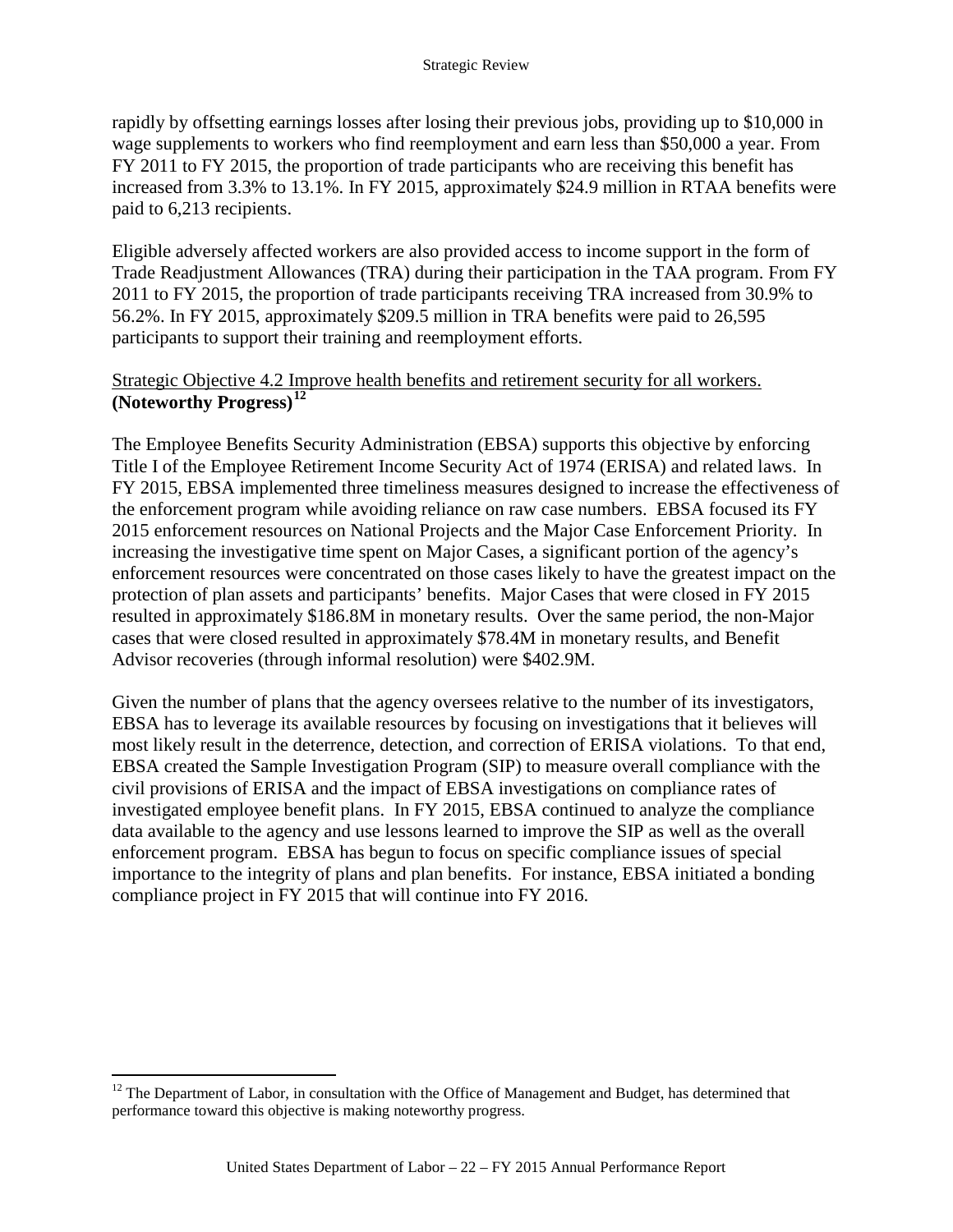Strategic Objective 5.1 Provide sound and impartial information on labor market activity, working conditions, and price changes in the economy for decision making, including support for the formulation of economic and social policy affecting virtually all Americans. **(Adequate Progress)**

This objective is supported by the programs of the Bureau of Labor Statistics (BLS).

BLS has been, and will continue to be, responsive to users' needs to understand changes in the 21st century economy. For example, in FY 2015,

- The Prices and Cost of Living budget activity introduced experimental disease-based price indexes to provide alternative estimates of inflation for medical output and consumption. These indexes use price data from both the Producer Price Index and Consumer Price Index programs along with quantities from the Department of Health and Human Services' Medical Expenditure Panel Survey, and give data users additional ongoing information about the evolution of the nation's healthcare system.
- The Current Population Survey added three questions on certification/licensure and removed three infrequently-used educational attainment questions to offset any increase in survey length and ease.

BLS also demonstrates its responsiveness to users' needs by measuring the *timeliness*, *accuracy*, and *relevance* of its products and services, among other metrics. In FY 2015, BLS reached 100 percent of the underlying *timeliness*, *accuracy*, and *relevance* targets for all of its Principal Federal Economic Indicators. In addition, BLS measured dissemination through the *Average number of BLS website page views each month*, and fell slightly under its target of 17.4 million by averaging approximately 17.0 million page views each month. BLS measured mission achievement with *Customer satisfaction with the BLS website through the American Customer Satisfaction Index*, with a year-end score of 75, under its target of 77. BLS adjusted its outyear targets accordingly.

The external factors most likely to affect the ability of BLS to accomplish its mission are structural shifts in the economy and continued budgetary constraints. The structural shifts in the economy translate into different, and sometimes new, demands for data as industrial sectors supersede others, and as consumer goods replace others. BLS will continue to develop and publish new surveys and products to meet the data needs of the American public. BLS also faces challenges due to budgetary constraints. For example, the FY 2015 funding level was below the President's Budget, requiring BLS to achieve savings to remain within the reduced level. In order to maintain current production and core programs within this funding level, the BLS curtailed spending on a temporary basis in FY 2015. This means, for example, that planned training, improvements, and development and research projects were deferred or curtailed. In addition, BLS has raised the need to promote the sharing of existing economic data among BLS, the Census Bureau, and the Bureau of Economic Analysis, and to improve the nation's economic statistical system by providing the resources necessary to align each agency's data outputs.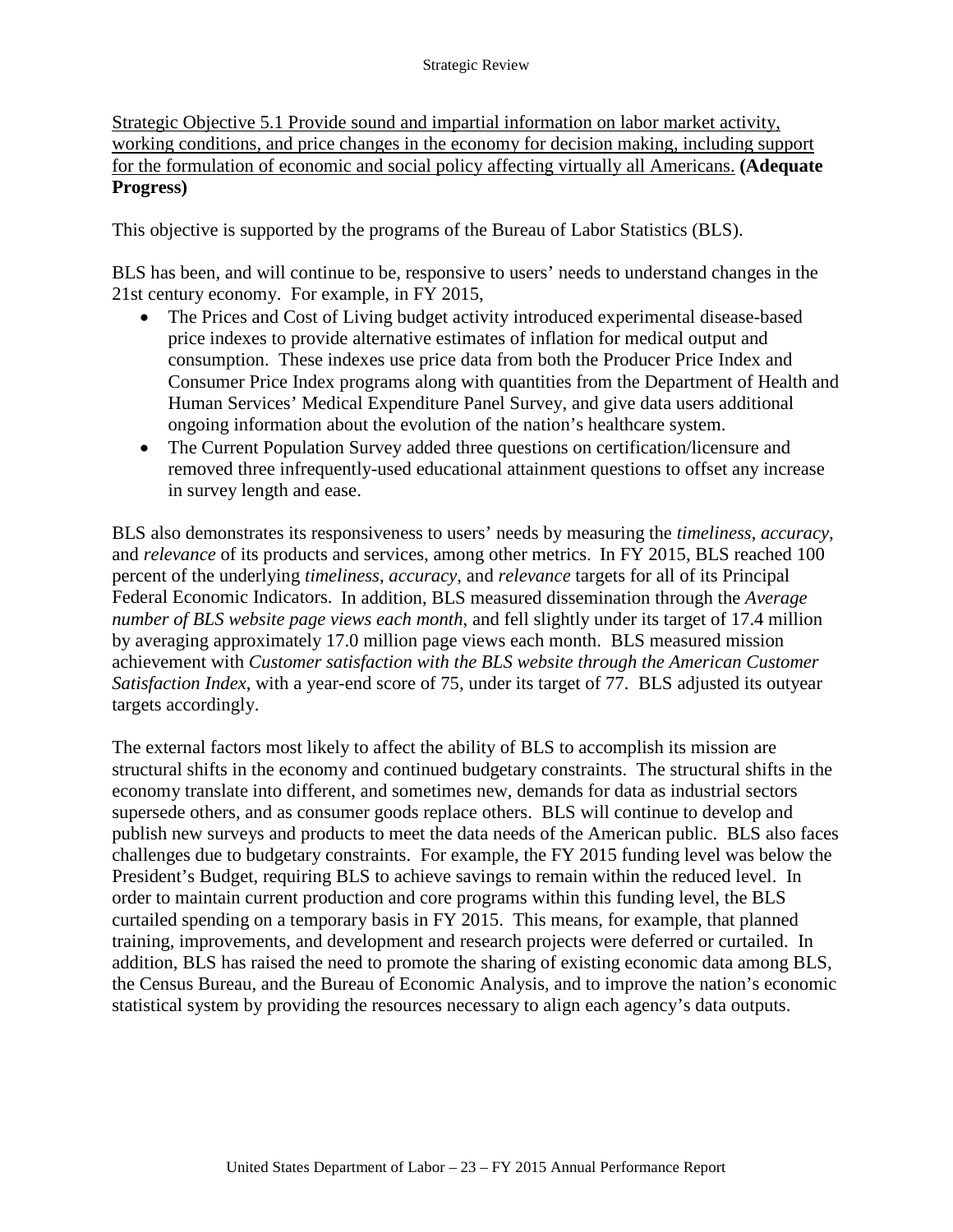# <span id="page-27-2"></span><span id="page-27-1"></span>**Strategic Goal 1: Prepare workers for better jobs**

Strategic Objective 1.1 – Advance employment opportunities for US workers in 21st century demand sectors and occupations using proven training models through increased employer engagement and partnerships

### **Analysis and Future Plans**

### <span id="page-27-0"></span>Employment and Training Administration

As the economy continues to recover and job growth returns, the reintegration of millions of unemployed and underemployed workers into jobs that pay family-sustaining wages is essential for spreading the benefits of the recovery more broadly. ETA training and employment programs emphasize, through provision of technical assistance (TA) to the workforce system, training for job-seekers that leads to industry-recognized credentials as a means of increasing their earning potential.<sup>[13](#page-27-1)</sup>

The Workforce Innovation and Opportunity Act (WIOA) was signed into law on July 22, 2014 and is the first reform of the public workforce system in more than 15 years. WIOA supersedes the Workforce Investment Act of 1998 (WIA) and the majority of WIOA provisions became effective beginning PY 2015 (July 1, 2015). Programs authorized under WIOA, including the Adult and Dislocated Worker programs, will be undergoing dramatic transformation throughout PY 2015 and 2016 as WIOA provisions are implemented and the program is further aligned with the job-driven training agenda. For example, WIOA significantly broadens available training options beyond traditional classroom training, by encouraging and streamlining access to work-based training, including on-the-job training, Registered Apprenticeship, and customized training. Work-based training is beneficial to job-seekers, especially the long-term unemployed and low-income, low-skill individuals, and also serves as a tool to engage and partner with employers. However, such strategies require significant staff and financial resources. The Department will use information as it becomes available to re-baseline performance targets and provide further TA as needed.

Entered employment rates (EER) for the WIA Adult, WIA Dislocated Worker, and Senior Community Service Employment Program (SCSEP) increased by 2.6, 2.7, and 1.2 percentage points, respectively, over prior year results.<sup>[14](#page-27-2)</sup> For Adult and Dislocated Worker program participants who received training services, the EER increased by 1.6 and 0.5 percentage points in PY 2014. EER increases are primarily due to improved labor

<sup>&</sup>lt;sup>13</sup> This was a DOL Priority Goal in FY 2012-15. For more information, see <u>www.Performance.gov</u>.<br><sup>14</sup> Most DOL training and employment programs are forward-funded and report performance on a Program Year (PY) that lags t 2014 – July 1, 2014 to June 30, 2015). Exceptions that report on a standard fiscal year are the Apprenticeship program and the Trade Adjustment Assistance program.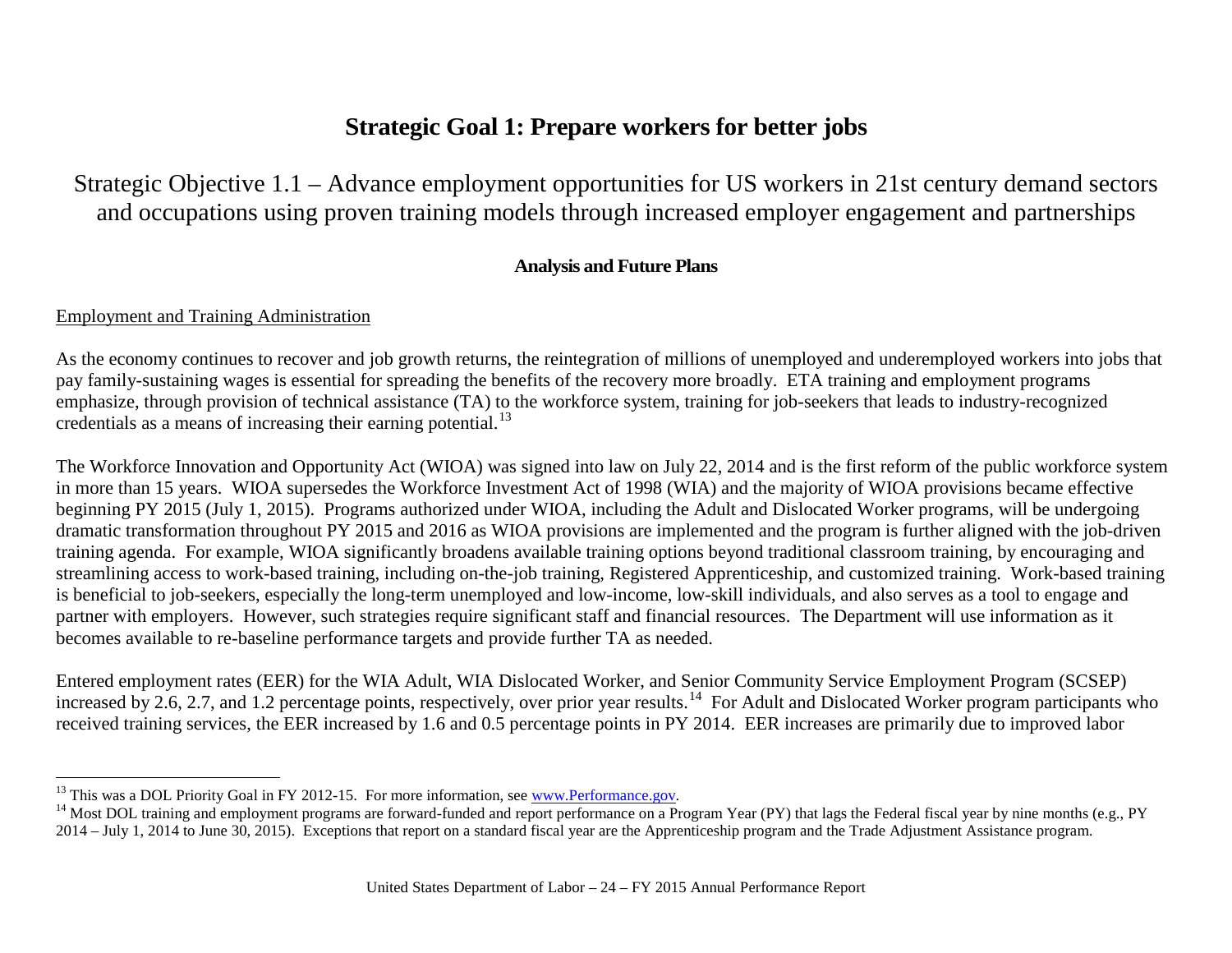#### <span id="page-28-0"></span>Strategic Goal 1

markets in the U.S., as evidenced by a reduction in the Total Unemployment Rate from 6.5 percent in FY 2014 to 5.4 percent in FY 20[15](#page-28-0).<sup>15</sup> Results for those individuals who received training services in Adult and Dislocated Worker programs are significantly higher than results for all exiters who did not receive training. In PY 2014, the EER for all Adult exiters was 63.7 percent; for those receiving training, it was 77.7 percent. For the same period, comparable results for the Dislocated Worker program were 62.7 percent and 81.9 percent, respectively.

Employment Retention Rates (ERR) increased for the Dislocated Worker, National Emergency Grants (NEG), and National Farmworker Job (NFJP) programs in PY 2014 but fell for the Indian and Native American (INA) program. While the ERR for the INA program fell by 2 percentage points from PY 2013 to PY 2014, it should be noted that the program experienced an unusually high ERR in PY 2013. Except for PY 2013, the ERR for PY 2014 is at or above each of the past 5 years' results.

Six Months Average Earnings of Adult program exiters fell by \$281 in PY 2014 while increasing \$731 for Dislocated Worker and almost \$2900 for NEG exiters. The earnings dip for Adult exiters reflects the lack of meaningful wage growth for wages nationally. Individuals who have lost their jobs, through no fault of their own are beginning to successfully reenter the workforce and utilize their skills to increase earnings.

In PY 2015, ETA will continue to build on tested ideas and approaches that work, such as aligning federal, state, and local workforce, education and economic development systems to meet employer demand, strengthening participation of employers, labor, and philanthropic partners in program design and delivery, and increasing use of technology-based training methods. Approaches for the Adult and Dislocated Worker programs include targeting training and reemployment services, especially for vulnerable populations, and evaluating practices that have shown promise over the past decade, such as apprenticeships, on-the-job training, other work-based training and regional and sector strategies. SCSEP remains a mandatory partner in the American Job Center (AJC) network under WIOA. SCSEP participants who can and need to transition to unsubsidized jobs in their communities will benefit from this coordination. SCSEP may also be included in a state's combined state plan, which further promotes the integration of SCSEP into the AJC network.

<sup>&</sup>lt;sup>15</sup> The "Total Unemployment Rate," calculated using Bureau of Labor Statistics data, is the sum of the (not seasonally adjusted) unemployment level for October through September divided by the sum of the (not seasonally adjusted) labor force level for October through September.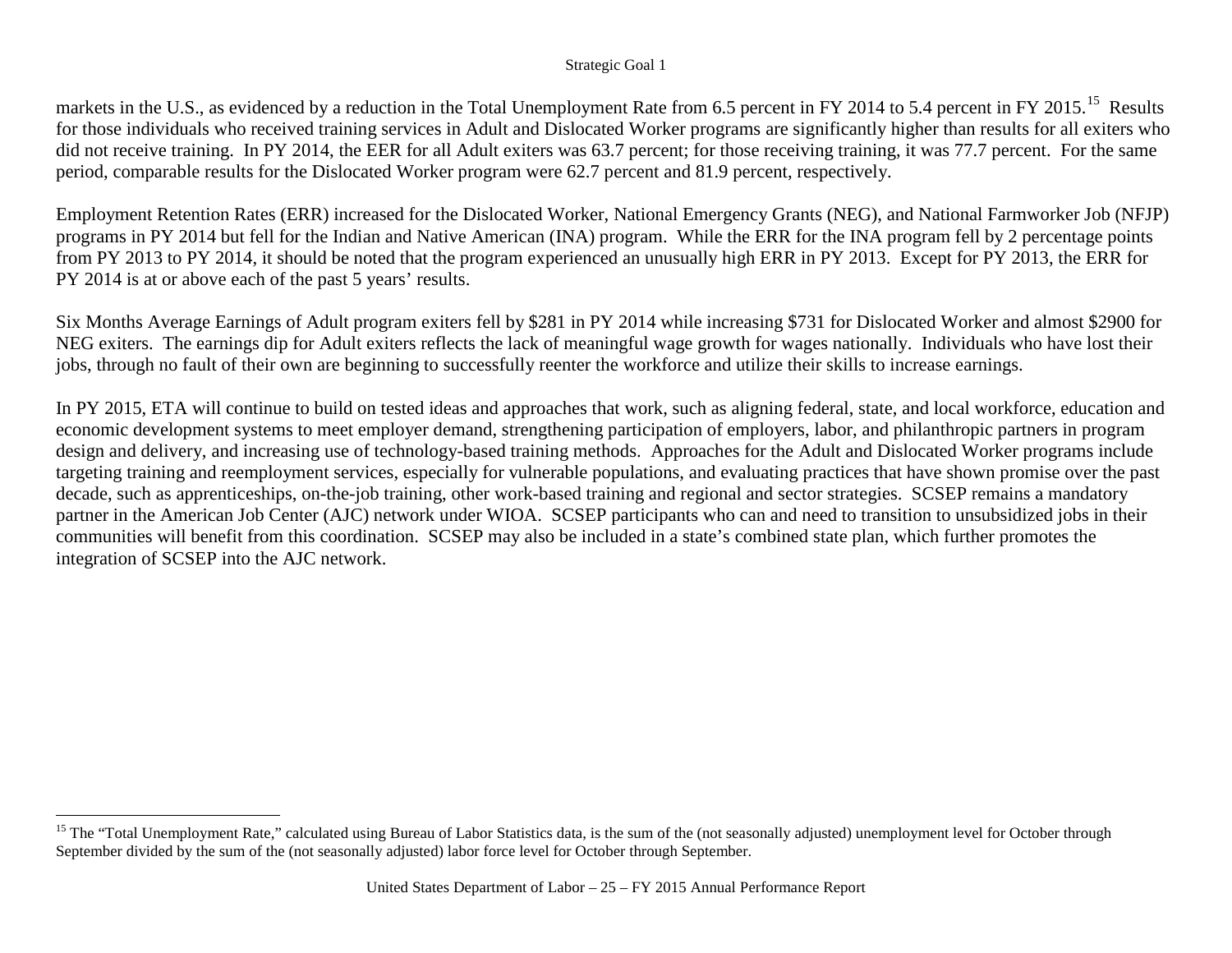#### Strategic Goal 1

ETA – Increase the average earnings of individuals served through the Workforce Investment Act (WIA), Registered Apprenticeship, Community Service Employment for Older Americans (CSEOA), Job Corps, and Trade Adjustment Assistance (TAA) Programs

| *Target reached (Y), Improved (I), or<br>Not Reached (N)                                    |               | <b>FY/PY</b><br>2011 | FY/PY<br>2012     | <b>FY/PY</b><br>2013 | FY/PY<br>2014     | <b>FY/PY</b><br>2015        | <b>FY/PY</b><br>2016     | <b>FY/PY</b><br>2017      | <b>What Worked</b>                                                                                                | <b>What Didn't Work</b>                                                                                          | <b>Program Performance</b><br><b>Improvement Plan</b>                                                                                     |  |
|---------------------------------------------------------------------------------------------|---------------|----------------------|-------------------|----------------------|-------------------|-----------------------------|--------------------------|---------------------------|-------------------------------------------------------------------------------------------------------------------|------------------------------------------------------------------------------------------------------------------|-------------------------------------------------------------------------------------------------------------------------------------------|--|
|                                                                                             | Target        | 53.1%                | 56.7% [r]         | 61.2%                | 62.5%<br>[r]      | 63.1%                       | <b>TBD</b>               | <b>TBD</b>                | Increases can be<br>attributed to the                                                                             | Beginning in PY 2016,<br><b>Entered Employment</b>                                                               |                                                                                                                                           |  |
| <b>Entered Employment</b>                                                                   | Result        | 57.2%                | 59.9%             | 61.1%                | 63.7%             | $\mathcal{L}^{\mathcal{L}}$ | $\overline{a}$           | $\mathbb{L}^{\mathbb{L}}$ | recovering economy                                                                                                |                                                                                                                  | Rate (EER) will be<br>discontinued. The new                                                                                               |  |
| Rate/Employment in the 2nd<br>quarter after exit (WIA Adult)                                | <b>Status</b> | Y                    | Y                 |                      | Y                 | $- -$                       | $\sim$                   | $\overline{\phantom{m}}$  | and an emphasis on job-<br>driven strategies to<br>ensure low-income<br>adults can develop<br>successful careers. |                                                                                                                  | WIOA measure will be<br>calculated based on the<br>percent employed in the<br>2nd quarter after<br>program exit.                          |  |
|                                                                                             | Target        | 73.1%                | 80.1%             | 82.0%                | 82.1%             | 82.1%                       | <b>TBD</b>               | <b>TBD</b>                |                                                                                                                   |                                                                                                                  | Beginning in PY 2016,                                                                                                                     |  |
|                                                                                             | Result        | 80.8%                | 81.9%             | 82.8%                | 79.5%             | $\overline{a}$              | $\sim$ $\sim$            | $\mathbb{L} \mathbb{L}$   |                                                                                                                   |                                                                                                                  | <b>Employment Retention</b><br>Rate will be                                                                                               |  |
| <b>Employment Retention</b><br>Rate/Employment in the 4th<br>quarter after exit (WIA Adult) | <b>Status</b> | Y                    | Y                 | Y                    | N                 | $-$                         | $\overline{\phantom{m}}$ | $\sim$ $\sim$             | Results are impacted by<br>the emphasis on serving<br>low-income individuals.                                     |                                                                                                                  | discontinued. The new<br>WIOA measure will be<br>calculated based on the<br>percent employed in the<br>4th quarter after<br>program exit. |  |
|                                                                                             | Target        | \$12,865             | \$14,450<br>[r]   | \$13,684             | \$13,945<br>[r]   | \$14,194                    | <b>TBD</b>               | <b>TBD</b>                | See above.                                                                                                        |                                                                                                                  | Beginning in PY 2016,<br><b>Six Month Average</b>                                                                                         |  |
| <b>Six Months Average</b><br>Earnings/Median Earning in the                                 | Result        | \$13,482<br>[r]      | \$13,335<br>$[r]$ |                      | \$13,842 \$13,561 | $\mathbb{L}^{\mathbb{L}}$   | $\sim$ $\sim$            | $\overline{\phantom{a}}$  |                                                                                                                   |                                                                                                                  | Earnings will be<br>discontinued. The new<br>WIOA measure will be                                                                         |  |
| 2nd quarter after exit (WIA Adult)                                                          | <b>Status</b> | Y                    | N                 | Y                    | N                 | $- -$                       | $-$                      | $\overline{\phantom{m}}$  |                                                                                                                   | Median Earnings of<br>those employed in the<br>2nd quarter after<br>program exit.                                |                                                                                                                                           |  |
|                                                                                             | Target        | 71.2%                | 74.5%             | 75.8%<br>[r]         | 77.1%<br>$[r]$    | 77.7%                       | <b>TBD</b>               | <b>TBD</b>                | The Adult program has<br>emphasized IRC                                                                           |                                                                                                                  | Beginning in PY 2016,<br>EER will be                                                                                                      |  |
|                                                                                             | Result        | 71.2%                | 74.5%             | 76.1%                | 77.7%             | $-$                         | $\overline{a}$           | $\sim$ $\sim$             | attainment – vital for                                                                                            |                                                                                                                  | discontinued. The new                                                                                                                     |  |
| <b>Entered Employment Rate -</b><br>Training (WIA Adult)                                    | <b>Status</b> | $\mathbf Y$          | Y                 | Y                    | Y                 | $- -$                       | $\sim$                   | $\sim$ $\sim$             | programs that provide<br>$classroom training - to$<br>ensure participants can<br>find quality<br>employment.      | WIOA measure will be<br>calculated based on the<br>percent employed in the<br>2nd quarter after<br>program exit. |                                                                                                                                           |  |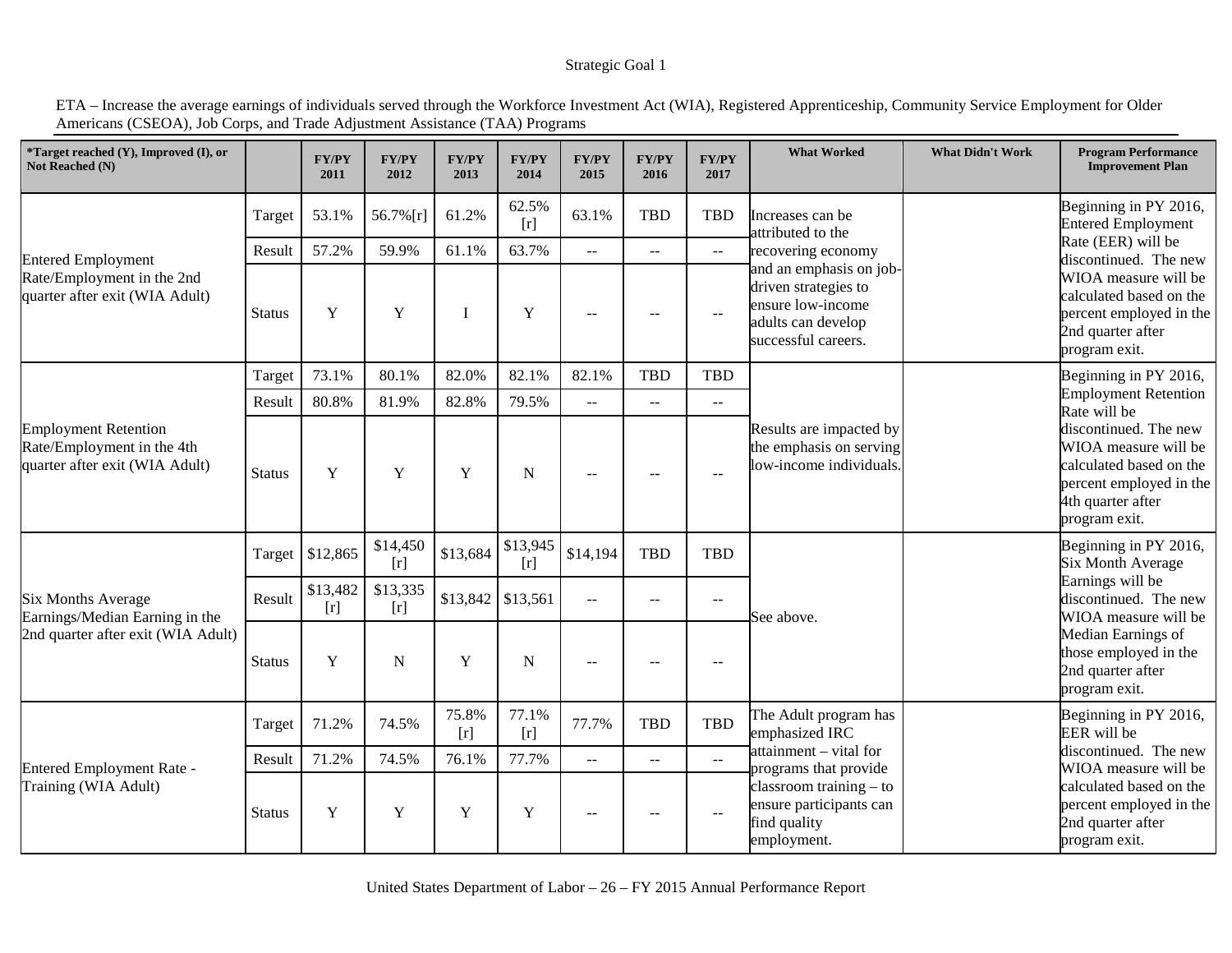| *Target reached $(Y)$ , Improved $(I)$ , or<br>Not Reached (N)                                                                                                                                                         |                         | <b>FY/PY</b><br>2011       | <b>FY/PY</b><br>2012 | <b>FY/PY</b><br>2013 | <b>FY/PY</b><br>2014 | <b>FY/PY</b><br>2015            | <b>FY/PY</b><br>2016          | <b>FY/PY</b><br>2017           | <b>What Worked</b>                                                                                                                                    | <b>What Didn't Work</b> | <b>Program Performance</b><br><b>Improvement Plan</b>                                                                                                                                    |  |
|------------------------------------------------------------------------------------------------------------------------------------------------------------------------------------------------------------------------|-------------------------|----------------------------|----------------------|----------------------|----------------------|---------------------------------|-------------------------------|--------------------------------|-------------------------------------------------------------------------------------------------------------------------------------------------------|-------------------------|------------------------------------------------------------------------------------------------------------------------------------------------------------------------------------------|--|
|                                                                                                                                                                                                                        | Target                  | 49.7%                      | 58.6%                | 61.2%<br>$[r]$       | 62.3%                | 62.8%                           | <b>TBD</b>                    | <b>TBD</b>                     |                                                                                                                                                       |                         | Beginning in PY 2016,<br><b>Entered Employment</b>                                                                                                                                       |  |
| <b>Entered Employment</b><br>Rate/Employment in the 2nd<br>quarter after exit (WIA Dislocated<br>Worker)<br><b>Employment Retention</b><br>Rate/Employment in the 4th<br>quarter after exit (WIA Dislocated<br>Worker) | Result<br><b>Status</b> | 61.1%<br>Y                 | 60.0%<br>Y           | 60.0%<br>N           | 62.7%<br>Y           | $\overline{a}$<br>$\sim$ $\sim$ | $\mathbf{u}$<br>$\sim$ $\sim$ | $\sim$ $\sim$<br>$\rightarrow$ |                                                                                                                                                       |                         | Rate will be<br>discontinued. The new<br>WIOA measure will be<br>calculated based on the<br>percent employed in the<br>2nd quarter after                                                 |  |
|                                                                                                                                                                                                                        | Target                  | 78.0%                      | $82.0\%$ [r]         | 84.4%                | 84.6%                | 84.6%                           | <b>TBD</b>                    | <b>TBD</b>                     |                                                                                                                                                       |                         | program exit.<br>Beginning in PY 2016,                                                                                                                                                   |  |
|                                                                                                                                                                                                                        | Result                  | 84.2%<br>$\lceil r \rceil$ | 84.3%                | [r]<br>83.8%         | 85.0%                | $[r]$<br>$\sim$ $\sim$          | $\overline{\phantom{m}}$      | $\sim$ $\sim$                  |                                                                                                                                                       |                         | <b>Employment Retention</b><br>Rate will be<br>discontinued. The new<br>WIOA measure will be<br>calculated based on the<br>percent employed in the<br>4th quarter after<br>program exit. |  |
|                                                                                                                                                                                                                        | <b>Status</b>           | Y                          | Y                    | N                    | Y                    | $-$                             |                               | $\sim$                         |                                                                                                                                                       |                         |                                                                                                                                                                                          |  |
|                                                                                                                                                                                                                        | Target                  | \$15,418                   | \$18,346<br>[r]      | \$16,364<br>[r]      | \$16,694             | \$16,998                        | <b>TBD</b>                    | <b>TBD</b>                     |                                                                                                                                                       |                         | Beginning in PY 2016,<br><b>Six Month Average</b><br>Earnings will be<br>discontinued. The new                                                                                           |  |
| <b>Six Month Average</b>                                                                                                                                                                                               | Result                  | \$16,500                   | \$15,930             | \$15,977             | \$16,708             | $\mathbb{L}^{\mathbb{L}}$       | $\sim$ $\sim$                 | $\mathbf{u}$                   |                                                                                                                                                       |                         |                                                                                                                                                                                          |  |
| Earnings/Median Earnings in the<br>2nd quarter after exit (WIA<br>Dislocated Worker)                                                                                                                                   | <b>Status</b>           | $\mathbf Y$                | N                    | T                    | $\mathbf Y$          | $\sim$ $\sim$                   | $\sim$ $\sim$                 | $\sim$ $\sim$                  |                                                                                                                                                       |                         | WIOA measure will be<br>Median Earnings of<br>those employed in the<br>2nd quarter after<br>program exit.                                                                                |  |
|                                                                                                                                                                                                                        | Target                  | $-$                        | $\sim$ $\sim$        | 82.4%                | 83.5%                | 84.0%                           | <b>TBD</b>                    | TBD                            | The Dislocated Worker                                                                                                                                 |                         | Beginning in PY 2016,                                                                                                                                                                    |  |
|                                                                                                                                                                                                                        | Result                  | 80.6%                      | 81.2%                | 81.4%                | 81.9%                | $\mathbb{H}^{\mathbb{H}}$       | $\overline{a}$                | $\mathbb{L} \mathbb{L}$        | program has<br>emphasized IRC                                                                                                                         |                         | <b>Entered Employment</b>                                                                                                                                                                |  |
| <b>Entered Employment</b><br>Rate/Employment in the 2nd<br>quarter after exit - Training (WIA<br>Dislocated Worker)                                                                                                    | <b>Status</b>           | $-$                        |                      |                      | I                    |                                 |                               | $\sim$ $\sim$                  | attainment which is<br>vital for programs that<br>provide classroom<br>training in order to<br>ensure participants can<br>find quality<br>employment. |                         | Rate will be<br>discontinued. The new<br>WIOA measure will be<br>calculated based on the<br>percent employed in the<br>2nd quarter after<br>program exit.                                |  |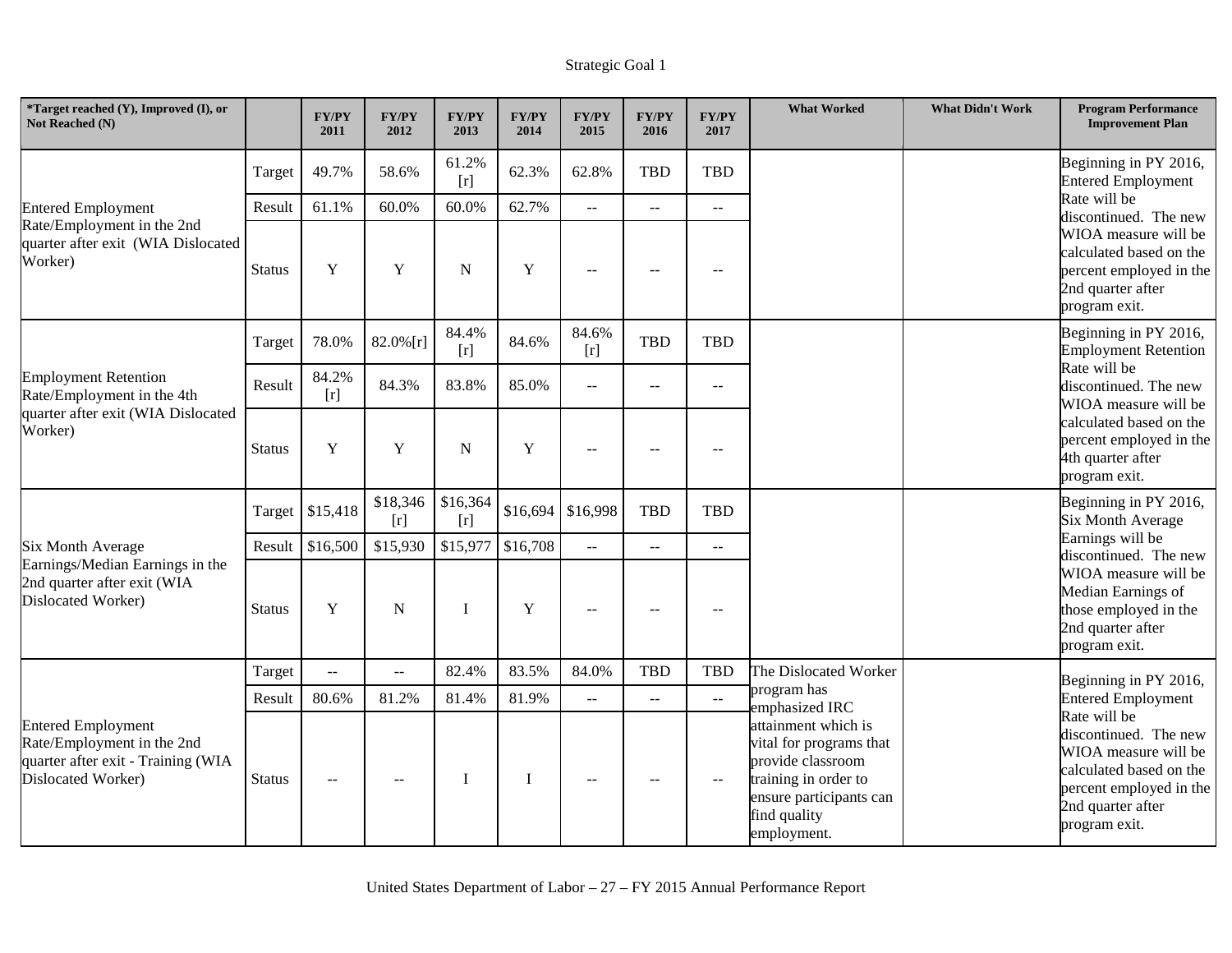| *Target reached (Y), Improved (I), or<br>Not Reached (N)                                                                                   |               | <b>FY/PY</b><br>2011 | <b>FY/PY</b><br>2012 | <b>FY/PY</b><br>2013 | <b>FY/PY</b><br>2014 | <b>FY/PY</b><br>2015      | <b>FY/PY</b><br>2016 | <b>FY/PY</b><br>2017        | <b>What Worked</b>                                                                                                       | <b>What Didn't Work</b> | <b>Program Performance</b><br><b>Improvement Plan</b>                                                                                                     |  |  |
|--------------------------------------------------------------------------------------------------------------------------------------------|---------------|----------------------|----------------------|----------------------|----------------------|---------------------------|----------------------|-----------------------------|--------------------------------------------------------------------------------------------------------------------------|-------------------------|-----------------------------------------------------------------------------------------------------------------------------------------------------------|--|--|
|                                                                                                                                            | Target        | 77.1%                | 83.9%                | 88.4%<br>[r]         | 88.6%                | 88.6%                     | <b>TBD</b>           | <b>TBD</b>                  |                                                                                                                          |                         | Beginning in PY 2016,<br><b>Employment Retention</b>                                                                                                      |  |  |
| <b>Employment Retention</b><br>Rate/Employment in the 4th                                                                                  | Result        | 88.3%<br>[r]         | 88.9%[r]             | 89.9%<br>[r]         | 89.7%                | $\sim$ $\sim$             | $\sim$ $\sim$        | $ -$                        |                                                                                                                          |                         | Rate will be<br>discontinued. The new<br>WIOA measure will be                                                                                             |  |  |
| quarter after exit (WIA National<br><b>Dislocated Worker Grants)</b>                                                                       | <b>Status</b> | Y                    | Y                    | Y                    | $\mathbf Y$          |                           |                      |                             |                                                                                                                          |                         | calculated based on the<br>percent employed in the<br>4th quarter after<br>program exit.                                                                  |  |  |
|                                                                                                                                            |               | Target \$12,953      | \$17,935             | \$18,619<br>[r]      | \$18,979             | \$19,321                  | <b>TBD</b>           | <b>TBD</b>                  |                                                                                                                          |                         | Beginning in PY 2016,<br><b>Six Month Average</b>                                                                                                         |  |  |
| <b>Six Month Average</b><br>Earnings/Median Earnings in the<br>2nd quarter after exit (WIA<br><b>National Dislocated Worker</b><br>Grants) |               | Result \$19,134      | \$18,138             | \$16,980<br>[r]      | \$21,214             | $\mathbb{L}^{\mathbb{L}}$ | $\mathbf{u}$         | $\mathbf{u}$                |                                                                                                                          |                         | Earnings will be<br>discontinued. The new<br>WIOA measure will be<br>Median Earnings of<br>those employed in the<br>2nd quarter after<br>program exit.    |  |  |
|                                                                                                                                            | <b>Status</b> | $\mathbf Y$          | $\mathbf Y$          | ${\bf N}$            | $\mathbf Y$          | $\overline{a}$            | $\sim$ $\sim$        | $\overline{\phantom{a}}$    |                                                                                                                          |                         |                                                                                                                                                           |  |  |
|                                                                                                                                            | Target        | 44.1%                | 48.6%                | 42.8%                | 43.9%                | 45.0%<br>[r]              | <b>TBD</b>           | TBD                         | Grantees focused on<br>improving unsubsidized<br>employment placement<br>by increasing employer<br>engagement, enhancing |                         | Beginning in PY 2016,<br><b>Entered Employment</b>                                                                                                        |  |  |
| <b>Entered Employment</b><br>Rate/Employment in the 2nd                                                                                    | Result        | 40.6%<br>[r]         | 42.5%[r]             | 45.2%                | 46.4%                | $\sim$ $\sim$             | $\sim$ $\sim$        | $\mathbb{H} \to \mathbb{H}$ |                                                                                                                          |                         | Rate will be<br>discontinued. The new<br>WIOA measure will be<br>calculated based on the<br>percent employed in the<br>2nd quarter after<br>program exit. |  |  |
| quarter after exit (Senior<br><b>Community Service Employment</b><br>Program)                                                              | <b>Status</b> | $\mathbf{u}$         | $\mathbf I$          | $\mathbf Y$          | $\mathbf Y$          | $\sim$ $\sim$             | $\mathbf{L}$         | $\overline{\phantom{a}}$    | services available to<br>participants through<br>partnerships, and<br>expanding training<br>options.                     |                         |                                                                                                                                                           |  |  |
|                                                                                                                                            | Target        | 70,852<br>p]         | 70,718<br>[p]        | 67,019<br>[p]        | 67,019<br>[p]        | 67,185<br>[p]             | 67,185<br>[p]        | 67,185<br>[p]               | Changes at the agency<br>level for several State                                                                         |                         | In PY 2015 ETA will<br>consider what technical                                                                                                            |  |  |
| Number of Participants Served<br>(Senior Community Service<br><b>Employment Program)</b>                                                   | Result        | 77,331<br>[r]        | 67,551[r]            | 67,814               | 67,356<br>[r]        | $\sim$                    | $\sim$ $\sim$        | $\mathbb{L}^{\mathbb{L}}$   | grantees led to less<br>recruitment efforts and                                                                          |                         | assistance we can<br>provide to grantees to                                                                                                               |  |  |
|                                                                                                                                            | <b>Status</b> | $\overline{a}$       | $\sim$ $\sim$        | $- -$                | $-$                  | $\sim$ $\sim$             | $-$                  | $\overline{\phantom{a}}$    | an increase in the<br>minimum wage in<br>several states and<br>localities.                                               |                         | increase their<br>enrollment of SCSEP<br>eligible participants<br>even as there are<br>organizational changes.                                            |  |  |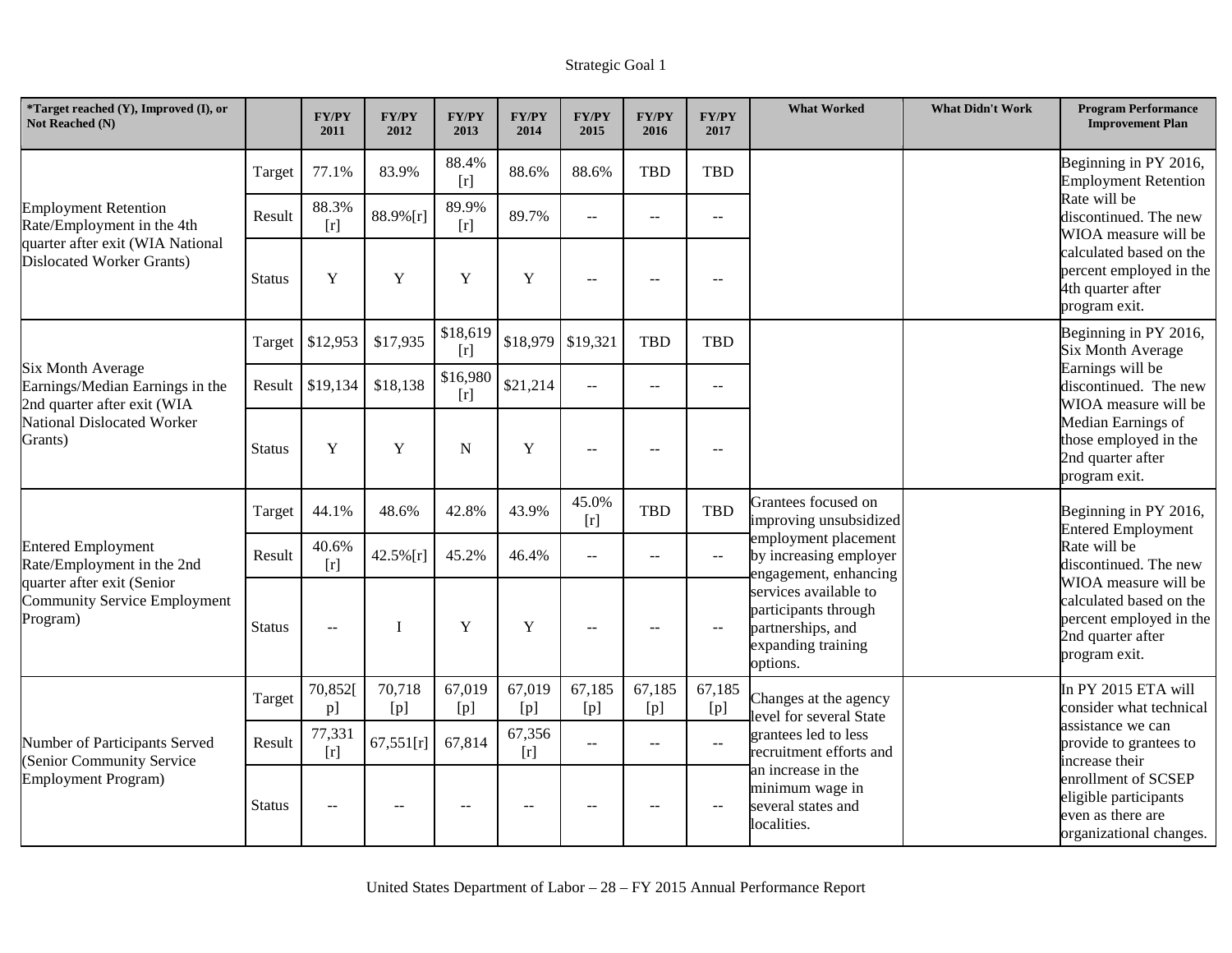| *Target reached (Y), Improved (I), or<br>Not Reached (N)                                                              |               | <b>FY/PY</b><br>2011 | <b>FY/PY</b><br>2012 | <b>FY/PY</b><br>2013 | <b>FY/PY</b><br>2014 | <b>FY/PY</b><br>2015      | <b>FY/PY</b><br>2016     | <b>FY/PY</b><br>2017 | <b>What Worked</b>                                                                                                                    | <b>What Didn't Work</b> | <b>Program Performance</b><br><b>Improvement Plan</b>                                                                                     |
|-----------------------------------------------------------------------------------------------------------------------|---------------|----------------------|----------------------|----------------------|----------------------|---------------------------|--------------------------|----------------------|---------------------------------------------------------------------------------------------------------------------------------------|-------------------------|-------------------------------------------------------------------------------------------------------------------------------------------|
|                                                                                                                       | Target        | 70.1%                | 76.5%                | 83.2%<br>$[r]$       | 83.2%                | 83.3%                     | <b>TBD</b>               | <b>TBD</b>           | NFJP grantees<br>partnered with                                                                                                       |                         | Beginning in PY 2016,                                                                                                                     |
|                                                                                                                       | Result        | 80.9%                | 83.1%                | 85.6%                | 86.4%                | $\mathbf{u}$              | $\overline{\phantom{a}}$ | $-$                  | community<br>organizations and state                                                                                                  |                         | <b>Employment Retention</b><br>Rate will be                                                                                               |
| <b>Employment Retention</b><br>Rate/Employment in the 4th<br>quarter after exit (National<br>Farmworker Jobs Program) | <b>Status</b> | Y                    | Y                    | Y                    | Y                    | $\sim$ $\sim$             | $\sim$ $\sim$            | $-$                  | agencies to provide<br>employment and<br>training services to<br>counter the chronic<br>unemployment<br>experience by<br>farmworkers. |                         | discontinued. The new<br>WIOA measure will be<br>calculated based on the<br>percent employed in the<br>4th quarter after<br>program exit. |
| Number of Participants Served<br>(National Farmworker Jobs<br>Program)                                                | Target        | 18,340<br>[p]        | 18,304<br>[p]        | 18,690<br>[p]        | 20,676<br>[p]        | 20,676<br>[p]             | 20,676<br>[p]            | 20,676<br>[p]        |                                                                                                                                       |                         |                                                                                                                                           |
|                                                                                                                       | Result        | 20,257               | 20,330               | 18,025               | 41,300               | $\overline{\phantom{a}}$  | $-$                      | $\sim$ $\sim$        |                                                                                                                                       |                         |                                                                                                                                           |
|                                                                                                                       | <b>Status</b> | $\mathbf{u}$         | $\mathbf{u}$         | $- -$                | $- -$                | $\overline{\phantom{a}}$  | $\overline{\phantom{a}}$ | $\mathbf{u}$         |                                                                                                                                       |                         |                                                                                                                                           |
|                                                                                                                       | Target        | 69.6%                | 73.1%                | 78.0%<br>$[r]$       | 78.2%                | 78.2%                     | <b>TBD</b>               | <b>TBD</b>           |                                                                                                                                       |                         | Beginning in PY 2016,<br><b>Employment Retention</b><br>Rate will be<br>discontinued. The new                                             |
| <b>Employment Retention</b>                                                                                           | Result        | 76.8%                | 77.9%                | 79.4%                | 77.4%                | $\mathbf{u} = \mathbf{v}$ | $\mathbf{L}$             | $\mathbf{u}$         |                                                                                                                                       |                         |                                                                                                                                           |
| Rate/Employment in the 4th<br>quarter after exit (Indian and<br>Native American Program)                              | <b>Status</b> | Y                    | Y                    | Y                    | N                    | $-$                       | $-$                      | $\sim$               |                                                                                                                                       |                         | WIOA measure will be<br>calculated based on the<br>percent employed in the<br>4th quarter after<br>program exit.                          |
|                                                                                                                       | Target        | 32,000               | 28,948               | 27,439               | 28,047               | 31,748                    | 34,458                   | 35,837               | Emphasis on decreasing                                                                                                                |                         |                                                                                                                                           |
| Number of Participants Served                                                                                         | Result        | 38,238               | 35,464               | 36,498               | 31,765               | $\sim$ $\sim$             | $\overline{\phantom{m}}$ | $ -$                 | the amount unspent<br>funds at the end of the                                                                                         |                         |                                                                                                                                           |
| (Indian and Native American<br>Program)                                                                               | Status        | Y                    | Y                    | Y                    | Y                    | $\sim$                    |                          | $-$                  | PY by enrolling more<br>participants in the<br>program.                                                                               |                         |                                                                                                                                           |

**Sources:** WIA Adult and Dislocated Worker - Annual State WIA performance reports (ETA-9091) and quarterly reports (ETA-9090). INAP - quarterly reports (ETA-9084). NFJP - WIA Standard Participant Record (WIASPR) and Program Status Summary Reports (ETA-9095). SCSEP - SCSEP Performance and Results Quarterly Performance Report (SPARQ).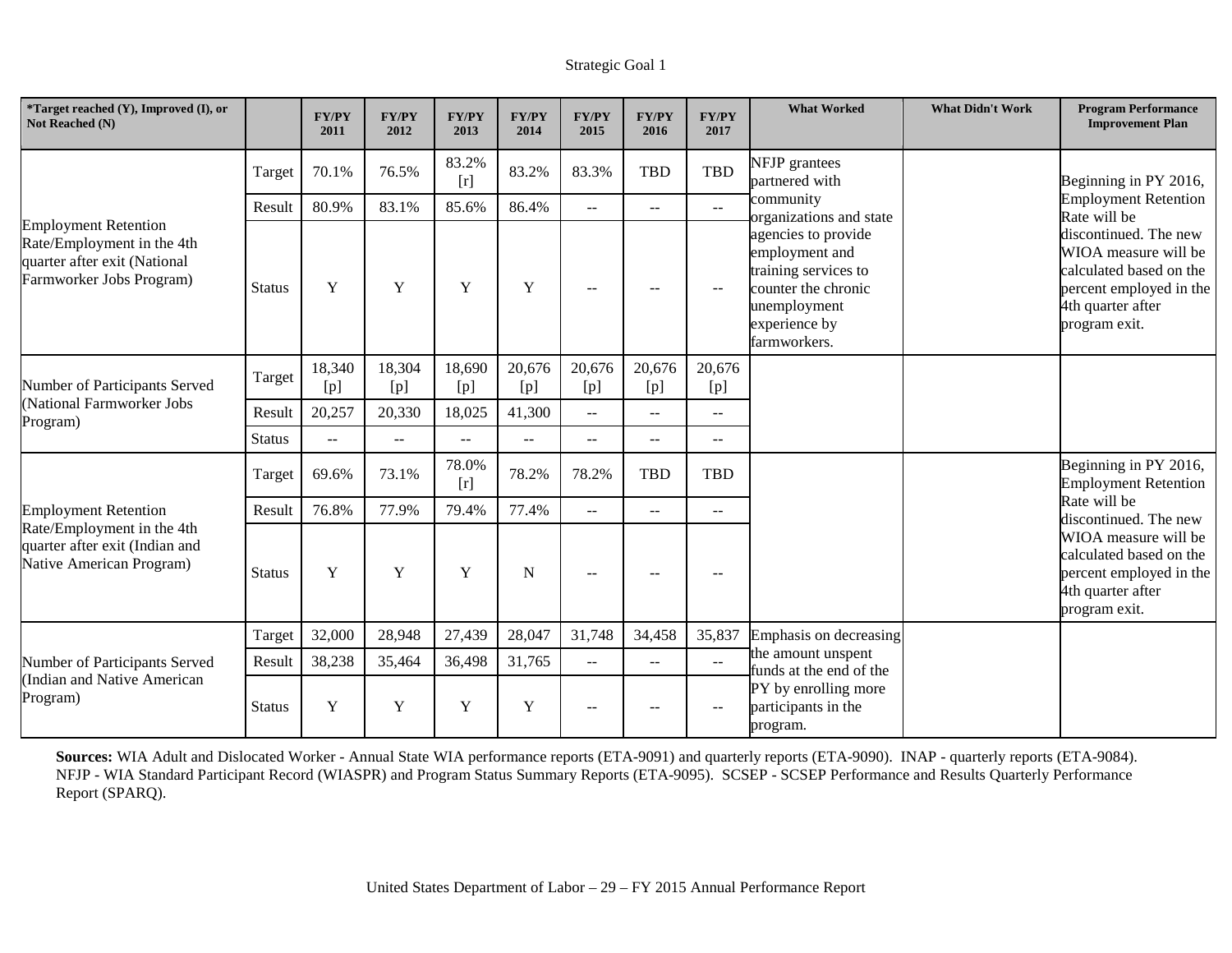#### Strategic Goal 1

**Notes:** Targets for most of the programs that support this strategic objective have been revised [r] based on a regression model that accounts for the effect of unemployment rates on program performance outcomes and OMB's assumptions about future economic conditions. Several states (AK, AR, DE, ID, MT, NE, SC, VT, and WY) are not included in the Entered Employment Rate - Training measure for the Adult and Dislocated Worker programs.

#### Veterans' Employment and Training Service

VETS assesses the performance of the American Job Center system on behalf of veterans served by the Jobs for Veterans State Grants (JVSG) program by tracking the services provided to participants and participants' employment outcomes. Over the past three fiscal years, VETS' federal staff have provided monitoring, oversight, and technical assistance to State Workforce Agencies (SWAs) to aggressively increase the rate of intensive services provided to JVSG participants. Intensive services include comprehensive and specialized assessments of skill levels and needs, development of an individual employment plan, group and individual career counseling and planning, and short-term skills development (such as interview and communication skills). Since FY 2011, the rate of intensive services, which have been shown to improve employment outcomes, has increased from 25.0 percent to 75.9 percent. VETS is on target to reach 90 percent for the period ending September 30, 2016.

In April 2014, the Department released guidance which clarified that only veterans with significant barriers to employment, or other veteran populations specified by the Secretary, may be referred to the JVSG program. The guidance also outlined the statutorily-mandated responsibilities of Disabled Veterans' Outreach Program (DVOP) specialists to provide intensive services to veterans, and of Local Veterans' Employment Representative (LVER) staff to conduct outreach activities to local businesses and employers. A 2015 analysis of American Job Centers services by the Department's Chief Evaluation Office found veterans in AJC employment programs, particularly those in JVSG, are doing better than nonveterans on a number of dimensions, including receiving services more quickly (consistent with priority of service), becoming employed, staying employed, and having higher earnings.

VETS also reports on the average earnings of participants, six months after exit from the program. This measure is tracked for all veterans and for the subset of post-9/11 Era veterans, or those who served after September 1, 2001. The FY 2015 result for veterans with significant barriers to employment was higher than the 2014 result but still lower than the target.

In FY 2015, VETS continued work to improve the DOL Employment Workshop for exiting service members. In the final two quarters of the fiscal year, VETS conducted a complete review and revision of the DOLEW curriculum. The curriculum was updated to include employment protections for veterans under the Equal Employment Opportunity (EEO) and Americans with Disabilities Act (ADA). In addition, VETS added content on the Veterans Employment Center portal and expanded the information covering American Job Centers and Registered Apprenticeships. This incorporated extensive input from TAP stakeholders to include; military transition services personnel, transitioning service members, private sector employers, and Veterans Service Organizations (VSOs). The revised curriculum will be implemented in FY 2016.

VETS conducts compliance investigations under the Uniformed Services Employment and Reemployment Rights Act (USERRA). Beginning in FY 2012, VETS implemented a metric to assess the quality of USERRA investigations. Each quarter, a sampling of closed cases is reviewed by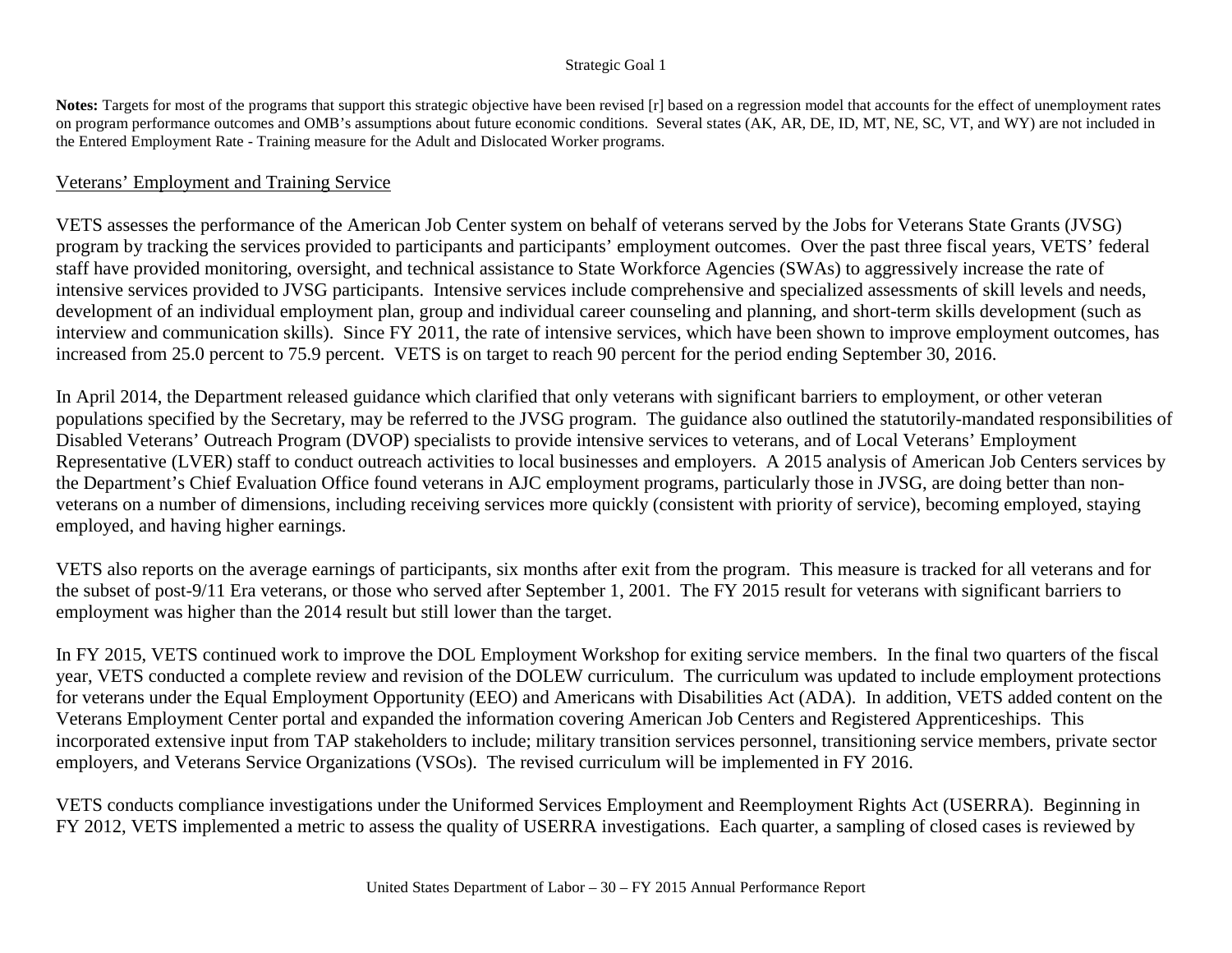#### Strategic Goal 1

experienced USERRA investigators. The results of this measure remain on target, with FY 2015 cases receiving an average score of 91.6 percent. VETS is committed to continuous improvement of its USERRA program, and will continue to implement process improvements in FY 2016.

| VETS – Provide increased rates of intensive services to veterans and their families to advance their employment opportunities and protect the employment and reemployment |
|---------------------------------------------------------------------------------------------------------------------------------------------------------------------------|
| rights of service members                                                                                                                                                 |

| *Target reached (Y), Improved (I), or<br>Not Reached (N)                                     |               | <b>FY/PY</b><br>2011 | <b>FY/PY</b><br>2012 | <b>FY/PY</b><br>2013                                  | <b>FY/PY</b><br>2014          | <b>FY/PY</b><br>2015                     | <b>FY/PY</b><br>2016 | <b>FY/PY</b><br>2017                          | <b>What Worked</b>                                                                                                          | <b>What Didn't Work</b>                                                                                                                               | <b>Program Performance</b><br><b>Improvement Plan</b>                                                                                              |                          |
|----------------------------------------------------------------------------------------------|---------------|----------------------|----------------------|-------------------------------------------------------|-------------------------------|------------------------------------------|----------------------|-----------------------------------------------|-----------------------------------------------------------------------------------------------------------------------------|-------------------------------------------------------------------------------------------------------------------------------------------------------|----------------------------------------------------------------------------------------------------------------------------------------------------|--------------------------|
|                                                                                              | Target        | $\sim$ $\sim$        | \$15,750             |                                                       |                               | $$16,000 \mid $16,500 \mid $16,500 \mid$ | \$16,250             |                                               | \$16,500 In the first year after                                                                                            | Given that the program<br>provided services to a<br>"harder-to- serve"<br>population, post-<br>participation wages<br>were lower than<br>anticipated. |                                                                                                                                                    |                          |
|                                                                                              | Result        | \$15,619             | \$16,129             |                                                       | $$16,242$ $$15,748$ $$16,201$ |                                          | $-$                  | $\overline{a}$                                | JVSG refocusing, only<br>those veterans with                                                                                |                                                                                                                                                       | The agency will correct<br>future targets to more<br>appropriately reflect the<br>wages of veterans with<br>significant barriers to<br>employment. |                          |
| Average six-month earnings of<br>veterans served by DVOP<br>specialists                      | <b>Status</b> | $\sim$ $\sim$        | Y                    | Y                                                     | N                             |                                          | $-$                  | $- -$                                         | significant barriers to<br>employment were<br>referred to DVOP<br>specialists, as opposed<br>to all veteran job<br>seekers. |                                                                                                                                                       |                                                                                                                                                    |                          |
| Average six-month earnings of<br>post-9/11 Era veterans served by<br><b>DVOP</b> specialists | Target        | $\mathbf{u}$         | $\sim$ $\sim$        | <b>Base</b>                                           |                               | \$15,000 \$16,000                        | \$16,250             |                                               | \$16,500 JVSG eligibility was<br>expanded in FY 2014 to                                                                     |                                                                                                                                                       |                                                                                                                                                    | <b>VETS</b> continues to |
|                                                                                              | Result        | $\sim$ $\sim$        | $-$                  | \$14,742                                              | \$15,725                      | \$16,346                                 | $\sim$ $\sim$        | $\mathbb{L}^{\mathbb{L}}$                     |                                                                                                                             | include any veteran,<br>N/A                                                                                                                           | promote increasing rates<br>of intensive services for<br>participants to mitigate<br>significant barriers to<br>employment.                        |                          |
|                                                                                              | <b>Status</b> | $\sim$ $\sim$        |                      | $-$                                                   | Y                             | Y                                        |                      | $\overline{\phantom{m}}$                      | ages 18-24, and specific<br>groups of transitioning<br>service members.                                                     |                                                                                                                                                       |                                                                                                                                                    |                          |
| Percent of JVSG Veterans                                                                     | Target        | $\sim$ $\sim$        | 32.0%                | 38.0%                                                 | 50.0%                         | 75.0%                                    | 90.0%                | 90.0%                                         | The rate of intensive                                                                                                       | N/A                                                                                                                                                   | N/A                                                                                                                                                |                          |
| receiving intensive services - FY                                                            | Result        | 25.0%                | 31.0%                | 39.2%                                                 | 47.4%                         | 75.9%                                    | $\mathbf{u}$         | $\mathbb{L}^{\mathbb{L}}$                     | services continues to<br>increase, due to federal                                                                           |                                                                                                                                                       |                                                                                                                                                    |                          |
| basis                                                                                        | <b>Status</b> | $\mathbf{u}$         |                      | Y                                                     |                               | Y                                        | $---$                | $\mathord{\hspace{1pt}\text{--}\hspace{1pt}}$ | oversight and guidance.                                                                                                     |                                                                                                                                                       |                                                                                                                                                    |                          |
|                                                                                              | Target        | $--$                 | $- -$                | $\overline{\phantom{m}}$                              | Base                          | 90.0%                                    | 92.0%                | 92.0%                                         | This was the second                                                                                                         |                                                                                                                                                       |                                                                                                                                                    |                          |
|                                                                                              | Result        | $--$                 | $- -$                | $\mathbf{u}$                                          | 90.8%                         | 94.1%                                    | $\qquad \qquad -$    | $--$                                          | year that the Agency<br>used a standardized tool                                                                            |                                                                                                                                                       |                                                                                                                                                    |                          |
| Average facilitator TAP<br>assessment score                                                  | <b>Status</b> | $--$                 | $- -$                | $\hspace{0.05cm} - \hspace{0.05cm} - \hspace{0.05cm}$ | $\qquad \qquad -$             | $\mathbf Y$                              | $--$                 | $-$                                           | to assess TAP DOLEW<br>N/A<br>facilitators. The<br>average assessment<br>score continues to<br>improve.                     | N/A                                                                                                                                                   |                                                                                                                                                    |                          |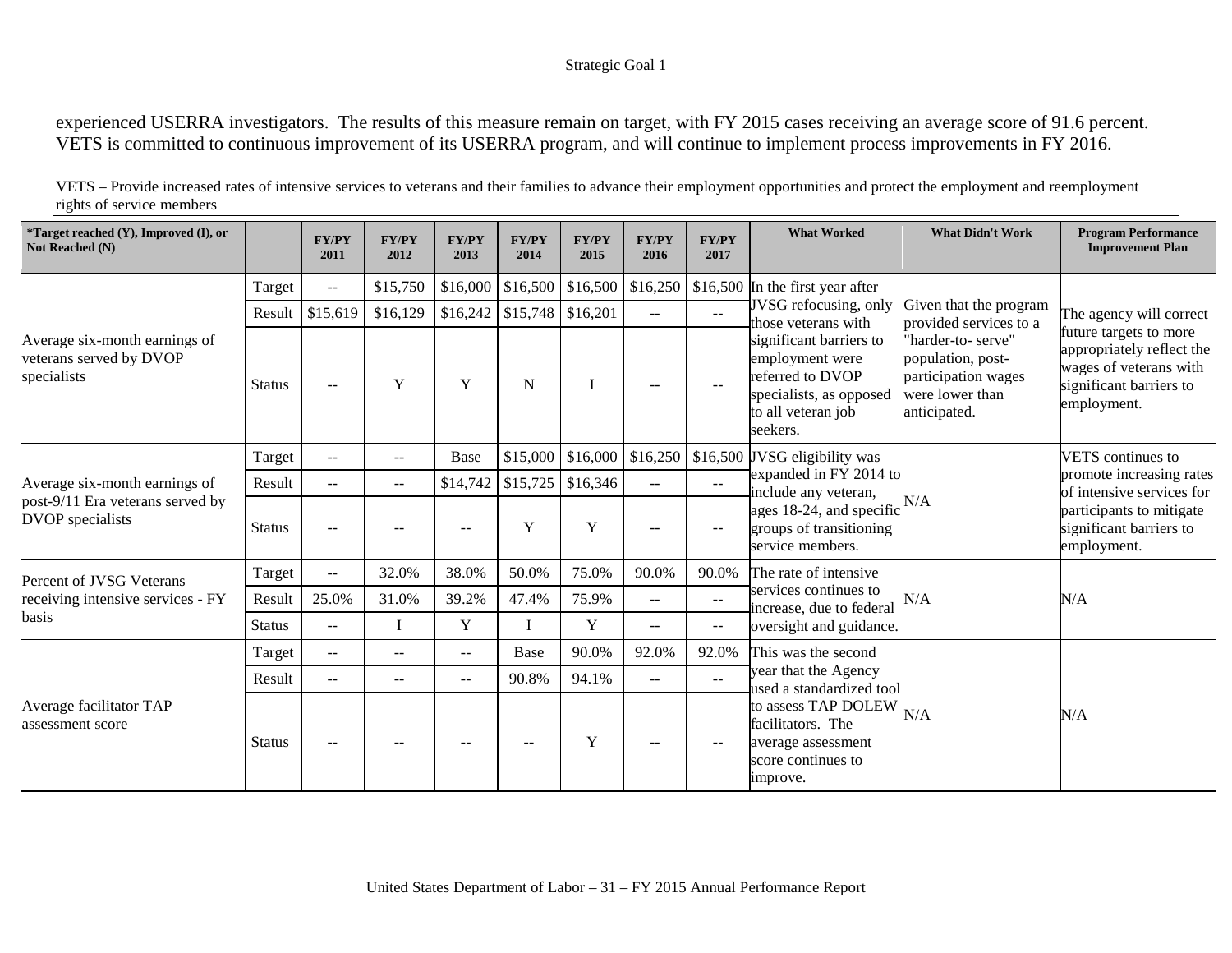| *Target reached (Y), Improved (I), or<br>Not Reached (N)         |        | <b>FY/PY</b><br>2011 | <b>FY/PY</b><br>2012 | <b>FY/PY</b><br>2013 | <b>FY/PY</b><br>2014 | <b>FY/PY</b><br>2015 | <b>FY/PY</b><br>2016                                  | <b>FY/PY</b><br>2017 | <b>What Worked</b>                                                                                                                   | <b>What Didn't Work</b> | <b>Program Performance</b><br><b>Improvement Plan</b> |
|------------------------------------------------------------------|--------|----------------------|----------------------|----------------------|----------------------|----------------------|-------------------------------------------------------|----------------------|--------------------------------------------------------------------------------------------------------------------------------------|-------------------------|-------------------------------------------------------|
|                                                                  | Target | $- -$                | Base                 | 84.0%                | 84.0%                | 92.0%                | 92.0%                                                 | 92.0%                | The USERRA quality<br>measure remained<br>above 90% for the                                                                          |                         |                                                       |
|                                                                  | Result | $\sim$ $\sim$        | 83.3%                | 83.4%                | 91.5%                | 91.6%                | $\hspace{0.05cm} - \hspace{0.05cm} - \hspace{0.05cm}$ | $- -$                |                                                                                                                                      |                         |                                                       |
| Percent of Closed Cases Meeting<br>the Agency's Quality Standard | Status | $-$                  | $- -$                |                      |                      |                      | $- -$                                                 | $- -$                | second straight year.<br>The Agency continues N/A<br>to promote a balance<br>between timeliness of<br>investigations and<br>quality. |                         | N/A                                                   |

**Sources:** State reported outcomes via the VETS-200 Reports, except for the states of Pennsylvania, Texas, and Utah, which use the ETA-9133 Reports. The Veterans' Employment and Training Operations and Programs Activity Report (VOPAR) system, USERRA Information Management System.

**Notes:**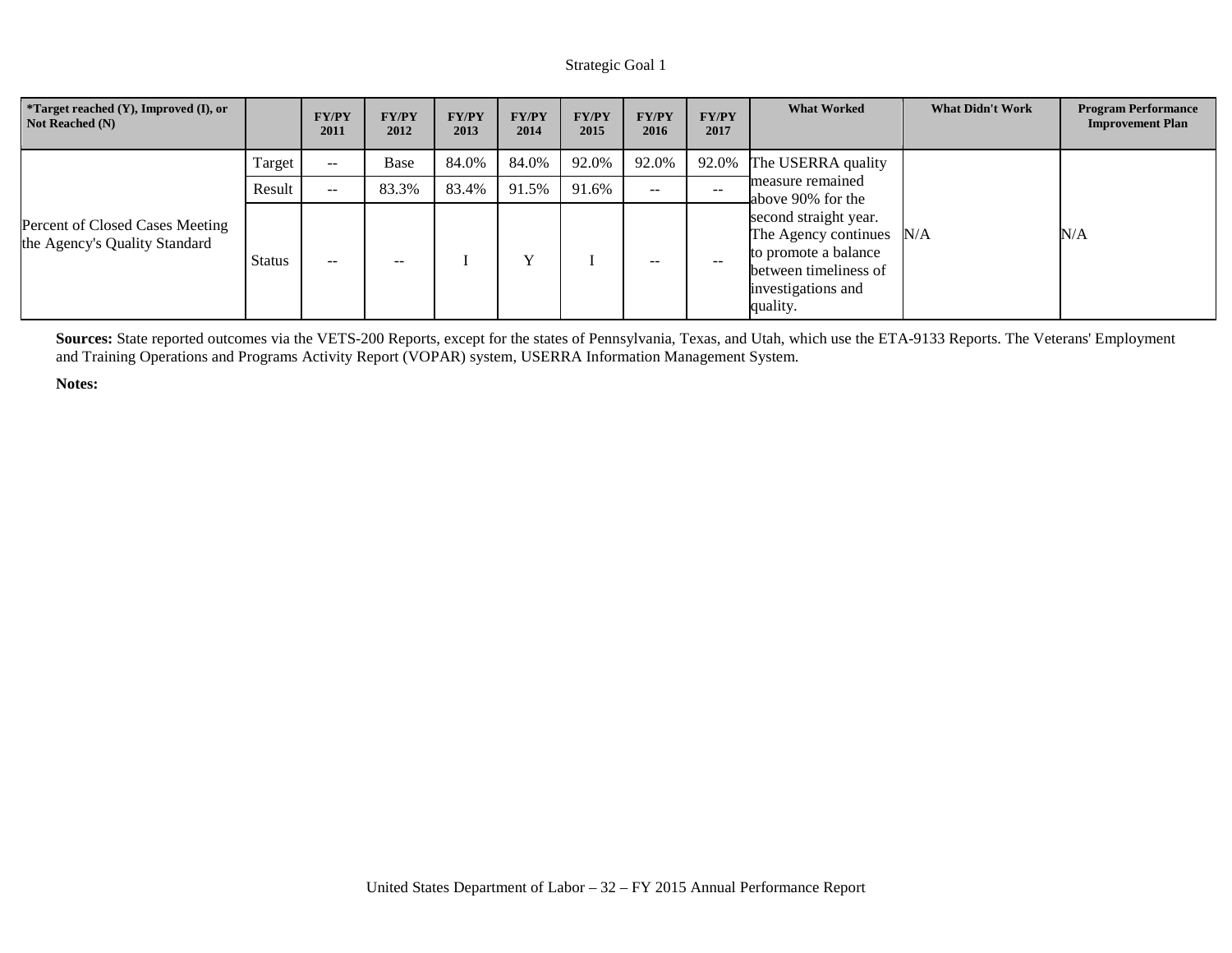# Strategic Objective 1.2 – Provide marketable skills and knowledge to increase workers' incomes and help them overcome barriers to the middle class through partnerships among business, education, labor, community organizations and the workforce system

# **Analysis and Future Plans**

# Employment and Training Administration

In PY 2014, ETA worked to increase the number of participants earning industry-recognized credentials (a DOL Priority Goal in FY 2012-15) through investments in youth education and training under the WIA Youth (Youth), Job Corps, YouthBuild, and Reintegration of Ex-Offenders (RExO) programs, and through increased collaboration with Registered Apprenticeship program sponsors (including employers) and the workforce and education systems via the Apprenticeship program.

As noted in the narrative for Strategic Objective 1.1, implementing WIOA continues to be ETA's primary focus in FY 2016/PY 2015.

In FY 2015, credential attainment jumped from 59.0 percent in FY 2014 to 67.1 percent in FY 2015 for the programs contributing to this DOL Priority Goal, including Adult, Dislocated Worker, National Emergency Grants (NEG), Youth, Trade Adjustment Assistance, Apprenticeship, REO, Job Corps, and YouthBuild. ETA continued working towards increasing awareness, accuracy, and focus in the workforce system on the attainment of industry recognized credentials. This work included providing guidance and technical assistance to state partners and grantees.

Literacy and numeracy outcomes (measured by the percent who gained one Adult Basic Education (ABE) level in either category) increased slightly in PY 2014 for YouthBuild participants but fell by almost two percentage points for Youth participants and fell by almost three percentage points for Job Corps students. While the literacy and numeracy gains measure decreased slightly for Youth, it continues to remain well above the target at more than four percentage points higher than the target. The literacy and numeracy rate for Job Corps' has declined over the past two years, however, Job Corps continues to establish aggressive performance targets and was able to achieve 95 percent of the targets. Per WIOA, this measure will be replaced in PY 2016 with a measure of skills gains.

The percent of Job Corps students who earned credentials (e.g., diploma, high school equivalency, or certificate) dropped in PY 2014 by three percentage points. For the same measure, the YouthBuild result increased from 66.84 percent in PY 2013 to 68.32 percent in PY 2014, and the Youth result was slightly lower than in PY 2013. For Job Corps, industry-recognized certification attainment increased to 95.50 percent from 93.50 percent the previous year. Placement in employment, continued education, or the military increased for Job Corps, YouthBuild, and Youth participants in PY 2014 as compared to PY 2013.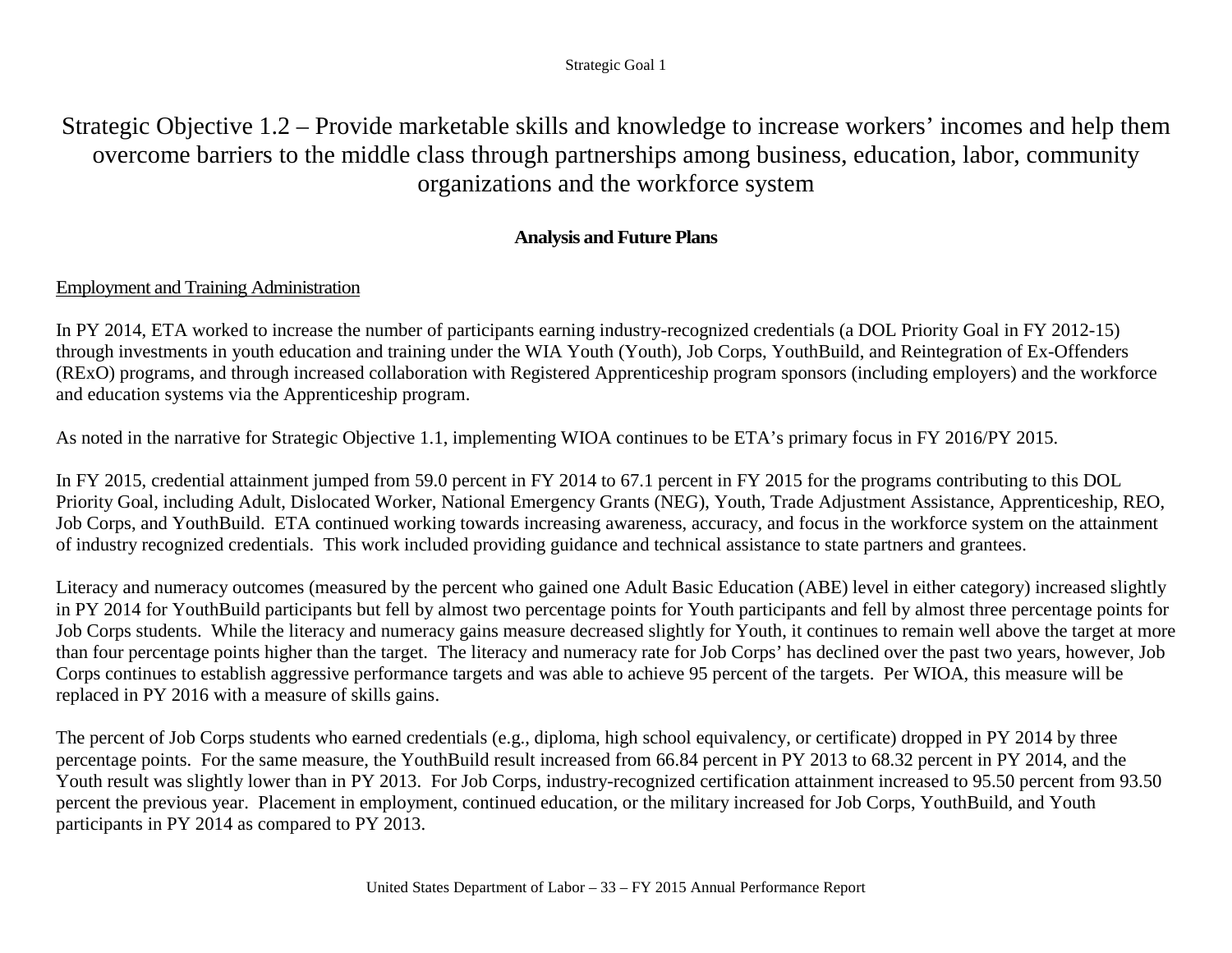The RExO Entered Employment Rate for Non-Youth decreased by almost six percentage points in PY 2014, and the Recidivism Rate for Non-Youth increased by almost two percentage points. DOL will be working with these grantees to improve their outcomes. Additionally, due to the numerous ways recidivism rates may be measured, adult offender grantees have been reporting inconsistent rates. The recidivism rates found by Social Policy Research using state criminal records data in their random assignment evaluation of previous RExO-Adult grants were much higher than those reported by RExO-Adult grantees. To ensure accuracy, the Chief Evaluation Officer is working with ETA to develop a way to obtain program enrollees' recidivism rates directly from criminal justice system records data.

In FY 2015, the Number of Active Registered Apprentices Nationally increased to nearly 450,000. This represents a nine percent overall increase (37,554) from the start of the Fiscal Year. In September 2015, DOL awarded \$175 million in grant funding to expand Registered Apprenticeship programs in high-skilled, high-growth industries. ETA expects the new grant funding combined with a continued focus to increase the number of active apprentices through its Leaders of Excellence in Apprenticeship Development, Education and Research (LEADERs) initiative, regional Sector of Excellence in Apprenticeship (SEA) efforts, and continued Administration support will raise the number to 500,000 in FY 2016. This measure is an indicator for a DOL Priority Goal for FY 2016-17, with a target of 600,000 apprentices by September 30, 2017. Other related results include a \$157 improvement in Apprentices' six month average earnings compared to FY 2014. While the completion rate (timely receipt of a certificate) declined slightly from 46.00 to 45.15 percent in FY 2015, it still remains comparatively higher than average 2- and 4-year college graduation rates.

| *Target reached (Y), Improved (I), or<br><b>Not Reached (N)</b>                                  |               | <b>FY/PY</b><br>2011 | <b>FY/PY</b><br>2012 | <b>FY/PY</b><br>2013 | <b>FY/PY</b><br>2014 | <b>FY/PY</b><br>2015 | <b>FY/PY</b><br>2016 | <b>FY/PY</b><br>2017 | <b>What Worked</b>                                                                             | <b>What Didn't Work</b>                                                           | <b>Program Performance</b><br><b>Improvement Plan</b>                                 |
|--------------------------------------------------------------------------------------------------|---------------|----------------------|----------------------|----------------------|----------------------|----------------------|----------------------|----------------------|------------------------------------------------------------------------------------------------|-----------------------------------------------------------------------------------|---------------------------------------------------------------------------------------|
| Percent of Training Program                                                                      | Target        | $-$                  | 59.00%               | 59.50%               | 59.50%               | 62.90%               | $\sim$ $\sim$        | $- -$                |                                                                                                |                                                                                   |                                                                                       |
| Exiters who Earn an Industry                                                                     | Result        | $-$                  | 57.20%               | 59.00%               | 64.50%               | 66.80%               | $\sim$ $\sim$        | $- -$                |                                                                                                |                                                                                   |                                                                                       |
| Recognized Credential (APG)                                                                      | <b>Status</b> | $- -$                | $- -$                |                      |                      | v                    | $- -$                | $- -$                |                                                                                                |                                                                                   |                                                                                       |
|                                                                                                  | Target        | 58.1%                | 58.5%                | 59.3%                | 60.6%                | 61.2%                | TBD                  | TBD                  |                                                                                                |                                                                                   | Beginning in PY 2016,                                                                 |
| <b>Entered Employment Rate for</b>                                                               | Result        | 58.0%<br>[r]         | 58.6%                | 57.8%                | 52.1%                | $- -$                |                      |                      | As of June 30, six of<br>the 16 grants in the first                                            | Five of the 16 first-<br>round Training to Work discontinued. The new             | <b>Employment Retention</b><br>Rate will be                                           |
| Non-Youth/Employment in the 2nd<br>quarter after exit (Reintegration of<br>Ex-offenders - Adult) | <b>Status</b> | $-$                  |                      | N                    | N                    | $- -$                | $- -$                | $-$                  | round of the Training to<br>Work initiative have<br>each placed over 100<br>enrollees in jobs. | grants have extremely<br>low entered employment calculated based on the<br>rates. | WIOA measure will be<br>percent employed in the<br>4th quarter after<br>program exit. |

|  |  | ETA – Increase the number of participants earning industry-recognized credentials. |  |  |
|--|--|------------------------------------------------------------------------------------|--|--|
|  |  |                                                                                    |  |  |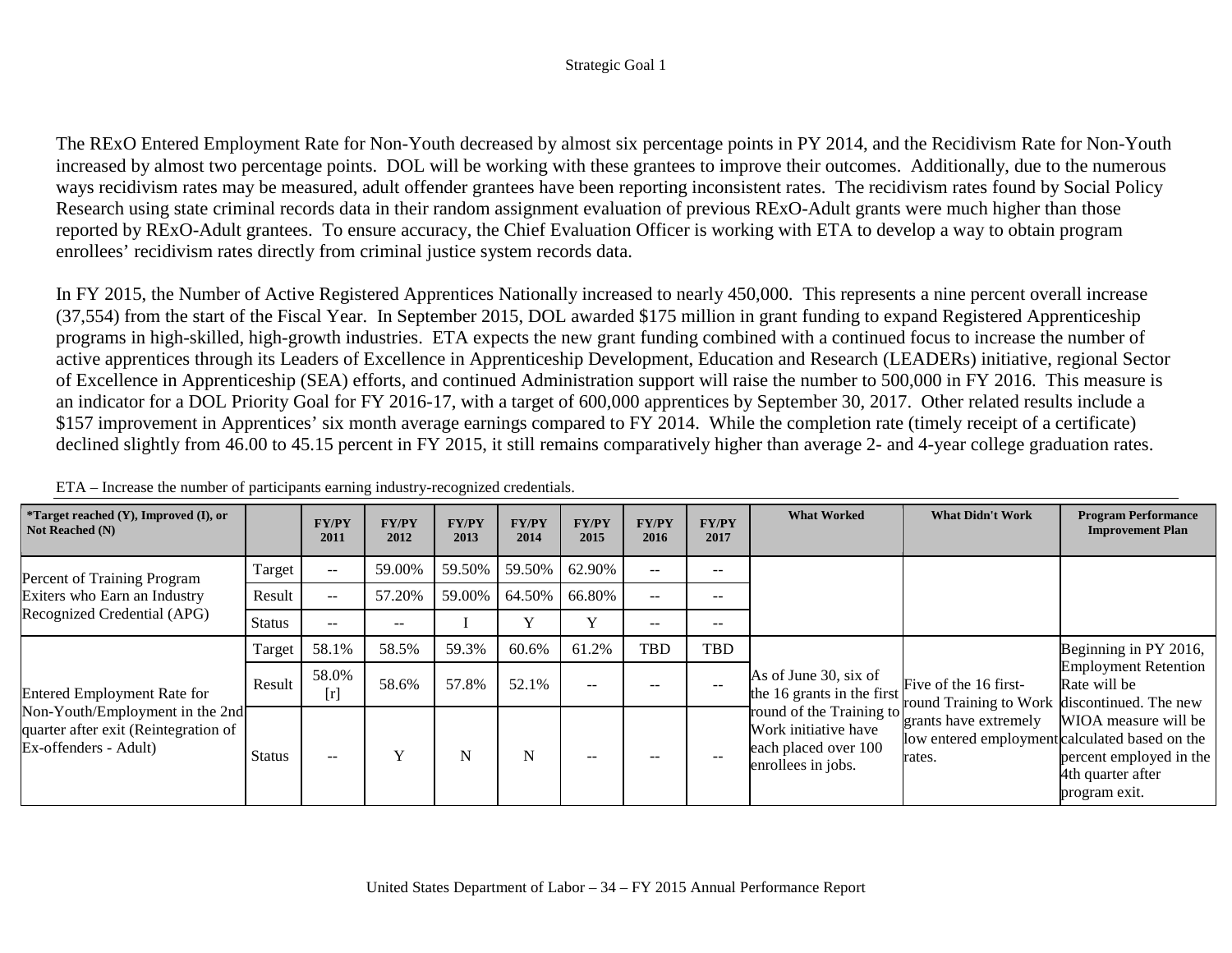| <i>*Target reached (Y), Improved (I), or</i><br>Not Reached (N)             |               | <b>FY/PY</b><br>2011 | <b>FY/PY</b><br>2012 | <b>FY/PY</b><br>2013 | <b>FY/PY</b><br>2014 | <b>FY/PY</b><br>2015                          | <b>FY/PY</b><br>2016                          | <b>FY/PY</b><br>2017                                | <b>What Worked</b>                                                                                     | <b>What Didn't Work</b>                                                                                                                                                                          | <b>Program Performance</b><br><b>Improvement Plan</b>                                                                                                                       |
|-----------------------------------------------------------------------------|---------------|----------------------|----------------------|----------------------|----------------------|-----------------------------------------------|-----------------------------------------------|-----------------------------------------------------|--------------------------------------------------------------------------------------------------------|--------------------------------------------------------------------------------------------------------------------------------------------------------------------------------------------------|-----------------------------------------------------------------------------------------------------------------------------------------------------------------------------|
|                                                                             | Target        | 22.00%               | 22.00%               | 22.00%               | 22.00%               | 22.00%                                        | 22.00%                                        | 22.00%                                              |                                                                                                        | There is a problem with                                                                                                                                                                          |                                                                                                                                                                             |
|                                                                             | Result        | 12.00%               | 13.20%               | 10.59%               | 12.33%               | $\overline{a}$                                | $-$                                           | $\sim$ $\sim$                                       |                                                                                                        | the recidivism rates<br>grantees have been                                                                                                                                                       | ETA is working with<br>the Chief Evaluation                                                                                                                                 |
| Recidivism Rate for Non-Youth<br>(Reintegration of Ex-offenders -<br>Adult) | <b>Status</b> | $\mathbf Y$          | $\mathbf Y$          | $\mathbf Y$          | $\mathbf Y$          | $-$                                           | $\sim$ $\sim$                                 | $\sim$                                              | The Training to Work<br>grants are showing very<br>low recidivism rates for<br>their enrollees.        | reporting as Social<br>Policy Research has<br>found much higher<br>recidivism rates of past<br>enrollees based on state<br>criminal records data.                                                | Officer to obtain<br>recidivism rates for our<br>adult offender enrollees<br>directly from criminal<br>justice system records.                                              |
|                                                                             | Target        | 66.3%                | 74.0% [r]            | 65.0%                | 77.0%                | 77.5%                                         | <b>TBD</b>                                    | <b>TBD</b>                                          |                                                                                                        |                                                                                                                                                                                                  | In PY 2016, placement                                                                                                                                                       |
|                                                                             | Result        | 73.3%                | 74.6%                | 76.7%                | 79.1%                | $-$                                           | $\mathord{\hspace{1pt}\text{--}\hspace{1pt}}$ | $\mathbb{H}^{\mathbb{H}}$                           | The increased emphasis                                                                                 |                                                                                                                                                                                                  | measure will be<br>discontinued. The new                                                                                                                                    |
| Placement in Employment or<br><b>Education (Job Corps)</b>                  | <b>Status</b> | Y                    | Y                    | Y                    | Y                    | $-$                                           | $-$                                           |                                                     | on initial placement and<br>long-term job market<br>attachment have<br>resulted in better<br>outcomes. |                                                                                                                                                                                                  | WIOA measure will be<br>calculated based on the<br>percent placed in<br>education, training, or<br>employment in the 2nd<br>quarter after program<br>exit.                  |
|                                                                             | Target        | 57.0%                | $65.0\%$ [r]         | 58.0%                | 67.0%                | 63.0%                                         | <b>TBD</b>                                    | TBD                                                 | The new 2014 GED                                                                                       |                                                                                                                                                                                                  | In PY 2016, the                                                                                                                                                             |
|                                                                             | Result        | 64.9%                | 70.5%                | 66.8%                | 63.5%                | $-$                                           | $\overline{\phantom{m}}$                      | $\overline{\phantom{m}}$                            |                                                                                                        |                                                                                                                                                                                                  | attainment measure will                                                                                                                                                     |
| Attainment of Degree or Certificate<br>(Job Corps)                          | Status        | Y                    | Y                    | Y                    | N                    | $- -$                                         | $\sim$ $\sim$                                 | $\sim$                                              |                                                                                                        | proved to be much more<br>difficult than the<br>previous version.<br>Significantly fewer Job<br>Corps students were<br>able to pass the new<br>GED test in this<br>transition year (PY<br>2014). | be discontinued. The<br>new WIOA measure<br>will be calculated based<br>on the percent placed in<br>education, training, or<br>employment in the 4th<br>quarter after exit. |
|                                                                             | Target        | 60.0%                | $65.5\%$ [r]         | 62.0%                | 66.5%                | 63.0%<br>[r]                                  | <b>TBD</b>                                    | TBD                                                 |                                                                                                        |                                                                                                                                                                                                  | Beginning in PY 2016,<br>Literacy and Numeracy                                                                                                                              |
| Corps)                                                                      | Result        | 64.7%                | 69.2%                | 66.1%                | 63.2%                | $\overline{a}$                                | $\mathbf{u}$                                  | $\mathbf{u}$                                        |                                                                                                        |                                                                                                                                                                                                  | Gains will be<br>discontinued. The new                                                                                                                                      |
| Literacy and Numeracy Gains (Job                                            | <b>Status</b> | $\mathbf Y$          | Y                    | Y                    | N                    | $\mathord{\hspace{1pt}\text{--}\hspace{1pt}}$ | $--$                                          | $\hspace{0.05cm} -\hspace{0.05cm} -\hspace{0.05cm}$ |                                                                                                        |                                                                                                                                                                                                  | WIOA measure will be<br>credential attainment.                                                                                                                              |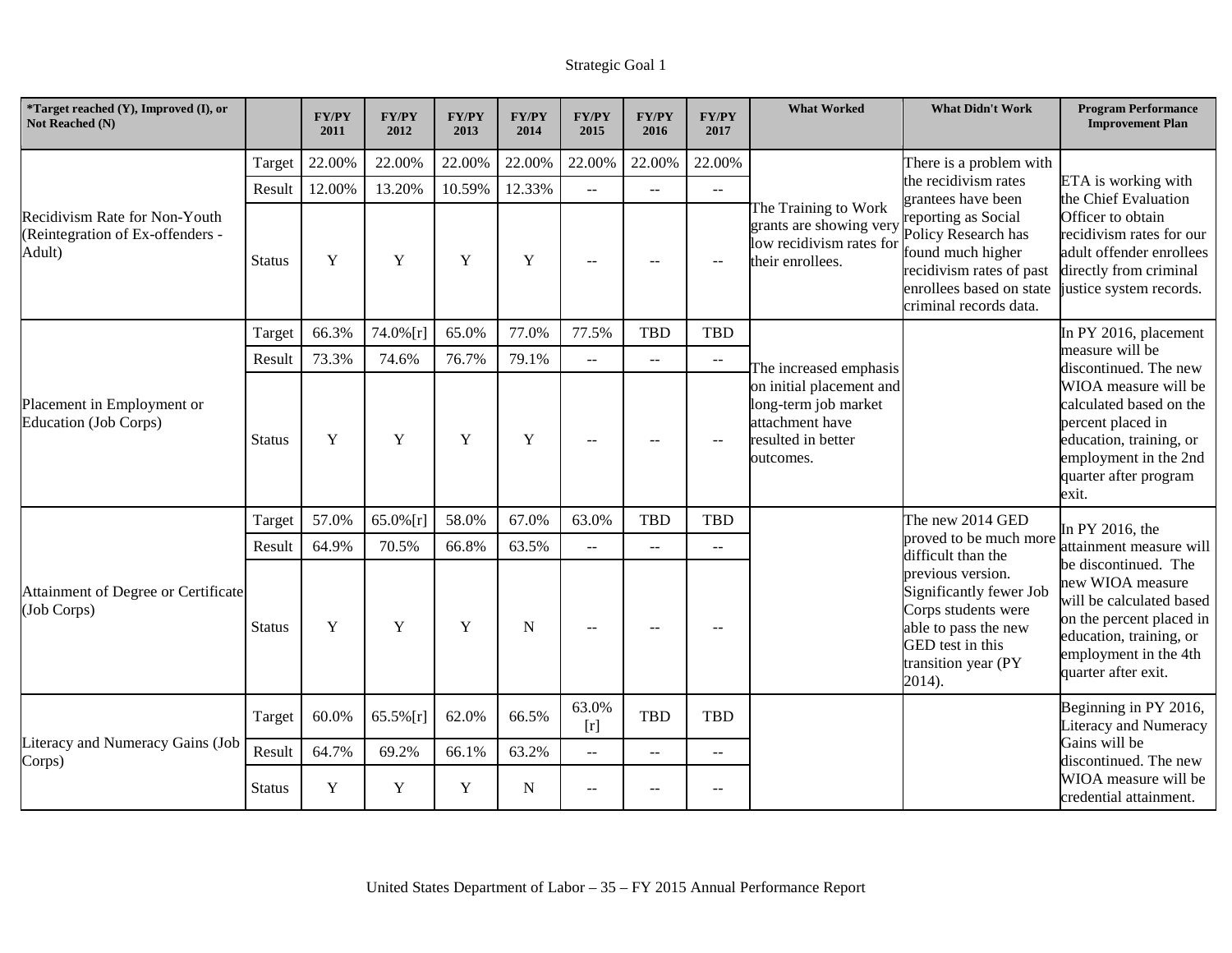| *Target reached (Y), Improved (I), or<br>Not Reached (N)      |               | <b>FY/PY</b><br>2011 | <b>FY/PY</b><br>2012 | <b>FY/PY</b><br>2013 | <b>FY/PY</b><br>2014 | <b>FY/PY</b><br>2015      | <b>FY/PY</b><br>2016                          | <b>FY/PY</b><br>2017                          | <b>What Worked</b>                                  | <b>What Didn't Work</b> | <b>Program Performance</b><br><b>Improvement Plan</b>                                                                           |
|---------------------------------------------------------------|---------------|----------------------|----------------------|----------------------|----------------------|---------------------------|-----------------------------------------------|-----------------------------------------------|-----------------------------------------------------|-------------------------|---------------------------------------------------------------------------------------------------------------------------------|
| Percent of Job Corps Students Who                             | Target        | 50.0%                | 51.0%                | 70.0%                | 94.0%                | 65.0%<br>[r]              | 94.5%                                         | 65.0%                                         | Continued emphasis on<br>attainment of Industry-    |                         | In PY 2015, this                                                                                                                |
| Attain Industry-Recognized                                    | Result        | 77.3%                | 89.0%                | 93.5%                | 95.5%                | $\mathbb{Z}^{\mathbb{Z}}$ | $\mathbb{L} \mathbb{L}$                       | $\mathbb{L}^{\mathbb{L}}$                     | <b>Recognized Credentials</b><br>(IRCs) have led to |                         | measure was redefined<br>to include primary                                                                                     |
| Certifications (Job Corps)                                    | <b>Status</b> | $\mathbf Y$          | Y                    | $\mathbf Y$          | $\mathbf Y$          | $\sim$ $\sim$             | $\mathord{\hspace{1pt}\text{--}\hspace{1pt}}$ | $\mathord{\hspace{1pt}\text{--}\hspace{1pt}}$ | upward trending of<br>results since PY 2011.        |                         | IRCs.                                                                                                                           |
|                                                               | Target        | \$9.25               | \$9.30               | \$9.35               | \$10.00              | \$10.10                   | $\sim$ $\sim$                                 | \$10.50                                       |                                                     |                         |                                                                                                                                 |
| Average wage of graduates at<br>initial placement (Job Corps) | Result        | \$9.60               | \$9.70               | \$9.90               | \$10.30<br>[e]       | $\sim$ $\sim$             | $\sim$ $\sim$                                 | $\rightarrow$ $\rightarrow$                   |                                                     |                         |                                                                                                                                 |
|                                                               | <b>Status</b> | $\mathbf Y$          | Y                    | $\mathbf Y$          | $\mathbf Y$          | $\mathbb{Z}^{\mathbb{Z}}$ | $\mathbb{L} \mathbb{L}$                       | $\sim$ $\sim$                                 |                                                     |                         |                                                                                                                                 |
|                                                               | Target        | 41.7%                | 50.2%                | 50.0%<br>[r]         | 50.4%                | 50.5%                     | <b>TBD</b>                                    | TBD                                           |                                                     |                         | In PY 2016, placement<br>measure will be                                                                                        |
| Placement in Employment or<br>Education (YouthBuild)          | Result        | 47.5%                | 49.6%                | 60.6%<br>[r]         | 52.4%                | $\sim$ $\sim$             | $\overline{a}$                                | $\overline{a}$                                |                                                     |                         | discontinued. The new<br>WIOA measure will be<br>calculated based on the                                                        |
|                                                               | <b>Status</b> | Y                    | $\mathbf I$          | Y                    | Y                    | $\overline{\phantom{m}}$  | $\overline{\phantom{m}}$                      | $\overline{\phantom{m}}$                      |                                                     |                         | percent placed in<br>education, training, or<br>employment in the 2nd<br>quarter after program<br>exit.                         |
|                                                               | Target        | 60.0%                | 62.9%                | 67.2%<br>$[r]$       | 67.1%                | 67.1%                     | <b>TBD</b>                                    | <b>TBD</b>                                    |                                                     |                         | In PY 2016, the<br>attainment measure will                                                                                      |
|                                                               | Result        | 66.2%                | 67.2%                | 66.8%                | 68.3%                | $\mathbb{L}^{\mathbb{L}}$ | $\mathbf{L}$                                  | $\overline{a}$                                |                                                     |                         | be discontinued. The<br>new WIOA measure                                                                                        |
| Attainment of Degree or Credential<br>(YouthBuild)            | <b>Status</b> | Y                    | Y                    | N                    | Y                    | $- -$                     | $\sim$ $\sim$                                 | $\sim$                                        |                                                     |                         | will be calculated based<br>on the percent placed in<br>education, training, or<br>employment in the 4th<br>quarter after exit. |
| Literacy and Numeracy Gains<br>(YouthBuild)                   | Target        | 52.0%                | 58.8%                | 58.5%                | 57.8%                | 57.6%                     | <b>TBD</b>                                    | <b>TBD</b>                                    |                                                     |                         |                                                                                                                                 |
|                                                               | Result        | 58.2%<br>[r]         | 59.1%                | 59.5%                | 60.5%                | $\overline{a}$            | $\overline{\phantom{m}}$                      | $\overline{\phantom{a}}$                      |                                                     |                         | See above.                                                                                                                      |
|                                                               | <b>Status</b> | $\mathbf Y$          | $\mathbf Y$          | $\mathbf Y$          | $\mathbf Y$          | $\mathbf{u}$              | $-$                                           | $-$                                           |                                                     |                         |                                                                                                                                 |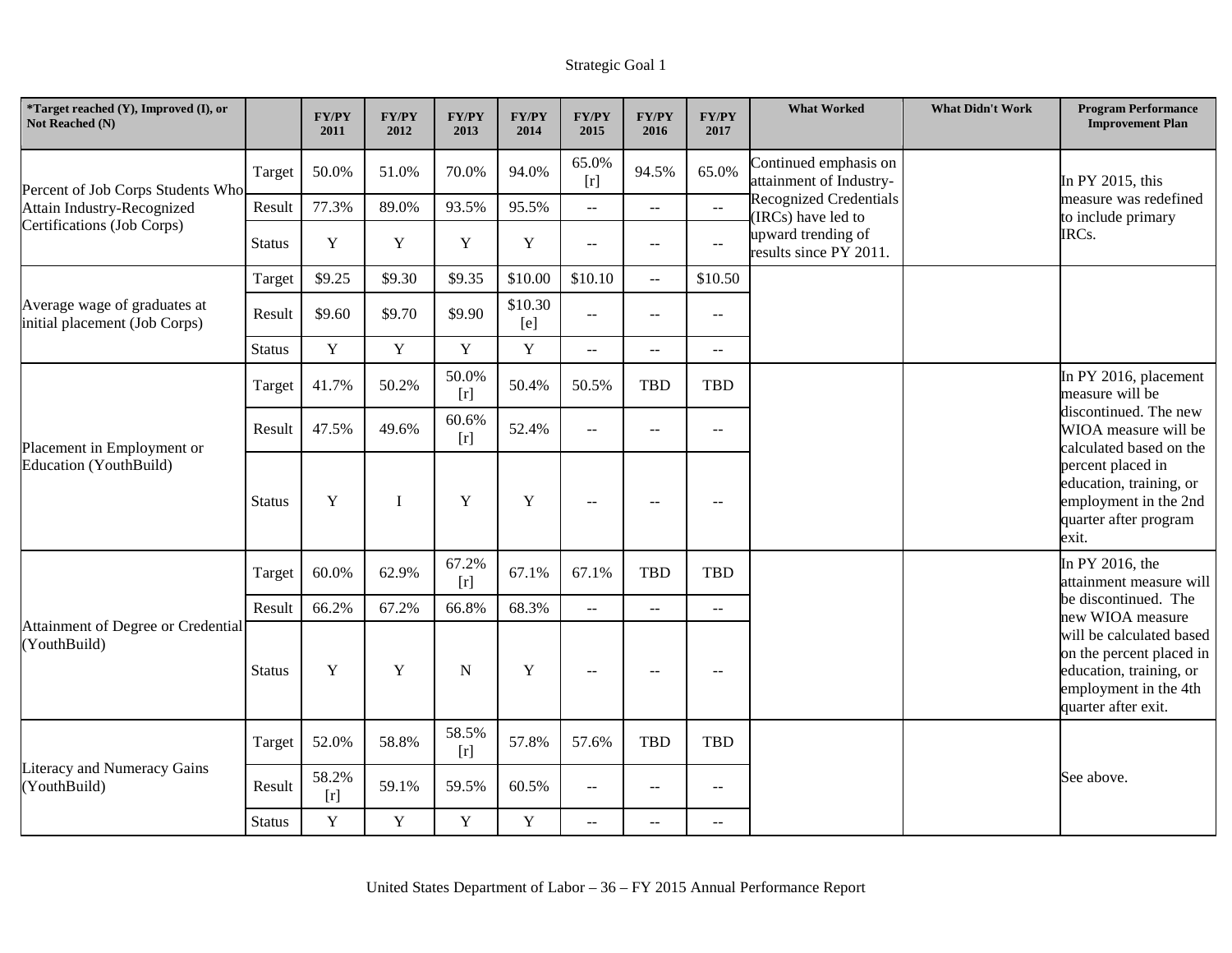| *Target reached (Y), Improved (I), or<br>Not Reached (N)                                                  |               | <b>FY/PY</b><br>2011 | <b>FY/PY</b><br>2012 | <b>FY/PY</b><br>2013                        | <b>FY/PY</b><br>2014 | <b>FY/PY</b><br>2015                                                                                                                                | <b>FY/PY</b><br>2016     | <b>FY/PY</b><br>2017     | <b>What Worked</b>                                                                                                                                                                                                                                                                                                                               | <b>What Didn't Work</b>                                                                                  | <b>Program Performance</b><br><b>Improvement Plan</b>                                                                                                      |
|-----------------------------------------------------------------------------------------------------------|---------------|----------------------|----------------------|---------------------------------------------|----------------------|-----------------------------------------------------------------------------------------------------------------------------------------------------|--------------------------|--------------------------|--------------------------------------------------------------------------------------------------------------------------------------------------------------------------------------------------------------------------------------------------------------------------------------------------------------------------------------------------|----------------------------------------------------------------------------------------------------------|------------------------------------------------------------------------------------------------------------------------------------------------------------|
|                                                                                                           | Target        | 53.3%                | 59.7%                | 66.4%                                       | 66.8%                | 66.9%                                                                                                                                               | $\overline{\phantom{m}}$ | $\sim$ $\sim$            |                                                                                                                                                                                                                                                                                                                                                  |                                                                                                          | In PY 2016, placement                                                                                                                                      |
|                                                                                                           | Result        | 59.3%                | 66.0%                | 65.4%                                       | 67.3%                | $\sim$                                                                                                                                              | $\sim$                   | --                       |                                                                                                                                                                                                                                                                                                                                                  |                                                                                                          | measure will be<br>discontinued. The new                                                                                                                   |
| Placement in Employment or<br><b>Education (WIA Youth)</b>                                                | <b>Status</b> | Y                    | Y                    | $\mathbf N$                                 | Y                    | $\overline{\phantom{a}}$                                                                                                                            | $-$                      | $\sim$ $\sim$            |                                                                                                                                                                                                                                                                                                                                                  |                                                                                                          | WIOA measure will be<br>calculated based on the<br>percent placed in<br>education, training, or<br>employment in the 2nd<br>quarter after program<br>exit. |
|                                                                                                           | Target        | 54.7%                | 59.6%                | 62.3%                                       | 62.2%                | 62.2%                                                                                                                                               | $-$                      | $\mathbf{u}$             |                                                                                                                                                                                                                                                                                                                                                  |                                                                                                          | In PY 2016, the                                                                                                                                            |
|                                                                                                           | Result        | 62.6%                | 62.3%                | 66.6%                                       | 65.7%                | $\sim$ $\sim$                                                                                                                                       | $\overline{\phantom{m}}$ | $\overline{\phantom{m}}$ |                                                                                                                                                                                                                                                                                                                                                  |                                                                                                          | attainment measure will<br>be discontinued. The                                                                                                            |
| Attainment of Degree or Certificate<br>(WIA Youth)                                                        | <b>Status</b> | Y                    | $\mathbf Y$          | $\mathbf Y$<br>$\mathbf Y$<br>$\sim$<br>$-$ |                      | new WIOA measure<br>will be calculated based<br>on the percent placed in<br>education, training, or<br>employment in the 4th<br>quarter after exit. |                          |                          |                                                                                                                                                                                                                                                                                                                                                  |                                                                                                          |                                                                                                                                                            |
|                                                                                                           | Target        | 40.4%                | 40.8%                | 46.9%                                       | 46.2%                | 46.0%                                                                                                                                               | $\mathbf{u}$             | $\overline{a}$           |                                                                                                                                                                                                                                                                                                                                                  |                                                                                                          | Beginning in PY 2016,                                                                                                                                      |
| Literacy and Numeracy Gains<br>(WIA Youth)                                                                | Result        | 47.7%<br>[r]         | 47.5%                | 52.4%                                       | 50.7%                | $-$                                                                                                                                                 | $\overline{\phantom{m}}$ | $\overline{\phantom{m}}$ |                                                                                                                                                                                                                                                                                                                                                  |                                                                                                          | Literacy and Numeracy<br>Gains will be<br>discontinued. The new                                                                                            |
|                                                                                                           | <b>Status</b> | Y                    | $\mathbf Y$          | Y                                           | $\mathbf Y$          | $- -$                                                                                                                                               | $\sim$                   | $\overline{\phantom{m}}$ |                                                                                                                                                                                                                                                                                                                                                  |                                                                                                          | WIOA measure will be<br>credential attainment.                                                                                                             |
| <b>Six Months Average</b><br>Earnings/Median Earning in the<br>2nd quarter after exit<br>(Apprenticeship) | Target        | \$19,352             | \$19,352             | \$19,999                                    | \$25,201             | \$25,201<br>[r]                                                                                                                                     | \$25,642                 | \$26,217                 | The Six Months'<br>Average Earnings for                                                                                                                                                                                                                                                                                                          | The speed of the                                                                                         | Beginning in PY 2016,<br>Six Month Average                                                                                                                 |
|                                                                                                           | Result        | \$22,210             | \$23,409             | \$24,171                                    | \$24,292<br>[r]      | \$24,449                                                                                                                                            | $\sim$                   | $\sim$ $\sim$            | economic recovery has<br>program completers<br>helped generate new<br>was \$31,124 which is<br>apprenticeships across<br>over \$6,675 more than<br>the county but has not<br>that of all program<br>translated into<br>exiters (i.e., completers<br>ubiquitous wage gains<br>$\rightarrow$<br>or those who<br>over the last year.<br>cancelled). |                                                                                                          | Earnings will be<br>discontinued. The new                                                                                                                  |
|                                                                                                           | <b>Status</b> | Y                    | Y                    | Y                                           |                      | I                                                                                                                                                   | $\sim$ $\sim$            |                          |                                                                                                                                                                                                                                                                                                                                                  | WIOA measure will be<br>Median Earnings of<br>hose employed in the<br>2nd quarter after<br>program exit. |                                                                                                                                                            |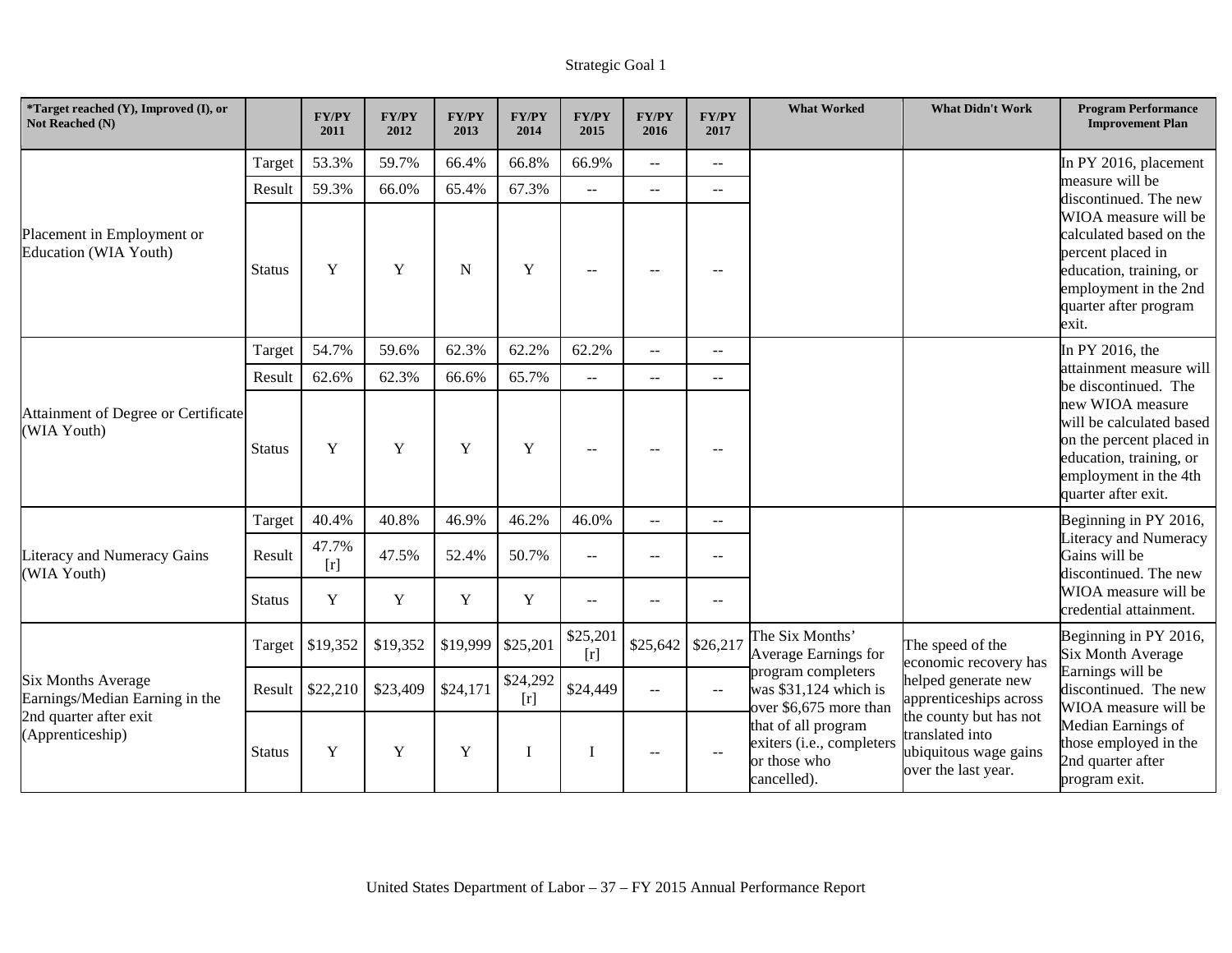| *Target reached (Y), Improved (I), or<br>Not Reached (N) |               | <b>FY/PY</b><br>2011 | <b>FY/PY</b><br>2012     | <b>FY/PY</b><br>2013 | <b>FY/PY</b><br>2014 | <b>FY/PY</b><br>2015 | <b>FY/PY</b><br>2016 | <b>FY/PY</b><br>2017     | <b>What Worked</b>                                                                                                                                                        | <b>What Didn't Work</b> | <b>Program Performance</b><br><b>Improvement Plan</b>                                                                                                 |
|----------------------------------------------------------|---------------|----------------------|--------------------------|----------------------|----------------------|----------------------|----------------------|--------------------------|---------------------------------------------------------------------------------------------------------------------------------------------------------------------------|-------------------------|-------------------------------------------------------------------------------------------------------------------------------------------------------|
|                                                          | Target        | $\sim$ $\sim$        |                          |                      | 400,000<br>[p]       | 450,000<br>[p]       | 500,000<br>[p]       | [p]                      | $600,000$ The number of<br>commitments from                                                                                                                               |                         |                                                                                                                                                       |
|                                                          | Result        | $\sim$ $\sim$        | $--$                     | 375,425              | 410,375              | 447,929              | $--$                 | $\overline{\phantom{m}}$ | abor unions,<br>community colleges,                                                                                                                                       |                         | OA continues to<br>implement actions in<br>support of the<br>President's challenge to<br>double the number of<br>apprentices by the end<br>of FY 2019 |
| Number of Active Registered<br>Apprentices               | <b>Status</b> | $-$                  |                          | $- -$                |                      |                      |                      |                          | and industry<br>associations to be<br><b>Leaders of Excellence</b><br>in Apprenticeship<br>Development,<br><b>Education and Research</b><br>is now at 150 and<br>growing. |                         |                                                                                                                                                       |
|                                                          | Target        | $\sim$ $\sim$        | $\overline{\phantom{m}}$ | 40.00%               | 45.00%               | 47.00%               | 48.00%               | 49.00%                   | OA works to improve                                                                                                                                                       |                         | Timely completions are                                                                                                                                |
|                                                          | Result        | $ -$                 | $\overline{\phantom{m}}$ | 44.00%               | 46.00%               | 45.15%               | $\sim$ $\sim$        | $--$                     | timely completion of                                                                                                                                                      |                         | a major driver for this<br>measure, OA will place                                                                                                     |
| Apprenticeship National<br><b>Completion Rate</b>        | <b>Status</b> | $-$                  | $- -$                    | Y                    | Y                    | N                    | $\qquad \qquad -$    | $- -$                    | apprentices through<br>enhanced technical<br>assistance to program<br>sponsors.                                                                                           |                         | a renewed emphasis on<br>reducing the number of<br>overdue apprentices in<br>the system.                                                              |

**Sources:** Apprenticeship – Registered Apprenticeship Partners Information Data System (RAPIDS). YouthBuild – grantees' quarterly reports. Job Corps – Job Corps Management Information System. WIA Youth – Annual State WIA performance reports (ETA-9091). APG – State/Grantee Quarterly Reports.

**Notes:** Targets for most of the programs that support this strategic objective have been revised [r] based on a regression model that accounts for the effect of unemployment rates on program performance outcomes and OMB's assumptions about future economic conditions. The Entered Employment Rate for Non-Youth (REO) performance measure result reflects program-to-date data (since program inception in Spring 2006).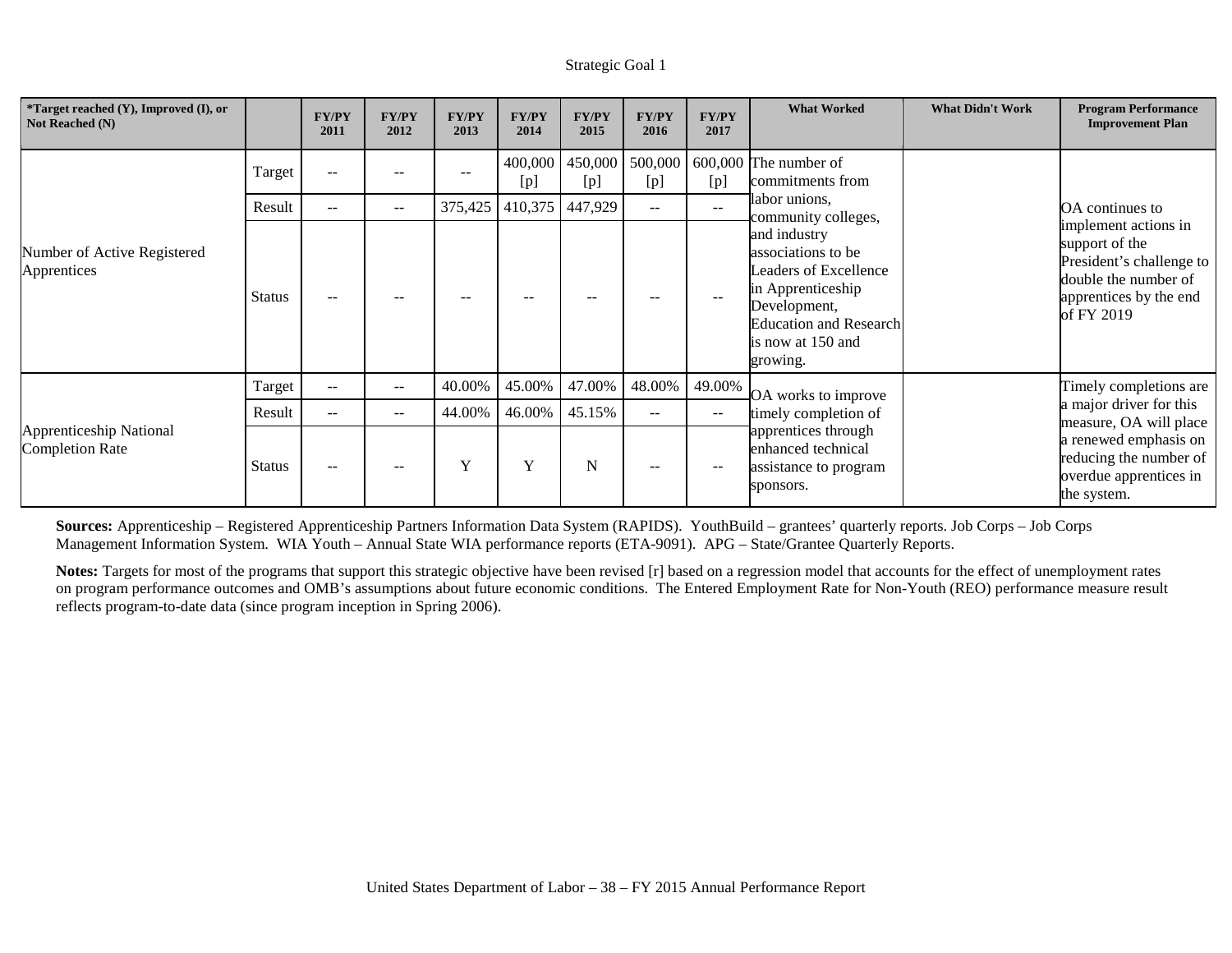Strategic Objective 1.3 – Advance workers' rights, acceptable work conditions, and livelihoods, particularly for the world's vulnerable populations

# **Analysis and Future Plans**

# Bureau of International Labor Affairs (ILAB)

In FY 2015, ILAB met or exceeded targets for two of the four reported outcome measures established in FY 2011. In FY 2016, ILAB will continue refining its policy performance indicator to more accurately capture the effectiveness of its work.

# *Policy*

As a result of ILAB activities in FY 2015, various countries and international fora adopted 27 policy positions that reflect USG international labor interests and priorities, representing 74 percent of the targeted number of 34. In light of the high priority that the Administration put on the negotiations of trade agreements, ILAB directed efforts towards the completion of the Trans-Pacific Partnership (TPP) and the initiation of discussions with the European Union for the Transatlantic Trade and Investment Partnership. The TPP includes commitments by 11 countries to maintain the highest labor standards in any free trade agreement in history. ILAB assisted the U.S. Trade Representative and other Administration partners in negotiating consistency plans with three of the signatory countries: Viet Nam, Malaysia, and Brunei. As a result these countries will be required to undertake extensive legal and institutional reforms to ensure compliance with labor standards in the TPP.

# *Grant-Funded Technical Assistance*

In FY 2015, ILAB managed 74 active grants for at least part of the year, totaling approximately \$392 million, and met or exceeded targets for all performance measures related to grant-funded technical assistance. ILAB focused on priority countries and initiatives while keeping adequate regional coverage. As in FY 2015, ILAB will continue funding child labor projects that have a broader worker rights and livelihoods component for FY 2016. ILAB will also focus on countries where the political and institutional context offers particular opportunities for the effective application of an integrated approach benefiting both child labor eradication and worker rights goals.

# *Grant-Funded Technical Assistance* **–***Worker Rights in Trading Partner Countries*

In FY 2015, ILAB funded model programs in 17 countries to strengthen government enforcement of labor laws, improve voluntary compliance by businesses with international labor standards, and strengthen the capacity of workers' organizations to represent workers. ILAB worked closely with governments, multilateral and regional organizations, and business and workers' organizations.

# *Grant-Funded Technical Assistance* **–** *Child Labor*

In FY 2015, ILAB initiated new projects to provide livelihood services to vulnerable households, continued efforts building global capacity to combat child labor, and oversaw and managed projects initiated in previous fiscal years. ILAB worked with grantees in over 60 countries, reaching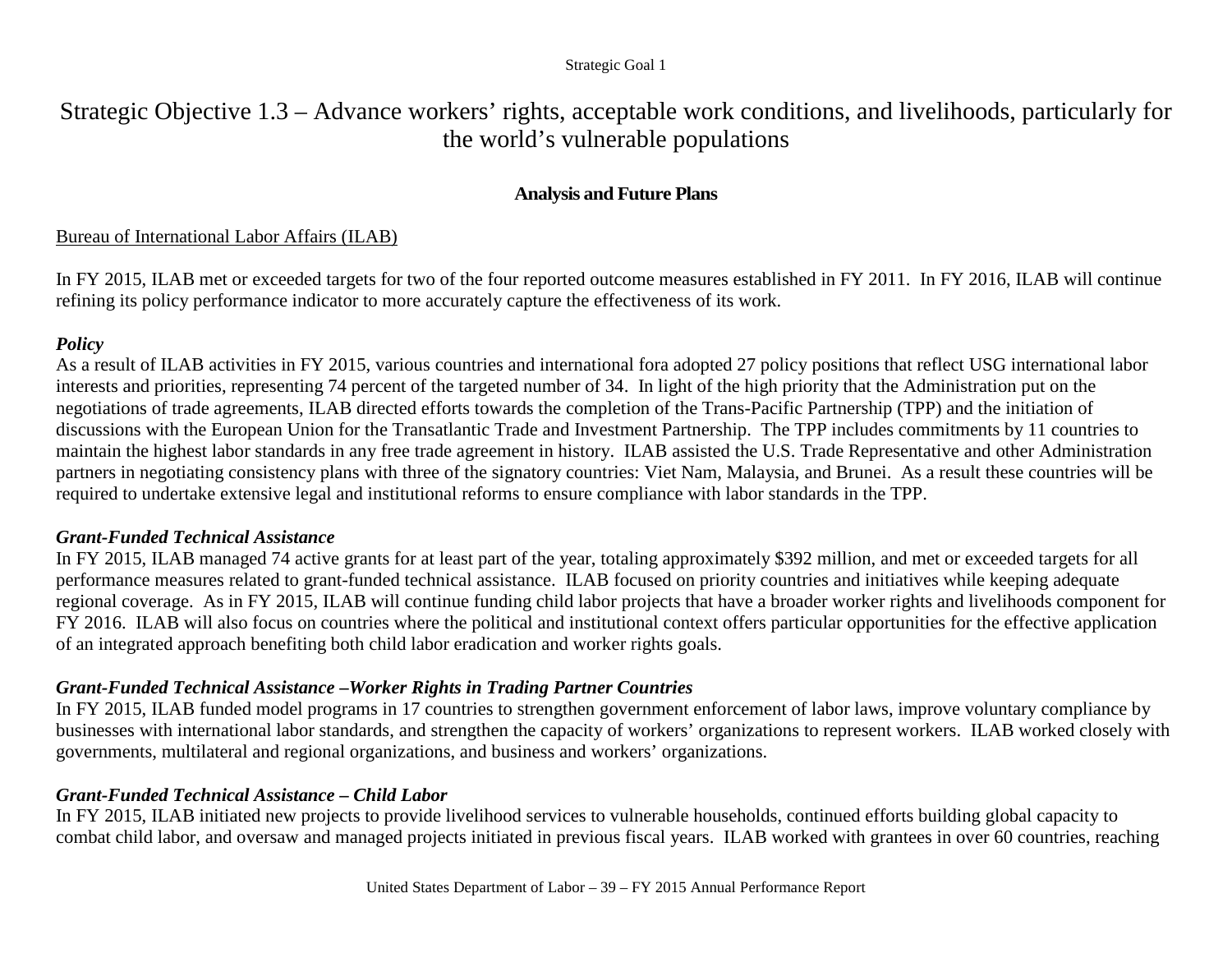48,491 children engaged in or at high risk of entering child labor, exceeding its annual target by 170 percent. ILAB also worked on specific projects to help increase the capacity of governments to address child labor in 29 countries through passage of new child labor legislation and policies, establishment of child labor monitoring systems, training teachers and labor inspectors, and support for data collection and research on child labor and forced labor.

| *Target reached (Y), Improved (I), or<br>Not Reached (N)                                                                                    |               | <b>FY/PY</b><br>2011     | <b>FY/PY</b><br>2012 | <b>FY/PY</b><br>2013 | <b>FY/PY</b><br>2014 | <b>FY/PY</b><br>2015 | <b>FY/PY</b><br>2016     | <b>FY/PY</b><br>2017      | <b>What Worked</b>                                                                                                                                               | <b>What Didn't Work</b>                                                                                                                                 | <b>Program Performance</b><br><b>Improvement Plan</b>                                                                               |
|---------------------------------------------------------------------------------------------------------------------------------------------|---------------|--------------------------|----------------------|----------------------|----------------------|----------------------|--------------------------|---------------------------|------------------------------------------------------------------------------------------------------------------------------------------------------------------|---------------------------------------------------------------------------------------------------------------------------------------------------------|-------------------------------------------------------------------------------------------------------------------------------------|
|                                                                                                                                             | Target        | Base                     | 34                   | 34                   | 34                   | 34                   | 38                       | 41                        |                                                                                                                                                                  | <b>ILAB</b> prioritized                                                                                                                                 |                                                                                                                                     |
|                                                                                                                                             | Result        | 34                       | 36                   | 45                   | 35                   | 27                   | $--$                     | $\overline{\phantom{m}}$  |                                                                                                                                                                  | TransPacific Partnership This outcome measure<br>free trade agreement                                                                                   | will be modified or                                                                                                                 |
| Number of policy positions<br>adopted by international fora and<br>countries that reflect ILAB and<br>DOL priorities                        | <b>Status</b> | $\overline{\phantom{a}}$ | Y                    | Y                    | Y                    | $\mathbf N$          | $\sim$ $\sim$            | $\sim$                    | Greater engagement of<br>stakeholders, increased<br>relationship building,<br>and trade-related<br>negotiations.                                                 | negotiations, a top<br>Administration priority<br>and historic<br>achievement, over<br>increasing policy<br>positions adopted in<br>international fora. | removed as ILAB<br>further develops<br>qualitative measures to<br>track the progress of<br>policy priorities over<br>time.          |
|                                                                                                                                             | Target        | Base                     | 81,181               | 67,077               | 66,760               | 28,538               | 26,000                   | $-$                       | Almost all ILAB                                                                                                                                                  |                                                                                                                                                         |                                                                                                                                     |
|                                                                                                                                             | Result        | 100,006                  | 100,436              | 90,217               | 75,205               | 48,491               | $  \,$                   | $\mathbb{L}^{\mathbb{L}}$ | projects met or<br>exceeded targets for                                                                                                                          |                                                                                                                                                         | <b>ILAB</b> continues to work                                                                                                       |
| Number of children engaged in or<br>at high-risk of entering the worst<br>forms of child labor provided<br>education or vocational services | <b>Status</b> | $-$                      | Y                    | Y                    | Y                    | $\mathbf Y$          |                          | $\overline{\phantom{m}}$  | provision of education<br>services. A low target<br>was set because of the<br>Ebola epidemic;<br>however, a project in<br>Liberia served some<br>7,000 children. |                                                                                                                                                         | with grantees to ensure<br>they set appropriate<br>targets through close<br>monitoring and<br>communication with the<br>projects.   |
|                                                                                                                                             | Target        | Base                     | 13                   | 15                   | 15                   | 15                   | 17                       | 24                        |                                                                                                                                                                  |                                                                                                                                                         | This outcome measure                                                                                                                |
|                                                                                                                                             | Result        | 13                       | $\tau$               | 15                   | 16                   | 21                   | $\overline{\phantom{a}}$ | $\sim$ $\sim$             | Greater engagement of                                                                                                                                            |                                                                                                                                                         | will be removed as                                                                                                                  |
| Number of countries in which<br>worker rights and/or working<br>conditions are improved                                                     | <b>Status</b> | $\overline{\phantom{m}}$ | N                    | Y                    | $\mathbf Y$          | $\mathbf Y$          |                          |                           | stakeholders, increased<br>relationship building,<br>and trade-related<br>negotiations.                                                                          |                                                                                                                                                         | <b>ILAB</b> further develops<br>performance measures<br>to capture<br>improvements in<br>workers' rights and<br>working conditions. |

DM – Improve worker rights and livelihoods for vulnerable populations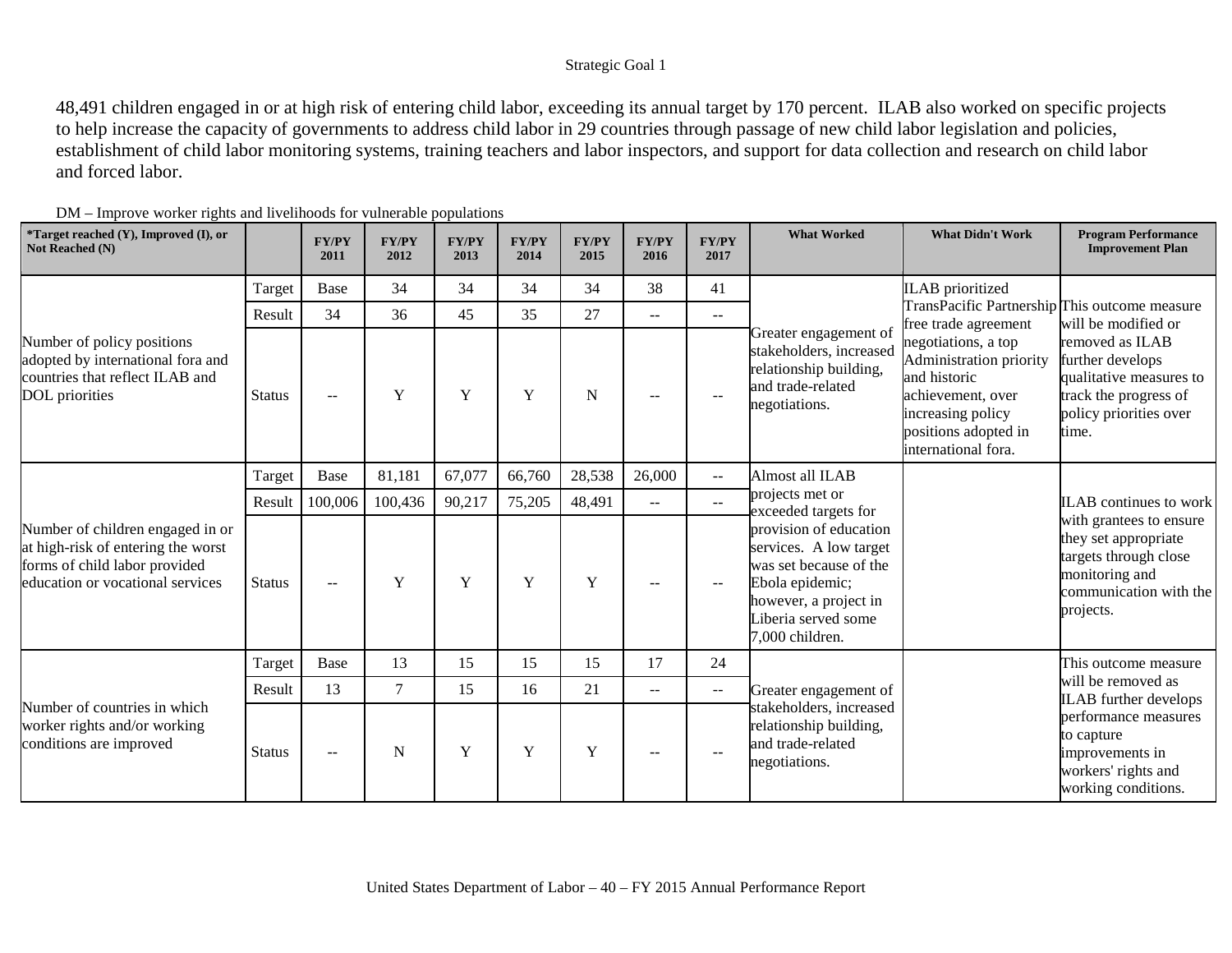| <i>*Target reached <math>(Y)</math>, Improved <math>(I)</math>, or</i><br><b>Not Reached (N)</b>                                                    |        | <b>FY/PY</b><br>2011 | <b>FY/PY</b><br>2012 | <b>FY/PY</b><br>2013 | <b>FY/PY</b><br>2014 | <b>FY/PY</b><br>2015 | <b>FY/PY</b><br>2016 | <b>FY/PY</b><br>2017 | <b>What Worked</b>                                                                      | <b>What Didn't Work</b> | <b>Program Performance</b><br><b>Improvement Plan</b>                                               |
|-----------------------------------------------------------------------------------------------------------------------------------------------------|--------|----------------------|----------------------|----------------------|----------------------|----------------------|----------------------|----------------------|-----------------------------------------------------------------------------------------|-------------------------|-----------------------------------------------------------------------------------------------------|
|                                                                                                                                                     | Target | Base                 | 18                   | $\mathbf{\Omega}$    | 16                   | 20                   | 22                   | 30                   |                                                                                         |                         | This outcome measure                                                                                |
| Number of countries with<br>improved capacity of the                                                                                                | Result | 18                   |                      | 20                   |                      | 19                   | $\qquad \qquad -$    | $- -$                | Greater engagement of                                                                   |                         | will be removed as<br><b>ILAB</b> further develops                                                  |
| government and/or other social<br>partners to protect worker rights<br>and/or improve working conditions Status<br>as a result of DOL interventions |        | $\sim$ $\sim$        | N                    |                      |                      |                      | $- -$                | $- -$                | stakeholders, increased<br>relationship building,<br>and trade-related<br>negotiations. |                         | performance measures<br>to capture<br>improvements in<br>workers' rights and<br>working conditions. |

**Sources:** Grantee Technical Progress Reports, Project Monitoring and Internal Records.

**Notes:**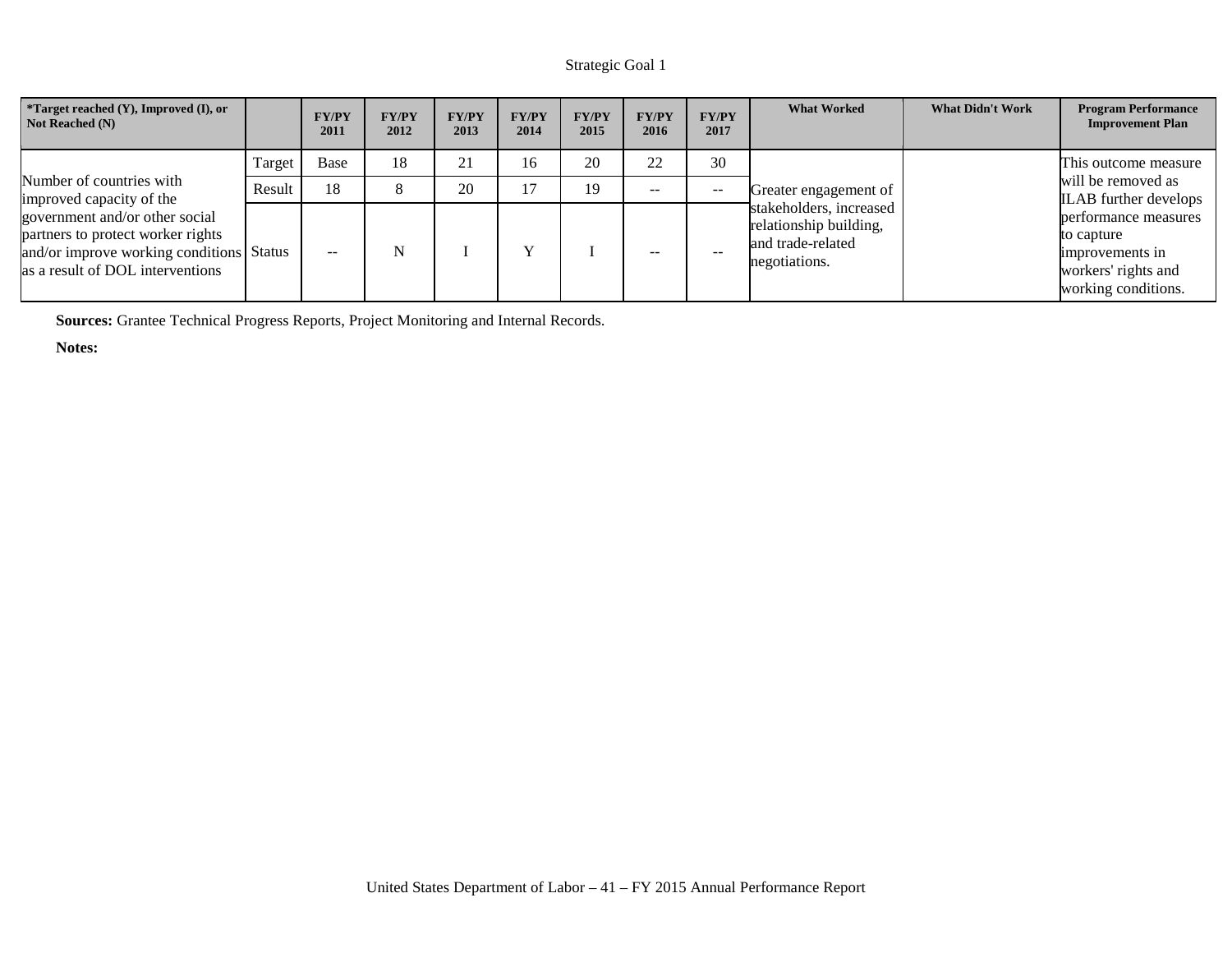# **Strategic Goal 2: Improve workplace safety and health**

# Strategic Objective 2.1 – Secure safe and healthy workplaces, particularly in high-risk industries

# **Analysis and Future Plans**

## Occupational Safety and Health Administration (OSHA)

In FY 2015, OSHA continued work on establishing baselines and targets for DOL Priority Goals to secure safe and healthy workplaces, particularly in high risk industries OSHA missed its targets for number of safety inspections and number of health inspections by 3 percent and 9 percent, respectively, due in part to a shift in resources. OSHA's new Severe Injury Reporting Program had a significant effect on OSHA inspections in FY 2015. The new requirement for employers to report single hospitalizations, amputations, or losses of an eye is providing OSHA with information on severe injuries in real time and gives OSHA the ability to reach employers the Agency had not been able to reach before. A typical week results in 200-300 reports; OSHA directly inspects about 40 percent of the reports, and the overwhelming majority of these inspections are safety inspections. For the rest of the reports, OSHA responds through Rapid Response Investigations (RRI) or a finding that the event was non-work-related. These and other unprogrammed inspections, such as complaints and referrals, are a vital part of OSHA's work; properly screening complaints and responding in a timely manner are effective ways to target dangerous workplaces.

In addition, to increase focus on those industries and workplaces with the greatest potential for health and safety hazards, in FY 2014 OSHA established a baseline for the percent of inspection that are National Emphasis Programs (NEP) and Local Emphasis Programs (LEP). In FY 2016, OSHA is targeting for 70 percent of all investigations to be NEP/LEP. Programmed inspections are based on analyses of workplace and industry risks and statistics; they are data-driven, focusing on workplaces, practices, and substances posing the greatest risk to workers. Of these, NEP and LEP investigations have historically been critical in supporting the Secretary's goal of securing safe and healthy workplaces.

Also, in FY 2014, OSHA began a trial of an enforcement weighting system that accounts for the different amounts of time and resources required by different types of enforcement activities. In FY 2015, OSHA ran both systems in parallel, analyzing and adapting the enforcement weighting system as the Agency learned more about how it works in practice. In FY 2016, OSHA will use enforcement weighting system results as performance measures.

In FY 2016, OSHA will continue to use enforcement, regulation, compliance assistance, and outreach to meet the agency's priorities of reducing workplace injuries, illnesses, and fatalities. The number of workplaces in the U.S. makes it impossible for OSHA compliance officers to inspect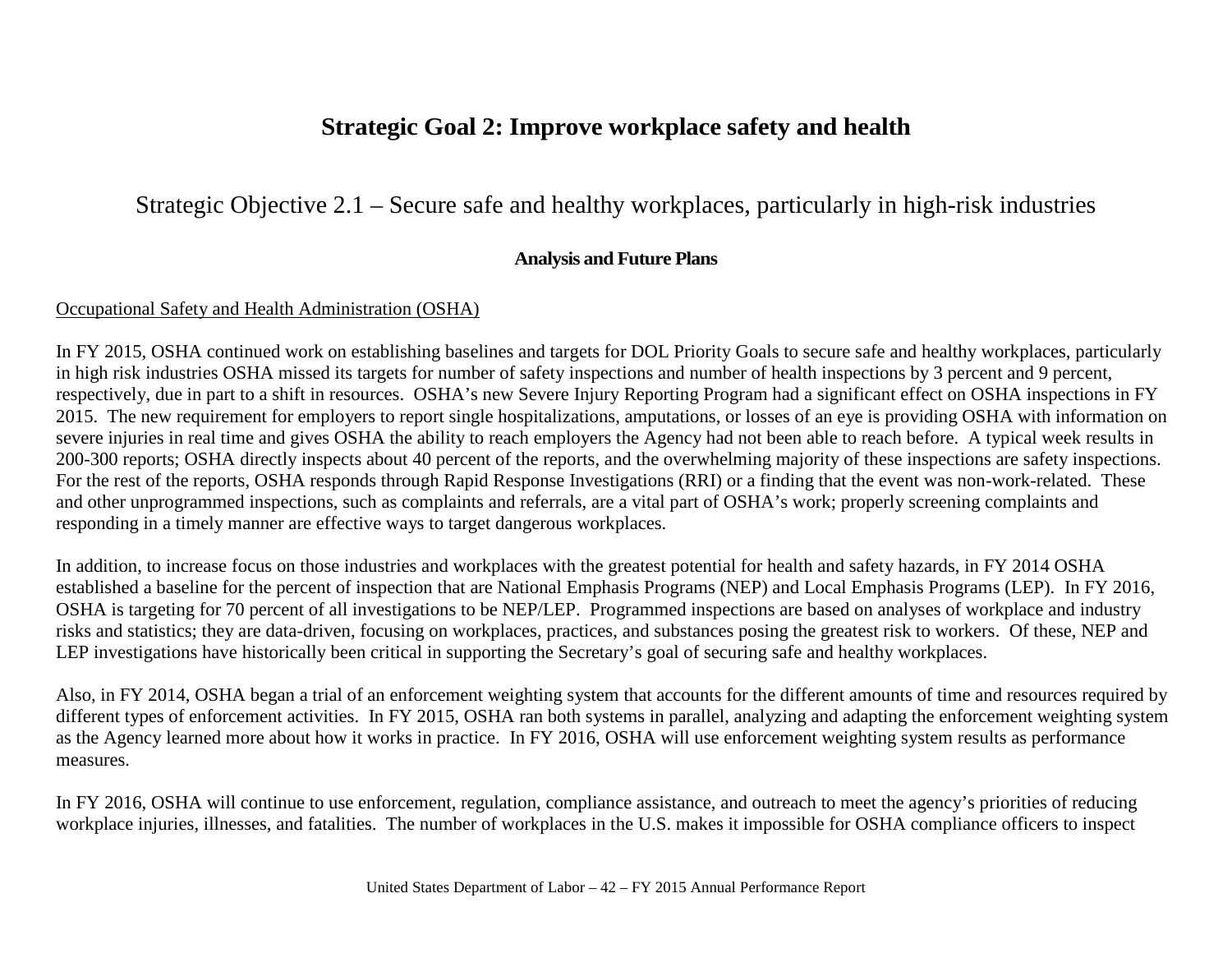more than a fraction of them in a year, so OSHA will strategically prioritize its resources to target those issues and areas which will yield the greatest impact. Corporate Wide Settlement Agreements (CSAs) and the Severe Violator Enforcement Program (SVEP) are additional tools OSHA uses to target establishments which require improvement across a number of locations (CSAs) or are particularly recalcitrant (SVEP). In FY 2016, the Agency will continue to use CSAs and SVEP to gain the maximum advantage from OSHA's enforcement actions.

| $\sqrt{\text{``Target reached (Y)}}, \text{Improved (I)}$ , or<br>Not Reached (N) |               | <b>FY/PY</b><br>2011     | <b>FY/PY</b><br>2012     | <b>FY/PY</b><br>2013     | <b>FY/PY</b><br>2014 | <b>FY/PY</b><br>2015 | <b>FY/PY</b><br>2016     | <b>FY/PY</b><br>2017 | <b>What Worked</b>                                                                                                                                               | <b>What Didn't Work</b>                                                                                                                                                                                                                        | <b>Program Performance</b><br><b>Improvement Plan</b>                                                                              |
|-----------------------------------------------------------------------------------|---------------|--------------------------|--------------------------|--------------------------|----------------------|----------------------|--------------------------|----------------------|------------------------------------------------------------------------------------------------------------------------------------------------------------------|------------------------------------------------------------------------------------------------------------------------------------------------------------------------------------------------------------------------------------------------|------------------------------------------------------------------------------------------------------------------------------------|
|                                                                                   | Target        | 33,200                   | 33,720                   | 31,993                   | 30,108               | 29,883               | 27,061                   | 28,261               | Hard work by                                                                                                                                                     |                                                                                                                                                                                                                                                |                                                                                                                                    |
|                                                                                   | Result        | 33,341                   | 33,580                   | 31,948                   | 29,345               | 28,905               | $\overline{\phantom{a}}$ | $\sim$ $\sim$        | Compliance Safety and<br><b>Health Officers</b>                                                                                                                  | The increased response                                                                                                                                                                                                                         | OSHA will continue to                                                                                                              |
| <b>Safety Inspections</b>                                                         | <b>Status</b> | Y                        | I                        | N                        | N                    | N                    | $-$                      | $\mathbf{u}$         | (CSHOs) and<br>management to meet<br>operational targets<br>despite ever-smaller<br>resources due to<br>attrition within the<br>framework of a hiring<br>freeze. | activity brought on by<br>the new injury/illness<br>reporting shifted<br>resources toward<br>unprogrammed safety<br>inspections and Rapid<br>Response Investigations.                                                                          | review the impact of the<br>new reporting<br>requirements and make<br>adjustments to the<br>inspection procedures as<br>necessary. |
|                                                                                   | Target        | 6,800                    | 7,280                    | 6,907                    | 7,527                | 7,602                | 6,554                    | 7,091                |                                                                                                                                                                  |                                                                                                                                                                                                                                                | With the                                                                                                                           |
|                                                                                   | Result        | 7,317                    | 7,381                    | 7,280                    | 6,818                | 6,917                | $\overline{\phantom{a}}$ | $-$                  |                                                                                                                                                                  |                                                                                                                                                                                                                                                | implementation of the<br>Enforcement Weighting                                                                                     |
| <b>Health Inspections</b>                                                         | <b>Status</b> | Y                        | Y                        | Y                        | ${\bf N}$            |                      | $-$                      | --                   | see above                                                                                                                                                        | In addition to activity<br>from the injury/illness<br>reporting requirement<br>which was mostly safety System, which has<br>related, there was<br>significant attrition of<br>Industrial Hygienists,<br>thereby restricting<br>health activity | several categories<br>weighted based on<br>health activity, the<br>outlook for health<br>inspections is good.                      |
|                                                                                   | Target        | $\sim$ $\sim$            | $--$                     | $\overline{\phantom{a}}$ | 68.7%                | 68.7%                | 70.0%                    | $- -$                | Through strategic                                                                                                                                                |                                                                                                                                                                                                                                                |                                                                                                                                    |
|                                                                                   | Result        | $\overline{\phantom{m}}$ | $\overline{\phantom{m}}$ | $\qquad \qquad -$        | 77.1%                | 74.0%                | $- -$                    | $- -$                | targeted programs both<br>nationally and                                                                                                                         |                                                                                                                                                                                                                                                |                                                                                                                                    |
| Percent of inspections that are<br><b>LEP/NEP</b>                                 | <b>Status</b> | $-$                      | $\sim$                   | $\overline{\phantom{a}}$ | Y                    | Y                    | $-$                      | --                   | regionally, OSHA was<br>able to allocate<br>inspection resources to<br>high-hazard<br>workplaces.                                                                | Not applicable.                                                                                                                                                                                                                                | Not applicable.                                                                                                                    |

OSHA – Improve workplace safety and health through the enforcement of occupational safety and health regulations and standards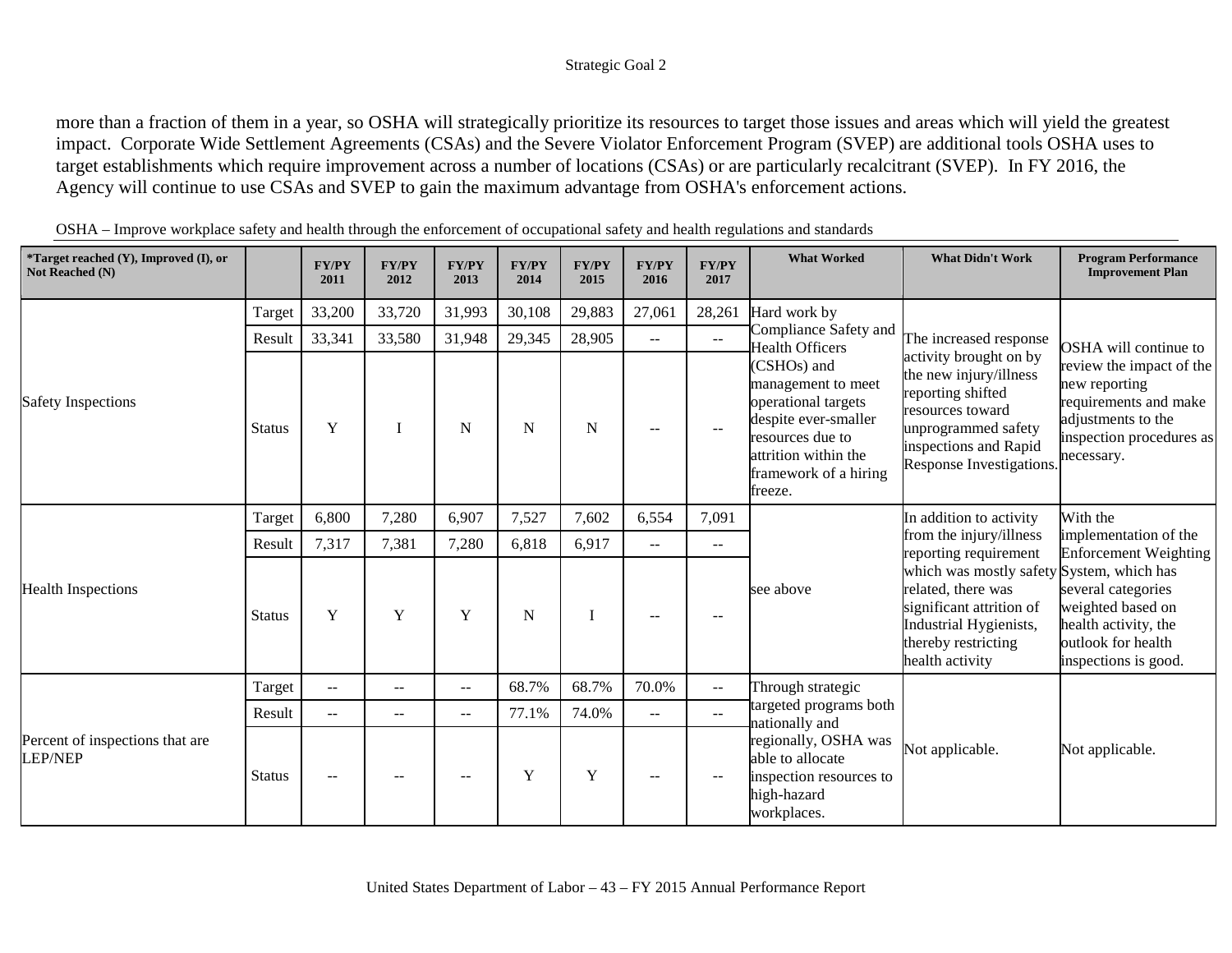| <i>*Target reached (Y), Improved (I), or</i><br>Not Reached (N) |               | <b>FY/PY</b><br>2011                          | <b>FY/PY</b><br>2012     | <b>FY/PY</b><br>2013     | <b>FY/PY</b><br>2014     | <b>FY/PY</b><br>2015                          | <b>FY/PY</b><br>2016     | <b>FY/PY</b><br>2017 | <b>What Worked</b>                                                                                                                                       | <b>What Didn't Work</b> | <b>Program Performance</b><br><b>Improvement Plan</b> |
|-----------------------------------------------------------------|---------------|-----------------------------------------------|--------------------------|--------------------------|--------------------------|-----------------------------------------------|--------------------------|----------------------|----------------------------------------------------------------------------------------------------------------------------------------------------------|-------------------------|-------------------------------------------------------|
| Number of hazards abated                                        | Target        | $\mathord{\hspace{1pt}\text{--}\hspace{1pt}}$ | $\overline{\phantom{m}}$ | $\overline{\phantom{a}}$ | Base                     | Base                                          | $\overline{\phantom{m}}$ | --                   |                                                                                                                                                          |                         |                                                       |
| associated with falls in                                        | Result        | $\sim$ $\sim$                                 | $\mathbf{u}$             | $- -$                    | 9,148                    | 8,582                                         | $- -$                    | $- -$                | <b>Baseline successfully</b><br>established.                                                                                                             | Not applicable.         | Not applicable.                                       |
| construction                                                    | <b>Status</b> | $\mathbf{u}$                                  | $\mathbf{u}$             | $\overline{\phantom{a}}$ | $\overline{\phantom{a}}$ | $\mathbf{L}$                                  | $\overline{\phantom{a}}$ | $-$                  |                                                                                                                                                          |                         |                                                       |
| Number of hazards abated                                        | Target        | $\mathbb{L} \mathbb{L}$                       | $\mathbf{u}$             | $- -$                    | Base                     | <b>Base</b>                                   | $\overline{\phantom{a}}$ | $-$                  |                                                                                                                                                          |                         |                                                       |
| associated with falls in general                                | Result        | $\overline{a}$                                | $\overline{\phantom{m}}$ | $- -$                    | 941                      | 746                                           | $- -$                    | $-$                  | <b>Baseline successfully</b><br>established.                                                                                                             | Not applicable.         | Not applicable.                                       |
| industry                                                        | <b>Status</b> | $\sim$ $\sim$                                 | $\sim$ $\sim$            | $\overline{\phantom{a}}$ | $\sim$                   | $\sim$ $\sim$                                 | $\overline{\phantom{m}}$ | $-$                  |                                                                                                                                                          |                         |                                                       |
|                                                                 | Target        | $\mathord{\hspace{1pt}\text{--}\hspace{1pt}}$ | $\overline{\phantom{m}}$ | $\overline{\phantom{a}}$ | Base                     | 60%                                           | $\overline{\phantom{m}}$ | $- -$                | This measure was                                                                                                                                         |                         |                                                       |
|                                                                 | Result        | $\overline{a}$                                | $\overline{\phantom{m}}$ | --                       | $--$                     | 60%                                           | $\overline{\phantom{m}}$ | $\sim$               | tracked for the first time<br>in FY 2014. There is                                                                                                       |                         |                                                       |
| Percent of FAME<br>recommendations addressed                    | <b>Status</b> | $\sim$ $\sim$                                 | $--$                     | $- -$                    | $- -$                    | Y                                             | $\overline{\phantom{m}}$ | $\sim$ $\sim$        | no relevant historical<br>data to evaluate year-<br>over-year performance.<br>OSHA succeeded in<br>reaching the target on<br>this measure in FY<br>2015. | Not applicable.         | Not applicable.                                       |
|                                                                 | Target        | $\rightarrow$                                 |                          | $\qquad \qquad -$        | 883,517<br>[p]           | 836,930<br>[p]                                | $\overline{\phantom{a}}$ | $\mathbf{u}$         | OSHA external training<br>programs (OTI                                                                                                                  |                         |                                                       |
|                                                                 | Result        | 857,166                                       | 833,117                  | 885,293                  | 938,056                  | 996,523                                       | $\overline{\phantom{a}}$ | $\sim$               | <b>Education Centers,</b><br>Outreach Training, and                                                                                                      |                         |                                                       |
| Number of personnel trained in<br>OSHA's training programs      | <b>Status</b> | $\mathord{\hspace{1pt}\text{--}\hspace{1pt}}$ | $\overline{\phantom{m}}$ | $--$                     | $--$                     | $\mathord{\hspace{1pt}\text{--}\hspace{1pt}}$ | $\overline{\phantom{a}}$ | $-\,-$               | <b>Susan Harwood</b><br>Training Grants)<br>showed record highs in<br>the numbers trained.<br>Internal training<br>increased 35% over FY<br>2014.        | Not applicable.         | Not applicable.                                       |

**Sources:** OSHA Information System (OIS) and Integrated Management Information System (IMIS)

**Notes:** In FY 2016, OSHA will shift from a set number of unweighted inspections to enforcement weighting system results as performance measures.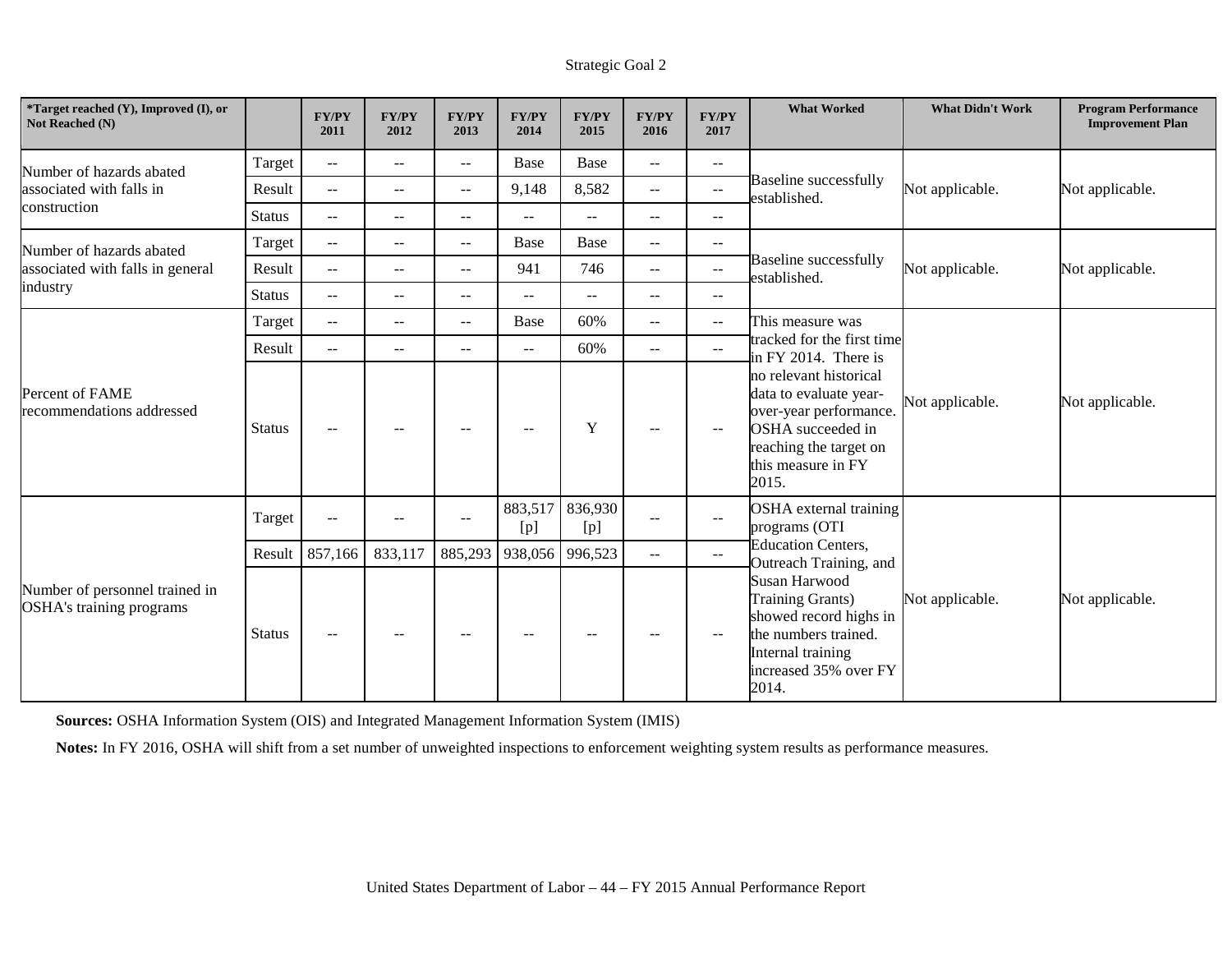### Mine Safety and Health Administration

In FY 2015, MSHA achieved its DOL Priority Goal to reduce mining fatalities by five percent. The rate actually fell by 11 percent (from .0141 to .0125 fatalities per 200,000 hours worked) after remaining flat from FY 2013-14, resuming a downward trend and resulting in a cumulative drop of 24 percent since FY 2011. In FY 2016, MSHA will continue to develop and implement new ways to make enforcement more effective, less predictable (for miners), and more strategic.

Mining deaths are preventable. In order to prevent mine deaths, operators must have in place effective safety and health management programs that are constantly evaluated, find-and-fix programs to identify and eliminate mine hazards, and training for all mining personnel. MSHA has undertaken a number of measures to prevent mining deaths: increased monitoring and strategic enforcement through impact inspections at mines with troubling compliance histories; a more robust Pattern of Violations (POV) program; special initiatives such as "Rules to Live By," which is regularly evaluated for effectiveness and focuses attention on the most common causes of mining deaths; and outreach efforts such as "Safety Pro in a Box," which provides guidance to the metal/nonmetal mining industry on best practices and compliance responsibilities. These efforts will continue in FY 2016.

MSHA conducted comprehensive health inspections at 21.3 percent of MNM mines in FY 2015; 4.5 percentage points above the FY 2014 result. In conjunction with established Agency health priorities, inspectors must use a strategy to review potential hazards at each mine and then, if warranted, select "high risk" occupations for personal sampling. Walk-around observations, reviews of materials mined and/or produced, discussions with miners and mine management, and direct-read area sampling were used to determine which occupations or areas are "high risk" and, if warranted, should be sampled. Some mines also receive a more comprehensive inspection, based on analysis and mine inspector observations. In FY 2015, MSHA initiated investigations for all 103(g) imminent danger complaints within one day of receipt. Informed miners are an essential element in maintaining a safe and healthful environment in all mines, at all times. The Mine Act gives miners the right to be a full stakeholder in their own health and safety. MSHA will continue to give these complaints the highest priority in FY 2016. MSHA continues on-site monitoring of approved instructors to ensure they are providing effective health and safety training to miners. MSHA is placing special emphasis on evaluation of contract instructors. In FY 2015, MSHA monitored and evaluated 953 training instructors – the most ever.

For the sixth consecutive year MSHA completed all of its statutorily mandated inspections in all 50 states, Puerto Rico and the Virgin Islands. MSHA is in the process of executing its plan for implementing the Mine Act in the US Territories – Guam, American Samoa and the Commonwealth of the Northern Mariana Islands.

In FY 2015, MSHA exceeded its target for timely review of roof control and ventilation plans by seven percentage points with a result of 77 percent against a target of 70 percent. At the end of FY 2013, MSHA evaluated the process for reviewing roof control and ventilation plans and decided to revise the reviews to account for the Operator's time involved in the approval process. As expected, this procedural change resulted in positive effects on the timeliness of plan reviews in FY 2014 and FY 2015.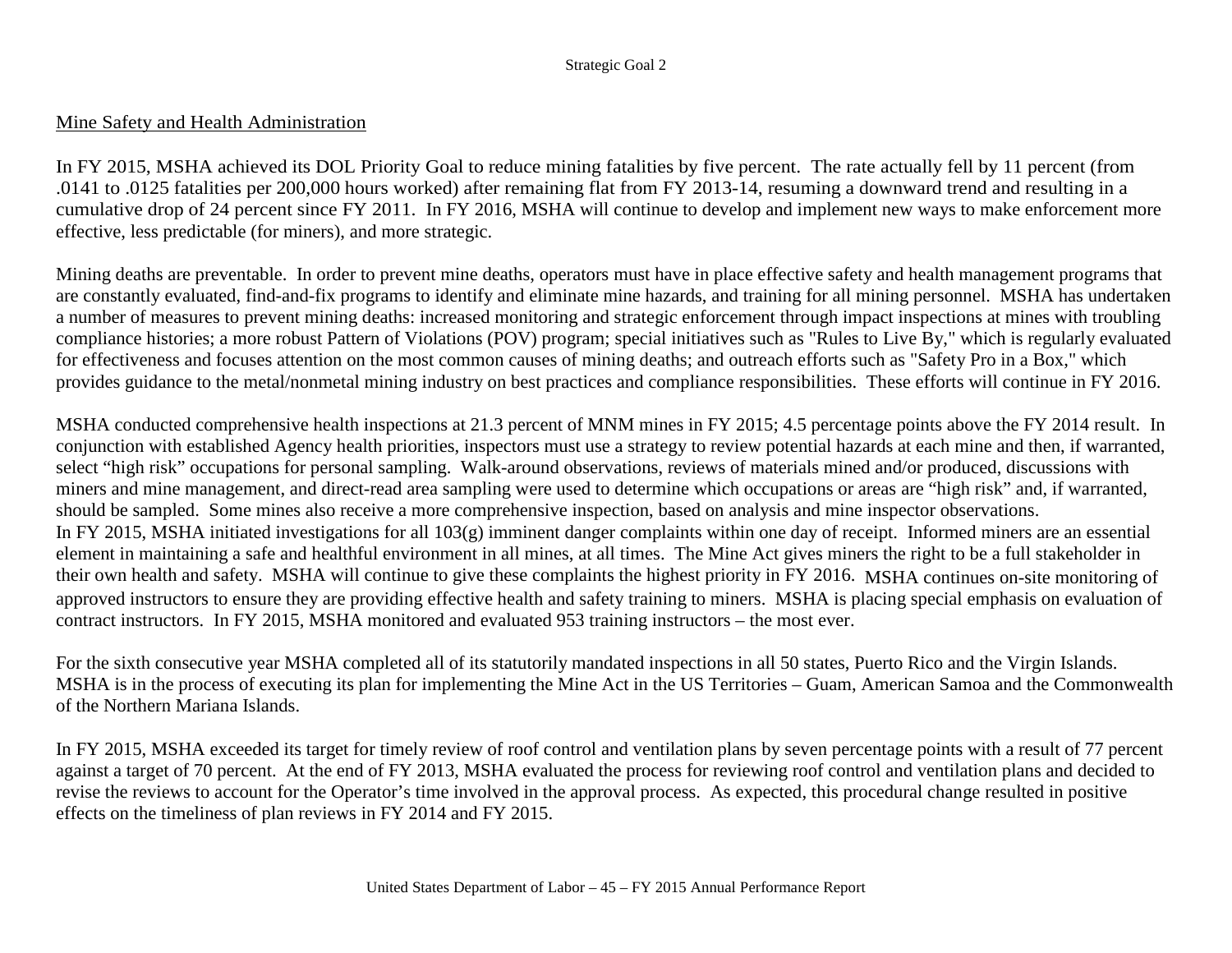In addition to the exceptional work performed at MSHA every day, there were numerous achievements in 2015 that are worthy of recognition. Among them: Sampling taken during the first year of the Respirable Coal Mine Dust Rule shows that compliance with the Rule is achievable. Of the 61,885 samples that operators and MSHA collected from coal mines during the first year of the Rule, August 1, 2014 through July 31, 2015, about 99 percent did not exceed the compliance level. Moreover, operators' average concentrations with the greatest dust exposures are at a new record low of .65 milligrams per cubic meter of air (mg/m<sup>3</sup>), which is far below the 1.5mg/m<sup>3</sup> standard that will be effective on August 1, 2016 when the last phase of the Rule is implemented. That yearly average has dropped to historic lows each year following the End Black Lung –Act Now campaign launched in late 2009.

In FY 2013, MSHA published a final rule to revise its regulation implementing Section 104(e) of the Mine Act's POV provision. Evidence from the POV process shows compliance improvement by operators. In 2010, the first year of the reforms, MSHA identified 51 mines meeting the screening criteria for further consideration for a POV notice. Since then there has been steady improvement, with 39 mines identified in the screening in 2011 and 20 mines identified in 2012. During the most recent screening in 2015, only one coal mine warranted further review. Upon completion of the review, no coal or metal and nonmetal mines met the criteria for further consideration of a POV notice. Not only are fewer mines being identified, but compliance with health and safety conditions at mines identified through the POV process has improved. As of September 31, 2015, the following impact on compliance at those mines compared to the six months prior to each mine's evaluation period shows the violations per inspection hour among the mines decreased 41 percent, S&S violation rates decreased by 65 percent and the rate of unwarrantable failure violations decreased by 84 percent. The lost time injury rate dropped by 53 percent compared to the 12 months prior to each mine's evaluation period. Moreover, the number of S&S violations dropped by 40 percent at the top 200 mines nationally since the 2010 POV reforms were put in place. During the 2010 screening period, there were about 20,000 S&S violations issued at the top 200 mines. Six years later, during the 2015 screening period, 12,000 S&S violations were issued, a significant reduction.

In May 2015, MSHA launched an initiative requiring quarterly reports to be sent to MSHA Districts and Field Office Supervisors (FOS) showing summary results of contested citations and orders including the summary of changes to improve efficiency, consistency and sustaining of citations and orders. Some MSHA field offices did not receive the results of the citations and orders issued by their offices and were unaware of the overall results of the contested violations. Some field offices had a wider range of modifications of contested citations and orders than others. The newly implemented web tool contains data on all settled citations and orders and will allow MSHA districts and field office supervisors to drill down into each settled citation and order to determine what was modified.

On September 30, MSHA announced it had provided \$8.441 million in grants to 47 states and the Navajo Nation. These grants support safety and health training courses and other programs.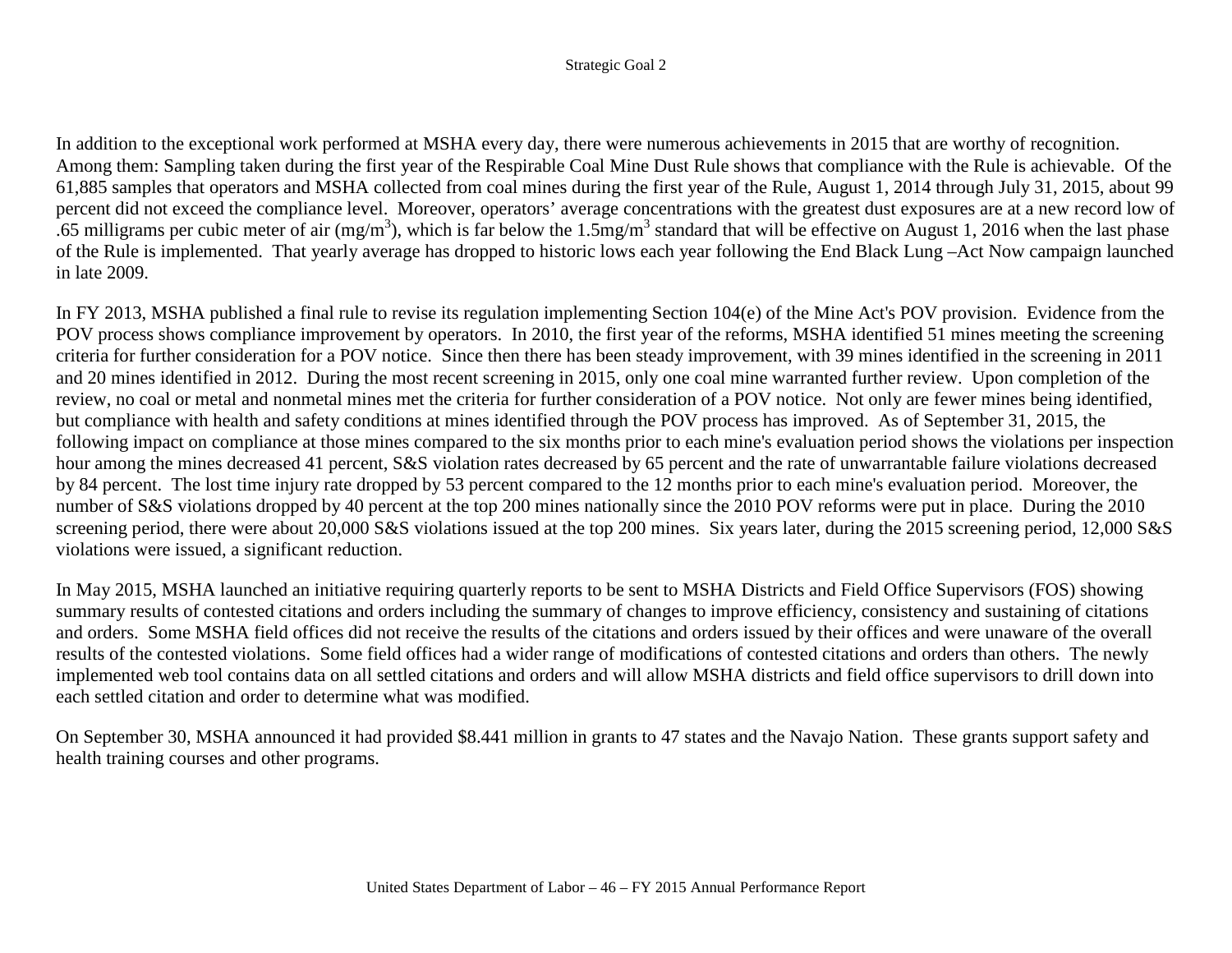MSHA – Prevent death, disease, and injury from mining and promote safe and healthful workplaces for the Nation's miners

| *Target reached (Y), Improved (I), or<br>Not Reached (N)                |               | FY/PY<br>2011                                 | <b>FY/PY</b><br>2012 | <b>FY/PY</b><br>2013 | <b>FY/PY</b><br>2014 | <b>FY/PY</b><br>2015 | <b>FY/PY</b><br>2016                          | <b>FY/PY</b><br>2017                          | <b>What Worked</b>                                                                                                                              | <b>What Didn't Work</b> | <b>Program Performance</b><br><b>Improvement Plan</b>                                                                                                        |
|-------------------------------------------------------------------------|---------------|-----------------------------------------------|----------------------|----------------------|----------------------|----------------------|-----------------------------------------------|-----------------------------------------------|-------------------------------------------------------------------------------------------------------------------------------------------------|-------------------------|--------------------------------------------------------------------------------------------------------------------------------------------------------------|
|                                                                         | Target        | 0.0178                                        | 0.0156               | 0.0143               | 0.0134               | 0.0134               | 0.0119                                        | <b>TBD</b>                                    |                                                                                                                                                 |                         |                                                                                                                                                              |
| Five-year rolling average of fatal<br>injuries per 200,000 hours worked | Result        | 0.0164                                        | 0.0150               | 0.0141               | 0.0141               | 0.0125               | $-$                                           | $\mathord{\hspace{1pt}\text{--}\hspace{1pt}}$ |                                                                                                                                                 |                         |                                                                                                                                                              |
|                                                                         | <b>Status</b> | $\mathbf Y$                                   | Y                    | Y                    | ${\bf N}$            | $\mathbf Y$          | $-$                                           | $-$                                           |                                                                                                                                                 |                         |                                                                                                                                                              |
|                                                                         | Target        | $\overline{a}$                                | $\sim$               | $\overline{a}$       | 10.0%                | 20.0%                | 20.0%                                         | 20.0%                                         | Techniques were used                                                                                                                            |                         |                                                                                                                                                              |
|                                                                         | Result        | $\mathbb{H} \to \mathbb{H}$                   | $\sim$ $\sim$        | $-$                  | 16.8%                | 21.3%                | $\mathord{\hspace{1pt}\text{--}\hspace{1pt}}$ | $\sim$                                        | to determine which<br>occupations or areas are                                                                                                  |                         | In conjunction with<br>established Agency                                                                                                                    |
| Percent of MNM mines receiving<br>comprehensive health inspections      | <b>Status</b> | $-$                                           |                      | $-$                  | Y                    | Y                    | $\mathbf{u}$                                  | $\overline{\phantom{m}}$                      | "high risk" and, if<br>warranted, should be<br>sampled. Mines<br>determined to be "high<br>risk" receive a more<br>comprehensive<br>inspection. |                         | health priorities,<br>inspectors strategically<br>review potential hazards<br>and, if warranted, select<br>"high risk" occupations<br>for personal sampling. |
| Number of $103(g)$ imminent                                             | Target        | $\mathbf{u}$                                  | $\mathbf{u}$         | 100%                 | 100%                 | 100%                 | 100%                                          | 100%                                          |                                                                                                                                                 |                         |                                                                                                                                                              |
| danger complaint investigations                                         | Result        | $\mathbf{u}$                                  | $\mathbf{u}$         | 100%                 | 100%                 | 100%                 | $\mathbf{u}$                                  | $\mathbf{u} =$                                |                                                                                                                                                 |                         |                                                                                                                                                              |
| initiated within 1 day of receipt                                       | <b>Status</b> | --                                            | $\sim$ $\sim$        | Y                    | Y                    | $\mathbf Y$          | $\mathord{\hspace{1pt}\text{--}\hspace{1pt}}$ | $-$                                           |                                                                                                                                                 |                         |                                                                                                                                                              |
|                                                                         | Target        | $\mathord{\hspace{1pt}\text{--}\hspace{1pt}}$ | 675                  | 775                  | 775                  | 800                  | 850                                           | 850                                           |                                                                                                                                                 |                         | MSHA will continue                                                                                                                                           |
|                                                                         | Result        | $-$                                           | 715                  | 856                  | 682                  | 953                  | $\overline{\phantom{m}}$                      | $- -$                                         |                                                                                                                                                 |                         | on-site monitoring of<br>instructors to ensure                                                                                                               |
| Number of approved instructor<br>evaluations                            | <b>Status</b> | --                                            | Y                    | Y                    | $\mathbf N$          | Y                    | $\overline{\phantom{m}}$                      | $-$                                           |                                                                                                                                                 |                         | they are providing<br>effective health and<br>safety training to miners<br>and place special<br>emphasis on evaluation<br>of contract instructors.           |
|                                                                         | Target        | $-$                                           | $\sim$ $\sim$        | $- -$                | 99%                  | 100%                 | 100%                                          | 100%                                          |                                                                                                                                                 |                         |                                                                                                                                                              |
| Percent of regular mandated<br>inspections completed                    | Result        | $-$                                           | $\sim$               | $- -$                | 99%                  | 100%                 | $\overline{\phantom{m}}$                      | $\mathord{\hspace{1pt}\text{--}\hspace{1pt}}$ |                                                                                                                                                 |                         |                                                                                                                                                              |
|                                                                         | <b>Status</b> | $-$                                           | $\sim$ $\sim$        | $- -$                | Y                    | Y                    | $\mathbf{u}$                                  | $-$                                           |                                                                                                                                                 |                         |                                                                                                                                                              |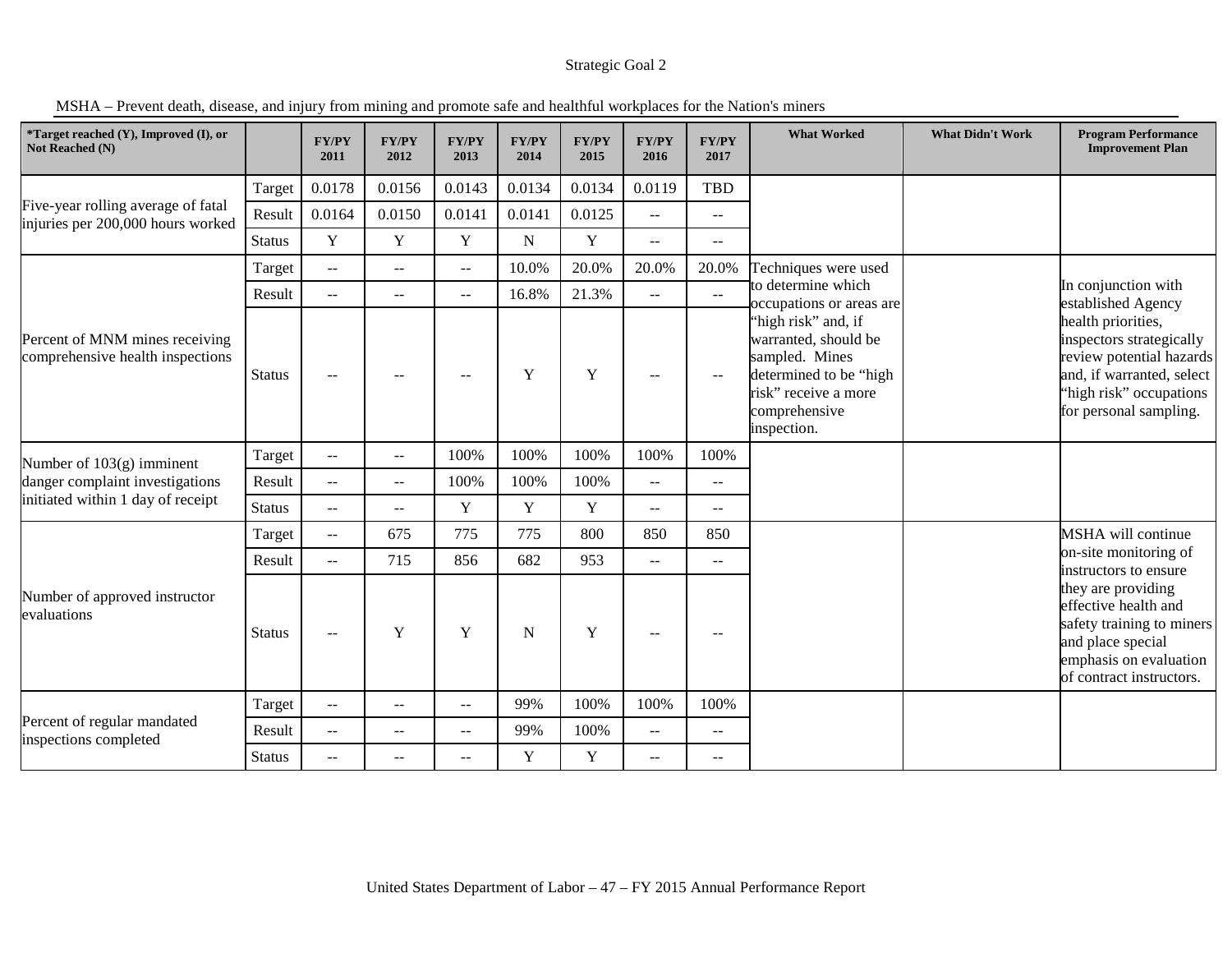| <i>*</i> Target reached $(Y)$ , Improved $(I)$ , or<br>Not Reached (N) |        | <b>FY/PY</b><br>2011 | <b>FY/PY</b><br>2012 | <b>FY/PY</b><br>2013 | <b>FY/PY</b><br>2014 | <b>FY/PY</b><br>2015 | <b>FY/PY</b><br>2016 | <b>FY/PY</b><br>2017 | <b>What Worked</b>                                                                                                       | <b>What Didn't Work</b> | <b>Program Performance</b><br><b>Improvement Plan</b>                                                                                            |
|------------------------------------------------------------------------|--------|----------------------|----------------------|----------------------|----------------------|----------------------|----------------------|----------------------|--------------------------------------------------------------------------------------------------------------------------|-------------------------|--------------------------------------------------------------------------------------------------------------------------------------------------|
|                                                                        | Target | $\sim$ $\sim$        | $- -$                | $- -$                | 70%                  | 70%                  | $- -$                | --                   | The districts have found                                                                                                 |                         | The discussions can                                                                                                                              |
|                                                                        | Result | $\sim$ $\sim$        | $- -$                | --                   | 76%                  | 77%                  | 70%                  | 70%                  | the review process to be                                                                                                 |                         | cause delays in<br>completing the review                                                                                                         |
| Percent of mine plan reviews<br>completed timely                       | Status | $\sim$ $\sim$        | $- -$                | --                   |                      |                      | $- -$                | $- -$                | quicker when using<br>back-and-forth<br>discussions rather than<br>disapproving plans and<br>requesting<br>resubmission. |                         | process as MSHA and<br>mine personnel work<br>together to revise<br>submitted plans to make<br>them acceptable rather<br>than disapproving them. |

**Sources:** Injury data – Mine operators' and non-exempt contractors' Mine Accident, Injury, and Employment reports and MSHA's Standardized Information System

**Notes:** MSHA's fatality rate reflects the number of fatalities per 200,000 hours worked during the prior five-year period. The FY 2016 result is required to calculate the FY 2017 target for this measure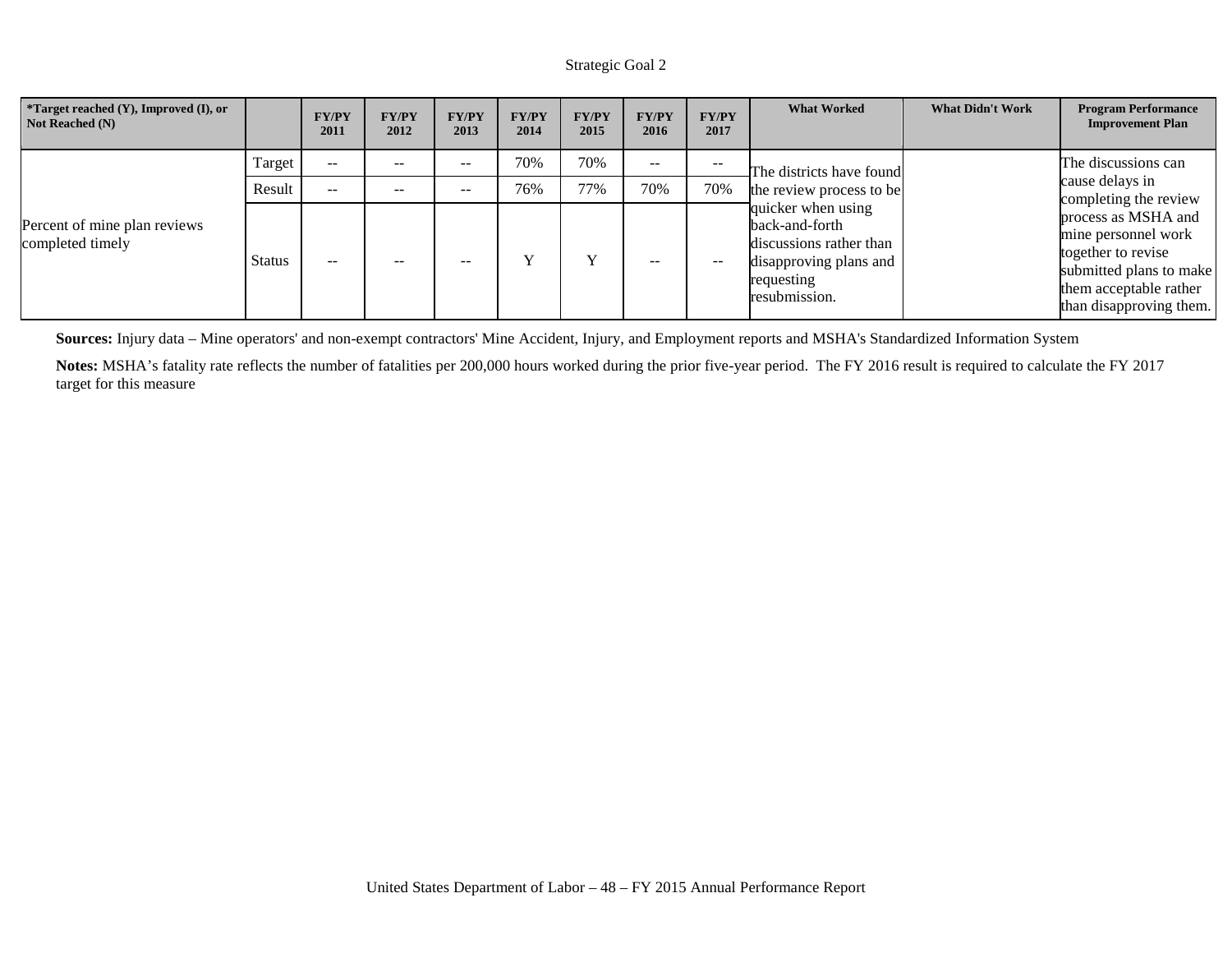# **Strategic Goal 3: Promote fair and high-quality work environments**

# Strategic Objective 3.1 – Break down barriers to fair and diverse workplaces and narrow wage and income inequality

### **Analysis and Future Plans**

### Office of Federal Contract Compliance Programs (OFCCP)

In FY 2015, OFCCP continued its commitment to an aggressive posture of Active Case Enforcement that supports the agency's three main strategies of *effective enforcement, outreach to workers, and regulatory reform.* In FY 2015, OFCCP created two categories of measures, Enforcement Priority Measures and Enforcement Activity Measures. Priority Measures involve Compensation, Mega Construction Projects, Quality, Timeliness, and Results for Workers, while Activity Measures include Supply & Service, Construction, and FAAP case closures. This strategic change formally recognized that Priority measures reflect OFCCP's mission critical focus areas for staff and outcomes that have the greatest impact on the job seekers and workers we protect, while Activity measures simply reflect the estimated OFCCP case load necessary to achieve these priority outcomes.

OFCCP continued its strategic approach to balancing quantity and quality in FY 2015, and results show that the agency continues to make progress towards finding this balance. OFCCP initiated its comprehensive strategy in FY 2011 by laying the foundation for embedding sustainable organizational change through the initiation of comprehensive regulatory reform, expanded scope of enforcement, unprecedented outreach to workers and vulnerable populations, redesign of quality assurance monitoring, extensive compliance officer training, and structural reorganization across the agency at many levels.

*Enforcement* – Even more significantly, in the third quarter of FY 2015, OFCCP made the strategic decision to de-emphasize case closure targets, with the intention of eliminating them completely starting in FY 2016. To increase enforcement impact, OFCCP instead focused its resources on developing high quality, larger, and more complex systemic discrimination cases in both compensation and hiring, and used the Mega Project strategy, focusing on construction projects that include a greater number of Federal contractor and subcontractor workers. These and other strategies make OFCCP more efficient. During this transition, FY 2015 results in back pay for workers saw a lull at \$5.9 million as OFCCP focused efforts in FY 2013 and FY 2014 on closing aged cases and developing larger and more complex systemic discrimination cases. Currently, systemic discrimination cases under investigation are at a record high, setting up the agency up for a potential significant increase in settlements in FY 2016.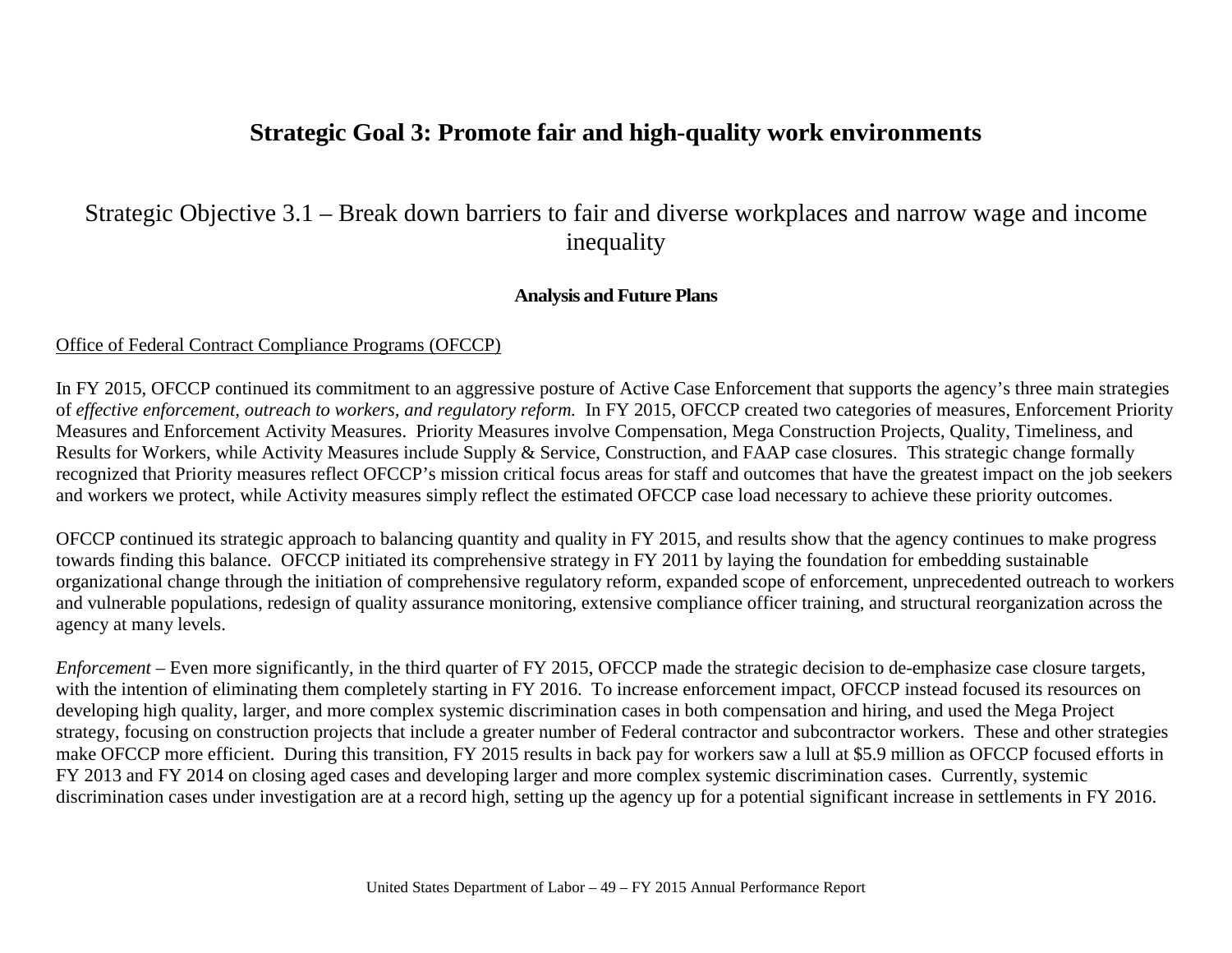*Outreach/Education* – Since 2011, OFCCP has refined its relationship building strategy by prioritizing the development of effective and strategic relationships with an array of stakeholders to drive positive workplace change for workers. In FY 2014, the regions developed comprehensive and diverse lists of stakeholders who can help OFCCP achieve its priority goals centered on outreach, enforcement, and regulatory reform. In FY 2015, OFCCP leveraged these relationships to support specific case enforcement, such as increasing the number of affected class members located, connecting job placement providers with contractors that have job opportunities, and increasing participation in Mega Projects. To support the field's enforcement efforts, OFCCP launched the Class Member Locator Website and video in late FY 2015, to help locate affected class members during the case investigation. In FY 2016, OFCCP will continue to work on the formal evaluation of its relationship building efforts – to improve its outreach program design and performance. The evaluation will be completed in 2017.

*Regulatory Agenda* – In FY 2015, OFCCP published two Final Rules. On December 9, 2014, "Implementation of Executive Order 13672 Prohibiting Discrimination Based on Sexual Orientation and Gender Identity" was published with an effective date of April 8, 2015. To ensure effective implementation of this Final Rule, OFCCP continued its ongoing stakeholder engagement including training webinars, developing fact sheets, frequently asked questions, talking points, a public directive, an investigative guide, and three internal guidance documents for staff. The second Final Rule published in FY 2015 implements Executive Order (EO) 13665, "Non-Retaliation for Disclosure of Compensation Information." The Final Rule was published on September 11, 2015 and becomes effective January 11, 2016. EO 13665 amends EO 11246 to prohibit federal contractors from discriminating against employees and job applicants who inquire about, discuss or disclose their own compensation or the compensation of other employees or applicants. In addition to these Final Rules, OFCCP published a notice of proposed rulemaking (NPRM), "Discrimination on the Basis of Sex" in FY 2015. The existing Sex Discrimination Guidelines have not been substantively updated since their adoption in 1970. The Final Rule is expected in FY 2016.

| <i>*Target reached <math>(Y)</math>, Improved <math>(I)</math>, or</i><br>Not Reached (N) |               | <b>FY/PY</b><br>2011                                | <b>FY/PY</b><br>2012 | <b>FY/PY</b><br>2013 | <b>FY/PY</b><br>2014 | <b>FY/PY</b><br>2015 | <b>FY/PY</b><br>2016 | <b>FY/PY</b><br>2017 | <b>What Worked</b>                                  | <b>What Didn't Work</b>                                                                                                                                                 | <b>Program Performance</b><br><b>Improvement Plan</b>    |
|-------------------------------------------------------------------------------------------|---------------|-----------------------------------------------------|----------------------|----------------------|----------------------|----------------------|----------------------|----------------------|-----------------------------------------------------|-------------------------------------------------------------------------------------------------------------------------------------------------------------------------|----------------------------------------------------------|
|                                                                                           | Target        | $\sim$ $\sim$                                       | $\qquad \qquad -$    | Base                 | 20%                  | 30%                  | 30%                  | 35%                  |                                                     | One region's Megas are                                                                                                                                                  | Thirteen new Megas                                       |
| Percent of Construction                                                                   | Result        | $- -$                                               | --                   | 9%                   | 26%                  | 32%                  | --                   | $- -$                |                                                     | all either at the very                                                                                                                                                  | were approved in five of                                 |
| Evaluations Completed from High-<br><b>Impact Projects</b>                                | <b>Status</b> | $\sim$ $\sim$                                       | $- -$                | --                   |                      | $\mathbf{v}$         | $- -$                |                      | <b>OFCCP</b> exceeded the<br>new, increased target. | an ender at the very<br>beginning or very end of<br>$\frac{\text{six}}{2015}$ , which will<br>work, resulting in few<br>opportunities to perform<br>compliance reviews. | provide more<br>opportunities for<br>reviews in FY 2016. |
|                                                                                           | Target        | $\hspace{0.05cm} -\hspace{0.05cm} -\hspace{0.05cm}$ | 40%                  | 25%                  | 35%                  | 40%                  | 35%                  | 40%                  |                                                     | Thirty-six percent of all $\begin{bmatrix} \text{OFCCP} \\ \text{Laglerates} \\ \text{Laglerates} \end{bmatrix}$ Increase enforcement                                   |                                                          |
| Percent of Discrimination CAs<br>with Pay Discrimination Findings                         | Result        | $\sim$ $\sim$                                       | 34%                  | 36%                  | 27%                  | 22%                  | $- -$                | $- -$                | cases at all phases are                             | challenges in settling<br>pay discrimination                                                                                                                            | referrals of systemic pay                                |
|                                                                                           | <b>Status</b> | $\sim$ $\sim$                                       | $- -$                | $\mathbf{v}$         | N                    | N                    | $- -$                | $- -$                | Compensation cases.                                 | cases.                                                                                                                                                                  | discrimination cases.                                    |

OFCCP – Enforce affirmative action and nondiscrimination in Federal contractor workplaces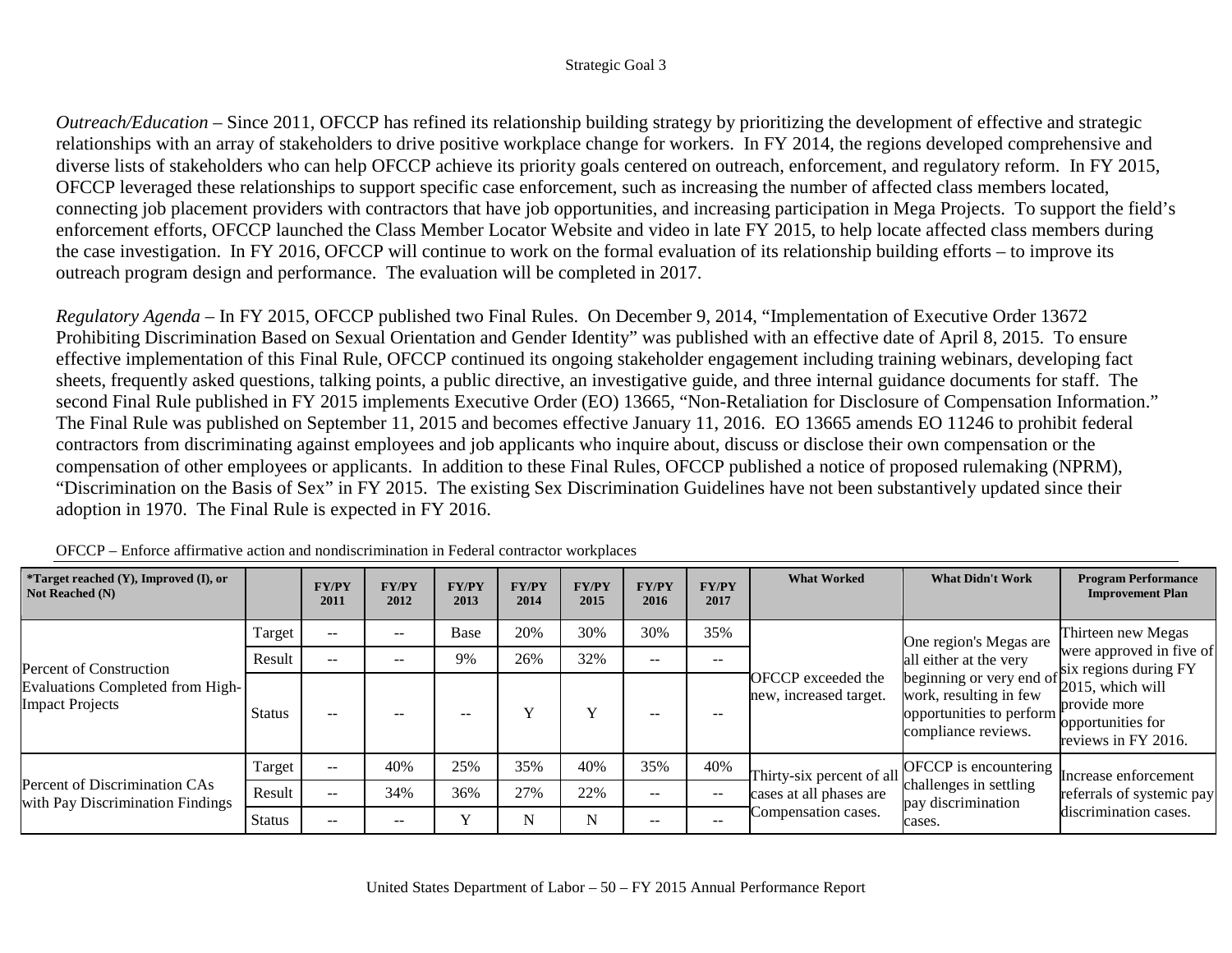| <i>*</i> Target reached $(Y)$ , Improved $(I)$ , or<br>Not Reached (N) |        | <b>FY/PY</b><br>2011 | <b>FY/PY</b><br>2012 | <b>FY/PY</b><br>2013 | <b>FY/PY</b><br>2014 | <b>FY/PY</b><br>2015 | <b>FY/PY</b><br>2016 | <b>FY/PY</b><br>2017 | <b>What Worked</b>                               | <b>What Didn't Work</b> | <b>Program Performance</b><br><b>Improvement Plan</b> |
|------------------------------------------------------------------------|--------|----------------------|----------------------|----------------------|----------------------|----------------------|----------------------|----------------------|--------------------------------------------------|-------------------------|-------------------------------------------------------|
|                                                                        | Target | $- -$                | 77%                  | 79%                  | 90%                  | 90%                  | 95%                  | 95%                  | Management's                                     |                         |                                                       |
| Percent of Cases Without Major<br>Deficiencies                         | Result | $- -$                | 74%                  | 85%                  | 90%                  | 98%                  | $- -$                | $- -$                | continued focus along<br>with increased training | Not Applicable.         | Not Applicable.                                       |
|                                                                        | Status | $- -$                | $- -$                |                      |                      | $\mathbf{v}$         | --                   | $- -$                | are producing results.                           |                         |                                                       |

**Sources:** Case Management System, Program Advisory Team and Branch of Quality Assurance

### **Notes:**

# Women's Bureau

In FY 2015, the Bureau exceeded its target for number of policy and research outputs created, producing a total of 20 fact sheets, research papers, infographics, and other publications containing labor force statistics on working women. The Bureau expanded its commitment to conducting highquality research and analysis to inform and support policy change to support working women and their families; expand opportunities for women in higher-paying, in-demand careers, including apprenticeships and non-traditional occupations; and promote equal pay and fair treatment in the workplace.

Through its Paid Leave Analysis Grants Program, the Bureau funded a second round of grants to support research and analysis needed to explore, develop, implement and/or improve paid family and medical leave programs at the State and municipal levels, as well as in U.S. Territories and Possessions and federally recognized Indian/Native American Tribes. To disseminate findings from the first round of grantees and explore other research funded by the Chief Evaluation Office, WB convened a large symposium in September on paid family and medical leave. The Bureau also maintained a series of employment data and statistics on working women on its website, which provided graphical depictions of key indicators such as labor force participation rates, earnings, and gender composition within industries. Additionally, the Bureau conducted research on employers' data collection practices and methodologies relevant to assessing gender-based pay disparities, and performed economic analysis to identify trends, data gaps, and policy and program needs related to targeted populations of women including women of color, working mothers, women with disabilities, women veterans, and immigrant women. The Bureau also worked on a new online portal called Women Build, Protect and Move America that offers information and resources about women accessing higher-paying careers in transportation, construction and protective services.

In FY 2016, the Bureau will strengthen its strategic outreach and communications plan for disseminating its policy and research products in order to increase their impact and influence on policies, programs, and practices both within and outside the federal government. The Bureau will also conduct a customer feedback survey to learn whether the materials distributed were useful and relevant to WB stakeholders and constituents.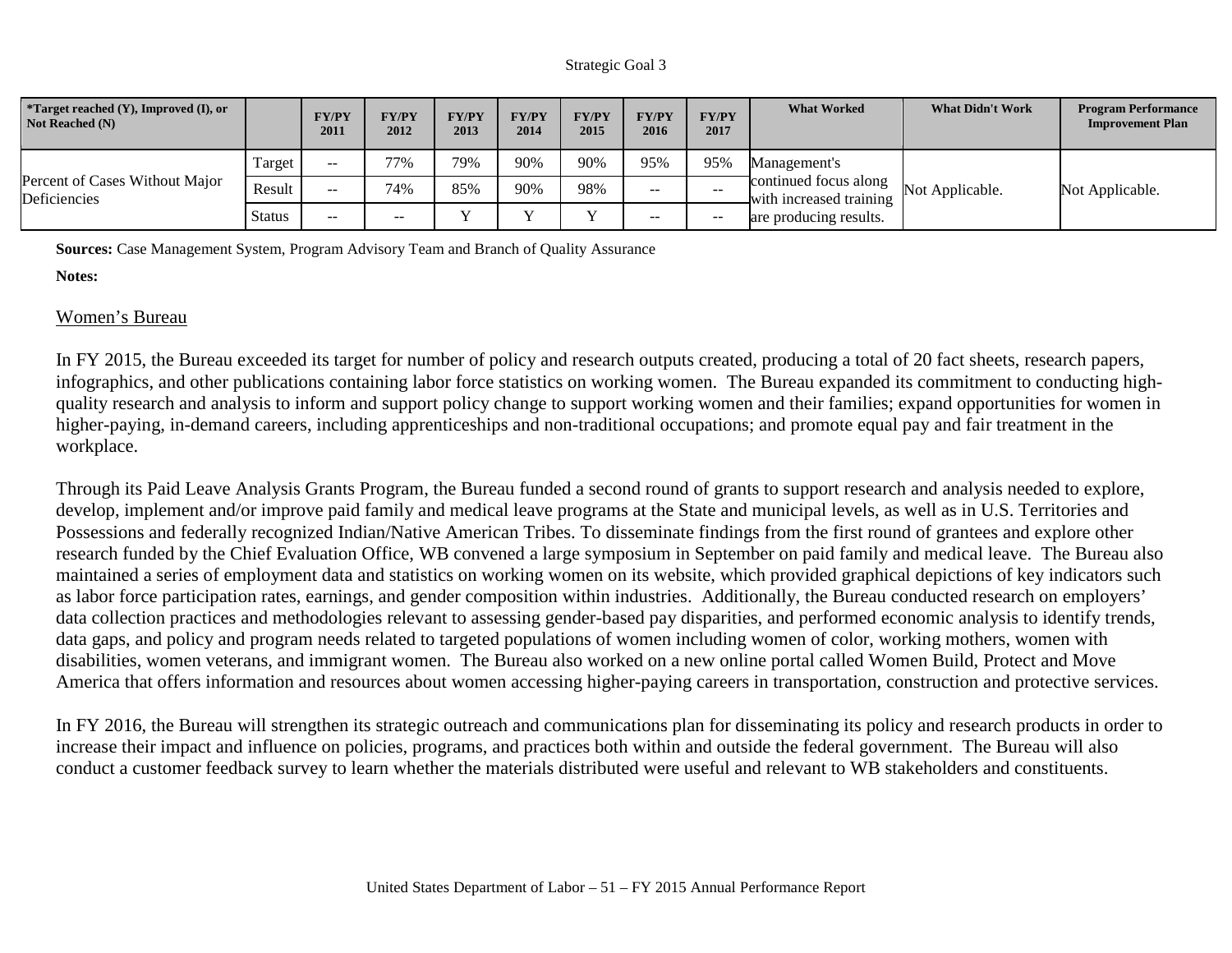| *Target reached (Y), Improved (I), or<br>Not Reached (N)                                                                         |               | <b>FY/PY</b><br>2011 | <b>FY/PY</b><br>2012 | <b>FY/PY</b><br>2013 | <b>FY/PY</b><br>2014 | <b>FY/PY</b><br>2015 | <b>FY/PY</b><br>2016 | <b>FY/PY</b><br>2017 | <b>What Worked</b>                                                                                                                                         | <b>What Didn't Work</b>                                                                                                                                                                                                       | <b>Program Performance</b><br><b>Improvement Plan</b>                                                                                                           |
|----------------------------------------------------------------------------------------------------------------------------------|---------------|----------------------|----------------------|----------------------|----------------------|----------------------|----------------------|----------------------|------------------------------------------------------------------------------------------------------------------------------------------------------------|-------------------------------------------------------------------------------------------------------------------------------------------------------------------------------------------------------------------------------|-----------------------------------------------------------------------------------------------------------------------------------------------------------------|
|                                                                                                                                  | Target        | 16                   | 11                   | 3                    | 20                   | 18                   | 20                   | 18                   | The Bureau continued                                                                                                                                       | The Bureau widely                                                                                                                                                                                                             | The Bureau will                                                                                                                                                 |
|                                                                                                                                  | Result        | 6                    | 11                   | 3                    | 21                   | 20                   | $\sim$ $\sim$        | $\sim$ $\sim$        | its grant program to<br>fund research and                                                                                                                  |                                                                                                                                                                                                                               | improve its                                                                                                                                                     |
| Number of Policy & Research<br>Deliverables                                                                                      | <b>Status</b> | $\qquad \qquad -$    | Y                    | $\mathbf{v}$         | Y                    | Y                    | $- -$                | $-$                  | analysis needed to<br>explore, develop,<br>implement, and/or<br>improve paid family<br>and medical leave<br>programs at the State<br>and municipal levels. | disseminated its<br>products, but could have outreach/communicatio<br>been more strategic in<br>targeting organizations/<br>individuals to use the<br>information to<br>implement policy,<br>practice and program<br>changes. | ns plan to increase the<br>impact of its<br>policy/research products<br>on policies, programs<br>and practices inside and<br>outside the federal<br>government. |
| Percent of survey respondents who                                                                                                | Target        | $\qquad \qquad -$    | $- -$                | $- -$                | $- -$                | $- -$                | Base                 | TBD                  |                                                                                                                                                            |                                                                                                                                                                                                                               |                                                                                                                                                                 |
| report that they gained useful and<br>relevant information from the<br>discussion and/or materials<br>distributed at WB's events | Result        | $- -$                | $- -$                | $- -$                | $- -$                | $- -$                | $- -$                | $- -$                |                                                                                                                                                            |                                                                                                                                                                                                                               |                                                                                                                                                                 |
|                                                                                                                                  | <b>Status</b> | $- -$                |                      |                      |                      |                      | $- -$                |                      |                                                                                                                                                            |                                                                                                                                                                                                                               |                                                                                                                                                                 |

DM – Reduce barriers inhibiting or preventing women's access to and retention in better jobs, and ensure women's fair treatment in the workplace.

**Sources:** WB tracks information using quarterly productivity reports.

**Notes:**

# Office of Disability Employment Policy

In FY 2015, ODEP met the three targets used to gauge progress toward its mission to develop and influence policies and practices that increase employment opportunities for people with disabilities. ODEP and ETA develop strategies to increase access to and use of American Job Center services by adults and youth with disabilities through the Disability Employment Initiative (DEI). ODEP's technical assistance centers advise, assist, train, and promote the adoption and implementation of ODEP sponsored or validated policy strategies and effective practices.

In FY 2015, ODEP worked extensively with ETA and WHD to fully establish and effectively manage the WIOA Advisory Committee on Increasing Competitive Integrated Employment for Individuals with Disabilities to make recommendations to the Secretary of Labor and Congress on increasing employment opportunities for people with significant disabilities in competitive, integrated employment, and improving the implementation of the section 14(c) certificate program carried out under the Fair Labor Standards Act. The Committee submitted its Interim Report, with over 100 preliminary recommendations. The Advisory Committee work constituted a significant activity that demanded extensive hours of ODEP (and ETA and WHD) staff time. In addition, ODEP is also working to increase the likelihood of its policies being adopted and implemented at the state level. Consequently, in FY 2015, ODEP began working with partners representing critical state legislative and administrative bodies (e.g., National Conference of State Legislatures, National Governors Association, and Council of State Governments).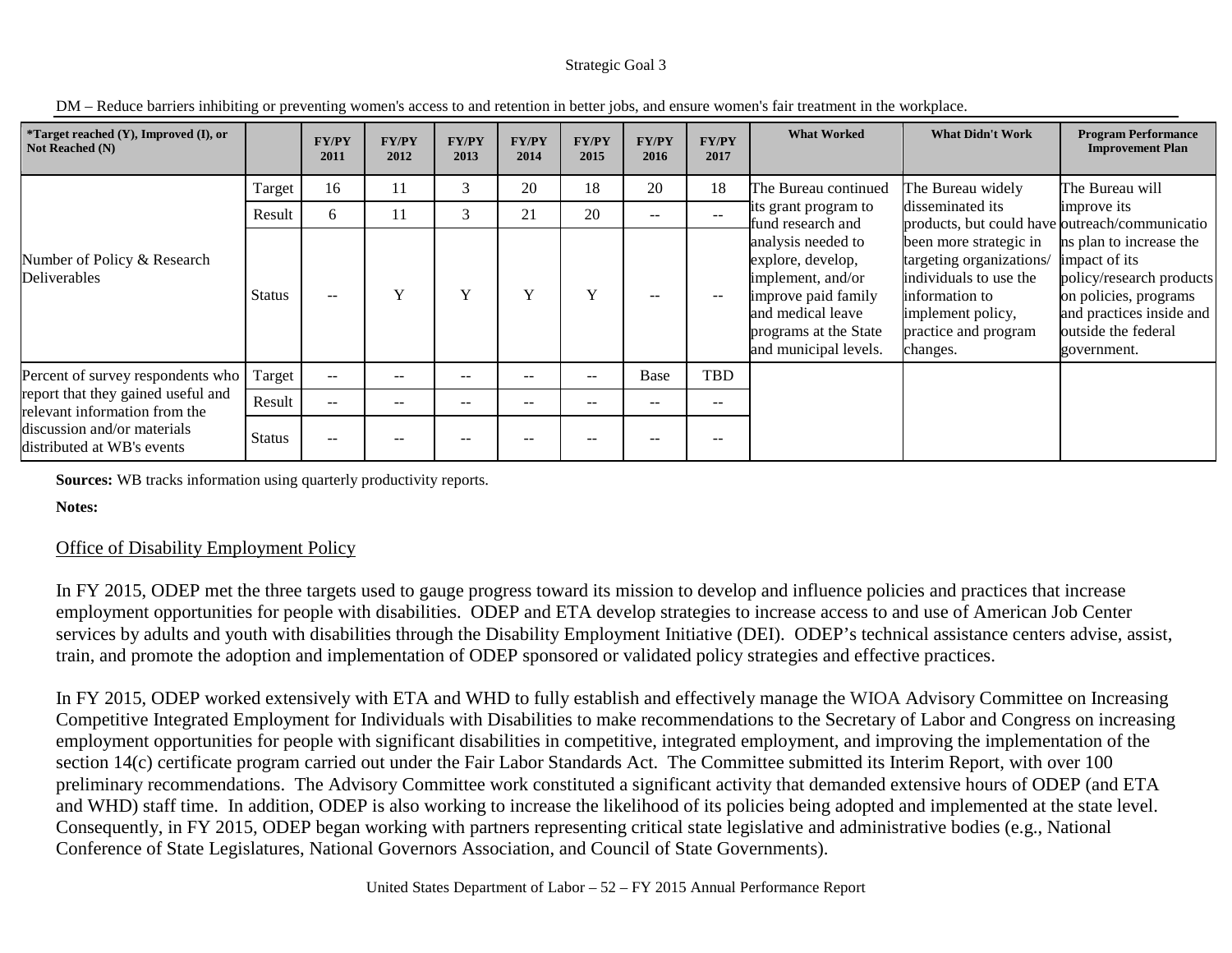| *Target reached (Y), Improved (I), or<br>Not Reached (N)                            |               | <b>FY/PY</b><br>2011     | <b>FY/PY</b><br>2012 | <b>FY/PY</b><br>2013 | <b>FY/PY</b><br>2014 | <b>FY/PY</b><br>2015 | <b>FY/PY</b><br>2016 | <b>FY/PY</b><br>2017     | <b>What Worked</b>                                                                                                                            | <b>What Didn't Work</b> | <b>Program Performance</b><br><b>Improvement Plan</b> |
|-------------------------------------------------------------------------------------|---------------|--------------------------|----------------------|----------------------|----------------------|----------------------|----------------------|--------------------------|-----------------------------------------------------------------------------------------------------------------------------------------------|-------------------------|-------------------------------------------------------|
|                                                                                     | Target        | 41                       | 35                   | 47                   | 82                   | 128                  | 100                  | 128                      | <b>ODEP's Employment</b>                                                                                                                      |                         |                                                       |
|                                                                                     | Result        | 42                       | 39                   | 54                   | 114                  | 146                  | $-$                  | $\sim$ $\sim$            | <b>First Leadership State</b><br>Mentoring Program and                                                                                        |                         |                                                       |
| Number of Policy Outputs                                                            | <b>Status</b> | Y                        | $\mathbf Y$          | $\mathbf Y$          | Y                    | Y                    | $- -$                | $--$                     | its technical assistance<br>centers continue to<br>serve as the greatest<br>source of policy<br>outputs.                                      |                         |                                                       |
|                                                                                     | Target        | 24                       | 85                   | 145                  | 149                  | 193                  | 181                  | 193                      | <b>ODEP's Employment</b>                                                                                                                      |                         |                                                       |
|                                                                                     | Result        | 44                       | 131                  | 192                  | 153                  | 193                  | $--$                 | $\sim$ $\sim$            | <b>First Leadership State</b><br>Mentoring Program and                                                                                        |                         |                                                       |
| Number of Effective Practices                                                       | <b>Status</b> | Y                        | $\mathbf Y$          | Y                    | $\mathbf Y$          | Y                    | $--$                 | $--$                     | its technical assistance<br>centers continue to<br>serve as the greatest<br>source of effective<br>practices.                                 |                         |                                                       |
|                                                                                     | Target        | $\overline{\phantom{m}}$ | $- -$                | 85%                  | 85%                  | 85%                  | 85%                  | 85%                      | <b>ODEP</b> technical                                                                                                                         |                         |                                                       |
|                                                                                     | Result        | $ -$                     | $- -$                | 98%                  | 96%                  | 88%                  | $- -$                | $\sim$                   | assistance centers<br>provide quality advice,                                                                                                 |                         |                                                       |
| Percent of customers that find<br>technical assistance center<br>information useful | <b>Status</b> | $\overline{\phantom{m}}$ | $\qquad \qquad -$    | Y                    | Y                    | Y                    | $\qquad \qquad -$    | $\overline{\phantom{m}}$ | assistance, and training<br>to promote the adoption<br>and implementation of<br>validated policy<br>strategies and/or<br>effective practices. |                         |                                                       |

ODEP – Reduce barriers to fair and diverse workplaces for workers with disabilities.

**Sources:** ODEP Data Management System

**Notes:**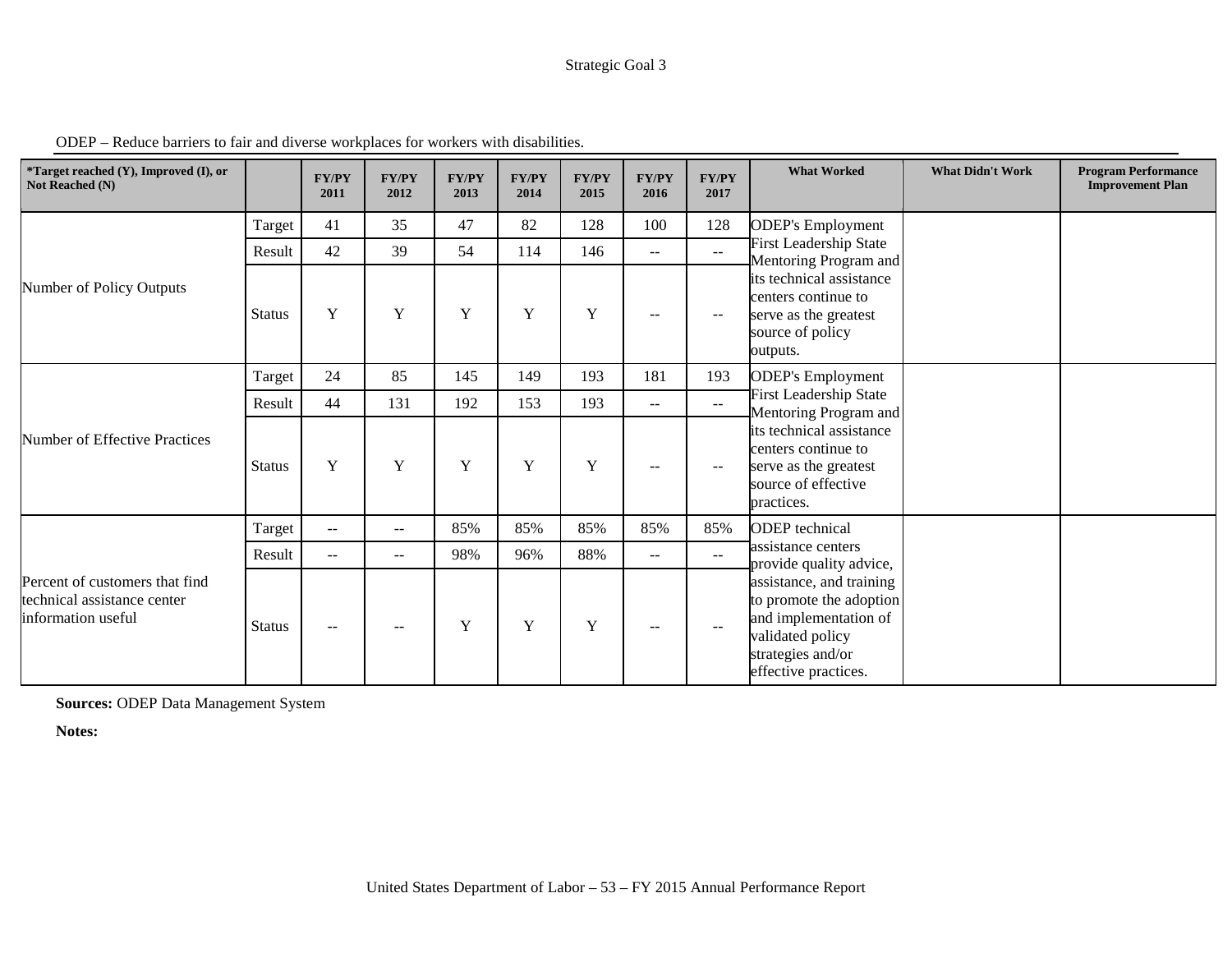# Strategic Objective 3.2 – Protect workers' rights

# **Analysis and Future Plans**

## Office of Labor-Management Standards

In FY 2015, OLMS exceeded targets for all three measures with targets. For its three measures with projections, results were at or near projection for two measures and significantly better than the projection for another measure.

In FY 2008, OLMS established baselines for its three priority measures: the elapsed number of days to resolve union officer election complaints, the percent of electronically filed reports, and the percent of targeted audits that result in criminal cases. These measures and their targets were established to promote OLMS effectiveness and efficiency at increasing union financial integrity, union democracy, and labor-management transparency. These are major tenets of the Department's goal to Protect Workers' Rights (Strategic Objective 3.2).

OLMS strives to more effectively identify unions where criminal activity may be present by pinpointing anomalies in union financial reports, by analyzing and finding other predicates to financial malfeasance, and by using other targeting strategies. OLMS has become more successful in this area, exceeding its financial integrity performance goal for five consecutive years – culminating with a "fallout" rate of 21.46 percent in FY 2015. Fallouts occur when OLMS performs compliance audits of unions and discovers possible criminal activity that results in the opening of a criminal investigation. As a means to continue this improvement, OLMS established a work group that identified targeting methods and "red flags" that may indicate criminal activity. This workgroup continues its efforts and the increased accumulation of statistical data has enabled the workgroup to make further strides in predicting fraud and embezzlement. By instituting risk-based audit targeting models, fewer audits can be undertaken while increasing the percentage of audits that result in the opening of a criminal case, thereby maintaining level the number of criminal cases). Fewer audits mean that OLMS can be more efficient in the assignment of resources to areas directly supporting the Department's objectives. In FY 2016, OLMS's fallout rate target is 15.25 percent.

OLMS has invested in new technology to facilitate electronic filing of union financial reports. In FY 2015, the availability of electronic forms coupled with outreach efforts coordinated through OLMS' district offices and the national office's Voluntary Compliance Partnership program, resulted in OLMS exceeding its FY 2015 target of 44.5 percent as 49 percent of all filings were submitted electronically (an increase of four percent over FY 2014). The success of the e-filing program paired with the extent of the program's reach enabled OLMS to increase its target in FY 2015 from 42.5 percent to 44.5 percent. In FY 2016, OLMS, the target for this measure is 46 percent. Approximately 10 percent of e-filers in one year revert to manual filing in the next year. In FY 2016 and beyond, OLMS will analyze existing data to determine common factors among unions reverting to paper filing.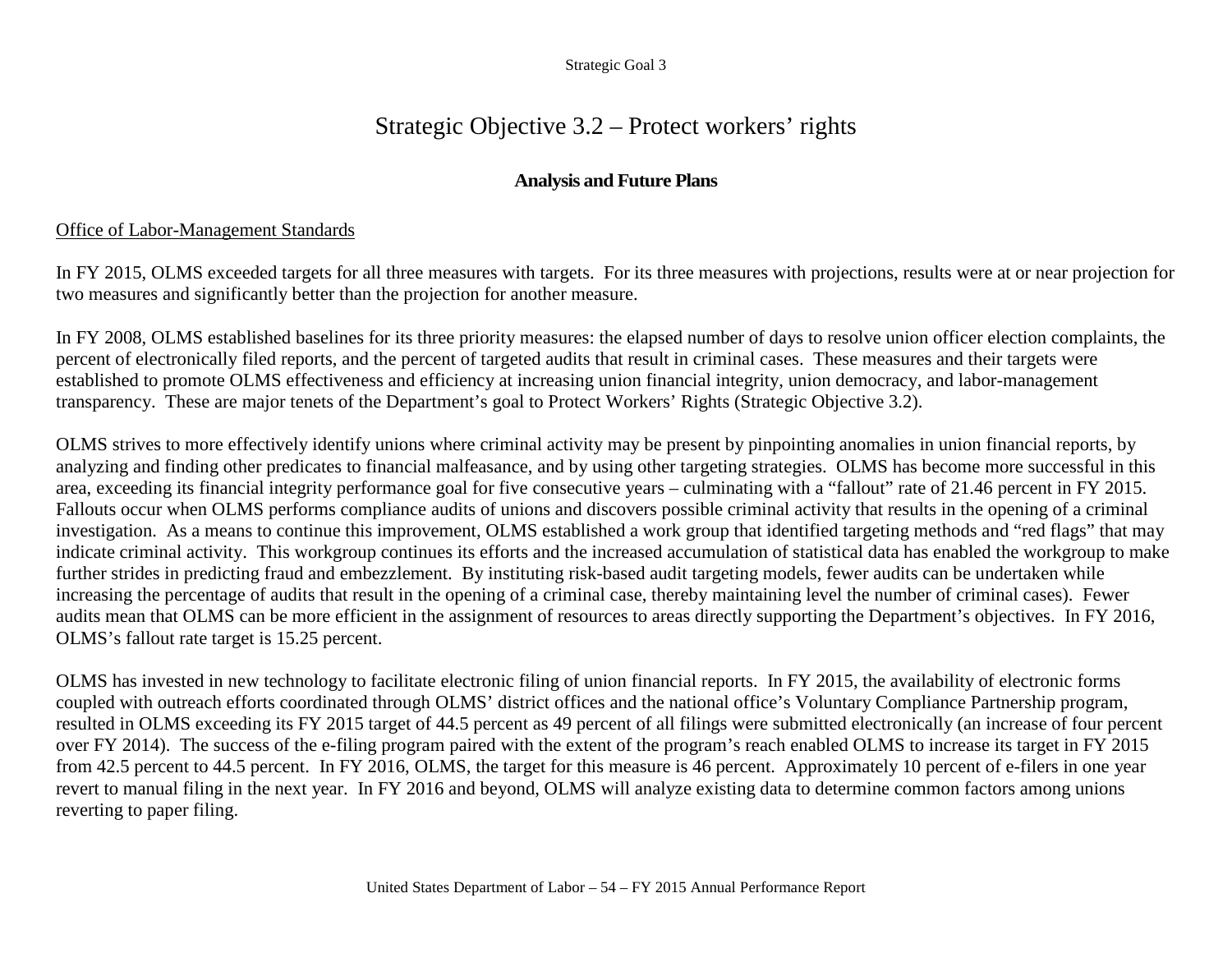In passing the LMRDA in 1959, Congress established a 60-day deadline for court action by the Secretary of Labor upon receipt of an election complaint. Quicker resolution of election complaints accelerates restoration of democratic voice and a democratically operated union. In FY 2015, OLMS averaged just over 70 days elapsed per case; three days better than the 73-day target and a better than two-day improvement from the 72.3 elapsed days achieved in FY 2014. While OLMS made strides in reducing the days elapsed, a large election case load (167 cases versus a projected 112) in 2015 resulted in resources being reassigned to election cases and away from lower priority programs. OLMS continues to fine-tune methods for further reducing its elapsed days including use of a team-based approach for handling election cases (when resources permit) and engaging in early-involvement with the Office of the Solicitor in cases that may result in litigation. Between these continued improvements and a return to a normal work level, OLMS expects to exceed its FY 2016 target of 72 days.

Because timely filing is fundamental to financial transparency, OLMS determined that reducing the number of chronically delinquent unions was important to this goal. For FY 2015, OLMS established a projection of 1,570 chronically delinquent filers. The 1,005 chronically delinquent filers by is 565 below projection. To reduce this number OLMS timely identified those unions that were already chronically delinquent entering the fiscal year and those unions that have been delinquent the past two filings (chronically delinquent is defined as three years). OLMS offer at-risk and delinquent unions compliance assistance to avoid another untimely filing. The FY 2016 projection is 1,470.

Under the LMRDA, employers and outside agents/consultants are required to file a Form LM-10 or LM-20 when they arrange for services that are designed to influence or persuade employees with regard to their rights to organize and bargain collectively. The FY 2015 result was 865 LM-10 and LM-20 persuader reports, 25 above the 840 report projection. Fewer FY 2015 submissions than for prior years were delinquent reports from filers unaware of the requirement. As a result, filings are beginning to level off as fewer and fewer new filers are being identified and known filers are required to file fewer reports. OLMS continues to cross-match LM-10 and LM-20 reports since both the company and the persuader are required to file reports for the same set of services. The FY 2016 projection is 915.

The final measure is customer satisfaction with the OLMS web site, using the American Customer Service Index. The FY 2015 projection was 63, and the result was 62. OLMS will continue to analyze the customer satisfaction surveys to identify potential web site improvements. The FY 2016 projection is 64. OLMS has also started to track and analyze user metrics with respect to on-site behavior and has fine-tuned its ability to analyze this data to provide insights into how users are interacting with the OLMS web site. This analysis is expected to provide guidance on web site design that will also improve user satisfaction.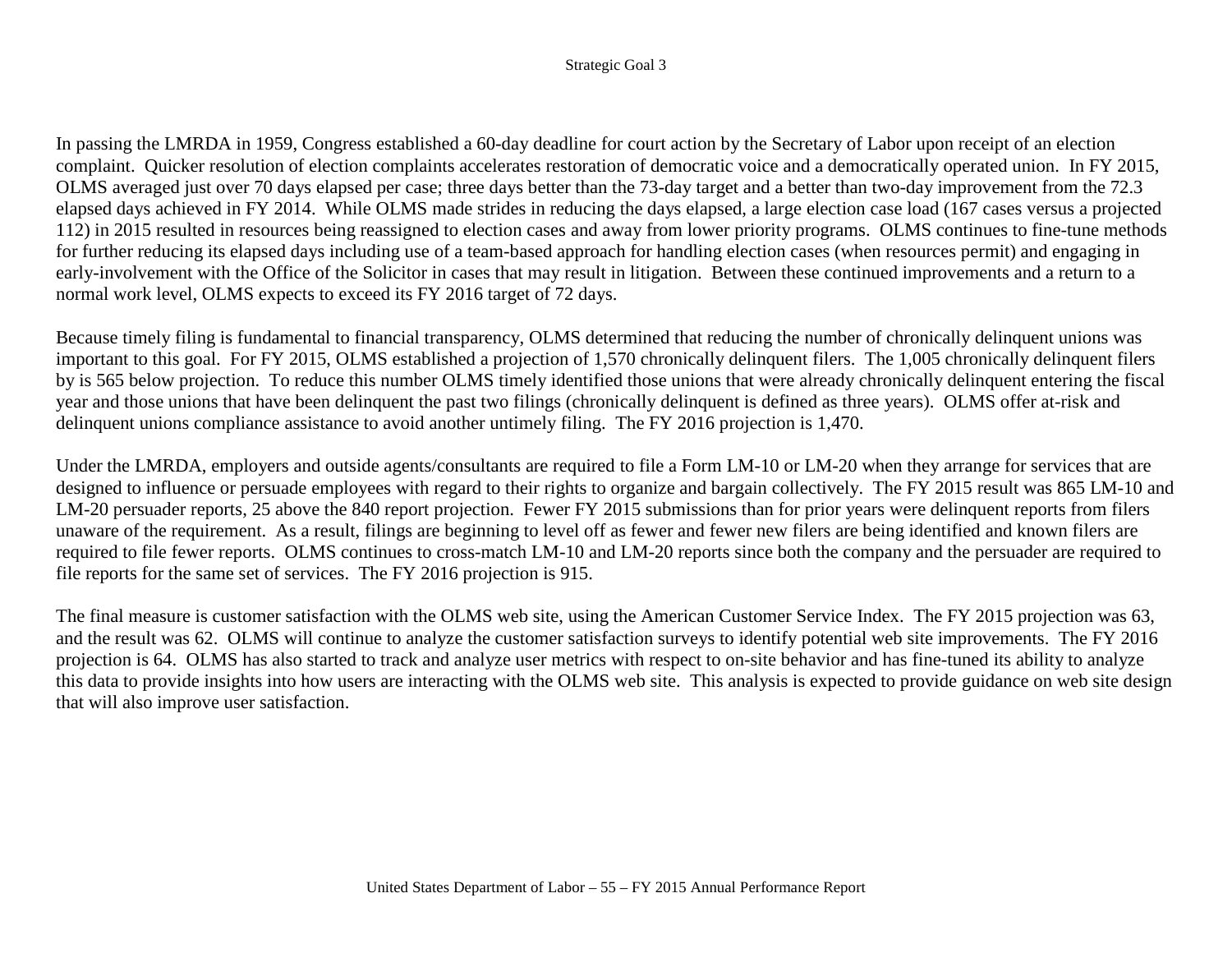OLMS – Promote union financial integrity, democracy, and transparency

| *Target reached (Y), Improved (I), or<br>Not Reached (N)               |               | <b>FY/PY</b><br>2011     | <b>FY/PY</b><br>2012 | <b>FY/PY</b><br>2013 | <b>FY/PY</b><br>2014 | <b>FY/PY</b><br>2015     | <b>FY/PY</b><br>2016                                  | <b>FY/PY</b><br>2017                          | <b>What Worked</b>                                                                     | <b>What Didn't Work</b>                                                                                                                                                                                                                   | <b>Program Performance</b><br><b>Improvement Plan</b>                                                   |  |
|------------------------------------------------------------------------|---------------|--------------------------|----------------------|----------------------|----------------------|--------------------------|-------------------------------------------------------|-----------------------------------------------|----------------------------------------------------------------------------------------|-------------------------------------------------------------------------------------------------------------------------------------------------------------------------------------------------------------------------------------------|---------------------------------------------------------------------------------------------------------|--|
|                                                                        | Target        | 545[p]                   | 615[p]               | 690[p]               | 765[p]               | 840[p]                   | 915[p]                                                | 990[p]                                        | A cross-matching                                                                       | Manual cross-matching                                                                                                                                                                                                                     | <b>OLMS</b> will continue to                                                                            |  |
| Number of LM-10 and LM-20<br>reports filed on employer-                | Result        | 648                      | 850                  | 880                  | 1,014                | 865                      | $\overline{\phantom{a}}$                              | $\sim$                                        | LM-20 filers identifies                                                                |                                                                                                                                                                                                                                           | address non-filers                                                                                      |  |
| consultant persuader agreements                                        | <b>Status</b> | $\overline{a}$           | $- -$                | --                   | $-$                  | $\overline{\phantom{m}}$ | $\overline{\phantom{m}}$                              | $\overline{\phantom{a}}$                      | parties that have not<br>filed.                                                        | Unions that e-file but<br>It is possible that as<br>target unions are<br>audited, the predictive<br>will diminish.<br>frustration and<br><b>Union Reports search</b><br>feature.                                                          | hrough its match<br>initiative.                                                                         |  |
|                                                                        | Target        | 24.5%                    | 30.5%                | 34.5%                | 38.5%                | 44.5%                    | 46.0%                                                 | 48.0%                                         | Outreach and education                                                                 |                                                                                                                                                                                                                                           | OLMS will continue to                                                                                   |  |
| Percent of disclosure reports filed                                    | Result        | 21.4%                    | 37.8%                | 42.4%                | 45.0%                | 49.0%                    | $\overline{\phantom{m}}$                              | $\sim$ $\sim$                                 | through seminars and<br>he Voluntary                                                   |                                                                                                                                                                                                                                           | focus on paper filers                                                                                   |  |
| electronically                                                         | <b>Status</b> | $-$                      | Y                    | Y                    | Y                    | Y                        | $\overline{\phantom{m}}$                              | $- -$                                         | (VCP) program.                                                                         | revert to paper still<br>Compliance Partnership represent a challenge.<br>Some filers remain in<br>the chronically<br>delinquent category                                                                                                 | hrough outreach and<br>raining.                                                                         |  |
|                                                                        | Target        | 1,970<br>[p]             | 1,870[p]             | 1,770<br>[p]         | 1,670<br>[p]         | 1,570                    | 1,470                                                 | 1,370                                         | OLMS' early outreach<br>efforts for known and                                          |                                                                                                                                                                                                                                           | <b>OLMS</b> will continue<br>outreach for chronically<br>delinquent unions, past<br>and potential. OLMS |  |
| Number of chronically delinquent<br>filers of labor organization       | Result        | 1,835                    | 1,711                | 1,226                | 1,168                | 1,005                    | $\sim$ $\sim$                                         | $\sim$ $\sim$                                 | possible chronically                                                                   | program for LM-10 and requires significant<br>resources to complete.<br>Regulatory reform<br>remains pending.<br>Users still express<br>Major increases in<br>communication with the election cases required<br>extensive reallocation of |                                                                                                         |  |
| financial reports                                                      | <b>Status</b> | $-$                      | $\qquad \qquad -$    | --                   | $-$                  | Y                        | $\hspace{0.05cm} -\hspace{0.05cm} -\hspace{0.05cm}$   | $-$                                           | delinquent filers have<br>resulted in considerable even after outreach.<br>reductions. |                                                                                                                                                                                                                                           | will also expand VCP<br>use to address chronic<br>delinquency.                                          |  |
|                                                                        | Target        | 13.00%                   | 13.75%               | 14.25%               | 14.75%               | 15.00%                   | 15.25%                                                | 15.50%                                        | OLMS uses a targeting                                                                  |                                                                                                                                                                                                                                           | OLMS will continue to                                                                                   |  |
| Percent of targeted audits that                                        | Result        | 15.18%                   | 13.81%               | 20.97%               | 21.70%               | 21.46%                   | $-$                                                   | $\sim$ $\sim$                                 | algorithm with a series<br>of predicates/red flags                                     |                                                                                                                                                                                                                                           | monitor and fine-tune                                                                                   |  |
| result in a criminal case                                              | <b>Status</b> | Y                        | Y                    | Y                    | Y                    | Y                        | $\overline{\phantom{m}}$                              | $-$                                           | to predict unions at a<br>higher risk of fraud or<br>embezzlement.                     | capabilities of the model adding new predictors                                                                                                                                                                                           | the predictive algorithm<br>as necessary.                                                               |  |
|                                                                        | Target        | 60[p]                    | 60[p]                | 61[p]                | 62[p]                | 63[p]                    | 64[p]                                                 | 65[p]                                         |                                                                                        |                                                                                                                                                                                                                                           | <b>OLMS</b> requested IT                                                                                |  |
| Customer satisfaction score for                                        | Result        | 61                       | 64                   | 62                   | 63                   | 62                       | $\overline{\phantom{a}}$                              | $\mathrel{{-}-}$                              | OLMS redesigned and                                                                    |                                                                                                                                                                                                                                           | modernization funds to<br>edesign the website,                                                          |  |
| OLMS web site users                                                    | <b>Status</b> | $\overline{\phantom{m}}$ | --                   | --                   | $\qquad \qquad -$    |                          | $\hspace{0.05cm} - \hspace{0.05cm} - \hspace{0.05cm}$ | $\overline{\phantom{m}}$                      | improved navigation on<br>the agency website.                                          | dissatisfaction over the                                                                                                                                                                                                                  | upgrading the<br>navigation and search<br>functions.                                                    |  |
|                                                                        | Target        | 80.0                     | 76.0                 | 75.0                 | 74.0                 | 73.0                     | 72.0                                                  | 71.0                                          | OLMS is streamlining                                                                   |                                                                                                                                                                                                                                           | OLMS will continue its                                                                                  |  |
| Average number of days to resolve<br>union officer election complaints | Result        | 79.0                     | 71.0                 | 71.0                 | 72.3                 | 70.2                     | $\overline{\phantom{a}}$                              | $\mathbb{L} \mathbb{L}$                       | Solicitor's Office to                                                                  |                                                                                                                                                                                                                                           | successful partnership<br>with the Solicitor's                                                          |  |
|                                                                        | <b>Status</b> | Y                        | Y                    | Y                    | Y                    | Y                        | $\mathord{\hspace{1pt}\text{--}\hspace{1pt}}$         | $\mathord{\hspace{1pt}\text{--}\hspace{1pt}}$ | eliminate Process days.                                                                | resources.                                                                                                                                                                                                                                | Office.                                                                                                 |  |

**Sources:** Office of Labor-Management Standards electronic Labor Organization Reporting System (e.LORS); Answers by Foresee (online survey)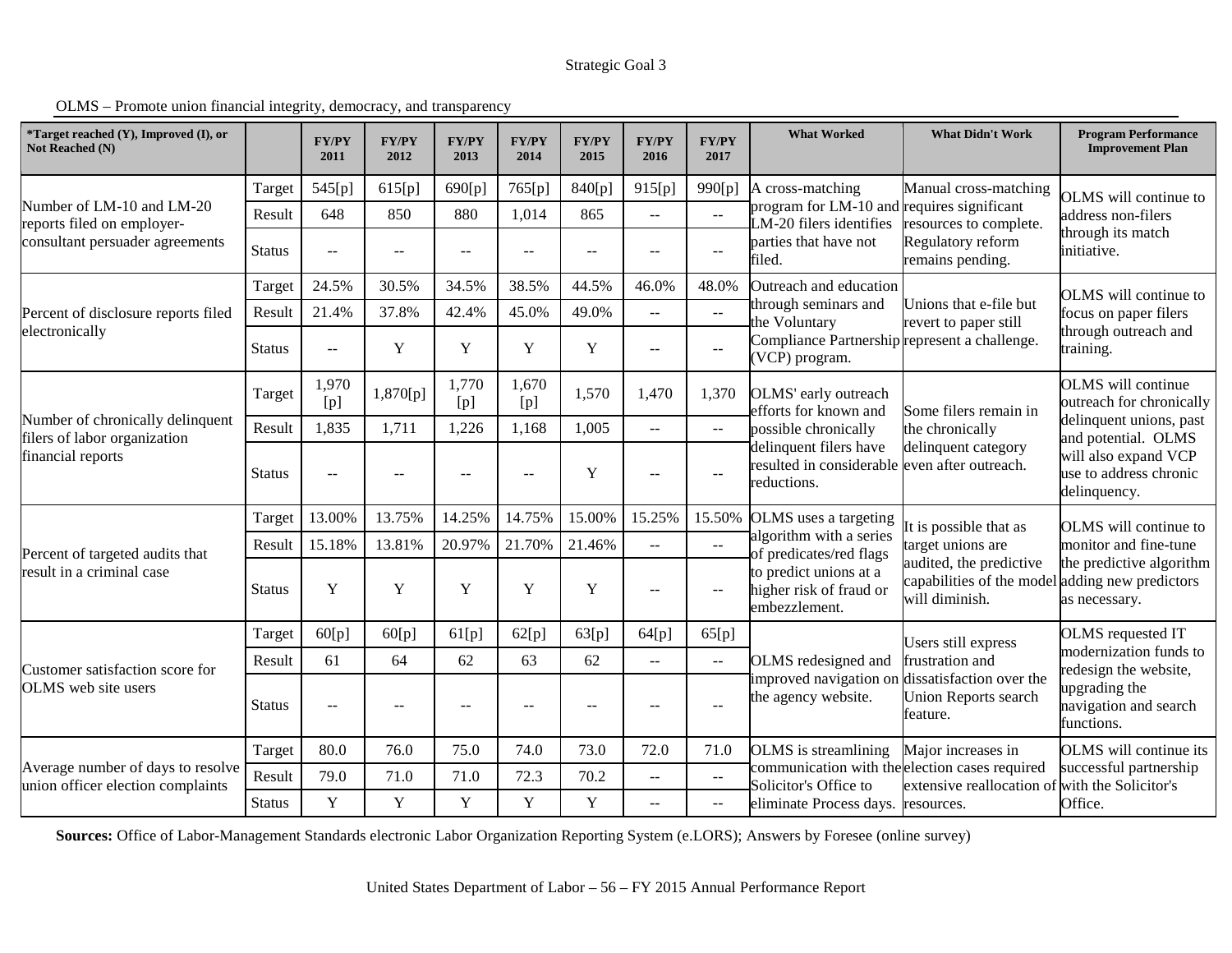## Occupational Safety and Health Administration (OSHA)

OSHA supports Strategic Objective 3.2 by administering and enforcing twenty-two whistleblower protection statutes that protect workers who speak out to report perceived violations of the law. Principally, this includes Section 11(c) of the Occupational Safety and Health Act (OSH Act), which prohibits employers from discriminating against employees who bring workplace hazards to the attention of the employer or the Agency. The additional twenty-one whistleblower protection provisions protect workers in a variety of industries who speak out against unsafe and/or unlawful behavior, including violations of airline, commercial motor carrier, consumer product, environmental, financial reform, food safety, health insurance reform, motor vehicle safety, nuclear, pipeline, public transportation agency, railroad, maritime, and securities laws. Enforcement of these worker protection laws is critical to ensuring safe, high-quality work-life environments, as workers must feel free to identify, and seek correction of, illegal conditions and conduct when they arise in the workplace without fear of retaliation or discrimination.

Over the last 16 years, OSHA's whistleblower enforcement responsibilities have doubled, and the number of new whistleblower complaints filed with the agency has steadily increased each year, from about 1,900 new complaints filed in 1997, to over 3,200 new complaints received and docketed in FY 2015. In response to the growing demand for whistleblower investigations, OSHA has recently made several changes to increase the effectiveness and efficiency of its whistleblower protection programs, including elevating the program to a stand-alone Directorate, establishing the Whistleblower Protection Advisory Committee, and creating an internal steering committee to guide policymaking and future planning.

OSHA has two performance measures for tracking the effectiveness of OSHA's whistleblower enforcement efforts. The first measure, *Average Age of Pending Whistleblower Investigations*, monitors the program's efforts to reduce its backlog of pending whistleblower investigations by tracking the age of cases that are pending a determination from the Agency. The second measure, *Average Days to Complete New Complaint Screening Process*, tracks OSHA's efforts to provide attentive customer service to new complaint filers. Average age of pending investigations improved from 372 days in FY 2014 to 326 days in FY 2015. Average days to complete new complaint screenings increased from 14 days in FY 2014 to 15 days in FY 2015 but this was significantly better than the target of 20 days.

In FY 2016, OSHA plans to continue to implement several programmatic changes to its Whistleblower Protection Programs, which OSHA believes will allow the whistleblower program to operate more efficiently and effectively for years to come. These changes include continuing the agency's planned expansion of alternative dispute resolution (ADR) processes to additional Regions, as resources permit, as well as direct oversight of investigations by regional whistleblower managers. In addition, OSHA plans to a) plan and conduct a quality review of a specific subset of completed whistleblower cases; b) consider developing a customer service measure, using Google Analytics, related to website traffic on OSHA's whistleblower website; and c) develop two new internal training courses addressing legal concepts and complaint resolution.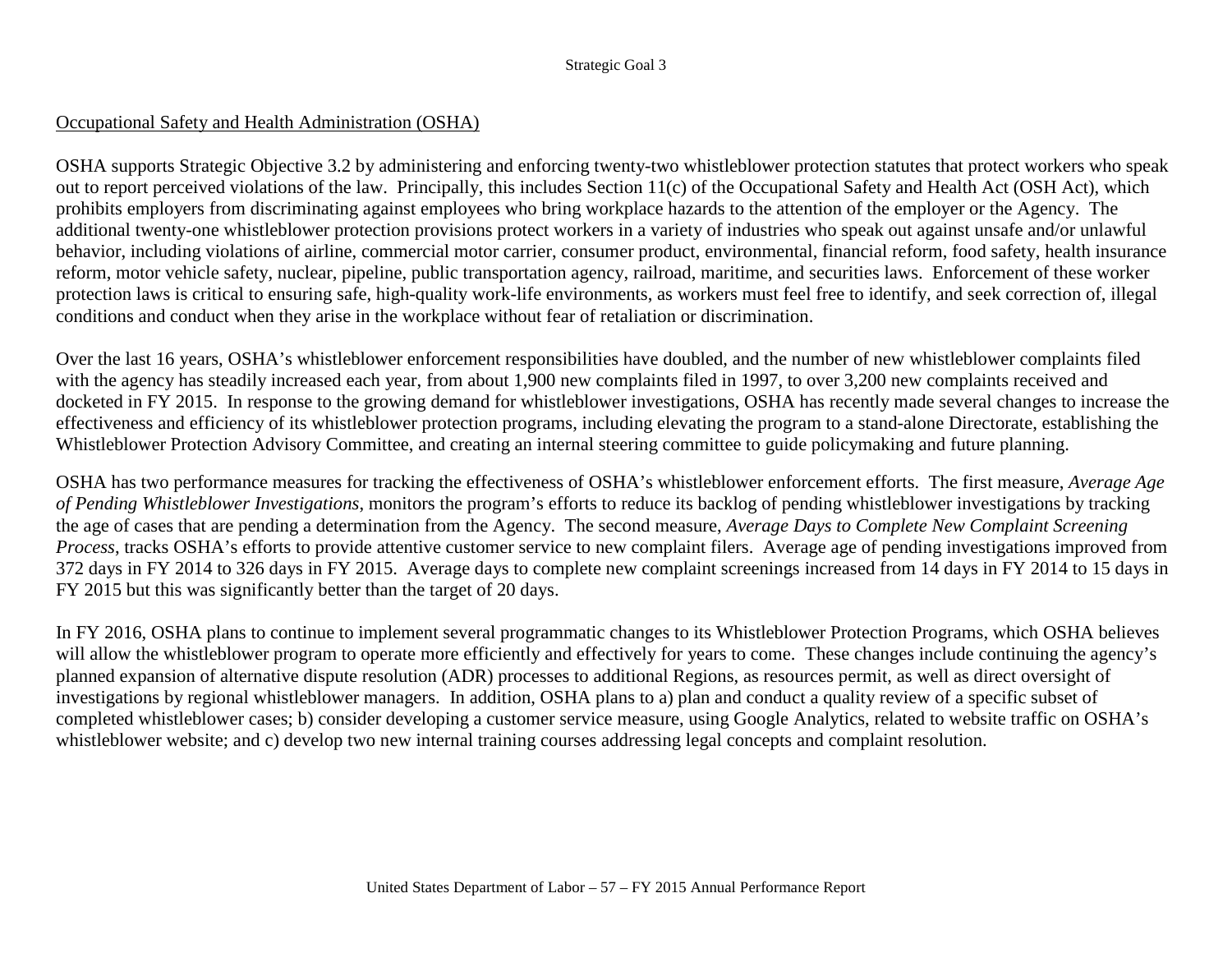As OSHA continues its efforts to improve the whistleblower protection programs, OSHA will be able to provide more quality investigations to more workers, which will help the Agency to reassure workers that voicing concerns will not leave them susceptible to retaliation and discrimination. Without this assurance, OSHA cannot realize its goal of providing safe, healthy and fair workplaces to American workers.

| *Target reached (Y), Improved (I), or<br>Not Reached (N)     |               | <b>FY/PY</b><br>2011     | FY/PY<br>2012 | <b>FY/PY</b><br>2013     | <b>FY/PY</b><br>2014     | <b>FY/PY</b><br>2015 | <b>FY/PY</b><br>2016 | FY/PY<br>2017 | <b>What Worked</b>                                                                                                                                                       | <b>What Didn't Work</b> | <b>Program Performance</b><br><b>Improvement Plan</b> |
|--------------------------------------------------------------|---------------|--------------------------|---------------|--------------------------|--------------------------|----------------------|----------------------|---------------|--------------------------------------------------------------------------------------------------------------------------------------------------------------------------|-------------------------|-------------------------------------------------------|
|                                                              | Target        | $ -$                     | $- -$         | Base                     | Base                     | 365                  | 340                  | 330           | Continued efforts to                                                                                                                                                     |                         |                                                       |
|                                                              | Result        | $\qquad \qquad -$        | --            | $--$                     | 372                      | 317                  | $--$                 | $--$          | strengthen caseload<br>management;                                                                                                                                       |                         |                                                       |
| Average age of pending<br>whistleblower investigations.      | <b>Status</b> | $\qquad \qquad -$        |               | $\qquad \qquad -$        | $- -$                    | Y                    | $- -$                |               | establishment of core<br>measures for<br>monitoring timeliness<br>and outcome trends;<br>and routine<br>dissemination of up-to-<br>date performance<br>regional reports. | Not applicable.         | Not applicable.                                       |
|                                                              | Target        | $\qquad \qquad -$        | $--$          | Base                     | Base                     | 20.0                 | 17.0                 | 15.0          | Improved regional                                                                                                                                                        |                         |                                                       |
|                                                              | Result        | $\qquad \qquad -$        | --            | $--$                     | 14.0                     | 15.2                 | $- -$                | $- -$         | rescreening processes<br>had a positive impact                                                                                                                           |                         |                                                       |
| Average days to complete new<br>complaint screening process. | <b>Status</b> | $\overline{\phantom{m}}$ | $- -$         | $\overline{\phantom{a}}$ | $\overline{\phantom{m}}$ | Y                    | $- -$                | $--$          | on this measure, and<br>strengthened caseload<br>management allowed<br>for greater oversight<br>and accountability for<br>newly-received<br>complaints.                  | Not applicable.         | Not applicable.                                       |

OSHA – Protect employees' rights to file health and safety complaints and prevent discrimination against workers who report hazards

**Sources:** OSHA Information System (OIS) and Integrated Management Information System (IMIS)

**Notes:**

### Mine Safety and Health Administration

MSHA's Office of Assessments, Accountability, Special Enforcement and Investigations (OAASEI) oversees MSHA's program to protect miners from discrimination when they exercise their right to report health and safety hazards without fear of retaliation. The FY 2015 result for timely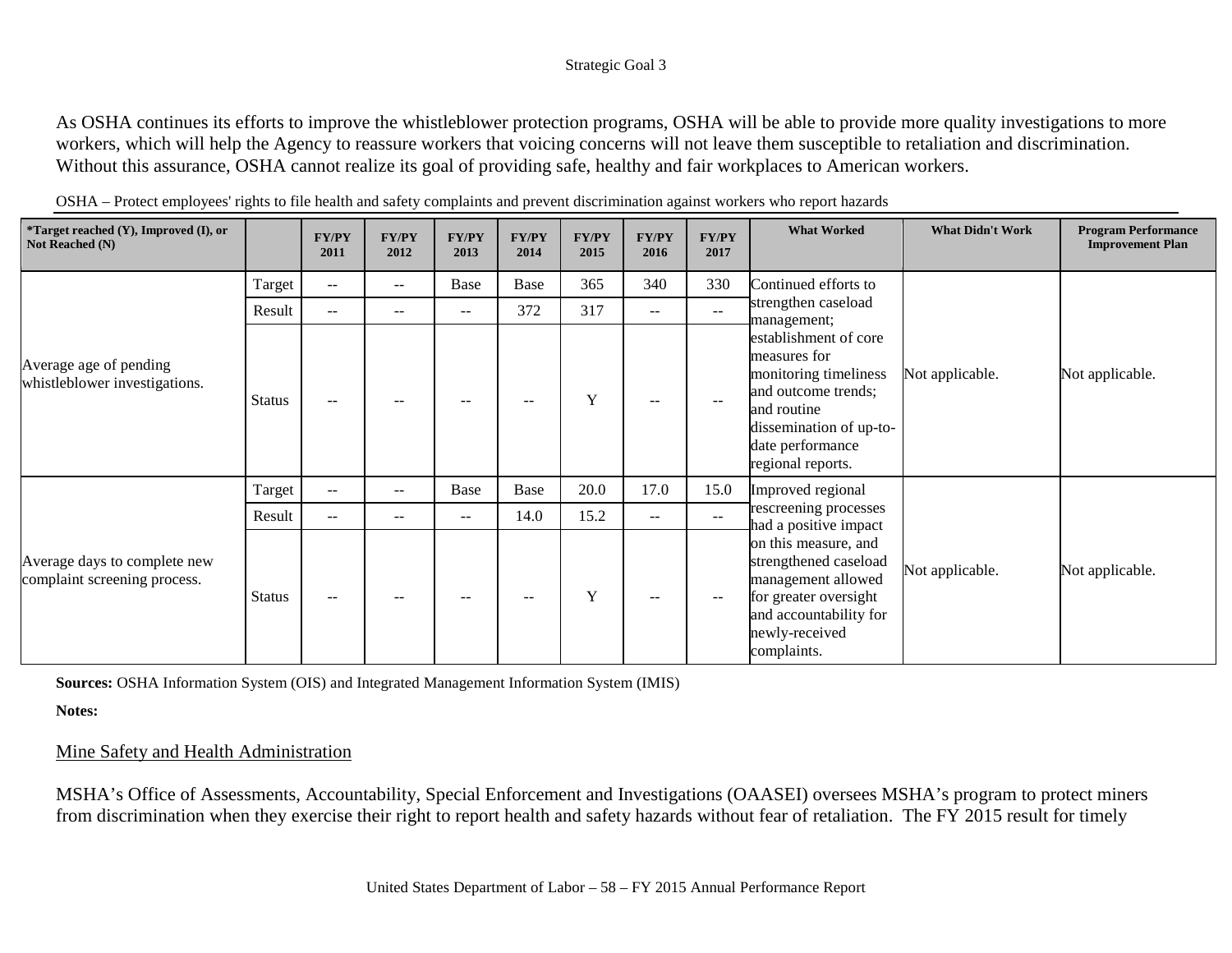investigation of discrimination complaints (82 percent) was 19 percentage points above the FY 2014 result but three percentage points below target. The FY 2015 result for timely investigation of reinstatement requests (78 percent) was 15 percentage points above the FY 2014 result and three percentage points above the target. This turnaround was achieved by assignment of additional compliance specialists to work on discrimination investigations. MSHA executive management continues to meet with the Solicitor's office bi-weekly to monitor caseloads.

A key achievement of this Administration is enforcement of the anti-discrimination provisions contained in the 1977 Act. This importance was reinforced by the tragedy at the Upper Big Branch (UBB) mine. For the four years prior to the disaster, no one working at UBB had filed a hazard complaint, even though post-disaster investigations documented well-known, long-standing problems at that mine. MSHA has distributed materials directly to miners and has beefed up its special investigations staff to work on claims of retaliation. In 2011, MSHA updated its Miners' Rights Handbook and developed new training tools, which are available online. In FY 2015, DOL filed 35 requests for temporary reinstatement, the second highest number on record, with the Federal Mine Safety and Health Review Commission on behalf of miners who submitted complaints of discrimination in the form of a suspension, layoff, discharge or other adverse action. Additionally, DOL filed 30 complaints alleging mine safety discrimination during 2015.

To assess whether quality investigations are conducted, MSHA performs a headquarters review of every discrimination investigation conducted by its enforcement personnel.

| *Target reached (Y), Improved (I), or<br>Not Reached (N)                                                                       |               | <b>FY/PY</b><br>2011 | <b>FY/PY</b><br>2012 | <b>FY/PY</b><br>2013 | <b>FY/PY</b><br>2014 | <b>FY/PY</b><br>2015 | <b>FY/PY</b><br>2016 | <b>FY/PY</b><br>2017 | <b>What Worked</b>                  | <b>What Didn't Work</b>             | <b>Program Performance</b><br><b>Improvement Plan</b>                   |
|--------------------------------------------------------------------------------------------------------------------------------|---------------|----------------------|----------------------|----------------------|----------------------|----------------------|----------------------|----------------------|-------------------------------------|-------------------------------------|-------------------------------------------------------------------------|
| Percent of $105(c)$ investigations of<br>miner discrimination complaints<br>that are completed within 60 days<br>of receipt    | Target        | 80%                  | 85%                  | 75%                  | 75%                  | 85%                  | 85%                  | 85%                  | MSHA added more                     | MSHA identified issues              | Complaints are being                                                    |
|                                                                                                                                | Result        | 86%                  | 85%                  | 76%                  | 63%                  | 82%                  | $- -$                | $- -$                | compliance specialist               | with the Special<br>Enforcement and | tracked and assigned<br>manually until the<br>tracking system is fixed. |
|                                                                                                                                | <b>Status</b> | $\mathbf{v}$         |                      |                      |                      |                      | $- -$                | $- -$                | staff to investigate<br>complaints. | Investigations tracking<br>system.  |                                                                         |
| Percent of investigations of miner<br>requests for temporary<br>reinstatements that are completed<br>within 20 days of receipt | Target        | 70%                  | 70%                  | 70%                  | 70%                  | 75%                  | 75%                  | 75%                  |                                     |                                     | See above.                                                              |
|                                                                                                                                | Result        | 70%                  | 80%                  | 72%                  | 63%                  | 78%                  | $- -$                | $- -$                | See above.                          | See above.                          |                                                                         |
|                                                                                                                                | <b>Status</b> | $\mathbf{v}$         | $\mathbf{v}$         |                      | N                    | $\bf{v}$             | $- -$                | $- -$                |                                     |                                     |                                                                         |

MSHA – Protect miners from discrimination

**Sources:** Special Enforcement and Investigations tracking system

**Notes:**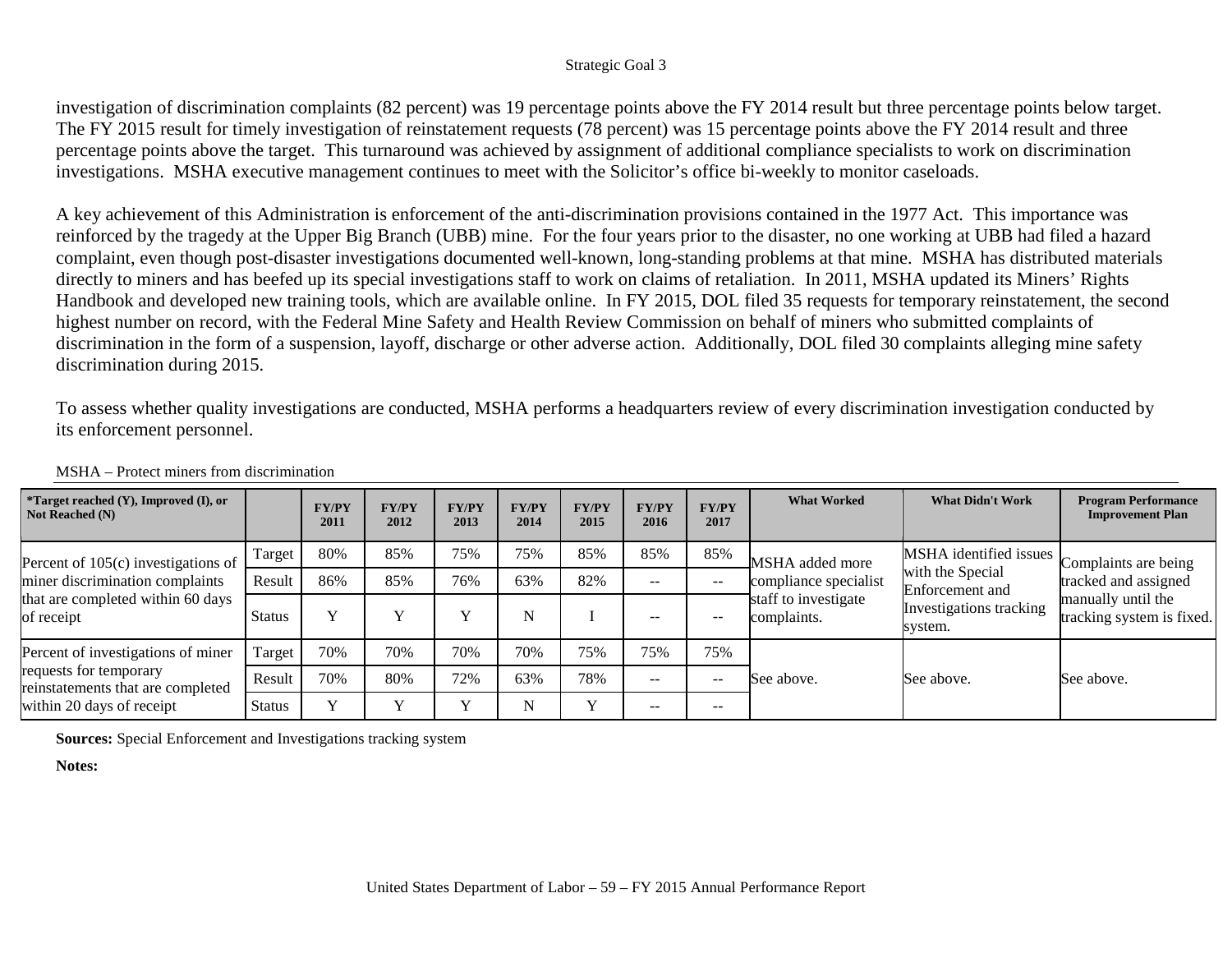## Wage and Hour Division

In FY 2015, WHD resolved 72 percent of its FMLA investigations within the fiscal year. In FY 2015, for the first time, every region conducted planned, directed investigations focused on a specific industry where FMLA violations were considered likely. These efforts are balanced against timely resolution of complaints and directing limited resources to pursue employers with systemic FMLA violations to achieve and maintain corporate-wide compliance.

| <i>*</i> Target reached $(Y)$ , Improved $(I)$ , or<br>Not Reached (N)    |               | <b>FY/PY</b><br>2011 | <b>FY/PY</b><br>2012 | <b>FY/PY</b><br>2013 | <b>FY/PY</b><br>2014 | <b>FY/PY</b><br>2015 | <b>FY/PY</b><br>2016 | <b>FY/PY</b><br>2017 | <b>What Worked</b>                                                                                                                                                | <b>What Didn't Work</b>                                                                                     | <b>Program Performance</b><br><b>Improvement Plan</b>                                   |
|---------------------------------------------------------------------------|---------------|----------------------|----------------------|----------------------|----------------------|----------------------|----------------------|----------------------|-------------------------------------------------------------------------------------------------------------------------------------------------------------------|-------------------------------------------------------------------------------------------------------------|-----------------------------------------------------------------------------------------|
|                                                                           | Target        | 74%                  | 75%                  | 77%                  | 77%                  | 73%                  | 73%                  | 75%                  | WHD continues to                                                                                                                                                  |                                                                                                             |                                                                                         |
|                                                                           | Result        | 74%                  | 76%                  | 73%                  | 70%                  | 72%                  | $- -$                | $- -$                | move its FMLA<br>program in a strategic                                                                                                                           | The current measure                                                                                         |                                                                                         |
| Percent of FMLA incoming<br>complaints resolved within the<br>fiscal year | <b>Status</b> | $\mathbf{v}$         |                      | N                    | N                    |                      | --                   | --                   | direction. WHD is<br>developing strategies<br>for more review of the<br>employer's policies<br>with the objective of<br>making a broader<br>impact on compliance. | provides limited<br>information on the<br>extent to which the<br>agency has advanced<br>strategies in FMLA. | WHD is developing a<br>measure to better<br>capture its evolving<br>strategies in FMLA. |

WHD – Increase corporate compliance with the Family Medical Leave Act

**Sources:** Wage and Hour Investigative Support and Reporting Database (WHISARD)

**Notes:**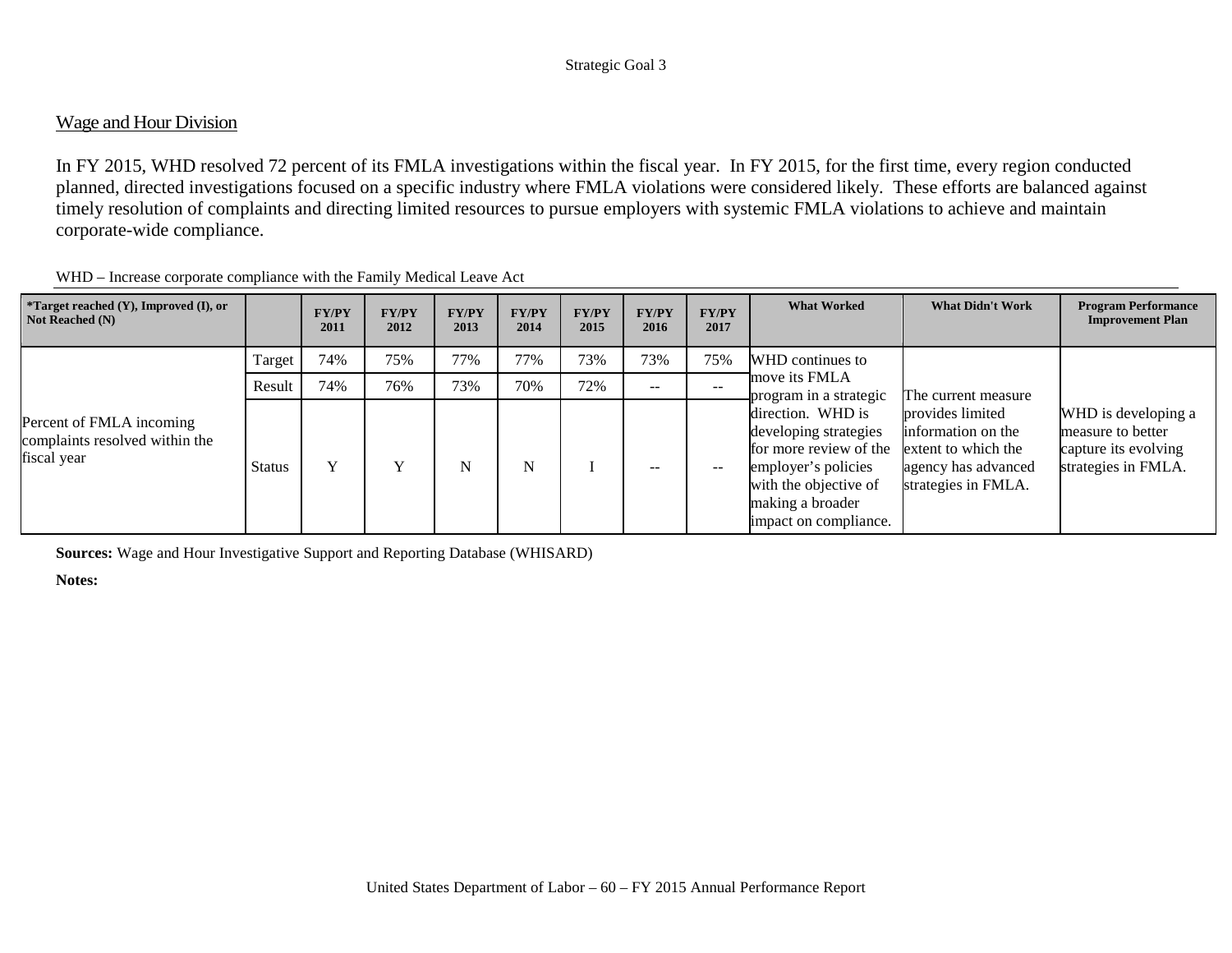# Strategic Objective 3.3 – Secure wages and overtime

## **Analysis and Future Plans**

## Wage and Hour Division

WHD relies on a balanced set of measures to evaluate the implementation of its strategic enforcement approach to compliance. These measures capture data on productivity, prioritization, and quality. Since FY 2010, WHD has shifted its resources from complaint-based to directed enforcement to promote compliance on behalf of workers in certain industries or program areas. By better integrating the directed and complaint investigations, WHD maximizes limited enforcement resources towards the goal of improving compliance at the industry-level and reaching the greatest number of vulnerable workers. While the FY 2015 result for percent of directed investigations was lower than the FY 2014 result, WHD maintained an overall trend line from the previous three years for this measure. WHD achieved low no violation rates for both directed and complaint investigations and performed better than the targeted levels. The no violation rates are indications of whether WHD is selecting the right employers for investigation. These results show the gap between complaint and directed investigations has narrowed to almost identical levels, which demonstrates that WHD directed investigations are nearly as accurate as a complaint in identifying employers with violations. Also importantly, directed investigations reach workers that are least likely to complain. Moving forward, WHD is continuing to increase its number and percent of directed investigations while maintaining a low no violation rate in both complaint and directed investigations with those no violation targets continuing to merge.

Davis-Bacon wage rates for non-residential construction averaged 46 months in FY 2015. In FY 2015, WHD conducted a top to bottom evaluation of the wage determination process to identify continuing issues and concerns and develop additional process improvements to enhance the accuracy and timeliness of wage rates.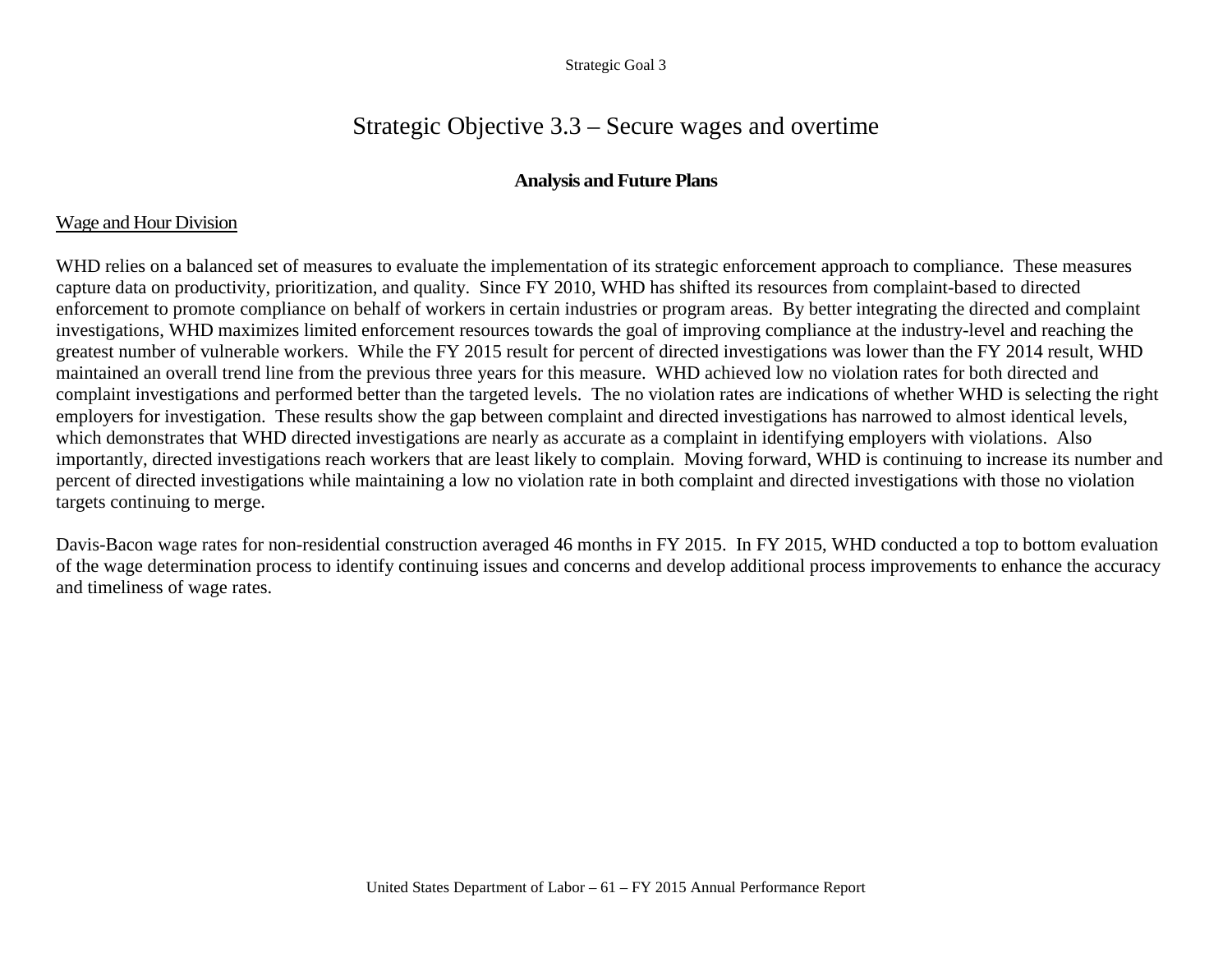| *Target reached (Y), Improved (I), or<br>Not Reached (N)       |               | <b>FY/PY</b><br>2011                                                                                                                                                                                                                               | <b>FY/PY</b><br>2012    | <b>FY/PY</b><br>2013                                                                       | <b>FY/PY</b><br>2014                                                                                                    | <b>FY/PY</b><br>2015 | <b>FY/PY</b><br>2016     | <b>FY/PY</b><br>2017        | <b>What Worked</b>                                                                                                                 | <b>What Didn't Work</b>                                                                             | <b>Program Performance</b><br><b>Improvement Plan</b>                                                |
|----------------------------------------------------------------|---------------|----------------------------------------------------------------------------------------------------------------------------------------------------------------------------------------------------------------------------------------------------|-------------------------|--------------------------------------------------------------------------------------------|-------------------------------------------------------------------------------------------------------------------------|----------------------|--------------------------|-----------------------------|------------------------------------------------------------------------------------------------------------------------------------|-----------------------------------------------------------------------------------------------------|------------------------------------------------------------------------------------------------------|
|                                                                | Target        | 31,897                                                                                                                                                                                                                                             | 34,533                  | 34,231                                                                                     | 33,635                                                                                                                  | 30,500               | 30,500                   | 31,411                      |                                                                                                                                    |                                                                                                     | WHD will maintain                                                                                    |
|                                                                | Result        | 33,293                                                                                                                                                                                                                                             | 34,139                  | 33,146                                                                                     | 29,483                                                                                                                  | 27,915               | $- -$                    | $\mathbb{L}^{\mathbb{L}}$   | WHD continued to<br>prioritize compliance                                                                                          | WHD continued to                                                                                    | optimal investigator<br>levels to ensure                                                             |
| Number of compliance actions                                   | <b>Status</b> | and directed, in<br>industries with high<br>Y<br>$\mathbf N$<br>${\bf N}$<br>I<br>N<br>$- -$<br>$\mathbf{u}$<br>violations and<br>vulnerable workers.<br>32%<br>38%<br>40%<br>WHD's enforcement<br>35%<br>43%<br>45%<br>46%<br>program has evolved | actions, both complaint | identify areas where the<br>infrastructure needed<br>further alignment with<br>strategies. | productivity while<br>advancing strategic<br>enforcement goals<br>through planning,<br>coordination, and<br>evaluation. |                      |                          |                             |                                                                                                                                    |                                                                                                     |                                                                                                      |
|                                                                | Target        |                                                                                                                                                                                                                                                    |                         |                                                                                            |                                                                                                                         |                      |                          |                             |                                                                                                                                    |                                                                                                     |                                                                                                      |
| Percent of directed investigations<br>(excludes conciliations) | Result        | 29%                                                                                                                                                                                                                                                | 41%                     | 44%                                                                                        | 44%                                                                                                                     | 42%                  | $-1$                     | $\mathbb{L}^{\mathbb{L}}$   | from complaint-based                                                                                                               | WHD identified various                                                                              |                                                                                                      |
|                                                                | <b>Status</b> | $-$                                                                                                                                                                                                                                                | Y                       | $\mathbf Y$                                                                                | Y                                                                                                                       | $\mathbf N$          | $- -$                    | $\sim$ $\sim$               | to strategic where<br>directed investigations<br>are conducted in<br>priority industries and<br>the complaints are<br>prioritized. | ways the field can be<br>further supported in<br>their efforts to advance<br>strategic initiatives. | WHD is implementing<br>new tools and training<br>to better equip the field<br>with data and guidance |
|                                                                | Target        | 28%                                                                                                                                                                                                                                                | 25%                     | 23%                                                                                        | 22%                                                                                                                     | 25%                  | 24%                      | 22%                         | WHD achieved the                                                                                                                   |                                                                                                     |                                                                                                      |
| Percent of directed no violation                               | Result        | 30%                                                                                                                                                                                                                                                | 29%                     | 26%                                                                                        | 22%                                                                                                                     | 21%                  | $- -$                    | $\mathcal{L}_{\mathcal{F}}$ | lowest no violation rate No violation rates                                                                                        | in recent history with a provide limited insights                                                   | WHD is piloting<br>internal measures to                                                              |
| cases                                                          | <b>Status</b> | $-$                                                                                                                                                                                                                                                |                         |                                                                                            | Y                                                                                                                       | Y                    | $\overline{\phantom{a}}$ | $- -$                       | continued shift towards on the severity of<br>strategic enforcement in violations.<br>priority industries.                         |                                                                                                     | evaluate the nature and<br>severity of violations.                                                   |
|                                                                | Target        | 15%                                                                                                                                                                                                                                                | 23%                     | 22%                                                                                        | 20%                                                                                                                     | 21%                  | 21%                      | 21%                         | WHD maintained                                                                                                                     | WHD continued to                                                                                    |                                                                                                      |
|                                                                | Result        | 25%                                                                                                                                                                                                                                                | 21%                     | 21%                                                                                        | 19%                                                                                                                     | 18%                  | --                       | $-$                         | targeted complaint<br>levels through                                                                                               | balance the goals of<br>strategic directed                                                          |                                                                                                      |
| Percent of complaint no violation<br>cases                     | <b>Status</b> | $-$                                                                                                                                                                                                                                                | Y                       | Y                                                                                          | Y                                                                                                                       | Y                    | $- -$                    | $- -$                       | prioritization and<br>leveraged opportunities<br>for strategic<br>enforcement.                                                     | enforcement and<br>customer service in<br><b>States with limited</b><br>enforcement.                | See Above                                                                                            |

WHD – Provide that vulnerable workers are employed in compliance and secure sustained and verifiable employer compliance, particularly among the most persistent violators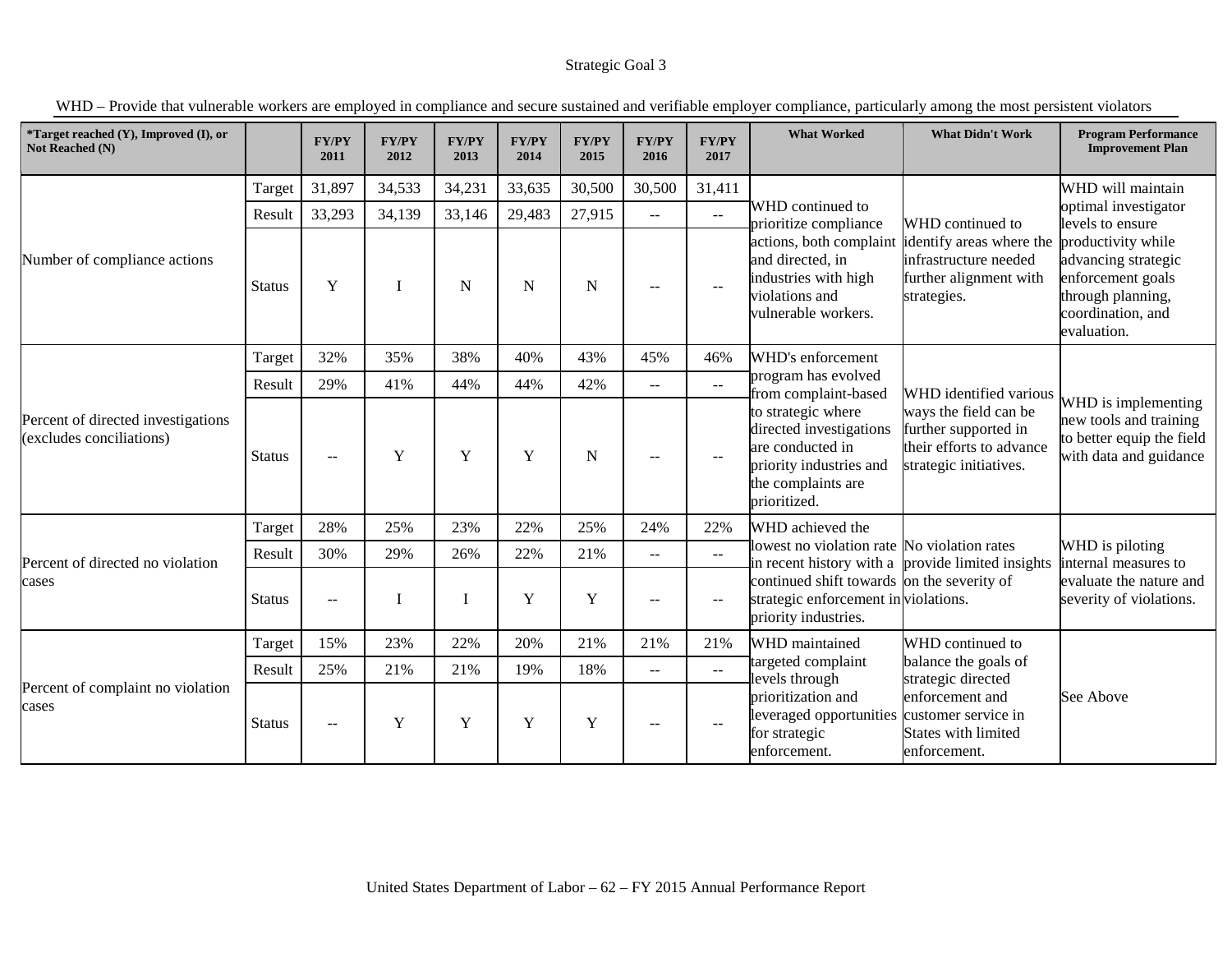| *Target reached (Y), Improved (I), or<br>Not Reached (N)                                 |               | <b>FY/PY</b><br>2011 | <b>FY/PY</b><br>2012 | <b>FY/PY</b><br>2013 | <b>FY/PY</b><br>2014 | <b>FY/PY</b><br>2015     | <b>FY/PY</b><br>2016 | <b>FY/PY</b><br>2017 | <b>What Worked</b>                                                                                                                       | <b>What Didn't Work</b>                                                                                                     | <b>Program Performance</b><br><b>Improvement Plan</b>                                                                                                      |
|------------------------------------------------------------------------------------------|---------------|----------------------|----------------------|----------------------|----------------------|--------------------------|----------------------|----------------------|------------------------------------------------------------------------------------------------------------------------------------------|-----------------------------------------------------------------------------------------------------------------------------|------------------------------------------------------------------------------------------------------------------------------------------------------------|
|                                                                                          | Target        | 80%                  | 83%                  | 85%                  | 86%                  | 84%                      | 84%                  | 86%                  |                                                                                                                                          | WHD may have reached                                                                                                        |                                                                                                                                                            |
|                                                                                          | Result        | 82%                  | 85%                  | 83%                  | 82%                  | 84%                      | $- -$                | $\sim$ $\sim$        | WHD continues to<br>place high priority and                                                                                              | the optimum level and is WHD is developing<br>evaluating what other                                                         |                                                                                                                                                            |
| Percent of Directed Investigations<br>in Priority Industries                             | <b>Status</b> | Y                    | Y                    | $\mathbf N$          | $\mathbf N$          | $\mathbf Y$              | $-$                  | --                   | resources in industries<br>with vulnerable workers drive continued<br>unlikely to complain.                                              | measures are needed to<br>improvements that can<br>be achieved.                                                             | methods and practices to<br>further develop data on<br>priority industries.                                                                                |
|                                                                                          | Target        | 63%                  | 66%                  | 68%                  | 68%                  | 69%                      | 69%                  | 70%                  | WHD commits to                                                                                                                           |                                                                                                                             |                                                                                                                                                            |
| Percent of complaint investigations                                                      | Result        | 66%                  | 67%                  | 68%                  | 67%                  | 67%                      | $- -$                | $\sim$ $\sim$        | industries where it<br>expects to find                                                                                                   |                                                                                                                             |                                                                                                                                                            |
| in priority industries (excludes<br>conciliations)                                       | <b>Status</b> | Y                    | Y                    | Y                    | N                    | N                        | --                   | --                   | vulnerable workers,<br>which is balanced<br>against doing<br>investigations in each<br>statutory program.                                | See Above                                                                                                                   | See Above                                                                                                                                                  |
|                                                                                          | Target        | 40[p]                | 36[p]                | 36[p]                | 36[p]                | $\overline{\phantom{m}}$ | 45[p]                | 45[p]                |                                                                                                                                          |                                                                                                                             | WHD is identifying                                                                                                                                         |
|                                                                                          | Result        | 39                   | 39                   | 42                   | 43                   | 46                       | $- -$                | $\sim$               | WHD has shifted this                                                                                                                     | While the measure                                                                                                           | areas to enhance the<br>accuracy and timeliness                                                                                                            |
| Average age of Davis-Bacon wage<br>rates for non-Residential<br>Construction (in months) | <b>Status</b> | $\sim$ $-$           |                      |                      | $-$                  | --                       | $-$                  | --                   | program to a more data-<br>driven approach to<br>determine where to<br>survey and how to<br>identify where policy<br>changes are needed. | tracks timeliness in<br>completing surveys, the<br>measure does not<br>adequately reflect<br>survey quality or<br>accuracy. | of wage rates. WHD is<br>working on additional<br>improvements to<br>shorten the time to<br>complete surveys and<br>simplify the data<br>submission proces |

**Sources:** Wage Determination Generation System (WDGS) Wage and Hour Investigative Support and Reporting Database (WHISARD)

Notes: WHD intends to replace the wage survey measure with one or more measures that better reflect the direction of the program. In the interim, WHD continues to report data from the survey measure without setting targets. The measure is not being used to drive performance, therefore, target-setting is not appropriate.

### Employment and Training Administration

The Office of Foreign Labor Certification (OFLC) reviews applications from employers seeking to hire and bring foreign workers as immigrants to the U.S. in permanent positions, and non-immigrant workers for temporary professional positions as well as agricultural and non-agricultural seasonal positions. In addition, OFLC processes employer requests for determination of prevailing wages they need to proceed with the employment-based immigration process. The fundamental determinations, which by statute must be made prior to the granting of labor certification,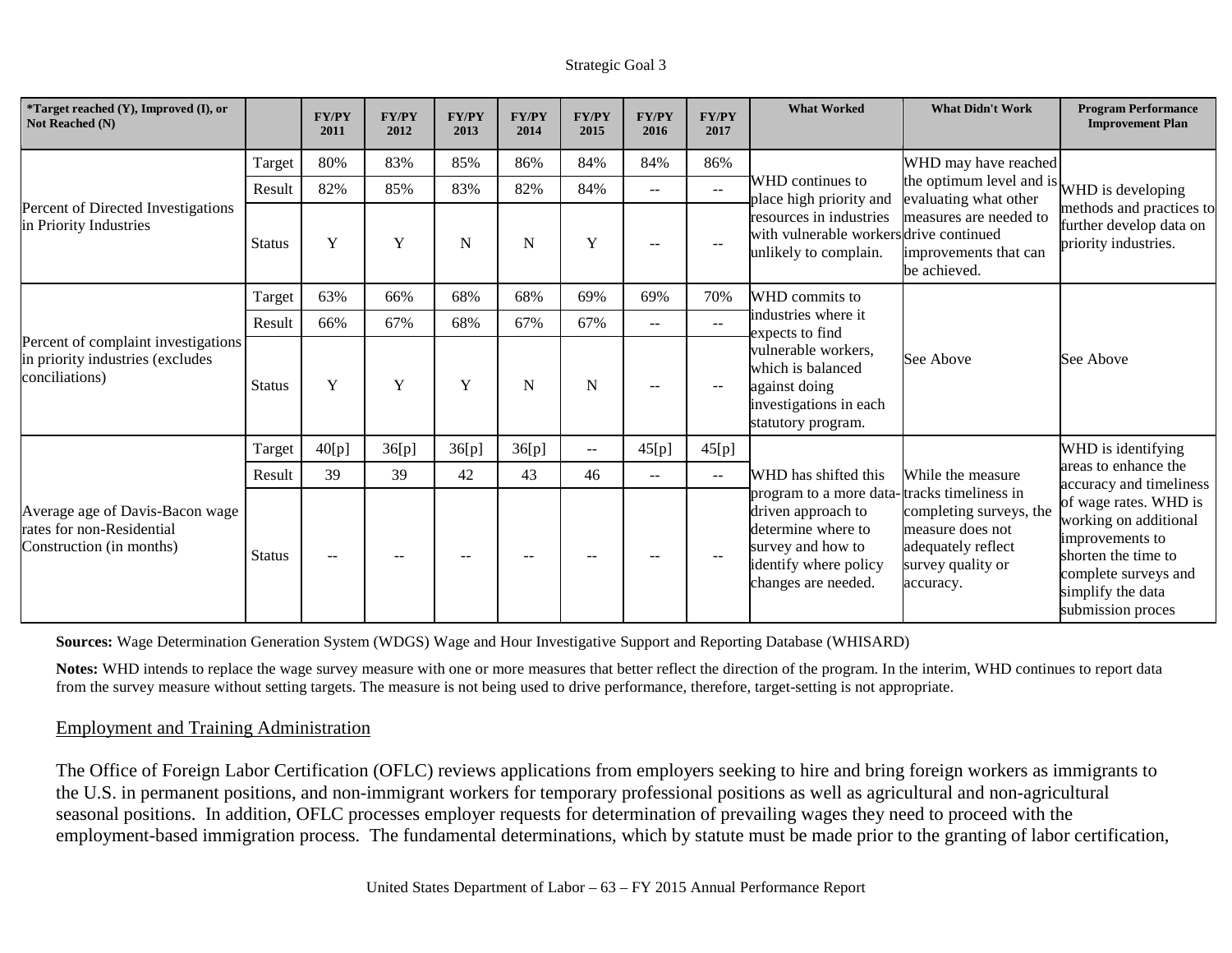concern whether the hiring of a foreign worker will adversely impact the wages and working conditions of U.S. workers, and that no qualified U.S. workers are willing or available to fill a given vacancy. Statutes, regulations, and administrative requirements establish mandatory timeframes within which the OFLC must issue a final determination or take certain actions.

A key and long-standing challenge within the foreign labor certification programs has been balancing program integrity activities with stakeholder needs for timely processing of applications. In FY 2015, this balance was affected by: available staff resources for processing, the merits of the applications submitted, a 17% increase in volume of applications filed, and implementation of new regulations governing the H-2B (temporary nonagricultural) program. Timely processing improved upon the FY 2014 result for the H-2A (temporary agricultural) program to 97.3 percent of complete applications processed within 30 days before the date of need. OFLC also improved average resolution time for PERM applications not selected for integrity review to 191 days. For PERM applications subject to integrity review, average resolution slowed from 452 days in FY 2014 to 520 days in FY 2015. H-1B applications have sustained the timeliness goal of 100% for FY 2015. H-2B processing was largely impacted by the *Perez v. Perez* ruling on March 4<sup>th</sup> 2015 by the federal district court in the Northern District of Florida that vacated the 2008 H-2B rule. DOL published an H-2B interim Final Rule on April 29<sup>th</sup> 2015; however, as a result of the court ruling, H-2B processing timeliness decreased to 84.3% for FY 2015. In FY 2016, OFLC will focus appropriated resources on meeting processing times mandated by statute and regulation in the temporary nonimmigrant programs and attempting to slow the increase of backlogged cases in the PERM Program while maintaining program integrity.

| *Target reached (Y), Improved (I), or<br>Not Reached $(N)$          |               | <b>FY/PY</b><br>2011 | <b>FY/PY</b><br>2012 | <b>FY/PY</b><br>2013 | <b>FY/PY</b><br>2014 | <b>FY/PY</b><br>2015 | <b>FY/PY</b><br>2016 | <b>FY/PY</b><br>2017 | <b>What Worked</b> | <b>What Didn't Work</b>                                                                   | <b>Program Performance</b><br><b>Improvement Plan</b>                                              |
|---------------------------------------------------------------------|---------------|----------------------|----------------------|----------------------|----------------------|----------------------|----------------------|----------------------|--------------------|-------------------------------------------------------------------------------------------|----------------------------------------------------------------------------------------------------|
|                                                                     | Target        | $- -$                | $- -$                | 90                   | 225[r]               | 200                  | 225                  | 300                  |                    | Reallocation of                                                                           | Resources will be                                                                                  |
| Average Number of Days to                                           | Result        | $- -$                | $- -$                | 114                  | 203                  | 195                  | $- -$                | $- -$                |                    | resources to address the<br>PERM integrity review                                         | allocated to non-                                                                                  |
| <b>Resolve PERM Applications NOT</b><br>Subject to Integrity Review | <b>Status</b> | $- -$                | --                   | $- -$                | $\mathbf{v}$         | $\mathbf v$          | $\qquad \qquad -$    |                      |                    | backlog resulted in an<br>increase of 26% in the<br>PERM non-integrity<br>review backlog. | integrity applications to<br>reduce this backlog by<br>30% by the end of FY<br>2016.               |
|                                                                     | Target        | $-$                  | $- -$                | 200                  | 450[r]               | 500                  | 350                  | 225                  |                    |                                                                                           | OFLC will enact an                                                                                 |
| Average Number of Days to                                           | Result        | $- -$                | $- -$                | 260                  | 452                  | 439                  | $- -$                | $- -$                |                    |                                                                                           | <b>OPM</b> recommendation<br>to increase ANPC                                                      |
| <b>Resolve PERM Applications</b><br>Subject to Integrity Review     | <b>Status</b> | $- -$                | $- -$                | $- -$                | N                    | $\mathbf{v}$         | $\qquad \qquad -$    | --                   |                    |                                                                                           | production FTE which<br>should sustain integrity<br>review applications at<br>their current level. |

ETA – Performance Goal ETA 3.3 – Maintain oversight to provide that employers are compliant with wage and overtime laws with respect to certified foreign laborers.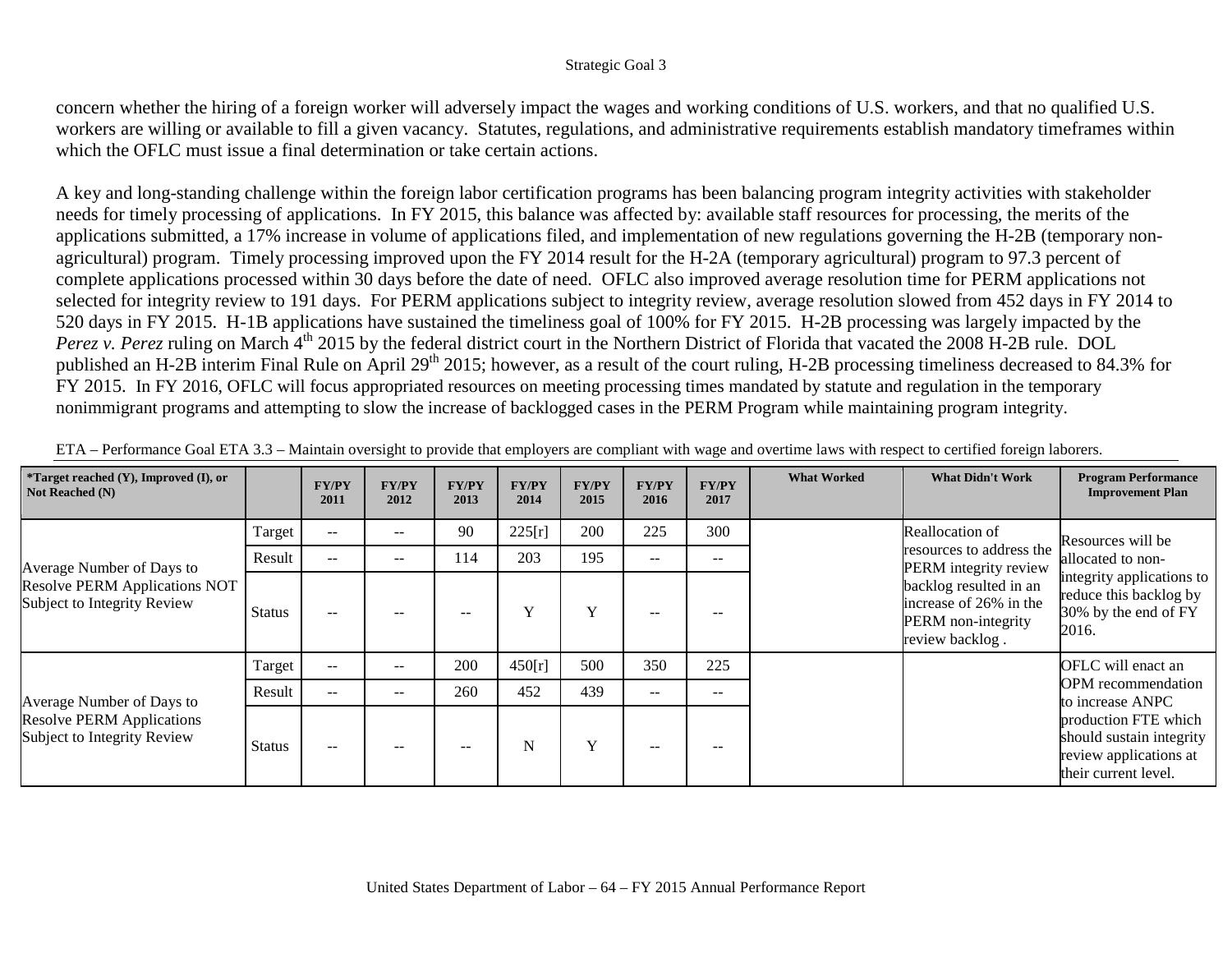| *Target reached (Y), Improved (I), or<br>Not Reached (N)          |               | <b>FY/PY</b><br>2011 | <b>FY/PY</b><br>2012     | <b>FY/PY</b><br>2013 | <b>FY/PY</b><br>2014 | <b>FY/PY</b><br>2015 | <b>FY/PY</b><br>2016     | <b>FY/PY</b><br>2017 | <b>What Worked</b>     | <b>What Didn't Work</b>                                                                                                                             | <b>Program Performance</b><br><b>Improvement Plan</b>                         |
|-------------------------------------------------------------------|---------------|----------------------|--------------------------|----------------------|----------------------|----------------------|--------------------------|----------------------|------------------------|-----------------------------------------------------------------------------------------------------------------------------------------------------|-------------------------------------------------------------------------------|
| Percent of Employer Applications                                  | Target        | 100.0%               | 100.0%                   | 100.0%               | 100.0%               | 100.0%               | 100.0%                   | 100.0%               |                        |                                                                                                                                                     |                                                                               |
| for H-1B Resolved in 7 Business                                   | Result        | 100.0%               | 100.0%                   | 100.0%               | 97.1%                | 100.0%               | $\sim$ $\sim$            | $- -$                |                        |                                                                                                                                                     |                                                                               |
| Days                                                              | <b>Status</b> | Y                    | Y                        | Y                    | N                    | Y                    | $\overline{\phantom{a}}$ | $- -$                |                        |                                                                                                                                                     |                                                                               |
| Percent of Complete H-2A<br><b>Employer Applications Resolved</b> | Target        | $-$                  |                          |                      | 80.00%               | 95.00%<br>[r]        | 95.00%                   | 95.00%               |                        |                                                                                                                                                     | OFLC increased this<br>target goal by 15                                      |
| within 30 Days Before the Date of                                 | Result        | $\sim$               | $- -$                    | $--$                 | 90.80%               | 97.30%               | $--$<br>$- -$            |                      | percentage points for  |                                                                                                                                                     |                                                                               |
| Need                                                              | <b>Status</b> | $-$                  | $\overline{\phantom{m}}$ | $- -$                | Y                    | Y                    | $\overline{\phantom{m}}$ | $- -$                |                        |                                                                                                                                                     | FY 2016.                                                                      |
|                                                                   | Target        | $-$                  |                          | 82.00%<br>[r]        | 90.00%               | 90.00%               | Base                     | Base                 | On March 4th 2015, the | US District Court in the Continue to monitor the                                                                                                    |                                                                               |
| Percent of H-2B Employer                                          | Result        | $- -$                | $- -$                    | 85.30%               | 97.50%               | TBD                  | $\qquad \qquad -$        | $- -$                |                        | Northern District of                                                                                                                                | impact of the April 29th<br>Florida issued a decision 2015 IFR on application |
| Applications Resolved in 30 Days                                  | <b>Status</b> | $- -$                |                          | Y                    | Y                    | $- -$                |                          |                      |                        | and injunction vacating adjudication and<br>the 2008 H-2B rule in its establish baseline target<br>entirety, thus shutting<br>down H-2B processing. | goal by Q3 FY 2016.                                                           |

**Sources:** OFLC PERM Electronic Filing and Case Processing System

**Notes:**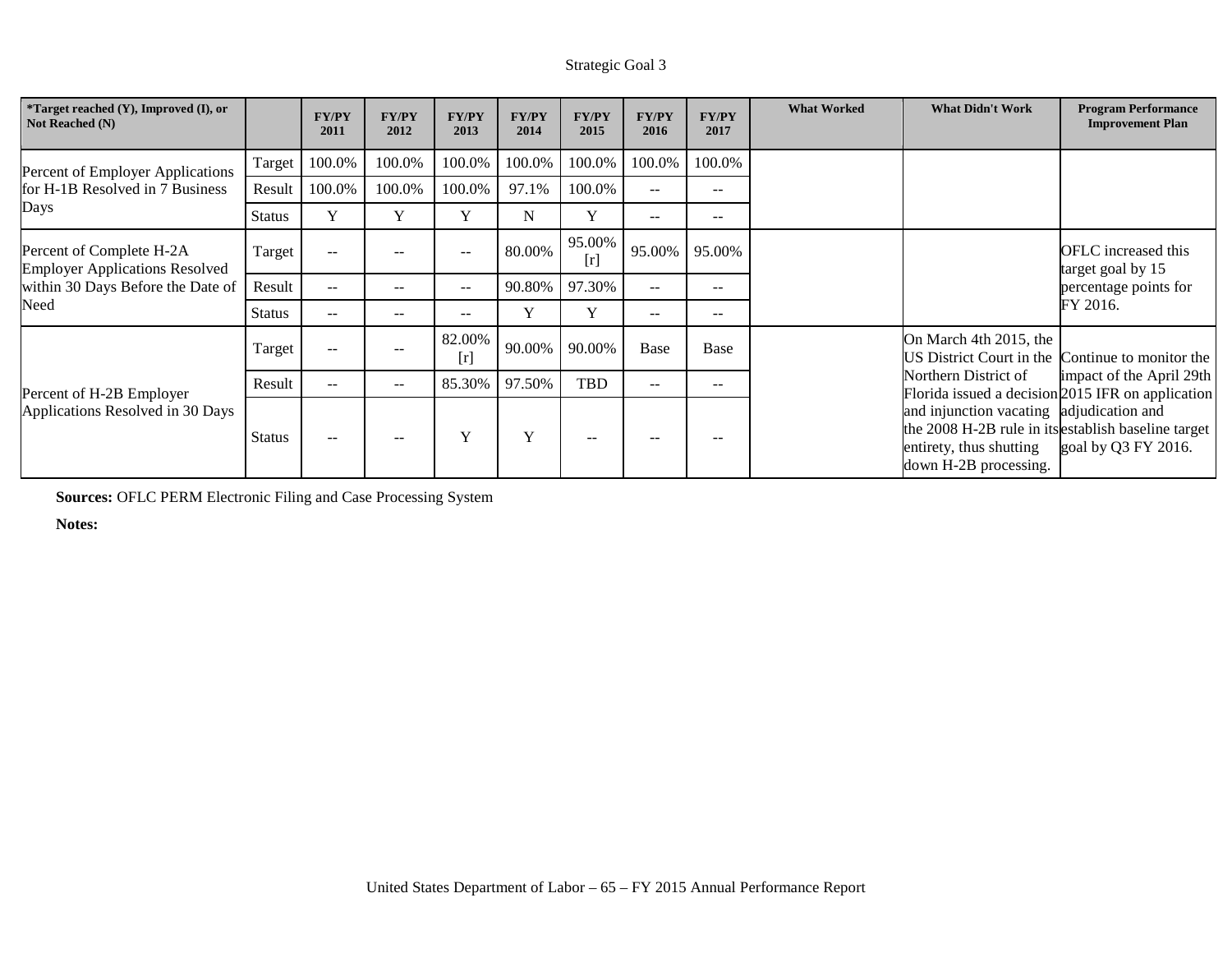# **Strategic Goal 4: Secure retirement, health, and other employee benefits and, for those not working, provide income security**

# Strategic Objective 4.1 – Provide income support when work is impossible or unavailable and facilitate return to work

## **Analysis and Future Plans**

## Office of Workers' Compensation Programs (OWCP)

OWCP supports the Secretary's vision of *Promoting and Protecting Opportunity*, the Department of Labor's Strategic Goal 4: *"Secure retirement, health, and other employee benefits and, for those not working, provide income security"*, and DOL's Strategic Objective 4.1, *Provide income support when work is impossible or unavailable and facilitate return to work*. Income support is provided by OWCP through the prompt and accurate adjudication of claims and payment of benefits. Ongoing maintenance of cases receiving long-term benefits, including regular reviews to confirm entitlement and payment accuracy, promotes the integrity of OWCP's benefit delivery. The agency's performance measures also focus on expediting the receipt of new claims from employers to avoid up-front delays in claims processing. OWCP sets performance standards that seek to balance production demands with expected quality levels while ensuring that benefits and services are delivered timely and accurately.

Return to work is most successful through early identification of work injury or illness, prompt development of case information, and efficient provision of assistance services that support recovery. In particular, OWCP uses disability management strategies in the FECA program to assist Federal workers with injury recovery and with returning to work. Contract nurses make early contact and coordinate among claimants, employing agencies and medical providers. They advise injured workers and assess their conditions; confirm return-to-work status; obtain treatment plans from the treating physicians; and work with employing agencies. If claimants remain out of work for extended periods of time, OWCP continues regular monitoring to identify cases when medical conditions improve and provide vocational rehabilitation and job placement services as soon as feasible. In addition, OWCP has upgraded data and communications systems to improve claims filing and other information exchanges with employers and claimants.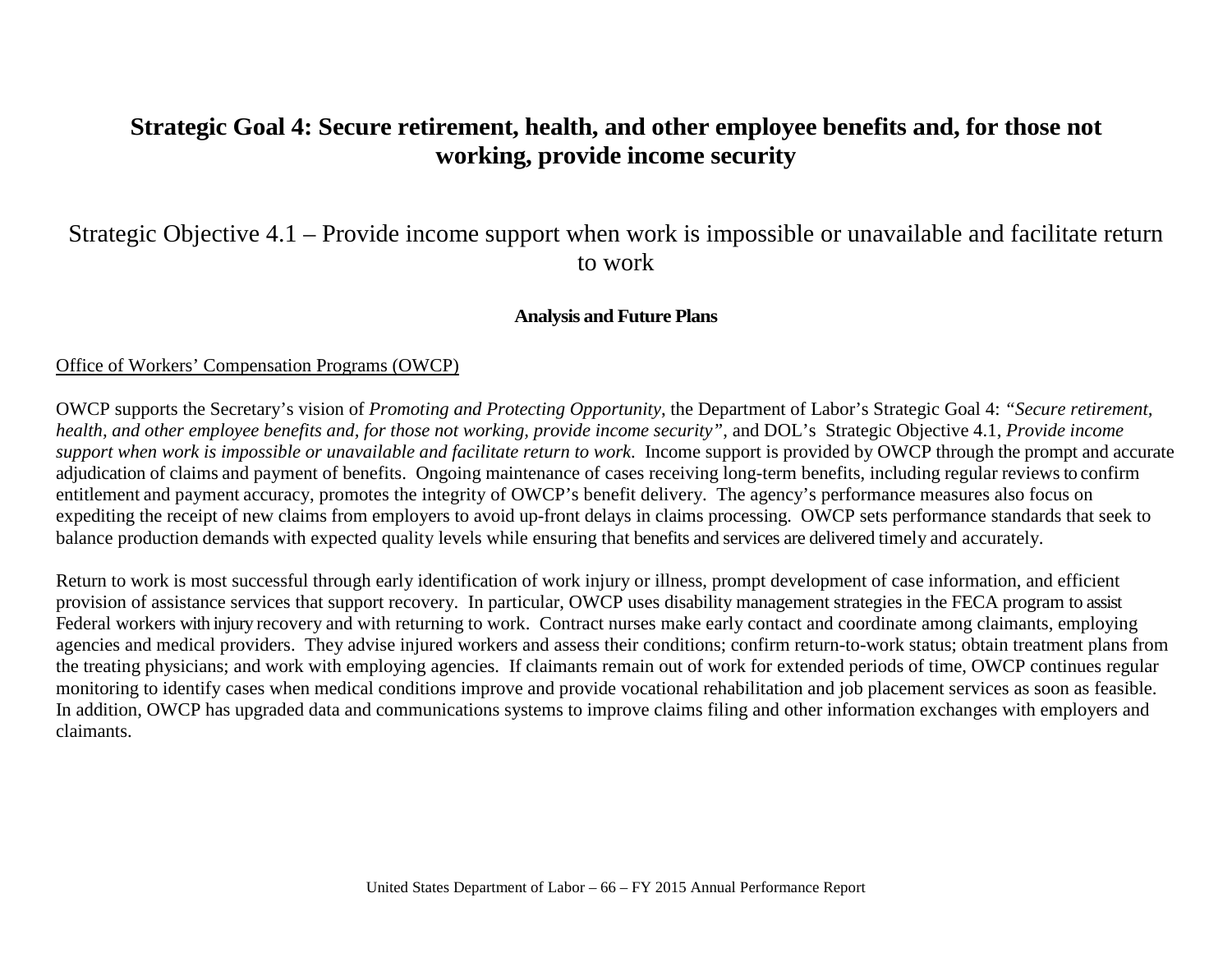### **Federal Employees' Compensation Act Program Performance:**

**Increase the share of Federal employees that return to work within two years of entering FECA's disability management program** – OWCP monitors the performance of 14 of the largest Executive Branch agencies to improve return-to-work rates. From FY 2010 to FY 2014, these agencies formed the Protecting Our Workers and Ensuring Reemployment or POWER Return-to-Work Council under the leadership of OWCP. The POWER Council served as a forum to regularly review performance results, share best practices, and set challenging individual agency goals. The POWER initiative expired in FY 2014 and has not been replaced by a new Presidential initiative. Accordingly, OWCP has kept the annual target for the percentage of injured workers receiving FECA disability management services and returning to work within two years of injury at the FY 2014 level of 92.0 percent. From FY 2009 (before POWER) to the end of FY 2014, the results of this measure increased from 85.8 percent to 90.7. In FY 2015, this measure has decreased slightly to 89.7 percent and the annual target of 92.0 percent was not met. This reflects the impact of the expiration of POWER and budgetary factors which may have continued to affect agencies' reemployment efforts. Federal agencies with employees working on more hazardous missions or having other occupational reemployment challenges face even greater challenges.

**Reduce government-wide Lost Production Day (LPD) rates** – LPD rates provide an index reflecting the overall incidence and severity of workplace injuries and the duration of lost time in the first year following occurrence of injury or illness. The measure's usefulness is limited to providing a general historical assessment of an agency's safety and return to work culture. It looks back at the impact injuries and illnesses had on an agency's total lost production days per 100 employees. The LPD rate also is impacted by non-injury related factors such as employment fluctuations during the year. The return-to-work outcome measure is more useful in that it reflects the effectiveness of the FECA program in assisting with recovery and return to work and of Federal agencies in reemploying their injured workers. It also provides information that helps in designing actionable strategies to improve performance. In FY 2015, the government-wide average LPD rate dropped to 30.4 days, exceeding the annual target of 34.4 days.

**Timely submission of Notices of Injury and Wage-Loss Claims –** The ability of OWCP to promptly initiate intervention and return-towork services is improved if Federal employers are timely in the submission of injury reports and wage-loss claims. Earlier receipt of these forms enables OWCP to begin claims adjudication and payment processing sooner. Federal agencies with Electronic Data Interchange (EDI) capability continued to make gains in timeliness subsequent to their adoption of EDI. To expand electronic filing capability to all agencies, OWCP developed a web-based capability, the Employees' Compensation and Operations Portal (ECOMP), and continues to offer this electronic submission capability to all Federal employing agencies to further cut the time of delivery. From FY 2011 to FY 2015, the percent of notices of injury filing within 10 business days improved from 83.4 percent to 88.6 percent; but still below the target of 90.4 percent. The percentage of wage-loss claims filed within five business days improved to 84.6 percent, which is above the FY 2014 result of 82.9 percent and significantly higher than the target of 78.0 percent.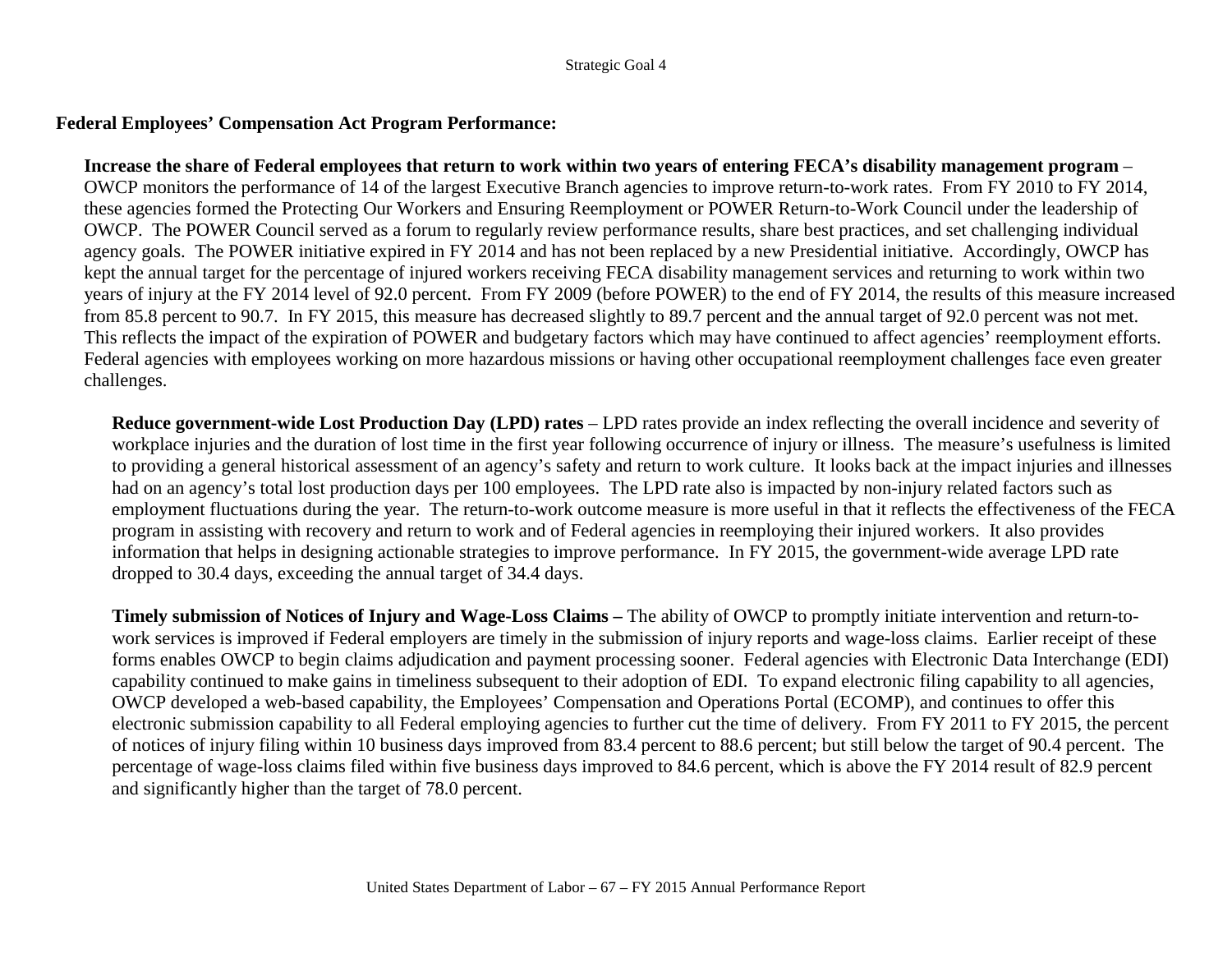## **Longshore and Harbor Workers' Compensation Act Program Performance:**

**Increase the timeliness of First Reports of Injury and First Payment of Compensation** – OWCP emphasizes the performance of longshore and harbor workers' employers using four performance measures to confirm that injury reports and first payment of benefits are filed timely and that first payments of compensation benefits are made promptly. Longshore program improvement strategies include a combination of engaging with employers by communicating expectations/requirements; formally publishing performance results; and providing education and technical assistance. Improved communications and information sharing between the parties are also essential to dispute resolution. Timely resolution of disputed issues minimizes interruptions to benefit processing and facilitates more timely return to work of those injured workers.

OWCP exceeded all four FY 2015 Longshore program targets. Injury report timeliness (within 30 days) in FY 2015 for Defense Base Act (DBA) cases was 91 percent within 30 days against a goal of 85 percent. First payment timeliness in FY 2015 for DBA cases was 67 percent against a goal of 65 percent. Injury report timeliness in FY 2015 for non-DBA cases was 89 percent against a goal of 85 percent. First payment timeliness in FY 2015 for non-DBA cases was 88 percent against a goal of 85 percent. In FY 2016, OWCP will work with stakeholders to convert the submission of the LS 202, Employers First Report of Injury, from paper to electronic allowing for quicker notification and improved performance. OWCP will also assign policy examiners to review cases every quarter and identify opportunities to improve the timely payment process.

### **Black Lung Benefits Act Program Performance:**

**Black Lung claims decision timeliness –** In FY 2015, OWCP issued Proposed Decisions and Orders (PDO) within an average of 273 days against a target of 235 days. The Black Lung program issued 5,328 PDOs, an increase of four percent over FY 2014. The average time for the development of medical evidence was 86 days against a target of 82 days. In FY 2016, OWCP will discontinue this measure, average time in days for development of medical evidence for black lung claims, and replace it with two measures, percent of initial 413(b) requests (initial medical evidence development) completed with 90 days and percent of 413(b) supplemental medical evidence development completed within 60 days. The measures will use targeted strategies to improve the quality of initial and supplemental medical evidence while maintaining acceptable levels of timeliness.

The Black Lung program received 6,818 claims in FY 2015, which is a decrease of eight percent compared to 7,394 claims received in FY 2014 but a 57 percent increase over the FY 2009 pre-Affordable Care Act volume of 4,354 claims. Incoming claims filings are expected to increase to 7,400 in FY 2016. The expected increase is attributable to the struggling coal mining economy, where there has been increased responsible operator bankruptcy filings and increased mine closures and layoffs. The significant increase in the number of claims received since 2009, without corresponding staffing increases, contributed to the increase in timeliness trend of PDO issuance. Black Lung program improvement strategies include continuing to engage clinics, physicians, attorneys, employers, insurance companies and other entities and individuals who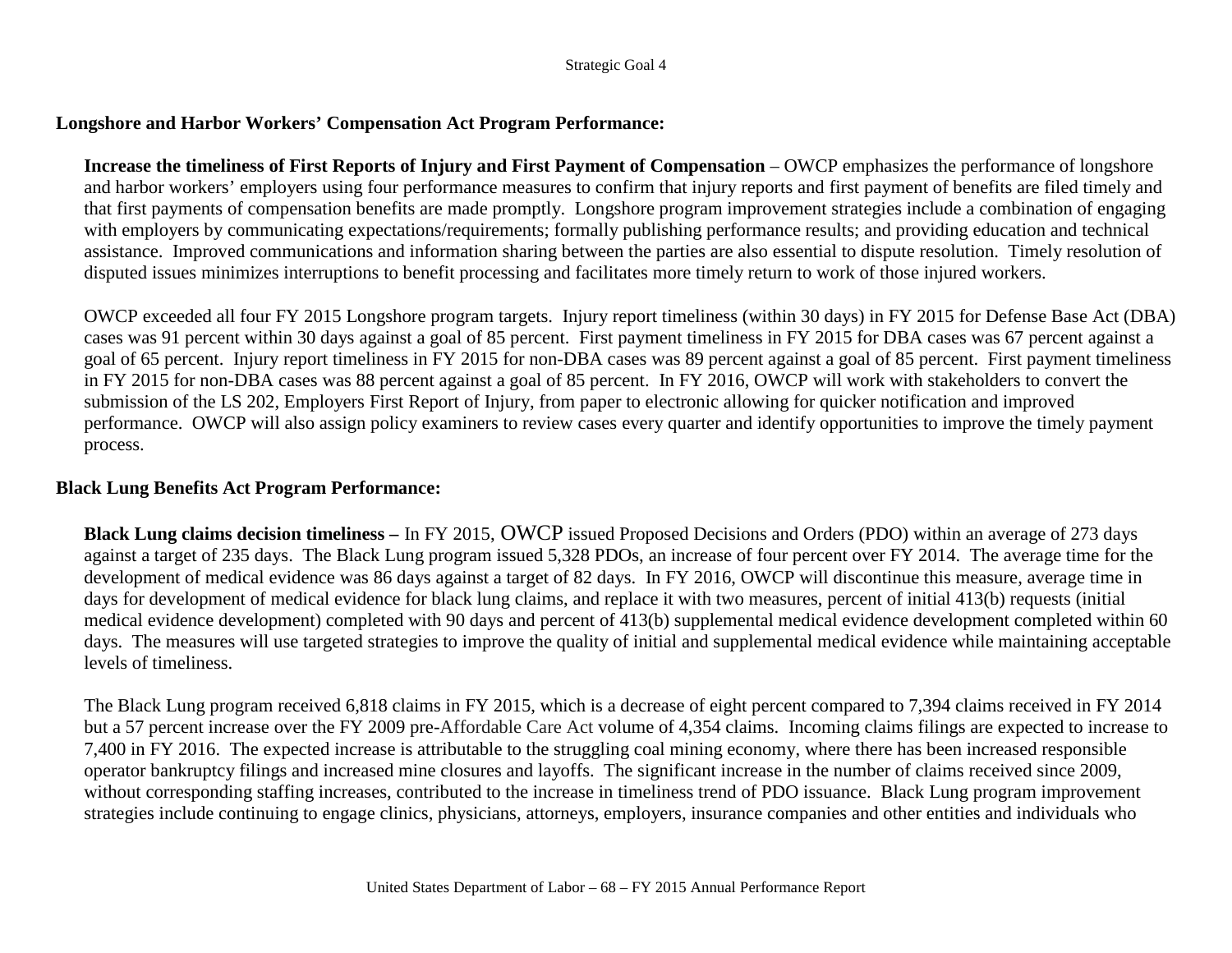provide medical and employment evidence to emphasize claims processing quality. OWCP will continue to expand on its FY 2015 initiatives to complete the conversion of new case files to electronic form, institute centralized mail processing and implement electronic document submission to gain even more processing efficiencies.

The Black Lung program's performance priority is to improve the quality of the PDO process while minimizing the time it takes to process Black Lung claims. The program is focused on improving the quality and sufficiency of the medical and factual evidence of record and will continue these FY 2015 quality initiatives: 1) requiring a supplemental report from the examining physician who provided the initial medical report for a limited cohort of claims – claims are selected for this pilot based on length of proven coal mine employment and whether the program made a preliminary determination of entitlement; 2) a 100 percent review by Black Lung program management of all decisions made on claims with a diagnosis of complicated pneumoconiosis and 3) pre-decisional quarterly spot audits of PDOs.

In 2016, the program will also continue to work with stakeholder partners like the National Institute of Occupational Safety and Health (NIOSH) to: 1) set up a quality assurance program to minimize the impact of potential bias on the chest X-ray B-reading process; and 2) strengthen grantee commitment to improving the timelines of medical reports; and 3) continue education and training for physicians and professional claims staff on diagnosing and documenting respiratory disorders and quantifying and articulating impairment and disability.

## **Energy Employees Occupational Illness Compensation Program Performance:**

**Timely adjudication in EEOICPA Claims** – OWCP's Energy program provides timely claims adjudication and benefit delivery. In FY 2015, the program continued to track performance with regard to the overall time to process claims, from intake to final decision. The performance measures combine Part B and Part E results and account for the various actions a case may require, including time for dose reconstruction or oral hearing. The average time to process cases sent to NIOSH when a hearing was held increased in FY 2015 to 497 days – an increase of 28 days from the FY 2014 result of 469 days. The average time to process cases sent to NIOSH when a hearing was not held remained at 352 days. Within OWCP, goals for cases sent to NIOSH are contextual (do not have targets) because OWCP does not have control over NIOSH's processing time. In FY 2015, NIOSH took 228 days to process cases, which is above the target of 200 days OWCP established with NIOSH. In FY 2014, NIOSH averaged fewer than 200 days. In FY 2015, NIOSH reviewed some cases in which the claimant objected to the dose reconstruction during the hearing process, which created an additional delay in NIOSH's processing time.

The Energy program continued to refine and update the Energy Compensation System (ECS), enhancing the way the program manages cases technologically. The program continued to image paper documents through the OWCP Imaging System (OIS), facilitating effective and easy transfer of files between offices, reducing the space needed to store claims files, and enabling portability of case files. In FY 2015, the Energy program fully implemented the Energy Document Portal (EDP) through which documents can be uploaded to the OIS (rather than submitted by mail) and made available immediately to the claims staff. The EDP is used by resource center personnel, claimants, authorized representatives,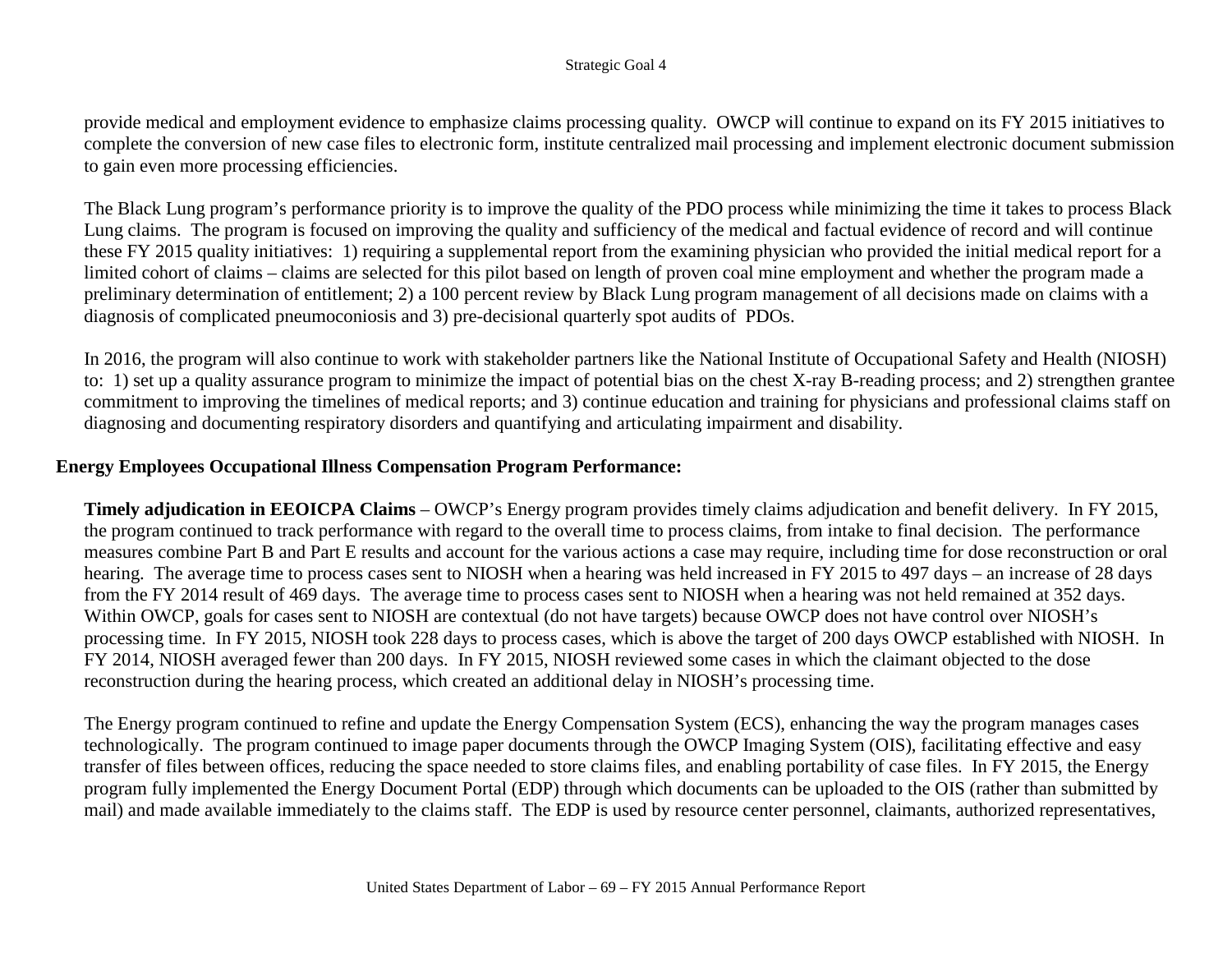medical providers and others to file most forms and provide supporting documentation. The program continued working with the Social Security Administration to request employment information through secure electronic fax, rather than through the mail. OWCP is in the requirements and development stage of creating a portal between DOL and NIOSH to share case information and eliminate the current process of mailing case information on CDs.

| *Target reached (Y), Improved (I), or<br>Not Reached (N)                                                                                 |                                                                                                                 | <b>FY/PY</b><br>2011 | <b>FY/PY</b><br>2012                                                     | <b>FY/PY</b><br>2013 | <b>FY/PY</b><br>2014 | <b>FY/PY</b><br>2015 | <b>FY/PY</b><br>2016 | <b>FY/PY</b><br>2017 | <b>What Worked</b>                                                                                                                                                         | <b>What Didn't Work</b>                                                                                             | <b>Program Performance</b><br><b>Improvement Plan</b>                                                                              |
|------------------------------------------------------------------------------------------------------------------------------------------|-----------------------------------------------------------------------------------------------------------------|----------------------|--------------------------------------------------------------------------|----------------------|----------------------|----------------------|----------------------|----------------------|----------------------------------------------------------------------------------------------------------------------------------------------------------------------------|---------------------------------------------------------------------------------------------------------------------|------------------------------------------------------------------------------------------------------------------------------------|
|                                                                                                                                          | Target                                                                                                          | 87.0%                | 88.4%                                                                    | 93.4%                | 92.0%                | 92.0%                | 92.5%                | 92.0%                |                                                                                                                                                                            | Reemploying workers                                                                                                 | OWCP will make use of                                                                                                              |
| Percent of federal employees with                                                                                                        | 91.6%<br>91.9%<br>90.7%<br>89.7%<br>91.5%<br>Result<br>OWCP's pilot of the<br>$\overline{\phantom{a}}$<br>$- -$ |                      | from agencies with more the Labor For America<br>hazardous or physically | portal, increase     |                      |                      |                      |                      |                                                                                                                                                                            |                                                                                                                     |                                                                                                                                    |
| work-related injuries or illnesses<br>coming under FECA's Disability<br>Management that are reemployed<br>by non-Postal Federal Agencies | <b>Status</b>                                                                                                   | Y                    | $\mathbf Y$                                                              |                      | N                    | N                    |                      | $-$                  | Labor for America<br>portal showed favorable<br>results sufficient to<br>justify full rollout.                                                                             | demanding occupations<br>remains a challenge to<br>the workers' agencies<br>and to OWCP return-to-<br>work efforts. | timeliness of nurse<br>assignments, and<br>emphasize greater use of<br>assistance technology<br>by agencies.                       |
|                                                                                                                                          | Target                                                                                                          | 35.0                 | 35.1                                                                     | 34.7                 | 34.4                 | 34.4[p]              | 31.5[p]              | 34.1[p]              | Federal agencies                                                                                                                                                           |                                                                                                                     |                                                                                                                                    |
|                                                                                                                                          | Result                                                                                                          | 33.8                 | 34.8                                                                     | 34.6                 | 31.8                 | 30.4                 | $\sim$ $\sim$        | $\sim$ $\sim$        | continue improving<br>workplace safety; fewer                                                                                                                              |                                                                                                                     |                                                                                                                                    |
| Government-wide Lost Production<br>Days Rates (per 100 employees) in<br><b>Non-Postal Agencies</b>                                       | <b>Status</b>                                                                                                   | --                   |                                                                          |                      |                      |                      |                      | --                   | new injury claims are<br>being filed; and Federal viewed as a lagging<br>reemployment efforts<br>and FECA proactive<br>case management<br>reduced lost production<br>days. | Lost Production Days is<br>measure for safety and<br>prevention.                                                    | OWCP will emphasize<br>return-to-work and<br>consider new metrics to<br>better align process with<br>outcome improvement.          |
|                                                                                                                                          | Target                                                                                                          | 81.0%                | 82.0%                                                                    | 87.8%                | 90.4%                | 90.4%                | 91.4%                | 90.4%                |                                                                                                                                                                            |                                                                                                                     | OWCP will continue to                                                                                                              |
|                                                                                                                                          | Result                                                                                                          | 83.4%                | 85.5%                                                                    | 86.9%                | 88.8%                | 88.6%                | $- -$                | $ -$                 | Automation of the                                                                                                                                                          |                                                                                                                     | advertise the electronic<br>filing requirement to                                                                                  |
| Percent of Notices of Injury filings<br>by non-Postal Agencies received<br>within 10 business days                                       | <b>Status</b>                                                                                                   | Y                    | Y                                                                        |                      | I                    | N                    | $-$                  | $\overline{a}$       | acceptance of claims by<br>electronic means<br>continued to increase<br>the number of claims<br>filed within 10 business<br>days.                                          | Some agencies have not<br>adopted the enhanced<br>electronic capabilities.                                          | agencies and encourage<br>enrollment in the<br>Employees'<br>Compensation<br>Operations and<br><b>Management Portal</b><br>system. |

OWCP – Provide income support when work is impossible or unavailable and facilitate return to work (RTW) for workers experiencing workplace injuries or illnesses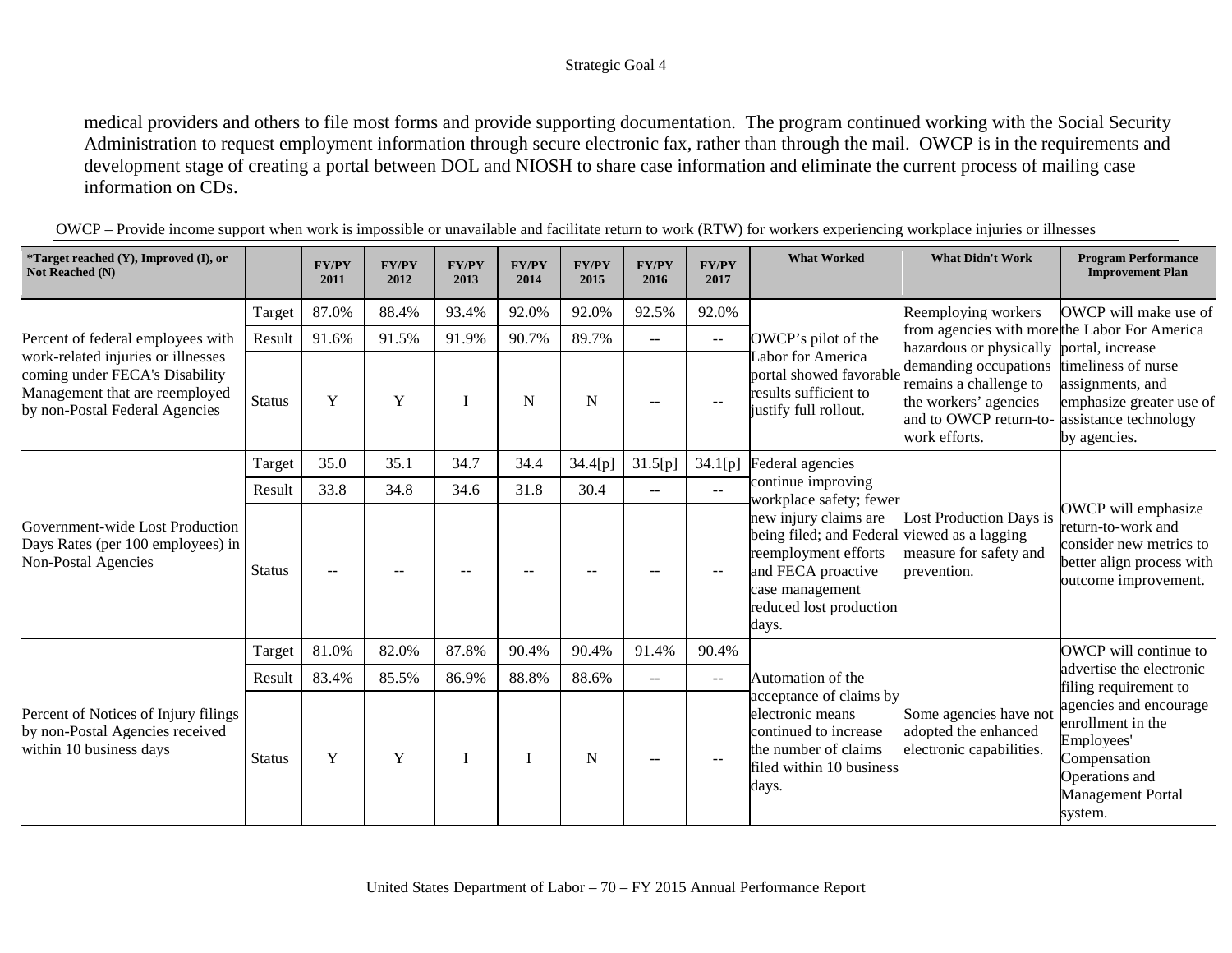| *Target reached (Y), Improved (I), or<br>Not Reached (N)                                             |               | <b>FY/PY</b><br>2011 | <b>FY/PY</b><br>2012 | <b>FY/PY</b><br>2013 | <b>FY/PY</b><br>2014 | <b>FY/PY</b><br>2015 | <b>FY/PY</b><br>2016     | <b>FY/PY</b><br>2017                          | <b>What Worked</b>                                                                                          | <b>What Didn't Work</b> | <b>Program Performance</b><br><b>Improvement Plan</b>                                                                                        |
|------------------------------------------------------------------------------------------------------|---------------|----------------------|----------------------|----------------------|----------------------|----------------------|--------------------------|-----------------------------------------------|-------------------------------------------------------------------------------------------------------------|-------------------------|----------------------------------------------------------------------------------------------------------------------------------------------|
| Percent of wage-loss claims filed                                                                    | Target        | 60.0%                | 64.0%                | 75.7%                | 78.0%                | 78.0%                | 85.4%                    | 85.0%                                         |                                                                                                             |                         |                                                                                                                                              |
| by non-Postal Federal employers                                                                      | Result        | 68.5%                | 75.0%                | 79.9%                | 82.9%                | 84.6%                | $-$                      | $\mathord{\hspace{1pt}\text{--}\hspace{1pt}}$ | See above.                                                                                                  | See above.              | See above.                                                                                                                                   |
| received within 5 business days                                                                      | <b>Status</b> | Y                    | Y                    | Y                    | $\mathbf Y$          | Y                    | $\mathbf{u}$             | $\overline{\phantom{a}}$                      |                                                                                                             |                         |                                                                                                                                              |
|                                                                                                      | Target        | 75%                  | 80%                  | 83%                  | 83%                  | 85%                  | 88%                      | 88%                                           |                                                                                                             |                         | OWCP will work with                                                                                                                          |
|                                                                                                      | Result        | 79%                  | 85%                  | 85%                  | 89%                  | 91%                  | $\mathbf{u}$             | $-$                                           | OWCP held quarterly<br>performance review                                                                   |                         | stakeholders to convert<br>the submission of the                                                                                             |
| Percent of Employer's First Report<br>of Injury filed within 30 days:<br>Defense Base Act cases      | <b>Status</b> | Y                    | Y                    | Y                    | Y                    | Y                    | $\sim$ $\sim$            | $\overline{\phantom{a}}$                      | meetings with insurance<br>industry leaders to<br>review performance and<br>inform process<br>improvements. |                         | LS 202, Employers First<br>Report of Injury from<br>paper to electronic<br>allowing for quicker<br>notification and<br>improved performance. |
|                                                                                                      | Target        | 58%                  | 60%                  | 62%                  | 62%                  | 65%                  | 65%                      | 65%                                           |                                                                                                             |                         | In FY 2016, OWCP will                                                                                                                        |
|                                                                                                      | Result        | 56%                  | 63%                  | 67%                  | 63%                  | 67%                  | $\overline{\phantom{m}}$ | $-$                                           |                                                                                                             |                         | assign policy examiners<br>to review cases every                                                                                             |
| Percent of First Payment of<br>Compensation issued within 30<br>days: Defense Base Act cases         | <b>Status</b> | $-$                  | Y                    | Y                    | Y                    | Y                    | $-$                      | $-$                                           | See above.                                                                                                  |                         | quarter and go over<br>them with the<br>employers/carriers to<br>identify opportunities to<br>improve the timely<br>payment process.         |
|                                                                                                      | Target        | 78%                  | 85%                  | 85%                  | 85%                  | 85%                  | 87%                      | 87%                                           |                                                                                                             |                         | OWCP will work with                                                                                                                          |
|                                                                                                      | Result        | 79%                  | 86%                  | 86%                  | 87%                  | 89%                  | $\mathbf{u}$             | $\overline{\phantom{a}}$                      |                                                                                                             |                         | stakeholders to convert<br>the submission of the                                                                                             |
| Percent of Employer's First Report<br>of Injury filed within 30 days: non-<br>Defense Base Act cases | <b>Status</b> | Y                    | Y                    | Y                    | Y                    | Y                    | $-$                      |                                               | See above.                                                                                                  |                         | LS 202, Employers First<br>Report of Injury from<br>paper to electronic<br>allowing for quicker<br>notification and<br>improved performance. |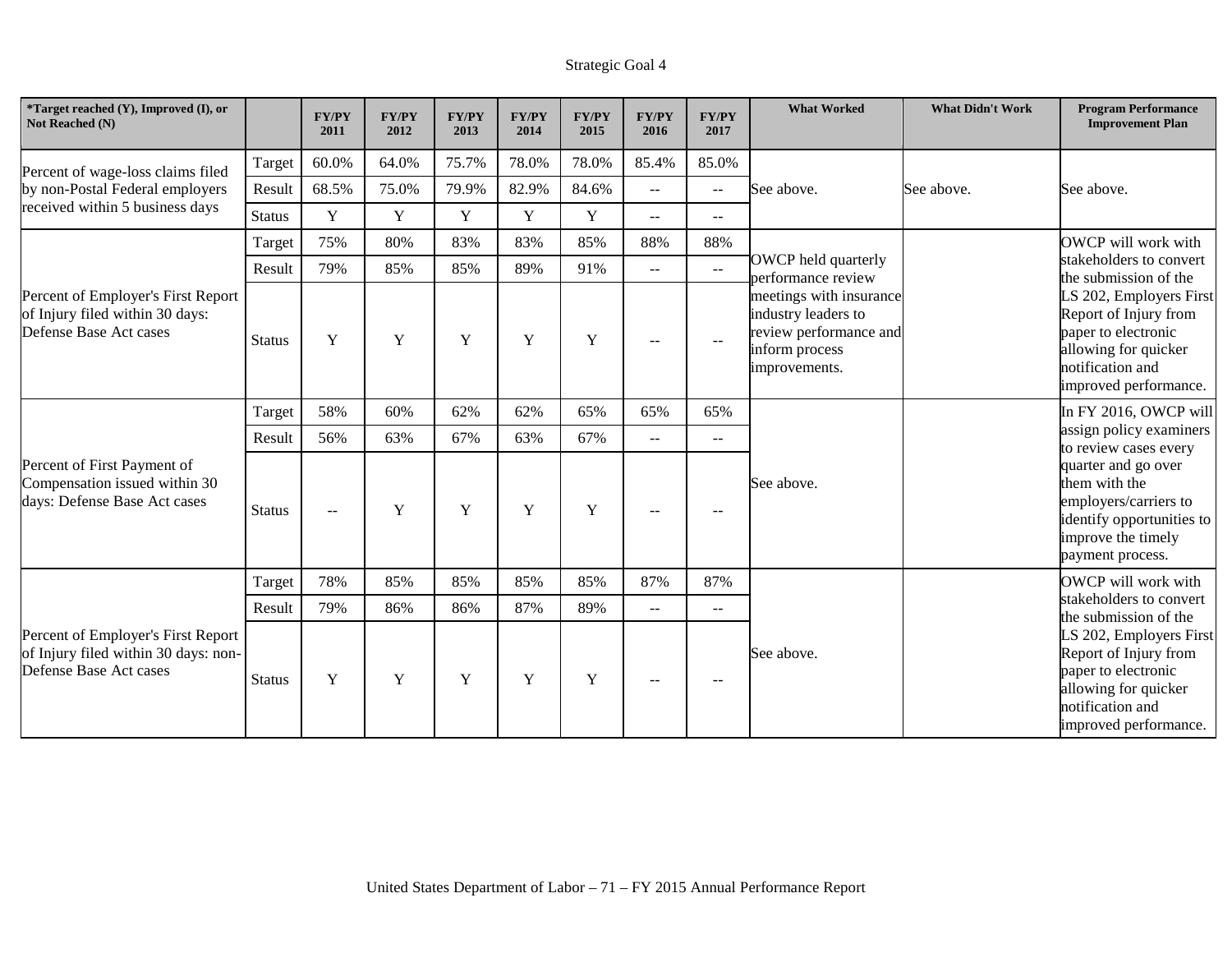| <i>*Target reached <math>(Y)</math>, Improved <math>(I)</math>, or</i><br>Not Reached (N)                             |               | <b>FY/PY</b><br>2011                          | <b>FY/PY</b><br>2012 | <b>FY/PY</b><br>2013                                  | <b>FY/PY</b><br>2014     | <b>FY/PY</b><br>2015     | <b>FY/PY</b><br>2016 | <b>FY/PY</b><br>2017 | <b>What Worked</b>                                                                                                                                                                         | <b>What Didn't Work</b>                                                                  | <b>Program Performance</b><br><b>Improvement Plan</b>                                                                                |
|-----------------------------------------------------------------------------------------------------------------------|---------------|-----------------------------------------------|----------------------|-------------------------------------------------------|--------------------------|--------------------------|----------------------|----------------------|--------------------------------------------------------------------------------------------------------------------------------------------------------------------------------------------|------------------------------------------------------------------------------------------|--------------------------------------------------------------------------------------------------------------------------------------|
|                                                                                                                       | Target        | 83%                                           | 85%                  | 85%                                                   | 85%                      | 85%                      | 86%                  | 86%                  |                                                                                                                                                                                            |                                                                                          | In FY 2016, OWCP will                                                                                                                |
|                                                                                                                       | Result        | 85%                                           | 85%                  | 87%                                                   | 87%                      | 88%                      | $\overline{a}$       | --                   |                                                                                                                                                                                            |                                                                                          | assign policy examiners<br>to review cases every                                                                                     |
| Percent of First Payment of<br>Compensation issued within 30<br>days: non-Defense Base Act cases                      | <b>Status</b> | Y                                             | Y                    | Y                                                     | Y                        | Y                        | $-$                  | $\sim$ $\sim$        | See above.                                                                                                                                                                                 |                                                                                          | quarter and go over<br>them with the<br>employers/carriers to<br>identify opportunities to<br>improve the timely<br>payment process. |
|                                                                                                                       | Target        | 250                                           | 240                  | 255                                                   | 220                      | 235                      | 265                  | 262                  |                                                                                                                                                                                            |                                                                                          |                                                                                                                                      |
| Average number of days to process<br><b>Black Lung claims</b>                                                         | Result        | 238                                           | 262                  | 221                                                   | 234                      | 273                      | $-$                  | $\overline{a}$       |                                                                                                                                                                                            |                                                                                          |                                                                                                                                      |
|                                                                                                                       | <b>Status</b> | Y                                             | $\mathbf N$          | Y                                                     | N                        | N                        | $- -$                | --                   |                                                                                                                                                                                            |                                                                                          |                                                                                                                                      |
|                                                                                                                       | Target        | $\mathord{\hspace{1pt}\text{--}\hspace{1pt}}$ | $\overline{a}$       | $\overline{a}$                                        | $\overline{\phantom{m}}$ | $\sim$ $\sim$            | 85%                  | 87%                  |                                                                                                                                                                                            |                                                                                          |                                                                                                                                      |
| Percent of initial 413 (b) requests<br>completed within 90 days                                                       | Result        | $\overline{a}$                                | --                   | --                                                    |                          | $-$                      | $-$                  | $-1$                 |                                                                                                                                                                                            |                                                                                          |                                                                                                                                      |
|                                                                                                                       | <b>Status</b> | $\mathbb{L}^{\mathbb{L}}$                     | $-$                  | $-$                                                   | $\mathbf{u}$             | $\mathbf{u}$             | $- -$                | $-$                  |                                                                                                                                                                                            |                                                                                          |                                                                                                                                      |
| Percent of 413 (b) supplemental                                                                                       | Target        | $\mathbb{L}^{\mathbb{L}}$                     | $\mathbf{u}$         | $- -$                                                 | $\mathbf{u}$             | $\mathbf{u}$             | 85%                  | 87%                  |                                                                                                                                                                                            |                                                                                          |                                                                                                                                      |
| medical evidence development                                                                                          | Result        | $\mathord{\hspace{1pt}\text{--}\hspace{1pt}}$ | $\overline{a}$       | $- -$                                                 | $\sim$                   | $\mathbf{u}$             | $- -$                | $-$                  |                                                                                                                                                                                            |                                                                                          |                                                                                                                                      |
| completed within 60 days                                                                                              | <b>Status</b> | $\overline{a}$                                | $\overline{a}$       | $-$                                                   | $-$                      | $\sim$ $\sim$            | $-$                  | $-$                  |                                                                                                                                                                                            |                                                                                          |                                                                                                                                      |
|                                                                                                                       | Target        | Base                                          | 604                  | 550                                                   | 485[p]                   |                          | --                   | --                   | <b>OWCP</b> exceeded                                                                                                                                                                       | NIOSH processing time                                                                    | In FY 2016, OWCP will                                                                                                                |
|                                                                                                                       | Result        | 619                                           | 552                  | 452                                                   | 469                      | 497                      | $\overline{a}$       | $-$                  | processing time<br>measures for cases not                                                                                                                                                  | increased significantly<br>over FY 2015,                                                 | develop a web portal to                                                                                                              |
| Average number of days between<br>filing date and final decision for<br>cases sent to NIOSH when a<br>hearing is held | <b>Status</b> | $\sim$ $\sim$                                 | $-$                  | $\hspace{0.05cm} - \hspace{0.05cm} - \hspace{0.05cm}$ | $ -$                     | $\overline{\phantom{m}}$ | $\qquad \qquad -$    | $-$                  | involving NIOSH due<br>to implementation of an percent of the overall<br><b>Energy Document</b><br>Portal for submission of The increases offset<br>forms and supporting<br>documentation. | accounting for up to 50<br>claim processing time.<br>gains in OWCP's<br>processing time. | enable sharing of case<br>information with<br>NIOSH which is<br>expected to improve<br>overall case processing<br>time.              |
| Average number of days between                                                                                        | Target        | Base                                          | 445                  | 325                                                   | 315[p]                   | $\overline{\phantom{a}}$ | $-$                  | $-$                  |                                                                                                                                                                                            |                                                                                          |                                                                                                                                      |
| filing date and final decision for<br>cases sent to NIOSH when a                                                      | Result        | 457                                           | 331                  | 320                                                   | 352                      | 352                      | $\mathcal{L} =$      | --                   | See above.                                                                                                                                                                                 | See above.                                                                               | See above.                                                                                                                           |
| hearing is not held                                                                                                   | <b>Status</b> | $\overline{a}$                                | $- -$                | --                                                    | $\overline{\phantom{m}}$ | $\overline{\phantom{m}}$ | $\qquad \qquad -$    | --                   |                                                                                                                                                                                            |                                                                                          |                                                                                                                                      |

**Sources:** Integrated Federal Employee's Compensation System (iFECS), Longshore Cases Management System (LCMS), Black Lung Program Automated Support Package (ASP), Energy Compensation System (ECS), and OWCP Unified Reporting System (OURS)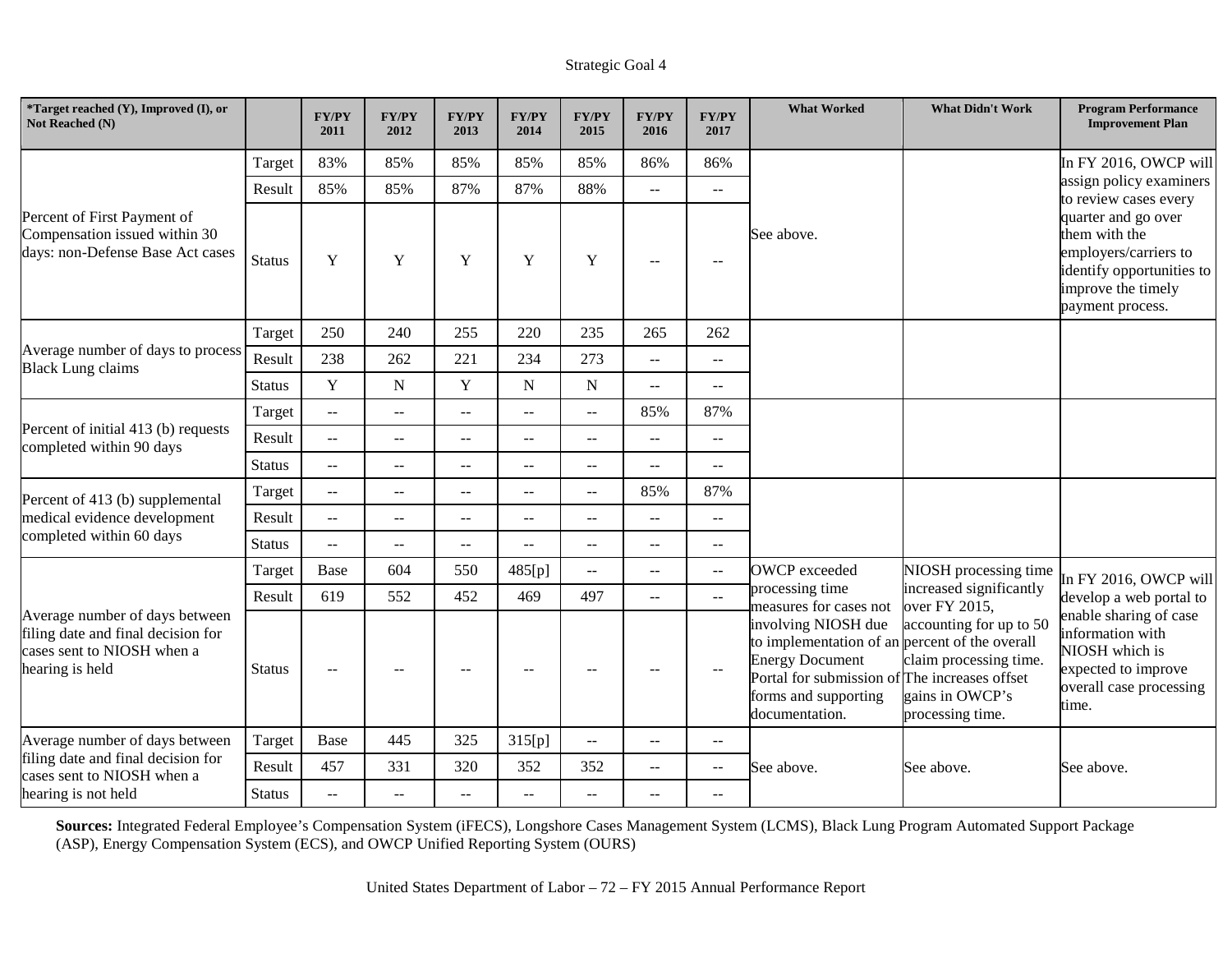## Employment and Training Administration

The federal role in Unemployment Insurance (UI) is to set broad policy for the program, establish performance measures and standards, provide technical assistance to states, monitor state performance, promote conformity and compliance of state laws and operations with federal law, and fund the administration of state and federal UI programs. While state laws must meet minimum federal requirements to participate in the federal-state UI program, states have broad discretion in establishing eligibility requirements. ETA uses three key performance measures for this program; as indicated in the bulleted list and table below, UI tracks state level performance and provides technical assistance as needed. States that do not meet Acceptable Levels of Performance (ALP) are required to develop corrective action plans. Summaries of FY 2015 results follow:

- **Payment Timeliness** Intrastate first payments made within 21 days improved by over three percentage points to 83.5 percent in FY 2015. Although the First Payment Timeliness performance has improved when compared to FY 2013 and 2014, this performance is still below the FY 2015 GPRA target for this measure – 87.5 percent. Reasons for the states' inability to achieve the performance standard include state staff layoffs, high state staff turnover, and technology issues. The staff layoffs are a consequence of the reduction in administrative funding resulting from lower workloads due to expiration of the temporary federal programs and an improved economy. States have experienced loss of experienced staff due to retirements and newer staff has not yet achieved sufficient experience in making claim eligibility determinations. Newer staff takes longer to process claims and require more supervision which has led to workload backlogs in the claims-taking and adjudication units. Additionally, several states have reported technology issues following system modernization implementation efforts or because they have antiquated technology systems. ETA continues to identify states with chronic poor performance and provide intensive technical assistance and enhanced monitoring.
- **Detect Overpayments** The percent of estimated overpayments that states detect and establish for recovery dropped by several percentage points (to 63.6 percent) compared to the FY 2014 result of 67.12 percent due to state staff layoffs, high state staff turnover, and information technology issues. ETA has developed a comprehensive strategic plan to prevent, reduce and recover improper payments and continues identifying states with high improper payment rates for targeted technical assistance. Additionally, between FY 2005 and 2014, ETA has provided approximately \$330 million to states in supplemental funding for integrity-related projects to help improve the prevention, detection and recovery of improper payments.
- **Percent of Employer Liability Determinations Made Promptly** In FY 2015, 87.6 percent of new employer tax liability determinations were made within 90 days – slightly below FY 2014 performance.

The Employment Service (ES) assisted over 14 million job seekers in PY 2014 – continuing a downward trend (from about 19 million in PY 2011) due to improving labor markets. ES also served nearly 1 million Veterans in PY 2014 – down from over 1.4 million in PY 2011. The Workforce Innovation and Opportunity Act (WIOA) amended the Wagner-Peyser Act of 1933, which established the Employment Service. ES also provided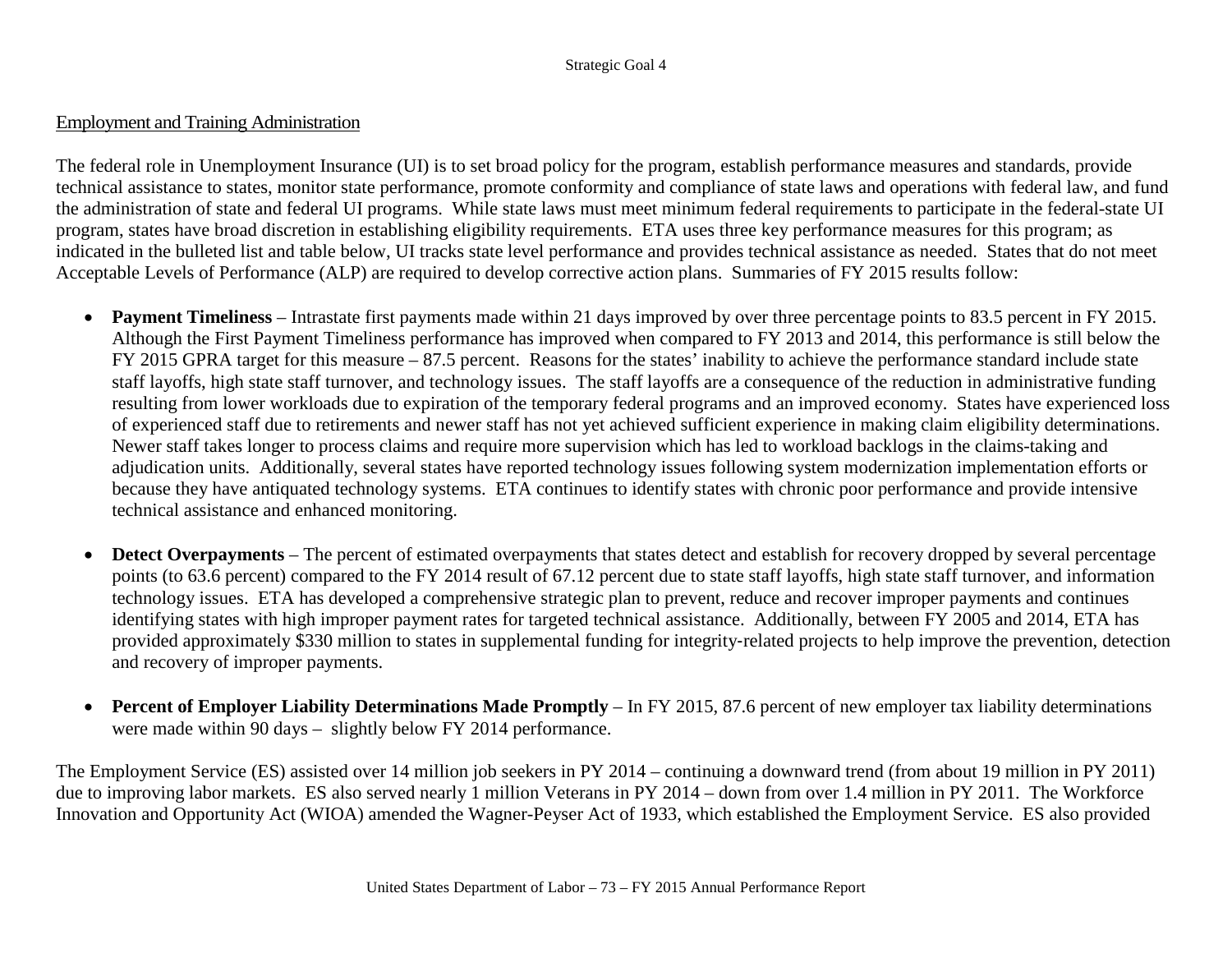services to over 5 million UI claimants. The changes made to the Employment Service by WIOA take effect in PY 2015 and include greater flexibility for ES staff to use: assessments; career counseling; workforce and labor market information; and referrals and application assistance to other employment and training programs, such as Pell Grants and the GI Bill, to assist individuals in their career exploration. WIOA also requires ES to provide assistance to UI claimants and encourages ES to provide a broader range of staff-assisted services through its American Job Centers. These enhanced services may lead to a higher cost per participant and decrease the number of individuals served. In FY 2016, the Department requested additional funds and authority to target these additional resources to areas that can demonstrate both demand for and ability to provide staff-assisted services.

The Trade Adjustment Assistance (TAA) program provides training, income support, job search allowances, and relocation allowances that expand opportunities for employment and prosperity for trade-affected workers who are threatened to lose their jobs, have lost their jobs, or a significant amount of their wages is reduced due to the impact of international trade. [The Trade Adjustment Assistance Reauthorization Act of 2015, Title IV of](http://www.doleta.gov/leave-doleta.cfm?target=https://www.congress.gov/bill/114th-congress/house-bill/1295/text)  [the Trade Preferences Extension Act of 2015 \(Public Law 114-27\), was signed into law by President Barack Obama on June 29, 2015.](http://www.doleta.gov/leave-doleta.cfm?target=https://www.congress.gov/bill/114th-congress/house-bill/1295/text) These amendments reauthorize the TAA program for six years and restore benefits and services to the level they were provided in the Trade Adjustment Assistance Extension Act of 2011. Performance in support of this strategic objective is measured by the Employment Retention Rate for participants who exit the program, which increased slightly to 92.4 percent in FY 2015 from the FY 2014 result of 91.1 percent.

| <i>*Target reached <math>(Y)</math>, Improved <math>(I)</math>, or</i><br>Not Reached (N) |               | <b>FY/PY</b><br>2011 | <b>FY/PY</b><br>2012 | <b>FY/PY</b><br>2013 | <b>FY/PY</b><br>2014 | <b>FY/PY</b><br>2015 | <b>FY/PY</b><br>2016     | <b>FY/PY</b><br>2017     | <b>What Worked</b>                                                    | <b>What Didn't Work</b> | <b>Program Performance</b><br><b>Improvement Plan</b>                  |
|-------------------------------------------------------------------------------------------|---------------|----------------------|----------------------|----------------------|----------------------|----------------------|--------------------------|--------------------------|-----------------------------------------------------------------------|-------------------------|------------------------------------------------------------------------|
|                                                                                           | Target        | 86.0%<br>[r]         | $85.7\%$ [r]         | 87.0%<br>[r]         | 87.1%                | 87.5%                | 87.5%                    | 87.0%                    | Thirty-one states                                                     |                         | The 22 states below the<br>minimum 87 percent UI                       |
| <b>First Payment Timeliness</b><br>(Unemployment Insurance)                               | Result        | 84.6%                | 82.9%                | 80.9%<br>[r]         | 79.7%                | 83.7%                | $\overline{\phantom{m}}$ | $-$                      | exceeded the GPRA<br>target in FY 2015 in                             |                         | Performs criteria were<br>required to address their<br>deficiencies in |
|                                                                                           | Status        | $ -$                 | N                    | N                    | N                    |                      | $\overline{\phantom{m}}$ |                          | comparison to 24 in the<br>previous fiscal year.                      |                         | corrective action as part<br>of their FY 2016 SQSP<br>submission.      |
|                                                                                           | Target        | 53.1%<br>[r]         | $52.3\%$ [r]         | 51.8%<br>$[r]$       | 54.2%                | 55.3%                | 67.9%                    | 61.4%                    | The GPRA target for<br>FY 2015 was set 13                             |                         | The 24 states below the<br>minimum 50 percent UI                       |
| Detection of Recoverable<br>Overpayments (Unemployment                                    | Result        | 58.9%<br>[r]         | 63.8% $[r]$          | 60.9%<br>[r]         | 67.1%                | 61.2%                | $\sim$ $\sim$            | $\overline{\phantom{m}}$ | percentage points<br>higher than the previous<br>fiscal year. Twenty- |                         | Performs criteria were<br>required to address their<br>deficiencies in |
| Insurance)                                                                                | <b>Status</b> | Y                    | Y                    | Y                    | Y                    | Y                    | $- -$                    | $- -$                    | four states exceeded the<br>higher FY 2015 GPRA<br>target.            |                         | corrective action as part<br>of their FY 2016 SQSP<br>submission.      |

| ETA – Performance Goal ETA 4.1 – Facilitate timely and accurate payments to unemployed workers and rapid reemployment. |  |  |  |  |
|------------------------------------------------------------------------------------------------------------------------|--|--|--|--|
|------------------------------------------------------------------------------------------------------------------------|--|--|--|--|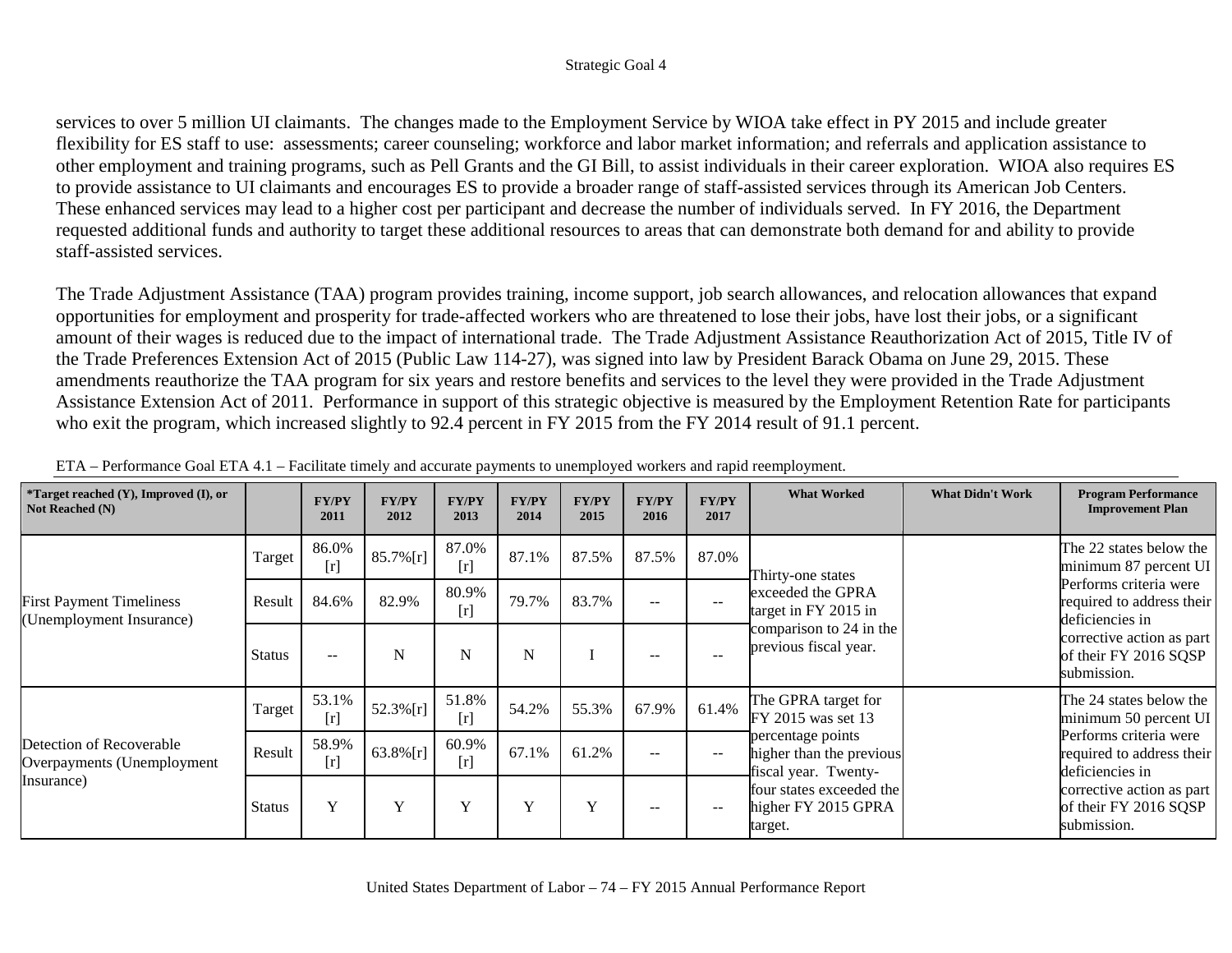| *Target reached (Y), Improved (I), or<br>Not Reached (N)                |               | <b>FY/PY</b><br>2011     | <b>FY/PY</b><br>2012 | <b>FY/PY</b><br>2013     | <b>FY/PY</b><br>2014 | <b>FY/PY</b><br>2015     | <b>FY/PY</b><br>2016                                  | <b>FY/PY</b><br>2017                                | <b>What Worked</b>                                                                            | <b>What Didn't Work</b>   | <b>Program Performance</b><br><b>Improvement Plan</b>                                    |
|-------------------------------------------------------------------------|---------------|--------------------------|----------------------|--------------------------|----------------------|--------------------------|-------------------------------------------------------|-----------------------------------------------------|-----------------------------------------------------------------------------------------------|---------------------------|------------------------------------------------------------------------------------------|
|                                                                         | Target        | 90.0%<br>[r]             | $86.9\%$ [r]         | 87.5%<br>[r]             | 88.9%                | 89.0%<br>$[r]$           | 89.0%                                                 | 88.0%                                               | Eighteen states                                                                               |                           | The 2 states below the<br>minimum 70 percent UI                                          |
| <b>Employer Liability Determinations</b><br>Made Promptly (Unemployment | Result        | 87.2%<br>[r]             | 88.7%                | 88.6%<br>[r]             | 88.2%                | 87.3%                    | $\mathbf{u}$                                          | $\mathbf{u}$                                        | exceeded the target and Two states failed to<br>29 states improved their meet the UI Performs |                           | Performs criteria were<br>required to address their<br>deficiencies in                   |
| Insurance)                                                              | <b>Status</b> | $-$                      | Y                    | Y                        | N                    | $\mathbf N$              | $\hspace{0.05cm} - \hspace{0.05cm} - \hspace{0.05cm}$ | $\sim$                                              | performance compared<br>to the previous year.                                                 | criteria for the measure. | corrective action as part<br>of their FY 2016 SQSP<br>submission.                        |
| Number of job seeker participants                                       | Target        | $\overline{\phantom{a}}$ | 16,546,000<br>[p]    | 17,423,504<br>[p]        | 18,216,786<br>[p]    | 14,521,898<br>[p]        | 14,866,638<br>[p]                                     | 14,866,638<br>[p]                                   |                                                                                               |                           |                                                                                          |
| served – All participants<br>(Employment Service)                       | Result        | 19,081,905               | 18,383,917<br>$[r]$  | 16,878,178<br>[r]        | 14,521,898           | $\overline{\phantom{a}}$ | $\overline{\phantom{a}}$                              | $\overline{\phantom{a}}$                            |                                                                                               |                           |                                                                                          |
|                                                                         | <b>Status</b> | $\overline{\phantom{a}}$ | $\sim$ $\sim$        | $\qquad \qquad -$        | $--$                 | $--$                     | $\overline{\phantom{a}}$                              | $\sim$                                              |                                                                                               |                           |                                                                                          |
| Number of job seeker participants                                       | Target        | $-$                      | $\mathbf{u}$         | $\overline{\phantom{a}}$ | $- -$                | $\mathbf{u}$             | $\mathbf{u}$                                          | $\mathbf{u}$                                        |                                                                                               |                           |                                                                                          |
| served - Veterans (Employment                                           | Result        | 1,416,435                | 1,369,207            | 1,175,655                | 969,710              | $--$                     | $--$                                                  | $\sim$ $\sim$                                       |                                                                                               |                           |                                                                                          |
| Service)                                                                | Status        | $-$                      | $\sim$ $\sim$        | $- -$                    | $- -$                | $\mathbf{u}$             | $--$                                                  | $\hspace{0.05cm} -\hspace{0.05cm} -\hspace{0.05cm}$ |                                                                                               |                           |                                                                                          |
|                                                                         | Target        | 83.30%<br>[r]            | 83.20%<br>$[r]$      | 83.60%<br>$[r]$          | 91.10%<br>[r]        | 91.20%                   | 91.20%                                                | <b>TBD</b>                                          | ETA continues to work<br>with regional, state, and                                            |                           | Beginning in PY 2016,<br><b>Employment Retention</b>                                     |
| <b>Employment Retention</b><br>Rate/Employment in the 4th               | Result        | 89.40%<br>[r]            | 91.30%<br>$[r]$      | 91.70%<br>[r]            | 91.40%               | 92.30%                   | $--$                                                  | $\mathbf{u}$                                        | local partners to ensure<br>that participants are                                             |                           | Rate will be<br>discontinued. The new<br>WIOA measure will be                            |
| quarter after exit (Trade<br><b>Adjustment Assistance</b> )             | <b>Status</b> | Y                        | Y                    | Y                        | Y                    | $\mathbf Y$              | $- -$                                                 | $\overline{\phantom{m}}$                            | receiving the training<br>and credentials to<br>obtain and retain<br>reemployment.            |                           | calculated based on the<br>percent employed in the<br>4th quarter after<br>program exit. |

**Sources:** First Payment Timeliness: ETA 9050 and 9050p reports; Detection of Recoverable Overpayments: Benefit Accuracy Measurement (BAM) survey and ETA 227 report; Employer Tax Liability Determinations Made Promptly: ETA 581 report. Trade – Trade Activity Participant Report (TAPR)

**Notes:**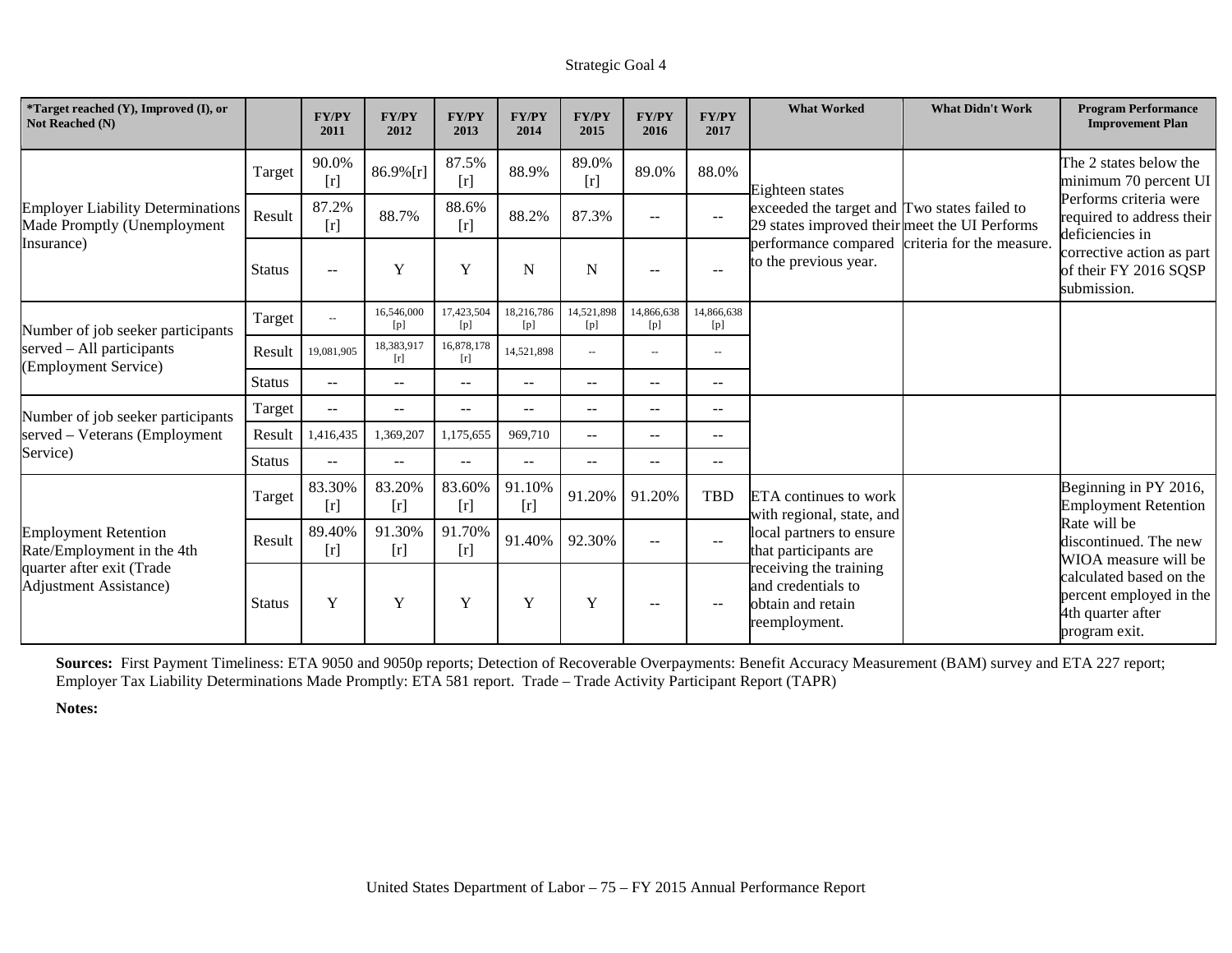# Strategic Objective 4.2 – Improve health benefits and retirement security for all workers

## **Analysis and Future Plans**

## Employee Benefits Security Administration (EBSA)

EBSA's enforcement program seeks to detect and correct violations that result in monetary recoveries for employee benefit plans, participants and beneficiaries or in other corrective remedies including, but not limited to, significant broad-based reforms for large plans or common service providers. In FY 2014, EBSA developed measures designed to increase the effectiveness of its enforcement program while avoiding reliance on raw case numbers. As a result, EBSA replaced its cases closed measures in FY 2015 with three measures that track investigation timeliness. EBSA focused its FY 2015 enforcement resources on National Projects and the Major Case Enforcement Priority. The Major Case Enforcement Priority concentrates a significant portion of the Agency's enforcement resources on those cases likely to have the greatest impact on the protection of plan assets and participants' benefits. In FY 2016, EBSA will continue to focus on the timeliness of the Agency's investigations and to shift investigative emphasis to more complex cases. While EBSA knows from experience that achieving a result in a Major Case takes longer and is more resourceintensive, such cases have also resulted in greater monetary results per investigative staff day. EBSA's Benefit Advisors, who are an integral facet of its enforcement efforts, recovered nearly \$403 million for plan participants and beneficiaries through informal resolution, bringing EBSA's total monetary recoveries for the year to over \$668 million.

The Outreach, Education and Assistance program provided superior participant assistance in FY 2015 by responding to over 99 percent of telephone inquiries by the close of the next business day and to over 97 percent of written inquiries within 30 days of receipt. Total inquiry volume for the fiscal year exceeded 201,000. In responding to these inquiries, EBSA continued to achieve high customer satisfaction ratings and surpassed its goal of a 72 percent customer satisfaction rating. Benefit recoveries achieved by the participant assistance program contributed more than \$402 million to EBSA's overall monetary results. This informal resolution of complaints without utilizing the more resource intensive investigative process enables EBSA to direct its investigative resources to more egregious and wide-spread violations of the Employee Retirement Income Security Act (ERISA). In addition, the participant assistance program plays a critical role in EBSA's overall enforcement program. When EBSA's participant assistance program receives an inquiry or complaint that indicates a potential fiduciary breach or systemic problem, that inquiry is referred to staff for possible investigation. Referrals from the participant assistance program in FY 2015 resulted in the opening of 589 enforcement cases. The Agency also conducted outreach and education programs designed to educate plan participants and officials. EBSA completed 300 Affordable Care Act outreach activities reaching over 14,000 individuals, held 692 rapid response workshops for dislocated workers, distributed over 429,000 educational publications, and hosted over 7.7 million visitors on the Agency's website. In FY 2016, EBSA will again strive for a customer satisfaction rating of 72 percent. The Agency will also continue to develop plans, such as the Call Quality Assurance Program, aimed at assessing not merely inquirer satisfaction but also the technical accuracy and quality of inquiry responses.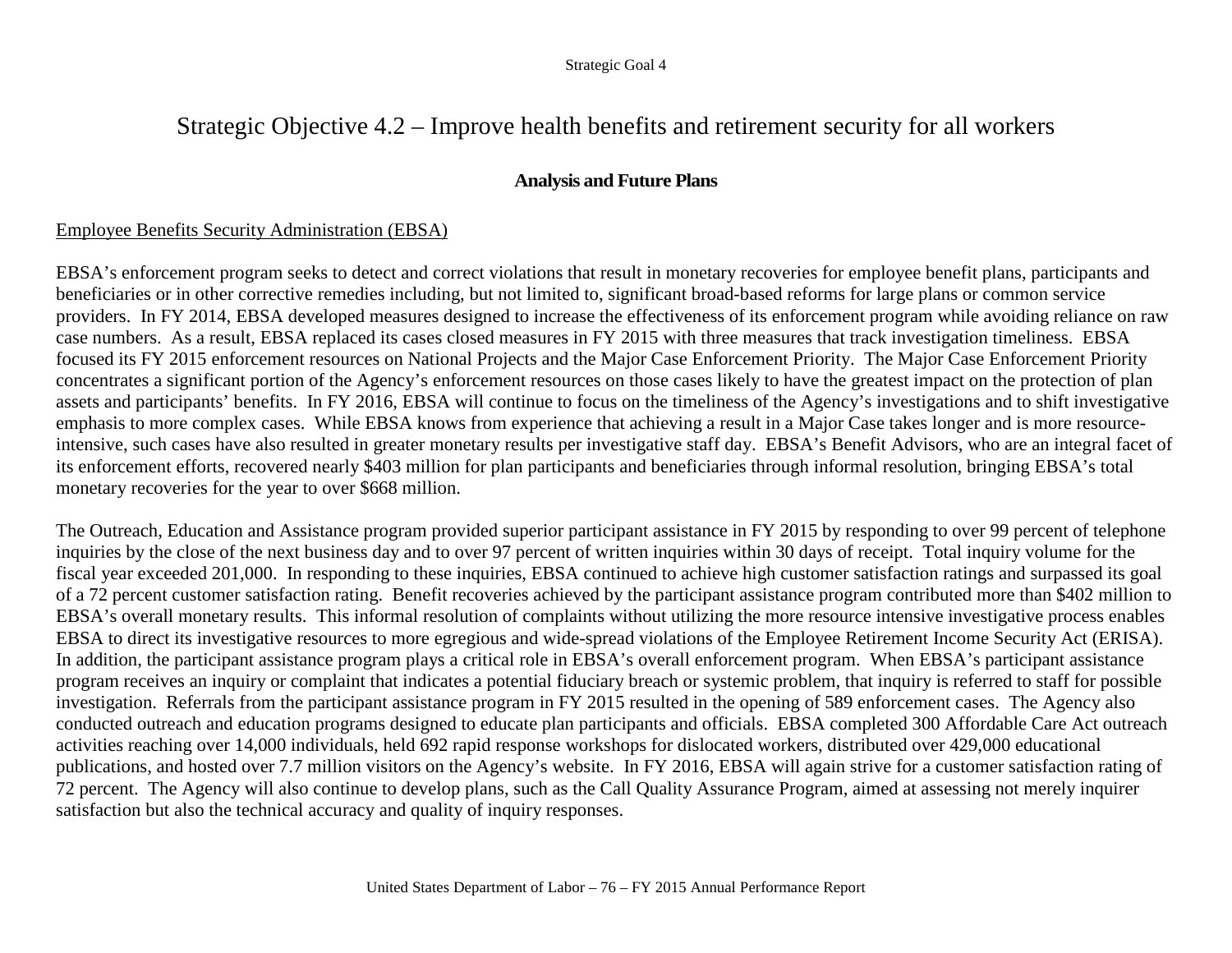Finally, EBSA made progress in closing Sample Investigation Program (SIP) cases in FY 2015. The SIP allows EBSA to broadly measure the rate of baseline employee benefit plan compliance with the civil provisions of ERISA. EBSA reported the compliance rate of plans in the FY 2013 plan filing universe. An estimated FY 2014 compliance rate was also determined. These compliance rates include any and all violations of ERISA, without regard to the seriousness or pervasiveness of the violations. A minor reporting or paper violation that caused no injury and had little importance to plan participants is treated the same as a violation that imperils hundreds of millions of dollars. While this data is meaningful in analyzing trends, the resulting bare baseline statistics do not provide a strong measure of whether the plan universe is in substantial compliance with ERISA's obligations. Accordingly, EBSA has begun to focus on specific compliance issues of special importance to the integrity of plans and plan benefits. In FY 2016, EBSA will continue to analyze the data, including significant trends, to make it statistically more useful to the Agency. Additionally, EBSA will be considering its options regarding the SIP moving forward.

| *Target reached (Y), Improved (I), or<br>Not Reached (N)                                                                                                                                                    |               | <b>FY/PY</b><br>2011     | <b>FY/PY</b><br>2012 | <b>FY/PY</b><br>2013     | <b>FY/PY</b><br>2014     | <b>FY/PY</b><br>2015 | <b>FY/PY</b><br>2016 | <b>FY/PY</b><br>2017                                | <b>What Worked</b>                                                                                                                                | <b>What Didn't Work</b>                                                                   | <b>Program Performance</b><br><b>Improvement Plan</b>                                    |
|-------------------------------------------------------------------------------------------------------------------------------------------------------------------------------------------------------------|---------------|--------------------------|----------------------|--------------------------|--------------------------|----------------------|----------------------|-----------------------------------------------------|---------------------------------------------------------------------------------------------------------------------------------------------------|-------------------------------------------------------------------------------------------|------------------------------------------------------------------------------------------|
|                                                                                                                                                                                                             | Target        | $\overline{\phantom{a}}$ | --                   | --                       | $--$                     | 85.00%               | 86.00%               | 86.00%                                              | In FY 2015, EBSA                                                                                                                                  | While EBSA's focus on                                                                     |                                                                                          |
| Civil Non-Major Case Timeliness<br>- Percent of Non-Major Civil                                                                                                                                             | Result        | $- -$                    | $- -$                | $- -$                    | $--$                     | 84.00%               | $\qquad \qquad -$    | $\hspace{0.05cm} -\hspace{0.05cm} -\hspace{0.05cm}$ | increased the<br>effectiveness of its                                                                                                             | timeliness has ensured<br>the effective                                                   | EBSA will consider<br>more significant                                                   |
| Cases Closed or Referred for<br>Litigation in the fiscal year within<br>30 Months of Case Opening Except Status<br>for Category EBSA-OE-02a Cases                                                           |               | $-$                      |                      | $- -$                    | $- -$                    | $- -$                | --                   | $- -$                                               | enforcement program<br>by replacing its cases<br>closed measures with<br>measures focused on<br>investigation timeliness. cases from prior years. | management of newly<br>opened cases, the<br>Agency continues to<br>address inventories of | adjustments to its<br>timeliness targets once<br>its case backlog has<br>been addressed. |
| Percent of Delinquent Employee                                                                                                                                                                              | Target        | $\overline{\phantom{a}}$ | $- -$                | $\qquad \qquad -$        | $--$                     | 71.00%               | 69.00%               | 69.00%                                              |                                                                                                                                                   |                                                                                           |                                                                                          |
| Contribution, Abandoned Plan,                                                                                                                                                                               | Result        | $-$                      | --                   | $- -$                    | $--$                     | 71.00%               | $- -$                | $- -$                                               |                                                                                                                                                   |                                                                                           |                                                                                          |
| Bonding, Health-Part 7 Violation,<br>and other Reporting and Disclosure<br>Non-Fiduciary Breach Cases<br>Closed or Referred for Litigation in Status<br>the fiscal year within 18 Months of<br>Case Opening |               | $-$                      | --                   | $\overline{\phantom{m}}$ | $\overline{\phantom{a}}$ | Y                    | $- -$                | $\overline{\phantom{m}}$                            | See above                                                                                                                                         | See above                                                                                 | See above                                                                                |
| Criminal Case Timeliness -                                                                                                                                                                                  | Target        | $\overline{\phantom{a}}$ | $- -$                | --                       | $--$                     | 75.00%               | 75.00%               | 75.00%                                              |                                                                                                                                                   |                                                                                           |                                                                                          |
| Percent of Criminal Cases Closed<br>or Referred for Litigation in the                                                                                                                                       | Result        | $\mathbf{u}$             | $- -$                | $- -$                    | $--$                     | 87.00%               | $\qquad \qquad -$    | $\hspace{0.05cm} -\hspace{0.05cm} -\hspace{0.05cm}$ | See above                                                                                                                                         | See above                                                                                 | See above                                                                                |
| fiscal year within 18 Months of<br>Case Opening                                                                                                                                                             | <b>Status</b> | $-$                      | --                   | --                       | $- -$                    | Y                    | $--$                 | $- -$                                               |                                                                                                                                                   |                                                                                           |                                                                                          |

EBSA – Improve health benefits and retirement security for all workers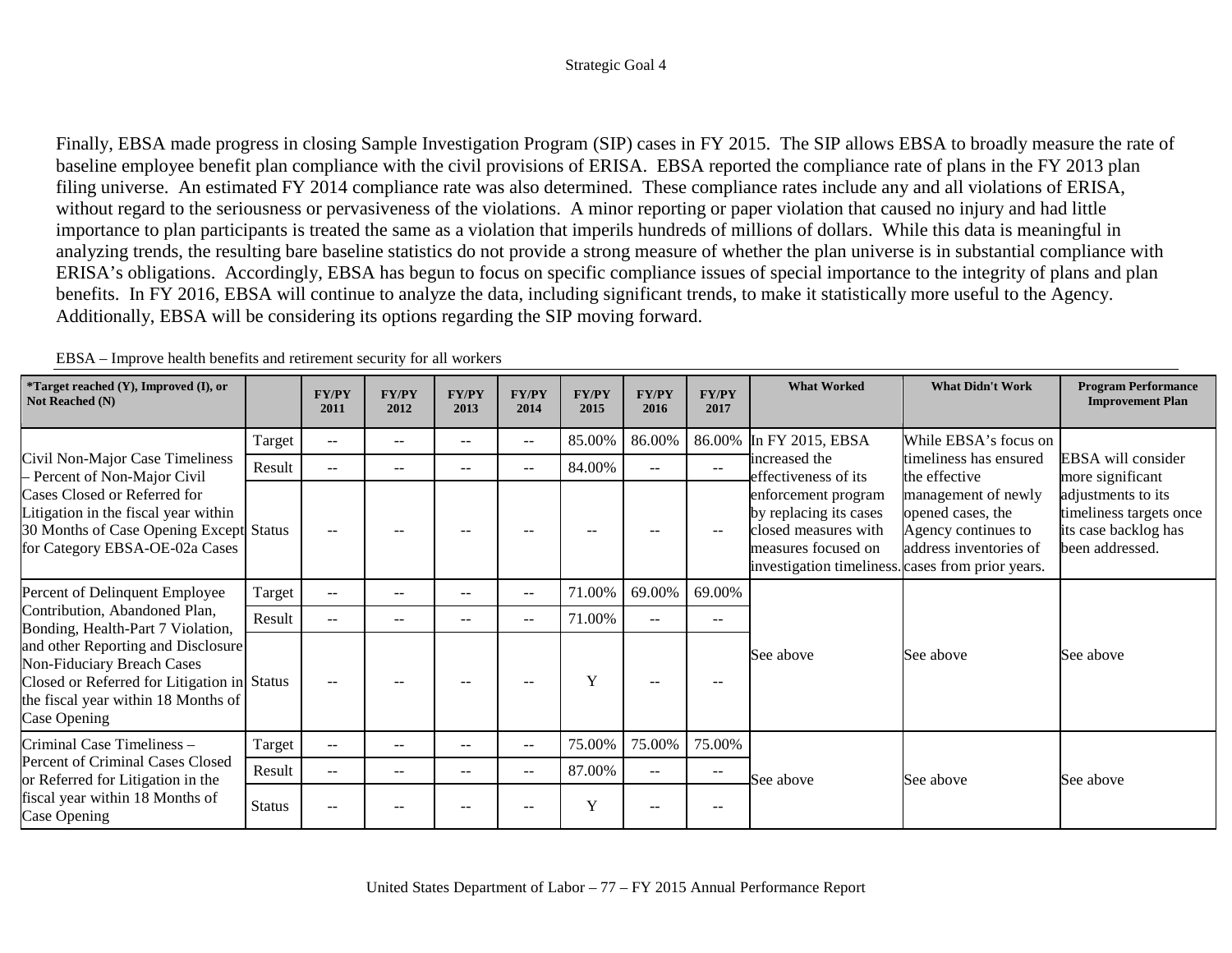| <i>*Target reached <math>(Y)</math>, Improved <math>(I)</math>, or</i><br>Not Reached (N) |        | <b>FY/PY</b><br>2011 | <b>FY/PY</b><br>2012 | <b>FY/PY</b><br>2013 | <b>FY/PY</b><br>2014 | <b>FY/PY</b><br>2015 | <b>FY/PY</b><br>2016 | <b>FY/PY</b><br>2017 | <b>What Worked</b>                                                                                                                                                                   | <b>What Didn't Work</b>                                                     | <b>Program Performance</b><br><b>Improvement Plan</b>                                                                                         |
|-------------------------------------------------------------------------------------------|--------|----------------------|----------------------|----------------------|----------------------|----------------------|----------------------|----------------------|--------------------------------------------------------------------------------------------------------------------------------------------------------------------------------------|-----------------------------------------------------------------------------|-----------------------------------------------------------------------------------------------------------------------------------------------|
|                                                                                           | Target | Base                 | 68.00%               | 69.00%               | 72.00%               | 72.00%               | 72.00%               |                      | 72.00% EBSA used study data                                                                                                                                                          |                                                                             | EBSA has developed                                                                                                                            |
|                                                                                           | Result | 66.00%               | 69.00%               | 71.00%               | 70.00%               | 72.20%               | $\sim$ $-$           |                      | in conjunction with<br>training and sharing                                                                                                                                          | <b>EBSA</b> used preliminary<br>data obtained through                       | plans, such as the Call<br>Quality Assurance                                                                                                  |
| Participant Assistance Program<br><b>Customer Satisfaction Index</b>                      | Status | $-$                  |                      |                      | N                    |                      |                      |                      | best practices. Regions the study to identify<br>created pilot initiatives areas for improvement<br>in FY 2015, and the<br>continued/expanded in during the fiscal year.<br>FY 2016. | and proactively address<br>most effective are being any concerns that arose | Program, aimed at<br>assessing not merely<br>inquirer satisfaction but<br>also the technical<br>accuracy and quality of<br>inquiry responses. |

**Sources:** Enforcement Management System; Gallup Customer Satisfaction SurveyEnforcement Management System; Gallup Customer Satisfaction Survey

**Notes:**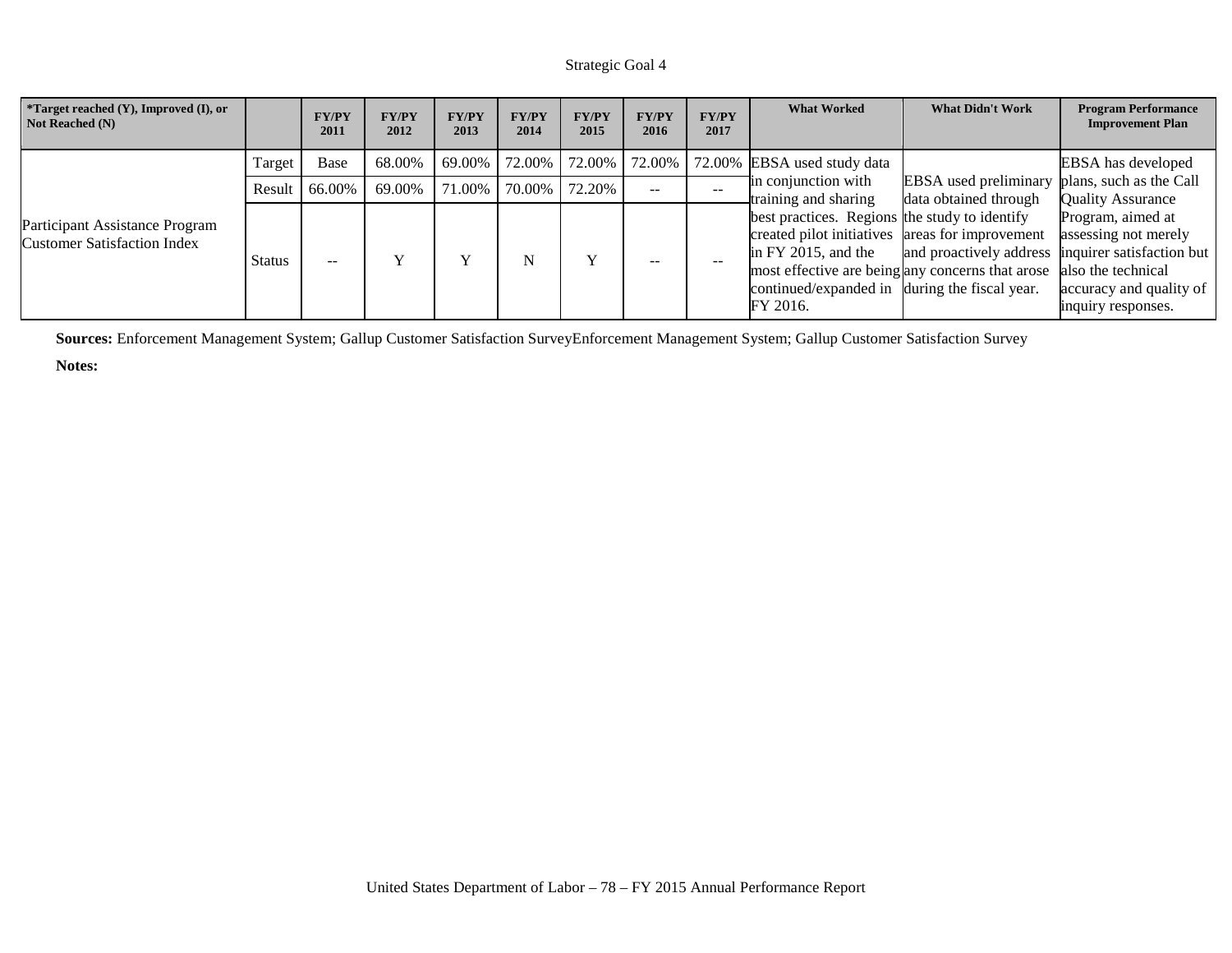# **Strategic Goal 5: Produce timely and accurate data on the economic conditions of workers and their families**

Strategic Objective 5.1 – Provide sound and impartial information on labor market activity, working conditions, and price changes in the economy for decision making, including support for the formulation of economic and social policy affecting virtually all Americans.

## **Analysis and Future Plans**

## Bureau of Labor Statistics (BLS)

In FY 2015, BLS reached 100 percent of the underlying timeliness, accuracy, and relevance targets for all of its Principal Federal Economic Indicators. In addition, BLS measured dissemination through the Average number of BLS website page views each month, and fell slightly under its target of 17.4 million by averaging approximately 17.0 million page views each month. Page view counts for fourth quarter tend to be seasonally lower, but fourth quarter FY 2015 was lower by about 975,000 a month compared to fourth quarter FY 2014. BLS adjusted its outyear targets accordingly, and will continue to ensure that its data products are readily accessible to its customers through the Internet, and meet users' needs. Finally, BLS measured mission achievement with customer satisfaction with the BLS website through the American Customer Satisfaction Index, with a year-end score of 75, under its target of 77. BLS missed its target due to lower scores particularly in the areas of functionality and search, when compared to fourth quarter FY 2014. BLS adjusted its outyear targets accordingly, and in FY 2016, BLS will review these areas as part of a conceptual analysis for a redesigned website.

| BLS - Improve the timeliness, accuracy, and relevance of information on labor market activity, working conditions, and price changes in the economy. |  |  |  |  |  |
|------------------------------------------------------------------------------------------------------------------------------------------------------|--|--|--|--|--|
|                                                                                                                                                      |  |  |  |  |  |

| <i>*Target reached</i><br>$(Y)$ , Improved $(I)$ ,<br>or Not Reached<br>(N) |               | <b>FY/PY</b><br>2011 | <b>FY/PY</b><br>2012 | <b>FY/PY</b><br>2013 | <b>FY/PY</b><br>2014 | <b>FY/PY</b><br>2015 | <b>FY/PY</b><br>2016 | <b>FY/PY</b><br>2017 | <b>What Worked</b> | <b>What Didn't Work</b> | <b>Program</b><br><b>Performance</b><br><b>Improvement Plan</b> |
|-----------------------------------------------------------------------------|---------------|----------------------|----------------------|----------------------|----------------------|----------------------|----------------------|----------------------|--------------------|-------------------------|-----------------------------------------------------------------|
| Percentage of                                                               | Target        | $- -$                | --                   | $- -$                | 100.00%              | 100.00%              | 100.00%              | 100.00%              |                    |                         |                                                                 |
| timeliness targets<br>achieved for the                                      | Result        | 100.00%              | 100.00%              | 100.00%              | 100.00%              | 100.00%              | $- -$                | $- -$                | n/a                | n/a                     | n/a                                                             |
| Principal Federal                                                           | <b>Status</b> | $- -$                | $- -$                | $\qquad \qquad -$    |                      | $\mathbf{v}$         | $- -$                | $- -$                |                    |                         |                                                                 |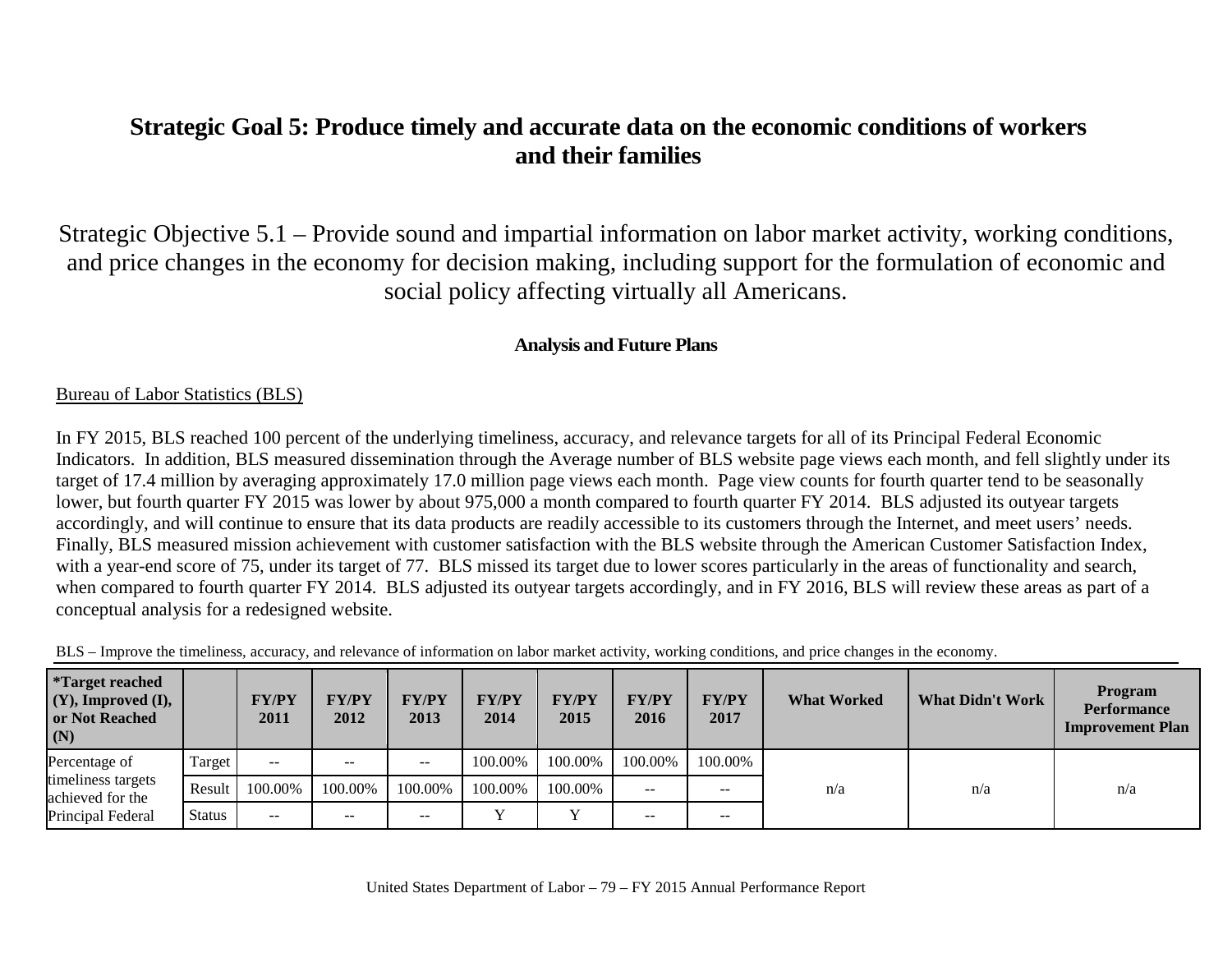| <i><b>*Target reached</b></i><br>$(Y)$ , Improved $(I)$ ,<br>or Not Reached<br>(N) |               | <b>FY/PY</b><br>2011 | <b>FY/PY</b><br>2012 | <b>FY/PY</b><br>2013                          | <b>FY/PY</b><br>2014 | <b>FY/PY</b><br>2015  | <b>FY/PY</b><br>2016     | <b>FY/PY</b><br>2017             | <b>What Worked</b> | <b>What Didn't Work</b>                                                                                  | Program<br><b>Performance</b><br><b>Improvement Plan</b>                                                  |
|------------------------------------------------------------------------------------|---------------|----------------------|----------------------|-----------------------------------------------|----------------------|-----------------------|--------------------------|----------------------------------|--------------------|----------------------------------------------------------------------------------------------------------|-----------------------------------------------------------------------------------------------------------|
| <b>Economic Indicators</b><br>(PFEIs). $1/$                                        |               |                      |                      |                                               |                      |                       |                          |                                  |                    |                                                                                                          |                                                                                                           |
| Percentage of                                                                      | Target        | $\overline{a}$       | $\sim$ $\sim$        | $\overline{\phantom{a}}$                      | 100.00%              | 100.00%               | 100.00%                  | 100.00%                          |                    |                                                                                                          |                                                                                                           |
| accuracy targets<br>achieved for the                                               | Result        | 100.00%              | 100.00%              | 100.00%                                       | 95.00%               | 100.00%               | $\mathbf{u}$             | $-$                              | n/a                | n/a                                                                                                      | n/a                                                                                                       |
| PFEIs. 1/                                                                          | <b>Status</b> | $\overline{a}$       | $\sim$ $\sim$        | $\overline{\phantom{a}}$                      | N                    | Y                     | $\overline{a}$           | $- -$                            |                    |                                                                                                          |                                                                                                           |
| Percentage of                                                                      | Target        | $\mathbf{u}$         | $\sim$ $\sim$        | $\overline{a}$                                | 100.00%              | 100.00%               | 100.00%                  | 100.00%                          |                    |                                                                                                          |                                                                                                           |
| relevance targets<br>achieved for the                                              | Result        | 100.00%              | 90.00%               | 100.00%                                       | 100.00%              | 100.00%               | $\sim$                   | $- -$                            | n/a                | n/a                                                                                                      | n/a                                                                                                       |
| PFEIs. 1/                                                                          | <b>Status</b> | $\sim$               | $\sim$ $\sim$        | $-$                                           | Y                    | Y                     | $\sim$ $\sim$            | $-$                              |                    |                                                                                                          |                                                                                                           |
|                                                                                    | Target        | $-$                  | $\sim$ $\sim$        | $\qquad \qquad -$                             | <b>Baseline</b>      |                       |                          | 17,400,000 17,000,000 17,100,000 |                    | Page view counts for                                                                                     | Will continue to                                                                                          |
| Average number of                                                                  | Result        | $-$                  | $\sim$ $\sim$        | $\mathord{\hspace{1pt}\text{--}\hspace{1pt}}$ |                      | 17,423,845 16,965,254 | $\sim$                   | $- -$                            |                    | 4th quarter tend to be<br>seasonally lower, but                                                          | ensure that BLS data                                                                                      |
| <b>BLS</b> website page<br>views each month<br>(Dissemination) 2/                  | <b>Status</b> |                      | $\sim$ $\sim$        | $-$                                           | $\sim$ $\sim$        | $\mathbf N$           | $- -$                    | $\sim$                           | n/a                | 4th quarter FY 2015<br>was lower by about<br>975,000 a month<br>compared to 4th<br>quarter FY 2014.      | products are readily<br>accessible to its<br>customers through the<br>Internet, and meet<br>users' needs. |
| Customer                                                                           | Target        | 75                   | 75                   | 75                                            | 77                   | 77                    | 75                       | 76                               |                    | <b>BLS</b> missed its target                                                                             |                                                                                                           |
| satisfaction with the<br><b>BLS</b> website through                                | Result        | 75                   | 77                   | 77                                            | 77                   | 75                    | $\overline{\phantom{m}}$ | $-$                              |                    | due to lower scores                                                                                      | In FY 2016, BLS will                                                                                      |
| the American<br>Customer<br><b>Satisfaction Index</b><br>(Mission<br>Achievement)  | <b>Status</b> | Y                    | Y                    | Y                                             | Y                    | $\mathbf N$           |                          |                                  | n/a                | particularly in the<br>areas of functionality<br>and search, when<br>compared to 4th<br>quarter FY 2014. | review these concerns<br>as part of a conceptual<br>analysis for a<br>redesigned website.                 |

**Sources:** For most cross-cutting measures, internal BLS documents. For the Mission Achievement measure, the American Customer Satisfaction Index 2015 E-Gov Scores Q3: <http://www.foresee.com/assets/foresee-egov-index-q3-2015.pdf>

#### **Notes:**

1/ BLS revised its performance framework in 2014. Cross-cutting measures were new beginning in FY 2014. The FY 2011 - 2013 results are shown for trend-comparison purposes.

2/ In FY 2015, due to a change in software, BLS replaced the dissemination measure of *Average number of Internet site user sessions each month*, with a new, more comprehensive measure, *Average number of BLS website page views each month*.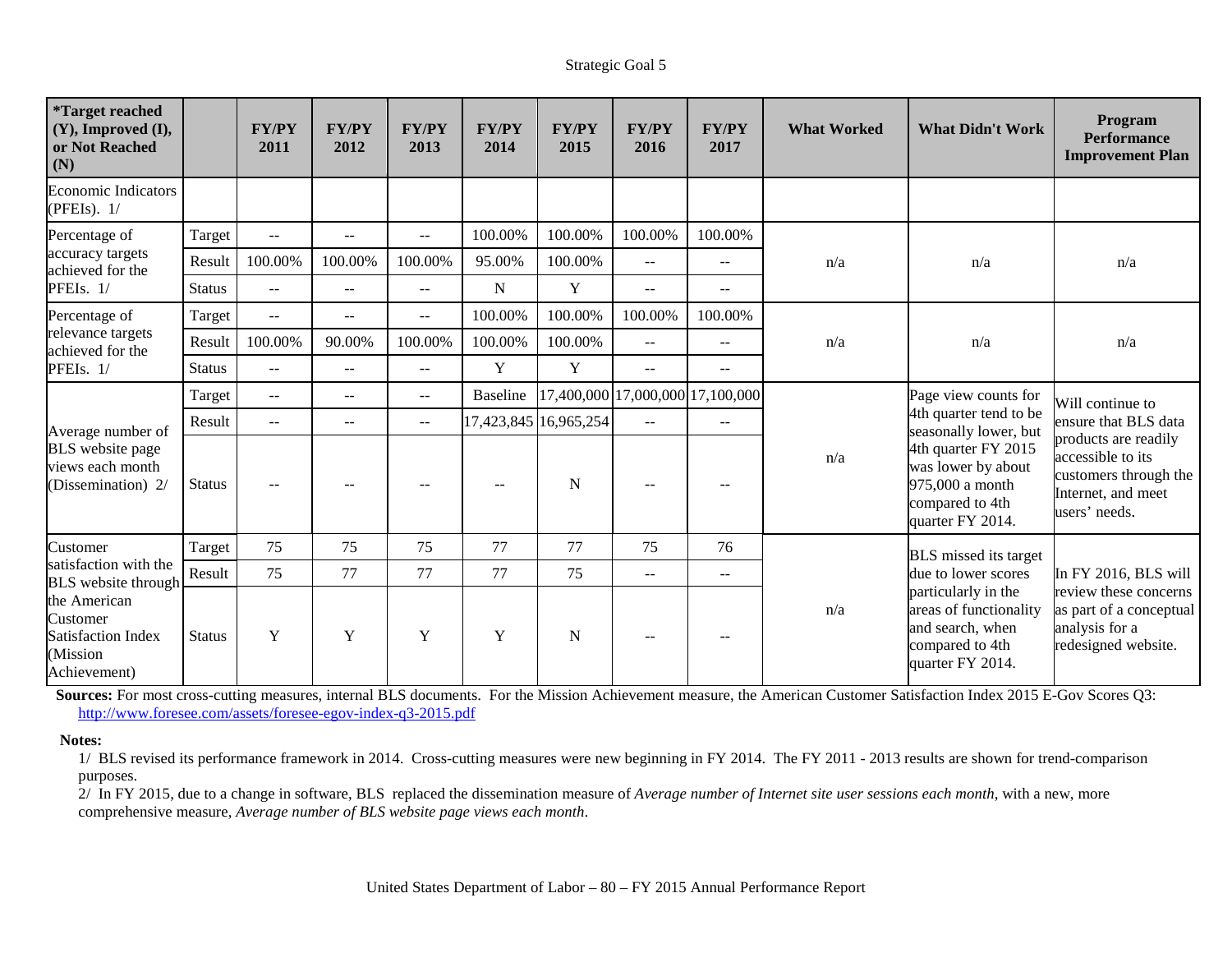# **Measures Discontinued in FY 2017**

Because this APR is primarily a planning document that uses historical information to inform future strategies and targets, it is organized around goals and measures selected to represent Departmental goals for the budget year (FY 2017). Under GPRA, performance goals, measures and targets are identified for reporting purposes in the Congressional Budget Justification (CBJ) issued during that fiscal year. Therefore, DOL is obliged to report PY 2014 and FY 2015 results for measures listed in its FY 2016 Performance Plan, which was published as part of the FY 2016 CBJ in February 2015 (see [www.dol.gov/dol/budget/\)](http://www.dol.gov/dol/budget/). Some measures have since been revised, replaced, or discontinued.

The table below lists these performance measures, their targets and results for PY 2014/FY 2015 – organized by the Strategic Objective they supported in the FY 2016 CBJ. Results are not provided for measures that were new this year, i.e., their target was to collect baseline data.

| <b>Agency - Measure</b><br>(Program) FY or PY                                                   | <b>Target</b><br><b>FY 2015</b><br><b>PY 2014</b> | <b>Result</b><br><b>FY 2015</b><br><b>PY 2014</b> | Why not included?                                                                                                                                                                                                                                                                                                                                                                  |
|-------------------------------------------------------------------------------------------------|---------------------------------------------------|---------------------------------------------------|------------------------------------------------------------------------------------------------------------------------------------------------------------------------------------------------------------------------------------------------------------------------------------------------------------------------------------------------------------------------------------|
|                                                                                                 |                                                   | <b>Strategic Objective 3.1</b>                    |                                                                                                                                                                                                                                                                                                                                                                                    |
| OFCCP – Number of Supply<br>and Service (S&S) Evaluations<br>Completed                          | 3,840                                             | 2,452                                             | In FY 2015 OFCCP de-emphasized case closures<br>so staff could focus instead on high quality<br>systemic discrimination investigations. OFCCP<br>will replace this measure with: Percent of<br>Discrimination CAs with Pay Discrimination<br>Findings.                                                                                                                             |
| OFCCP - Number of<br><b>Construction Evaluations</b><br>Completed                               | 450                                               | 266                                               | In FY 2015 OFCCP de-emphasized case closures<br>so staff could focus instead on high quality<br>systemic discrimination investigations. OFCCP<br>will replace this measure with: Percent of<br><b>Construction Evaluations Completed from Mega</b><br>Projects.                                                                                                                    |
| OFCCP - Number of<br>Compliance Evaluations and<br><b>Complaint Investigations</b><br>Completed | 4,290                                             | 2,718                                             | In FY 2015 OFCCP de-emphasized case closures<br>so staff could focus instead on high quality<br>systemic discrimination investigations. OFCCP<br>will replace this measure with: Percent of Cases<br>Without Major Deficiencies.                                                                                                                                                   |
| OFCCP – Number of FAAP<br>Evaluations                                                           | 76                                                | 62                                                | OFCCP is changing the methodology for this<br>measure in FY 2016 and it will be de-emphasized<br>along with the other case closure measures.<br>OFCCP will focus instead on high quality<br>systemic discrimination investigations as shown<br>by the replacement measures on pay<br>discrimination findings, mega construction<br>projects, and cases without major deficiencies. |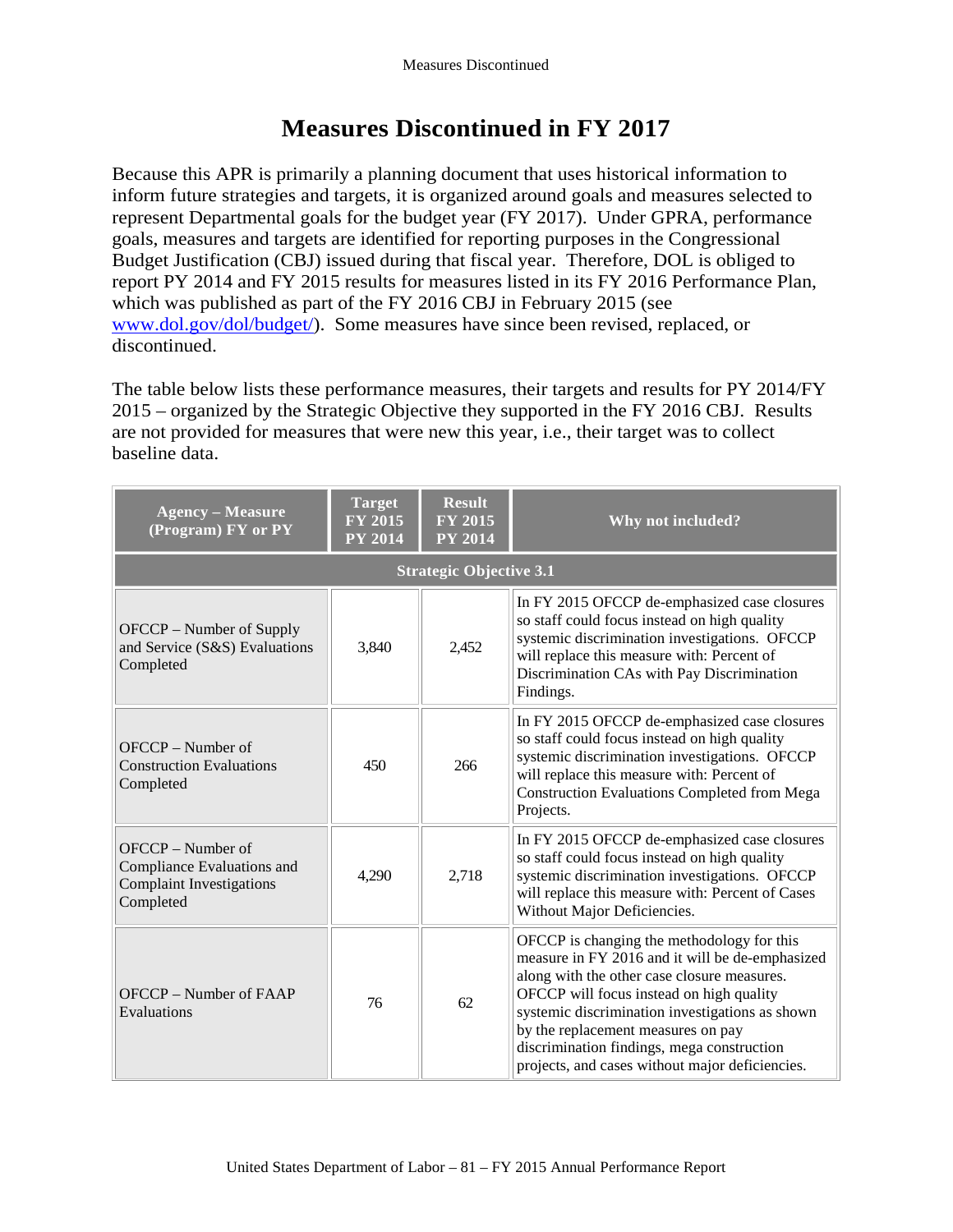| <b>Agency - Measure</b><br>(Program) FY or PY                                                                                                                                        | <b>Target</b><br><b>FY 2015</b><br><b>PY 2014</b> | <b>Result</b><br><b>FY 2015</b><br><b>PY 2014</b> | Why not included?                                                                                                                                                                                                                                                                                                                                                                                                                                                                                   |  |  |  |
|--------------------------------------------------------------------------------------------------------------------------------------------------------------------------------------|---------------------------------------------------|---------------------------------------------------|-----------------------------------------------------------------------------------------------------------------------------------------------------------------------------------------------------------------------------------------------------------------------------------------------------------------------------------------------------------------------------------------------------------------------------------------------------------------------------------------------------|--|--|--|
| Percent of collaborators who<br>implement recommended<br>policies/strategies                                                                                                         | 20%                                               | 23%                                               | After careful review, WB determined this measure<br>does not properly measure WB's work or its<br>effectiveness due to the multitude of external<br>factors involved in policy implementation. WB<br>will be implementing a customer satisfaction<br>survey to help ascertain its impact on its<br>constituents and stakeholders.                                                                                                                                                                   |  |  |  |
| <b>Strategic Objective 3.2</b>                                                                                                                                                       |                                                   |                                                   |                                                                                                                                                                                                                                                                                                                                                                                                                                                                                                     |  |  |  |
| Percent of No Violation FMLA<br>cases                                                                                                                                                | 38%                                               | 35%                                               | WHD is developing a new measure to reflect the<br>strategic direction for this program area.                                                                                                                                                                                                                                                                                                                                                                                                        |  |  |  |
| <b>Strategic Objective 4.1</b>                                                                                                                                                       |                                                   |                                                   |                                                                                                                                                                                                                                                                                                                                                                                                                                                                                                     |  |  |  |
| Average time in days for<br>development of medical<br>evidence for black lung claims<br>(OWCP)                                                                                       | 82                                                | 86                                                | For FY 2016, the target was bifurcated in order to<br>segregate the measurement of initial medical<br>evidence development for new claims and<br>supplemental medical evidence development for<br>pilot project cases.                                                                                                                                                                                                                                                                              |  |  |  |
| <b>Facilitate Claimant</b><br>Reemployment: Percent of UI<br>claimants reemployed by the<br>end of the first quarter after<br>quarter in which they received<br>first payment. (ETA) |                                                   |                                                   | ETA suspended this GPRA measure for FY 2015<br>to develop a measure that integrates UI more<br>closely with the larger workforce system. It will<br>use one of the new employment rate measures<br>established by Workforce Innovation Opportunity<br>Act (WIOA) – the employment rate at the second<br>quarter after exit. This measure, which includes<br>all UI claimants registered with the Wagner-<br>Peyser system, even if they are employed upon<br>entry, will be implemented in FY 2017. |  |  |  |
| <b>Strategic Objective 4.2</b>                                                                                                                                                       |                                                   |                                                   |                                                                                                                                                                                                                                                                                                                                                                                                                                                                                                     |  |  |  |
| Percent of Employee Benefit<br>Plans in Compliance with Civil<br>Provisions of ERISA (EBSA)                                                                                          |                                                   | 30%<br>(FY 2014)                                  | EBSA has begun to focus on specific compliance<br>issues of special importance to the integrity of<br>plans and plan benefits. Due to a reporting period<br>lag, the FY 2015 result will not be available until<br>the end of FY 2016.                                                                                                                                                                                                                                                              |  |  |  |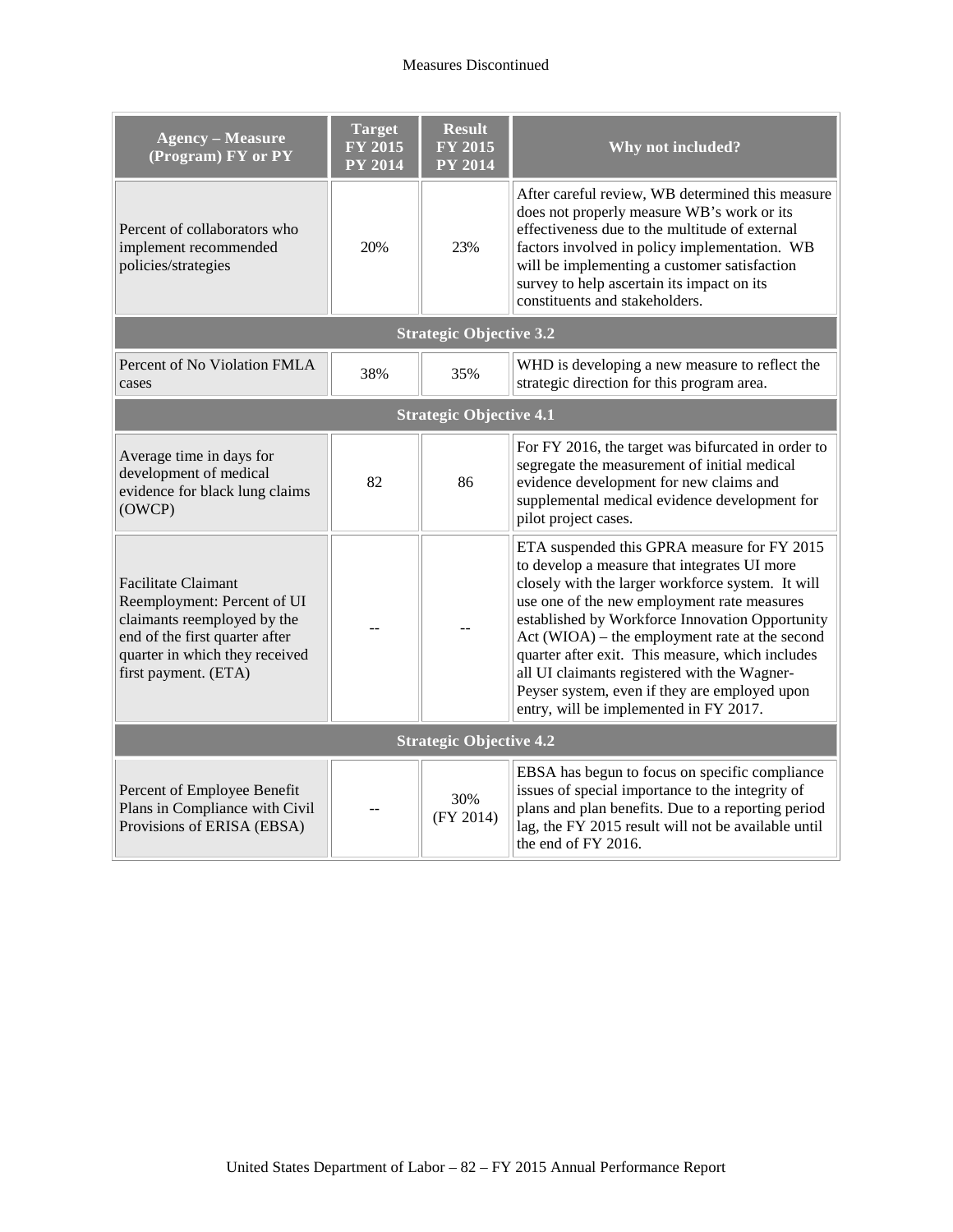# **Acronyms**

| <b>BLS</b>                | <b>Bureau of Labor Statistics</b>                                                          | <b>OSHA</b> | Occupational Safety and Health<br>Administration    |
|---------------------------|--------------------------------------------------------------------------------------------|-------------|-----------------------------------------------------|
| <b>DOL</b><br><b>DVOP</b> | U.S. Department of Labor<br>Disabled Veterans' Outreach<br>Program                         | <b>OWCP</b> | Office of Workers' Compensation<br>Programs         |
|                           |                                                                                            | <b>PY</b>   | Program Year                                        |
| <b>EBSA</b><br><b>EEO</b> | <b>Employee Benefits Security</b><br>Administration<br><b>Equal Employment Opportunity</b> | <b>SWA</b>  | <b>State Workforce Agencies</b>                     |
| <b>ERISA</b>              | <b>Employee Retirement Income</b><br>Security Act                                          | <b>TAA</b>  | Trade Adjustment Assistance                         |
| <b>ETA</b>                | <b>Employment and Training</b><br>Administration                                           | UI          | Unemployment Insurance                              |
| <b>FECA</b>               | Federal Employees' Compensation<br>Act                                                     | <b>VETS</b> | Veterans' Employment and<br><b>Training Service</b> |
| <b>FLSA</b>               | Fair Labor Standards Act                                                                   | <b>WB</b>   | Women's Bureau                                      |
| <b>FMLA</b>               | Family and Medical Leave Act                                                               | <b>WHD</b>  | Wage and Hour Division                              |
| <b>FTE</b>                | Full Time Equivalent                                                                       | WIA         | Workforce Investment Act                            |
| FY                        | Fiscal Year                                                                                | <b>WIOA</b> | Workforce Innovation and<br><b>Opportunity Act</b>  |
| <b>GAO</b>                | U.S. Government Accountability<br>Office                                                   |             |                                                     |
| <b>GPRA</b>               | Government Performance and<br>Results Act                                                  |             |                                                     |
| <b>HVRP</b>               | Homeless Veterans' Reintegration<br>Program                                                |             |                                                     |
| <b>ILAB</b>               | Bureau of International Labor<br><b>Affairs</b>                                            |             |                                                     |
| <b>IT</b>                 | <b>Information Technology</b>                                                              |             |                                                     |
| <b>LMRDA</b>              | Labor-Management Reporting and<br>Disclosure Act                                           |             |                                                     |
| <b>LPD</b>                | <b>Lost Production Days</b>                                                                |             |                                                     |
| <b>LVER</b>               | Local Veterans' Employment<br>Representative                                               |             |                                                     |
| <b>MSHA</b>               | Mine Safety and Health<br>Administration                                                   |             |                                                     |
| <b>ODEP</b>               | Office of Disability Employment<br>Policy                                                  |             |                                                     |
| <b>OFCCP</b>              | Office of Federal Contract<br><b>Compliance Programs</b>                                   |             |                                                     |
| <b>OFLC</b>               | Office of Foreign Labor<br>Certification                                                   |             |                                                     |
| <b>OIG</b>                | Office of Inspector General                                                                |             |                                                     |
| <b>OLMS</b>               | Office of Labor-Management<br><b>Standards</b>                                             |             |                                                     |
| <b>OMB</b>                | Office of Management and Budget                                                            |             |                                                     |